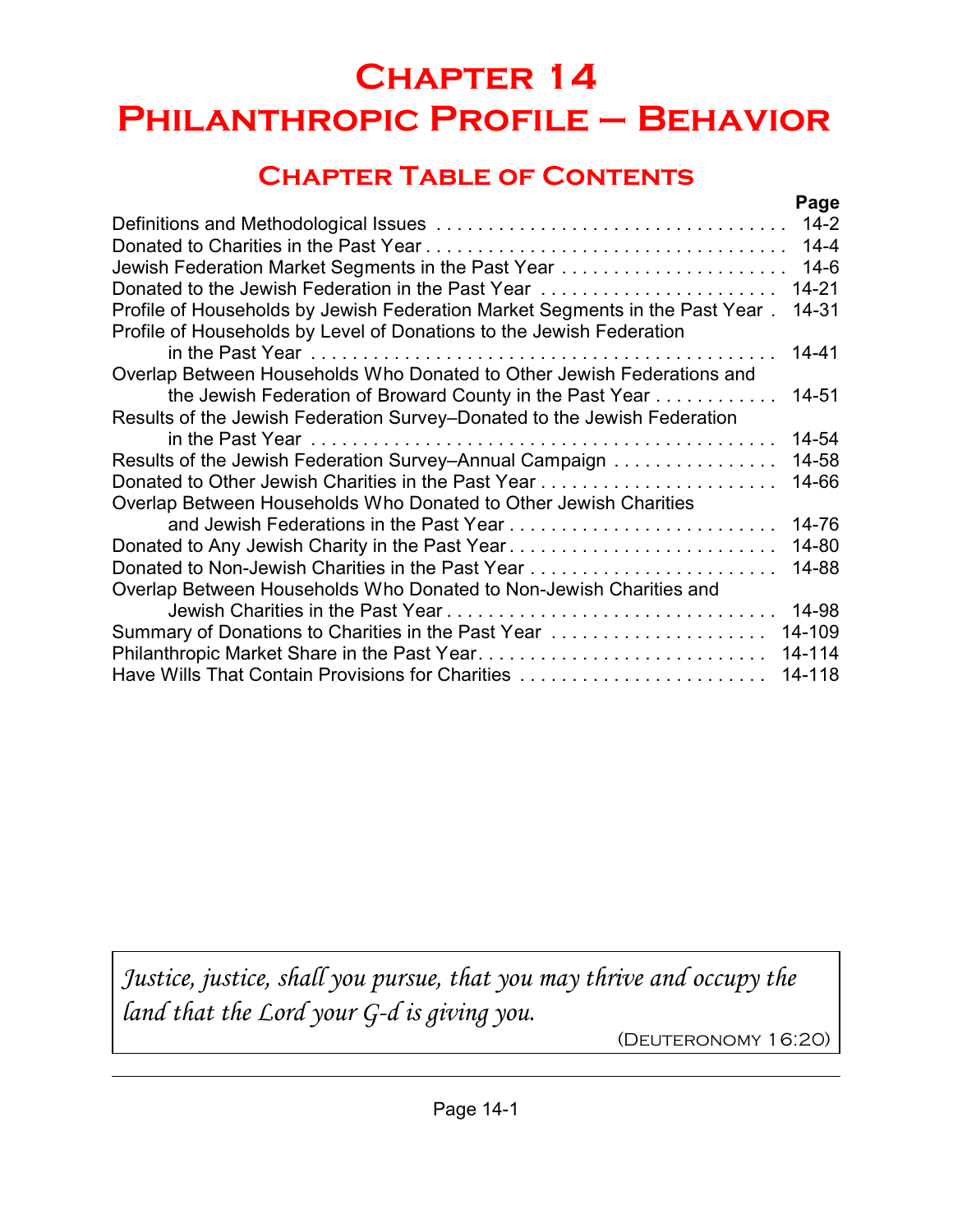### **Definitions and Methodological Issues**

#### **Definitions:**

ì *Jewish Federation* refers to the Jewish Federation of Broward County, unless otherwise specified.

**<sup>2</sup>** Other Jewish Federations refers to Jewish Federations other than the Jewish Federation of Broward County (or the Local Jewish Federation).

**<sup>3</sup>** Other Jewish Charities refers to Jewish charities other than the Jewish Federation of Broward County (or the Local Jewish Federation) and Other Jewish Federations. Donations to Other Jewish Charities *exclude* membership dues to synagogues, Jewish Community Centers, and Jewish organizations, tuition for Jewish education programs, and Israel Bond purchases.

**<sup>O</sup>** Non-Jewish Charities refers to charities that are not specifically Jewish.

ð *Local Jewish Federation* refers to the Jewish Federation in each comparison Jewish community, including Broward.

ñ *Any Jewish Federation* (sometimes referred to as *Jewish Federations*) includes the Jewish Federation of Broward County (or the Local Jewish Federation) and Other Jewish Federations.

ò *Any Jewish Charity* (sometimes referred to as *Jewish Charities*) includes Any Jewish Federation and Other Jewish Charities.

ó *Any Charity* includes Any Jewish Charity and Non-Jewish Charities.

#### **Methodological Issues:**

First, when examining comparisons to other Jewish communities of the percentages of households in Broward who donated to charities in the past year by the level of donations, the reader is cautioned to consult the tables for the year in which each community completed its study. These comparisons do not account for geographic variations in cost of living or for inflation.

Second, households who "don't know" whether they donated to charities in the past year were assumed *not* to have donated. Households who "don't know" whether they were asked to donate to the Jewish Federation in the past year were assumed *not* to have been asked to donate. This methodology applies to all community studies completed by this author. (See **Table 1-2** for a designation of such communities.) Other researchers have not always been clear in their reports regarding the treatment of missing data.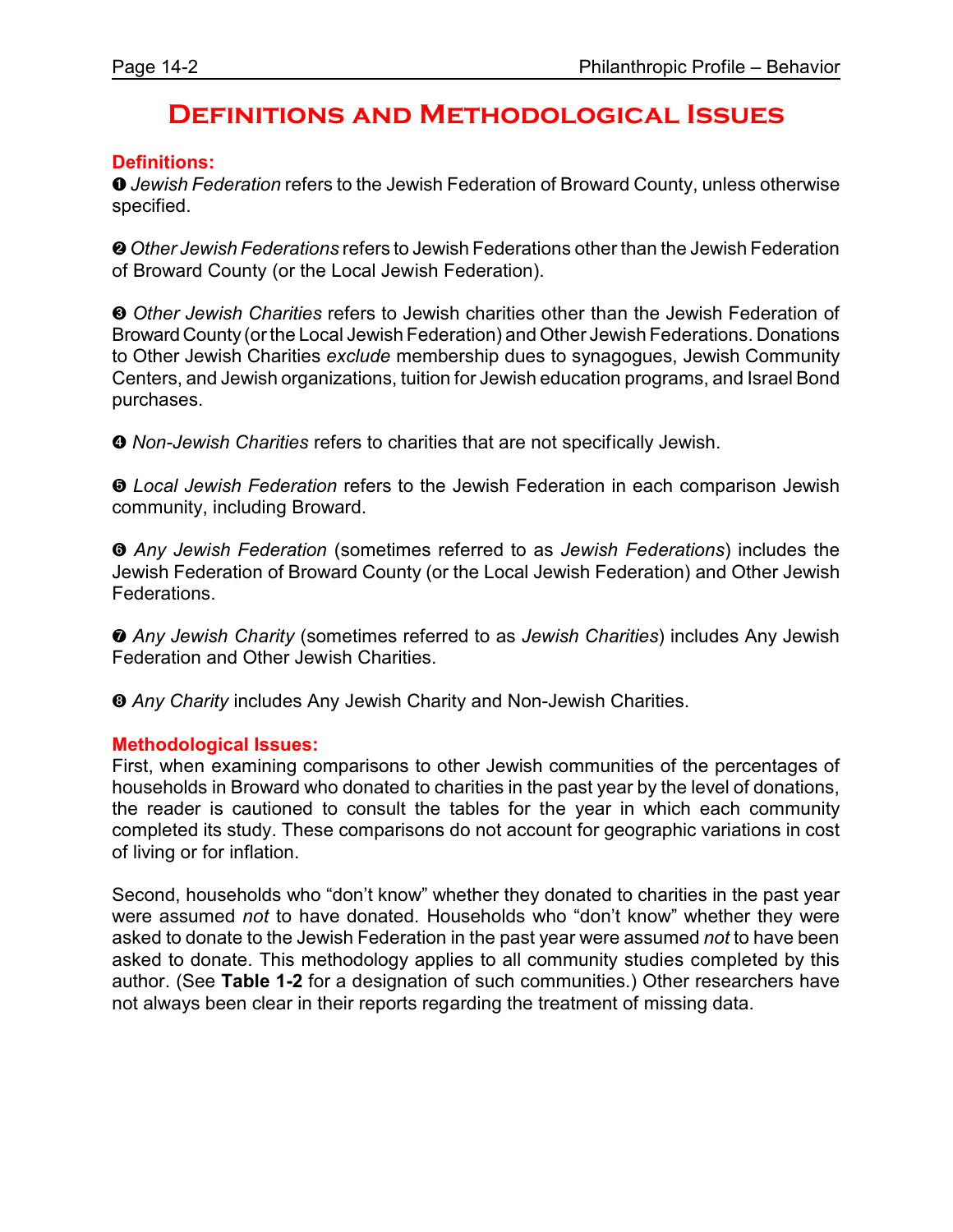Third, the percentages of households who donated to charities in the past year may differ slightly from one section of this Chapter to another, particularly for some of the comparison Jewish communities. These differences are due to missing data (due to item non-response on the questionnaire), which are treated differently in different studies.

Fourth, when examining the results in this Chapter, it should be noted that some households may overstate their level of donations to charities in the past year, even in an anonymous survey.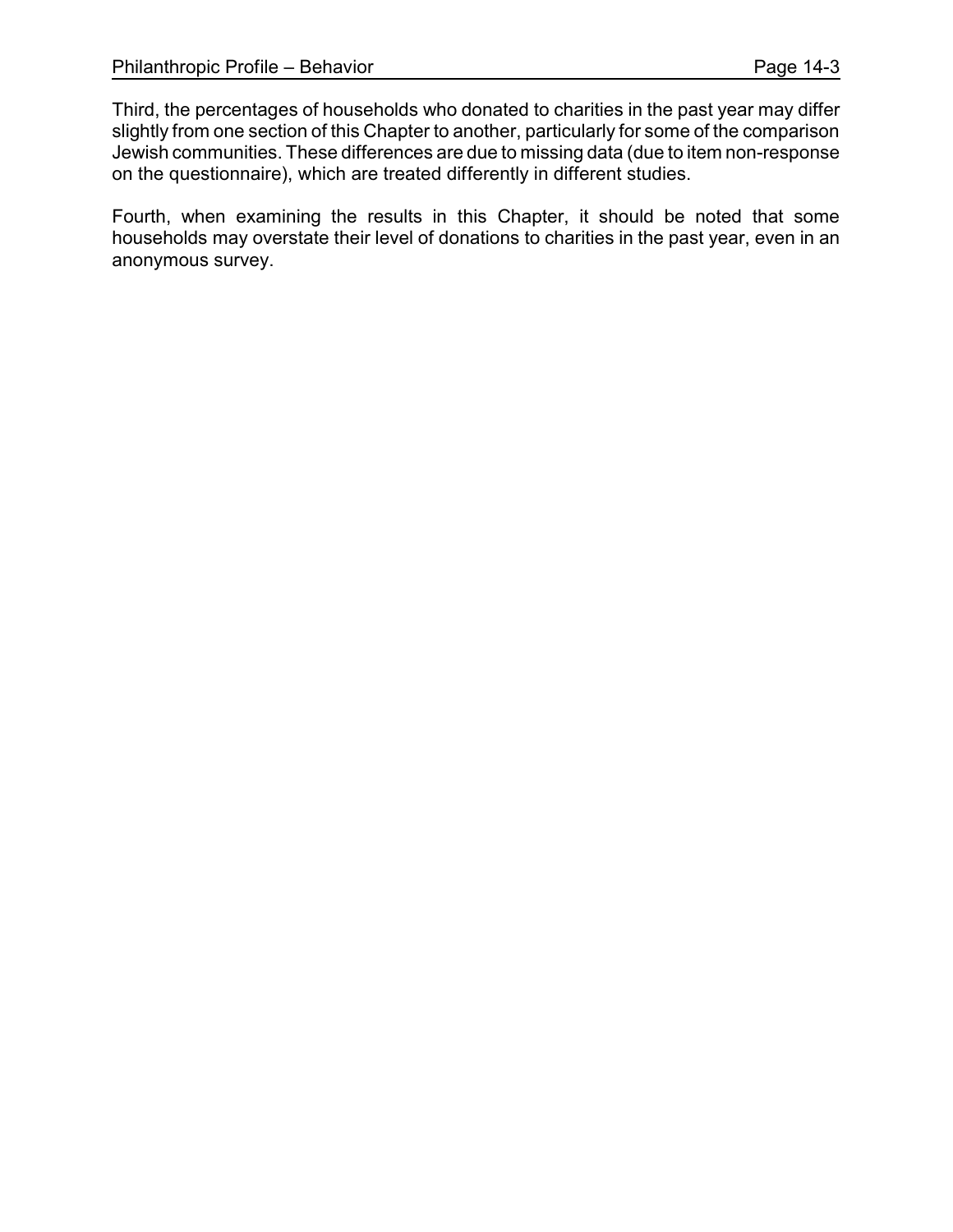### **Donated to Charities in the Past Year**

This section discusses the overall levels<br> **T** households in Broward in the past year. his section discusses the overall levels of donations to charities made by Jewish

**Table 14-1** shows that 23% (16,600 households) of households *reported* that they donated to the Jewish Federation of Broward County (*Jewish Federation*) in the past year. (See the "Results of the Jewish Federation Survey–Donated to the Jewish Federation in the Past Year" section in this Chapter for a comparison with the percentage of households who donated *according to the Jewish Federation Survey*.) 12% of households *reported* that they donated to Other Jewish Federations in the past year; 49%, to Other Jewish Charities; and 72%, to Non-Jewish Charities.

77% of households *reported* that they did not donate to the **Jewish Federation**  $\bullet$  in the past year, 10% donated under \$100, 7% donated \$100-\$500, and 6% donated \$500 and over, including 3% who donated \$1,000 and over.

88% of households *reported* that they did not donate to Other Jewish Federations <sup>o</sup> in the past year, 6% donated under \$100, 4% donated \$100-\$500, and 2% donated \$500 and over, including 1% who donated \$1,000 and over.

49% of households *reported* that they did not donate to Other Jewish Charities <sup>®</sup> in the past year, 18% donated under \$100, 17% donated \$100-\$500, and 15% donated \$500 and over, including 9% who donated \$1,000 and over.

28% of households *reported* that they did not donate to **Non-Jewish Charities ©** in the past year, 34% donated under \$100, 21% donated \$100-\$500, and 17% donated \$500 and over, including 10% who donated \$1,000 and over.

**Table 14-24** shows that 51% of households *reported* that they donated to **Any Jewish Federation** ð in the past year.

**Table 14-18** shows that 67% of households *reported* that they donated to **Any Jewish Charity**  $\Theta$  in the past year.

**Table 14-24** shows that 84% of households *reported* that they donated to **Any Charity** ò in the past year.

Note that **Table 14-24** shows a comprehensive comparison with other Jewish communities of the percentage of households who donated to the Local Jewish Federation, Other Jewish Federations, Any Jewish Federation, Other Jewish Charities, Any Jewish Charity, Non-Jewish Charities, and Any Charity in the past year.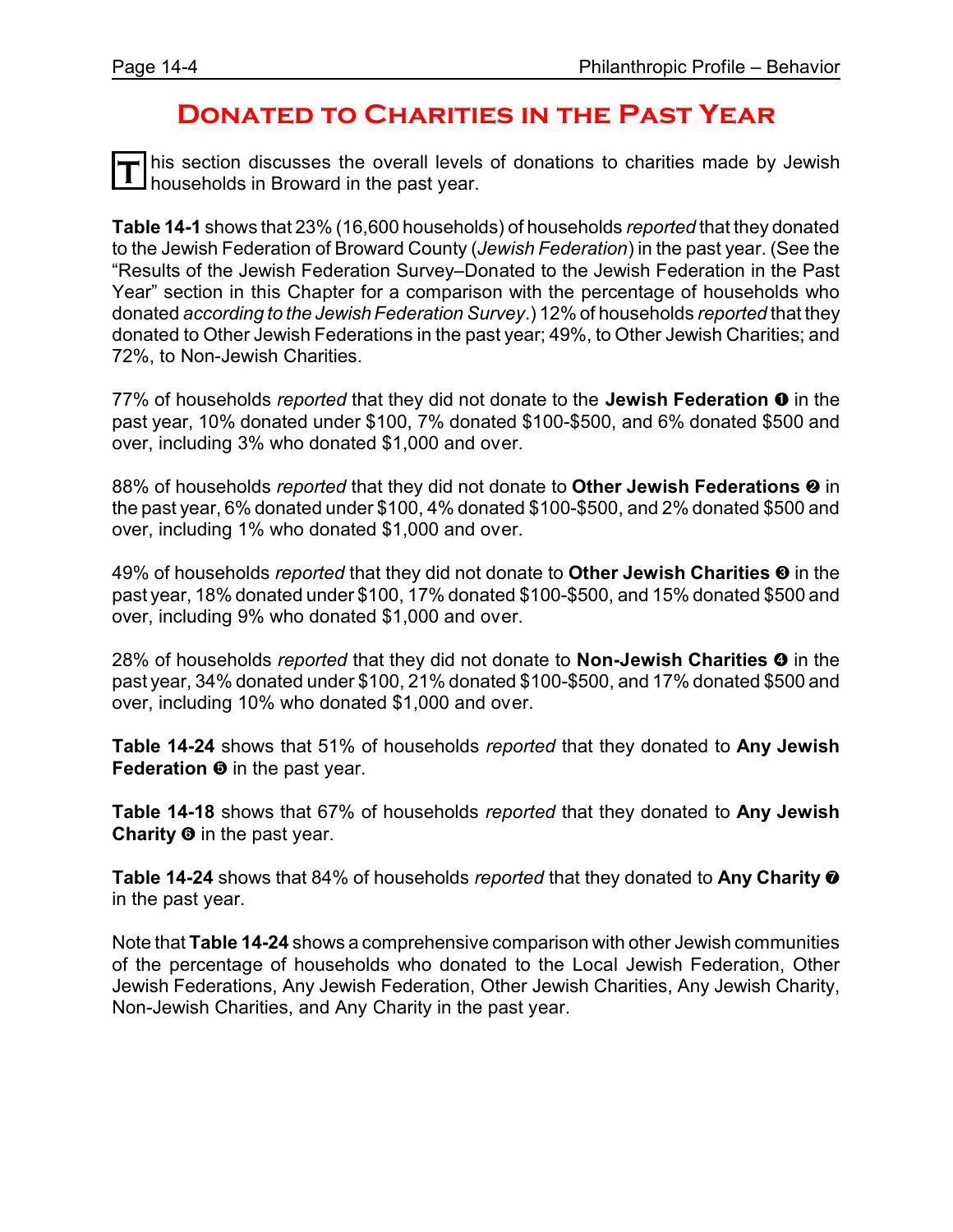#### **Table 14-1 Donated to the Jewish Federation of Broward County, Other Jewish Federations, Other Jewish Charities, and Non-Jewish Charities in the Past Year by Level of Donations**

| <b>BASE: JEWISH HOUSEHOLDS</b>                                                                               |                                                                              |                                                          |                                                                            |                                            |  |  |  |  |
|--------------------------------------------------------------------------------------------------------------|------------------------------------------------------------------------------|----------------------------------------------------------|----------------------------------------------------------------------------|--------------------------------------------|--|--|--|--|
| <b>Level of Donation</b>                                                                                     | <b>Jewish</b><br><b>Federation of</b><br><b>Broward</b><br>County<br>$\bf o$ | <b>Other</b><br><b>Jewish</b><br><b>Federations</b><br>❷ | <b>Other</b><br><b>Jewish</b><br><b>Charities</b><br>$\boldsymbol{\Theta}$ | Non-Jewish<br><b>Charities</b><br>$\bf{Q}$ |  |  |  |  |
| Asked, Did Not Donate                                                                                        | 8.1%                                                                         |                                                          |                                                                            |                                            |  |  |  |  |
| Not Asked to Donate                                                                                          | 68.8                                                                         |                                                          |                                                                            |                                            |  |  |  |  |
| Nothing                                                                                                      | 76.9%                                                                        | 88.2%                                                    | 50.6%                                                                      | 28.3%                                      |  |  |  |  |
| <b>Under \$100</b>                                                                                           | 10.4                                                                         | 6.0                                                      | 18.3                                                                       | 33.9                                       |  |  |  |  |
| $$100 - $500$                                                                                                | 7.0                                                                          | 3.9                                                      | 16.6                                                                       | 20.6                                       |  |  |  |  |
| $$500 - $1,000$                                                                                              | 2.7                                                                          | 0.8                                                      | 5.9                                                                        | 7.5                                        |  |  |  |  |
| $$1,000 - $2,500$                                                                                            | 1.7                                                                          | 0.7                                                      | 3.9                                                                        | 5.9                                        |  |  |  |  |
| $$2,500 - $5,000$                                                                                            | 0.3                                                                          | 0.1                                                      | 2.6                                                                        | 1.0                                        |  |  |  |  |
| \$5,000 - \$10,000                                                                                           | 0.5                                                                          | 0.2                                                      | 1.2                                                                        | 1.1                                        |  |  |  |  |
| $$10,000 - $25,000$                                                                                          | 0.4                                                                          | 0.1                                                      | 0.6                                                                        | 1.6                                        |  |  |  |  |
| \$25,000 and over                                                                                            | 0.1                                                                          | 0.0                                                      | 0.3                                                                        | 0.1                                        |  |  |  |  |
| Total                                                                                                        | 100.0%                                                                       | 100.0%                                                   | 100.0%                                                                     | 100.0%                                     |  |  |  |  |
|                                                                                                              | <b>CUMULATIVE DONATION CATEGORIES</b>                                        |                                                          |                                                                            |                                            |  |  |  |  |
| <b>Did Donate</b>                                                                                            | 23.1%                                                                        | 11.8%                                                    | 49.4%                                                                      | 71.7%                                      |  |  |  |  |
| \$100 and over                                                                                               | 12.7%                                                                        | 5.8%                                                     | 31.1%                                                                      | 37.8%                                      |  |  |  |  |
| \$500 and over                                                                                               | 5.7%                                                                         | 1.9%                                                     | 14.5%                                                                      | 17.2%                                      |  |  |  |  |
| \$1,000 and over                                                                                             | 3.0%                                                                         | 1.1%                                                     | 8.6%                                                                       | 9.7%                                       |  |  |  |  |
| Note: See page 14-2 for an explanation of $\mathbf{0}, \mathbf{\Theta}, \mathbf{\Theta},$ and $\mathbf{0}$ . |                                                                              |                                                          |                                                                            |                                            |  |  |  |  |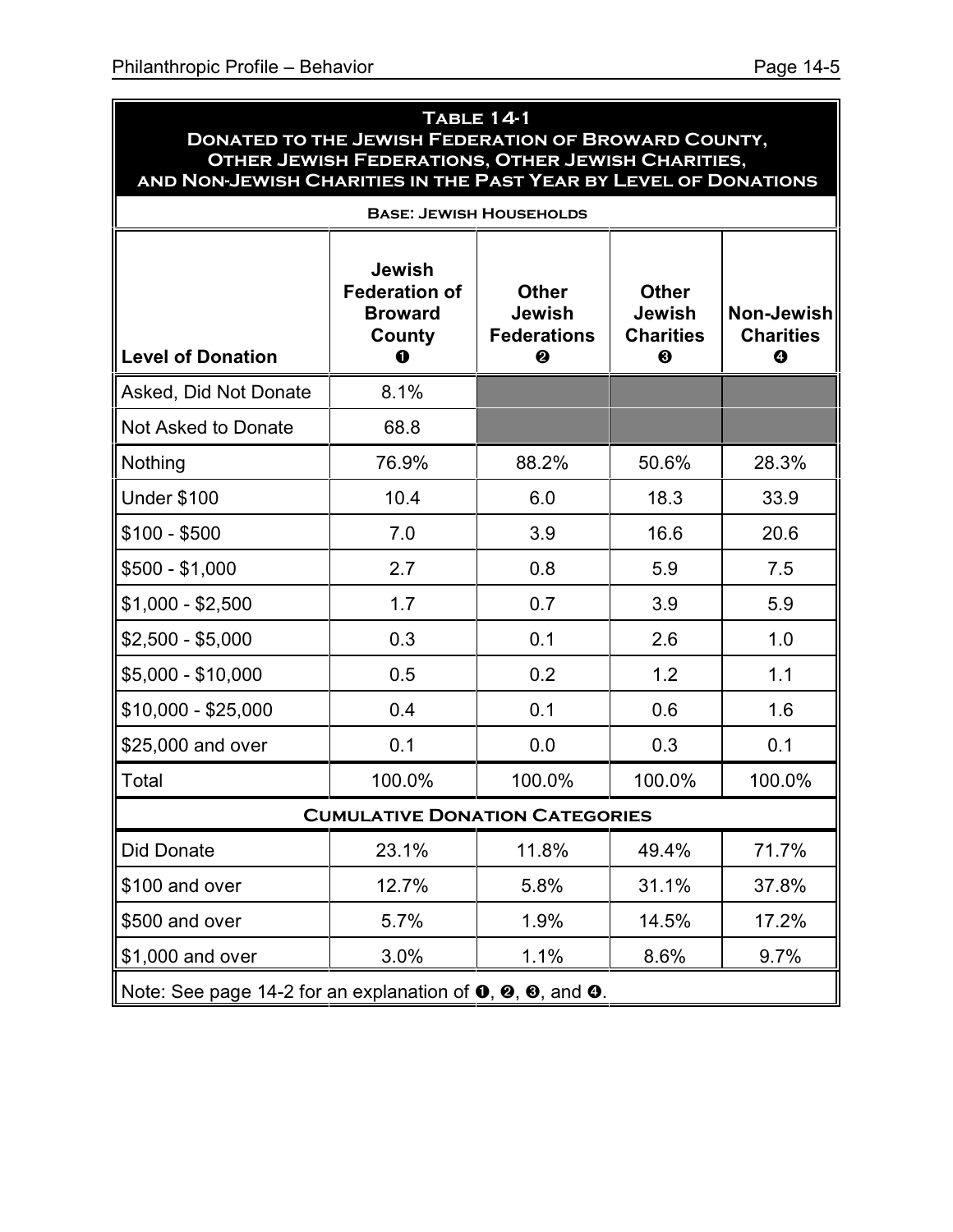# J**ewish Federation Market Segments in the Past Year**

**R** espondents in Jewish households in Broward were asked whether their households donated to the Jewish Federation of Broward County (*Jewish Federation*) in the past year. If their households did not donate, the respondents were asked whether the Jewish Federation contacted them in the past year for the purpose of asking their households to donate. **Table 14-2** shows the three *Jewish Federation Market Segments* developed from these two questions:

**O** Donated to Jewish Federation (23%): Includes households who reported that they donated to the Jewish Federation in the past year.

**<sup>2</sup>** Asked, Did Not Donate (8%): Includes households who reported that the Jewish Federation asked them to donate in the past year but they did not donate.

**<sup>6</sup> Not Asked** (69%): Includes households who reported that they did not donate to the Jewish Federation in the past year and were not asked to donate.

An additional measure is calculated from the first two Jewish Federation market segments defined above:

**<sup>O</sup>** Percentage of Households Asked Who Did Not Donate (26%): Two groups of households were asked to donate to the Jewish Federation in the past year: the 23% who donated (all of whom are "assumed" to have been asked to donate) and the 8% who were asked but did not donate. The *percentage of households asked who did not donate* is calculated by dividing the 8% of households who were asked but did not donate  $(②)$  by the 31% (23% + 8%) of households who were asked to donate ( $\mathbf{0}+\mathbf{0}$ ).

**Community Comparisons**. **Table 14-3** shows that the 69% who were **not asked to donate** to the Local Jewish Federation in the past year is the fourth highest of about 40 comparison Jewish communities and compares to 68% in Las Vegas, 57% in West Palm Beach, 55% in South Palm Beach, and 47% in Miami. The 69% compares to 48% in 1997.

The 26% of **households asked who did not donate** to the Local Jewish Federation in the past year is above average among about 40 comparison Jewish communities and compares to 39% in Miami, 36% in Las Vegas, 20% in West Palm Beach, and 17% in South Palm. The 26% compares to 14% in 1997.

See **Table 14-7** for a comparison with other Jewish communities of the percentage of households who donated to the Local Jewish Federation in the past year. The comparison is made in that table because the data for many more comparison Jewish communities are available in **Table 14-7**, which shows the level of donations to the Jewish Federation in the past year, than in **Table 14-3**, which shows Jewish Federation market segments in the past year. (Fewer community studies have asked market segment questions.)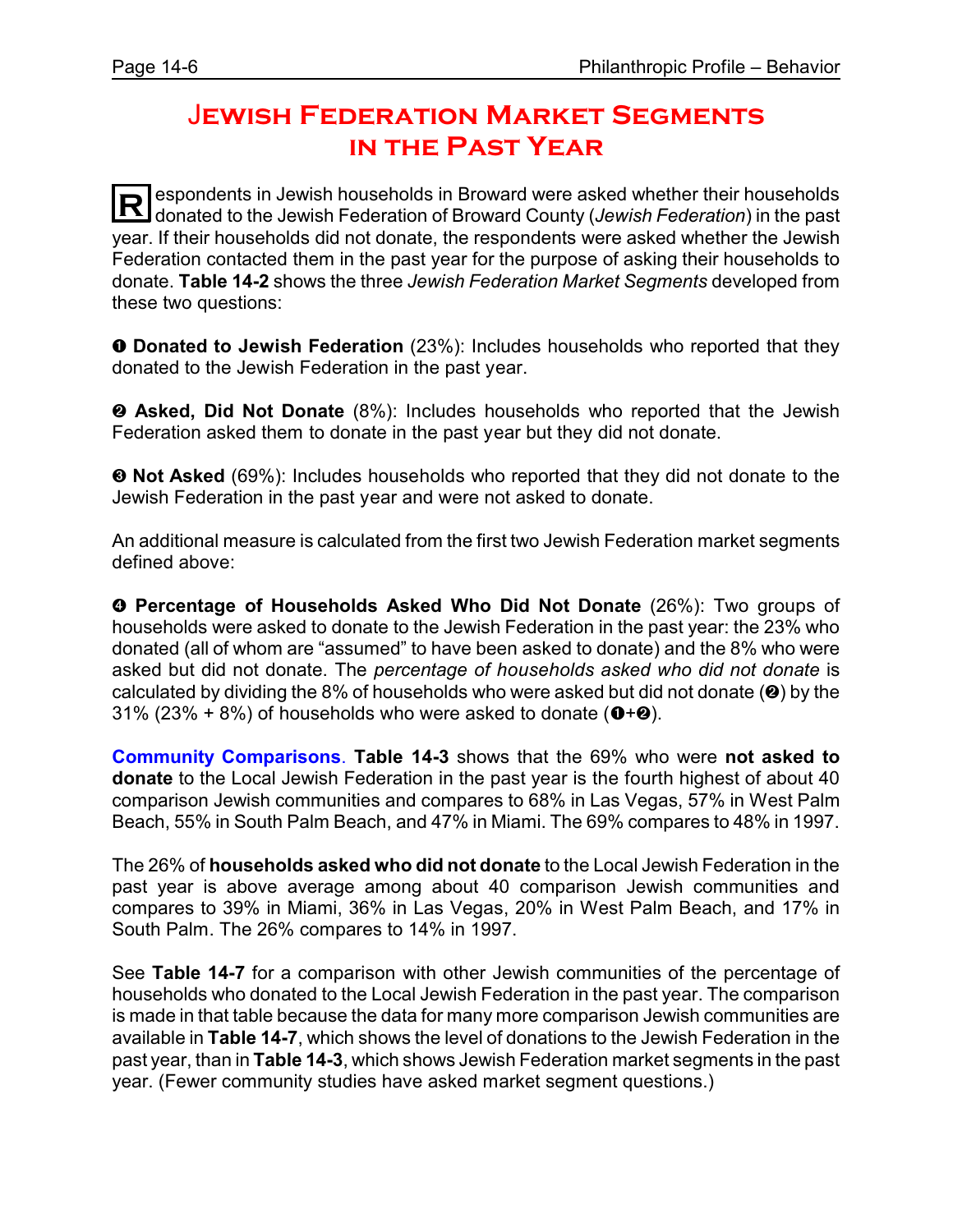**Age of Head of Household**. **Table 14-4** shows that the 19% of households **under age 35** who donated to the Local Jewish Federation in the past year is about average among about 40 comparison Jewish communities and compares to 15% in Miami, 14% in Las Vegas, 12% in Atlanta, 9% in South Palm Beach, and 5% in West Palm Beach. The 19% compares to 11% in 1997.

The 27% of households **age 35-49** who donated to the Local Jewish Federation in the past year is about average among about 45 comparison Jewish communities and compares to 24% in Miami, 21% in Atlanta, 19% in South Palm Beach, and 18% in both Las Vegas and West Palm Beach. The 27% compares to 30% in 1997.

The 22% of households **age 50-64** who donated to the Local Jewish Federation in the past year is the second lowest of about 45 comparison Jewish communities and compares to 34% in Miami, 27% in Atlanta, 25% in South Palm Beach, 23% in West Palm Beach, and 17% in Las Vegas. The 22% compares to 36% in 1997.

The 21% of households **age 65-74** who donated to the Local Jewish Federation in the past year is the lowest of about 45 comparison Jewish communities and compares to 38% in Miami, 35% in South Palm Beach, 33% in West Palm Beach, and 25% in both Atlanta and Las Vegas. The 21% compares to 49% in 1997.

The 26% of households **age 75 and over** who donated to the Local Jewish Federation in the past year is the second lowest of about 45 comparison Jewish communities and compares to 63% in Atlanta, 50% in West Palm Beach, 47% in South Palm Beach, 40% in Miami, and 36% in Las Vegas. The 26% compares to 59% in 1997.

The 23% of households **age 65 and over** who donated to the Local Jewish Federation in the past year is the second lowest of about 45 comparison Jewish communities and compares to 44% in Atlanta, 43% in both South Palm Beach and West Palm Beach, 39% in Miami, and 29% in Las Vegas. The 23% compares to 55% in 1997.

**Perception of Jewish Federation**. **Table 14-5** shows that 23% of respondents who are very/somewhat familiar with the Jewish Federation in households who were asked but did not donate to the Jewish Federation in the past year **perceive the Jewish Federation as fair/poor**. The 23% is well below average among about 35 comparison Jewish communities and compares to 44% in Las Vegas, 35% in Miami, 31% in South Palm Beach, and 12% in West Palm Beach. The 23% compares to 33% in 1997.

Note that the sample sizes shown in **Table 14-5** are generally very small and that only differences between communities of at least 20 percentage points should be considered important. Note as well that the respondent who reported his/her perception of the Local Jewish Federation may not have been the household member responsible for making donations to the Local Jewish Federation in the past year.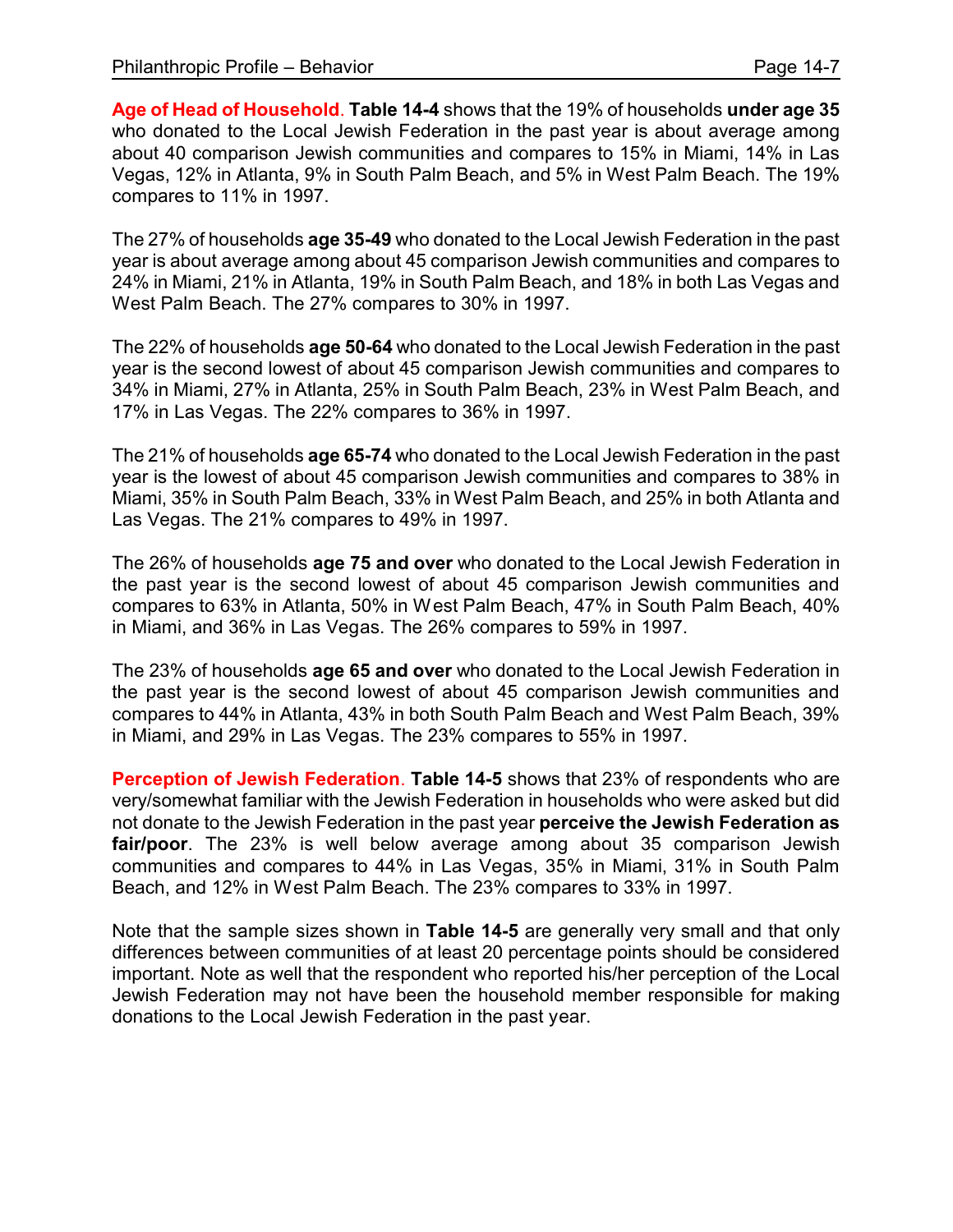#### **Comparisons Among Population Subgroups.**

#### **Donated to the Jewish Federation in the Past Year**  $\bullet$

**Table 14-2** shows that, overall, 32% of households **donated to the Jewish Federation** in the past year. The percentage is much higher in:

- households earning an annual income of \$200,000 and over (50%)
- ! synagogue member households (38%), households who attended Chabad (35%), JCC member households (34%), and Jewish organization member households (48%)
- ! households in which the respondent participated in Hillel/Chabad while in college (excluding High Holidays) (39%)
- households in which the respondent is very familiar with the Jewish Federation (58%)
- ! households in which the respondent is very/somewhat familiar with the Jewish Federation and perceives the Jewish Federation as excellent (48%) or good (37%)
- households in which an adult visited Israel on a Jewish trip (34%)

The percentage is much lower in:

- households in North Central (10%)
- Just Jewish households (12%)
- intermarried households (9%)
- ! households in which the respondent is not at all familiar with the Jewish Federation (5%)
- households in which no adult visited Israel (12%)
- households in which the Jewish respondent is not emotionally attached to Israel (6%)

#### **Not Asked to Donate to the Jewish Federation in the Past Year**  $\odot$

**Table 14-2** shows that, overall, 69% of households were **not asked to donate to the Jewish Federation** in the past year. The percentage is much higher in:

- households in North Central (85%)
- ! households earning an annual income under \$25,000 (80%) and \$25,000- \$50,000 (78%)
- Just Jewish households (80%)
- intermarried households (82%)
- ! households in which the respondent is not at all familiar with the Jewish Federation (87%)
- households in which no adult visited Israel (80%)
- households in which the Jewish respondent is not emotionally attached to Israel (90%)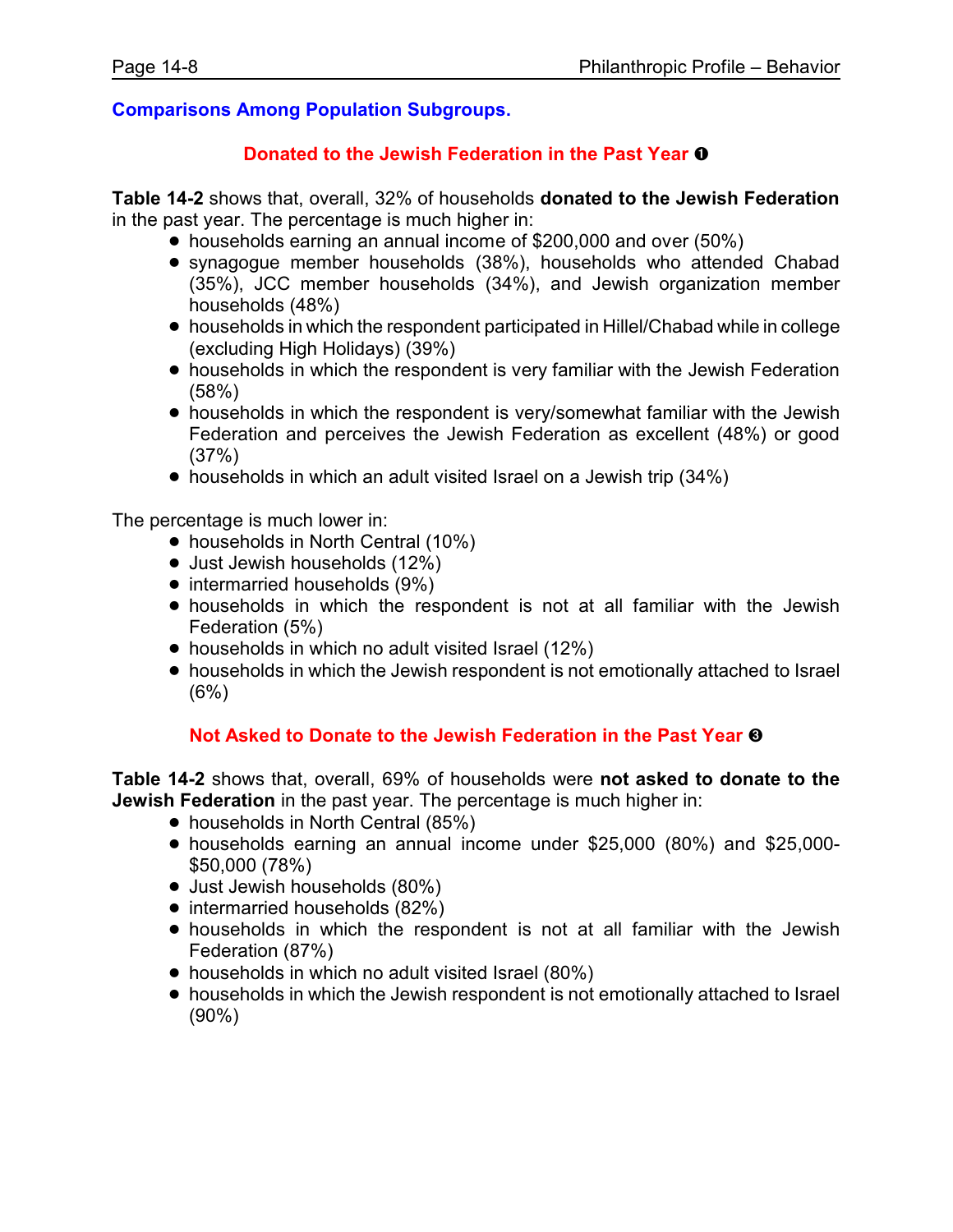The percentage is much lower in:

- households with only adult children (59%)
- ! households earning an annual income of \$200,000 and over (39%)
- synagogue member households (53%), households who attended Chabad in the past year (58%), and Jewish organization member households (46%)
- households in which the respondent attended supplemental school as a child (58%)
- ! households in which the respondent participated in Hillel/Chabad while in college (excluding High Holidays) (53%)
- households in which the respondent is very familiar with the Jewish Federation (36%)
- ! households who are very or somewhat familiar with the Jewish Federation and perceive the Jewish Federation as excellent (46%) or good (56%)
- households in which an adult visited Israel on a Jewish trip (57%)

#### **Percentage of Households Asked Who Did Not Donate to the Jewish Federation in the Past Year ©**

**Table 14-2** shows that, overall, 26% of **households who were asked but did not donate to the Jewish Federation** in the past year. The percentage is much higher in:

- households in the Northwest (36%)
- non-elderly couple households (39%) and non-elderly single households (54%)
- Just Jewish households (43%)
- ! conversionary in-married households (37%) and intermarried households (50%)
- ! households in which the respondent is not at all familiar with the Jewish Federation (63%)
- households in which no adult visited Israel (40%)
- households in which the Jewish respondent is somewhat attached (36%) and not (39%) emotionally attached to Israel

The percentage is much lower in:

- households in the Southwest (16%)
- households in residence in Broward for 0-4 years (15%)
- $\bullet$  households age 65-74 (16%) and age 75 and over (14%)
- elderly couple households (14%) and elderly single households (15%)
- ! households earning an annual income of \$25,000-\$50,000 (12%)
- JCC member households (8%) and Jewish organization member households  $(11\%)$
- ! households in which the respondent participated in Hillel/Chabad while in college (excluding High Holidays) (16%)
- households in which the respondent is very familiar with the Jewish Federation (9%)
- ! households in which the respondent is very/somewhat familiar with the Jewish Federation and perceives the Jewish Federation as excellent (11%)
- households in which the Jewish respondent is very emotionally attached to Israel  $(16%)$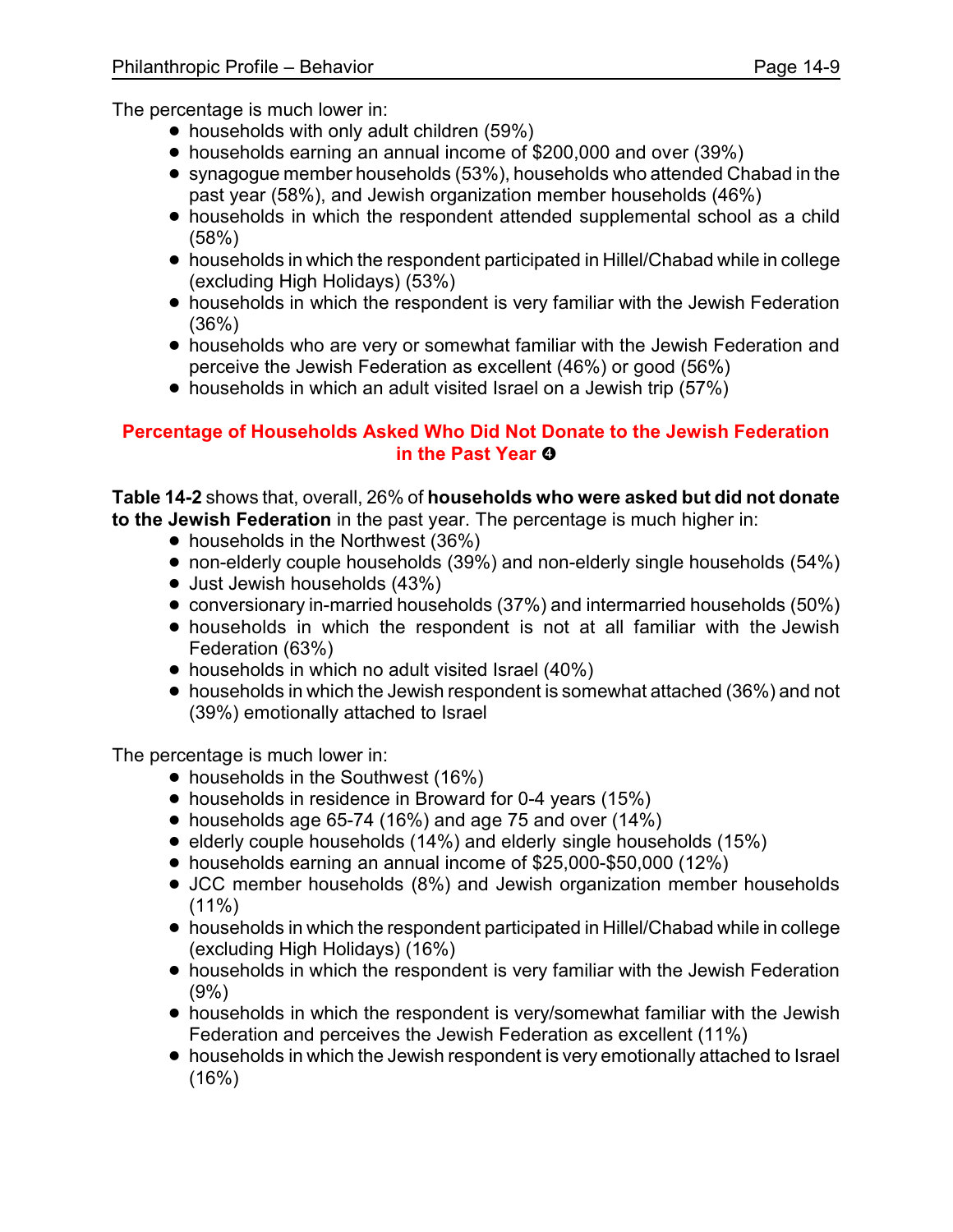| <b>TABLE 14-2</b><br><b>JEWISH FEDERATION MARKET SEGMENTS IN THE PAST YEAR</b> |                                         |                        |                                 |                                                                               |  |  |
|--------------------------------------------------------------------------------|-----------------------------------------|------------------------|---------------------------------|-------------------------------------------------------------------------------|--|--|
|                                                                                | <b>BASE: JEWISH HOUSEHOLDS</b>          |                        |                                 |                                                                               |  |  |
|                                                                                |                                         |                        | <b>Did Not Donate</b>           | Percentage of                                                                 |  |  |
| <b>Population Subgroup</b>                                                     | <b>Did</b><br><b>Donate</b><br>$\bf{0}$ | <b>Asked</b><br>❷      | <b>Not</b><br><b>Asked</b><br>❸ | <b>Households</b><br><b>Asked</b><br><b>Who Did Not</b><br><b>Donate</b><br>❹ |  |  |
| All                                                                            | 23.1%                                   | 8.1                    | 68.8                            | 26.0%                                                                         |  |  |
|                                                                                |                                         | <b>GEOGRAPHIC AREA</b> |                                 |                                                                               |  |  |
| <b>Northwest</b>                                                               | 25.0%                                   | 14.2                   | 60.8                            | 36.2%                                                                         |  |  |
| <b>North Central</b>                                                           | 10.3%                                   | 5.2                    | 84.5                            | 33.5%                                                                         |  |  |
| East                                                                           | 23.1%                                   | 6.3                    | 70.6                            | 21.4%                                                                         |  |  |
| <b>West Central</b>                                                            | 25.0%                                   | 8.5                    | 66.5                            | 25.4%                                                                         |  |  |
| Southeast                                                                      | 21.6%                                   | 8.8                    | 69.6                            | 28.9%                                                                         |  |  |
| Southwest                                                                      | 26.2%                                   | 4.8                    | 69.0                            | 15.5%                                                                         |  |  |
|                                                                                | <b>LENGTH OF RESIDENCE IN BROWARD</b>   |                        |                                 |                                                                               |  |  |
| $0 - 4$ years                                                                  | 19.3%                                   | 3.4                    | 77.3                            | 15.0%                                                                         |  |  |
| 5 - 9 years                                                                    | 13.9%                                   | 3.7                    | 82.4                            | 21.0%                                                                         |  |  |
| 10 - 19 years                                                                  | 23.3%                                   | 7.4                    | 69.3                            | 24.1%                                                                         |  |  |
| 20 or more years                                                               | 24.8%                                   | 9.4                    | 65.8                            | 27.5%                                                                         |  |  |
|                                                                                | <b>AGE OF HEAD OF HOUSEHOLD</b>         |                        |                                 |                                                                               |  |  |
| Under 35                                                                       | 18.7%                                   | 5.0                    | 76.3                            | 21.1%                                                                         |  |  |
| $35 - 49$                                                                      | 26.9%                                   | 9.4                    | 63.7                            | 25.9%                                                                         |  |  |
| $50 - 64$                                                                      | 21.9%                                   | 12.0                   | 66.1                            | 35.4%                                                                         |  |  |
| 65 - 74                                                                        | 20.7%                                   | 4.0                    | 75.3                            | 16.2%                                                                         |  |  |
| 75 and over                                                                    | 26.0%                                   | 4.3                    | 69.7                            | 14.2%                                                                         |  |  |
| $\rightarrow$ 65 and over                                                      | 23.3%                                   | 4.2                    | 72.5                            | 15.3%                                                                         |  |  |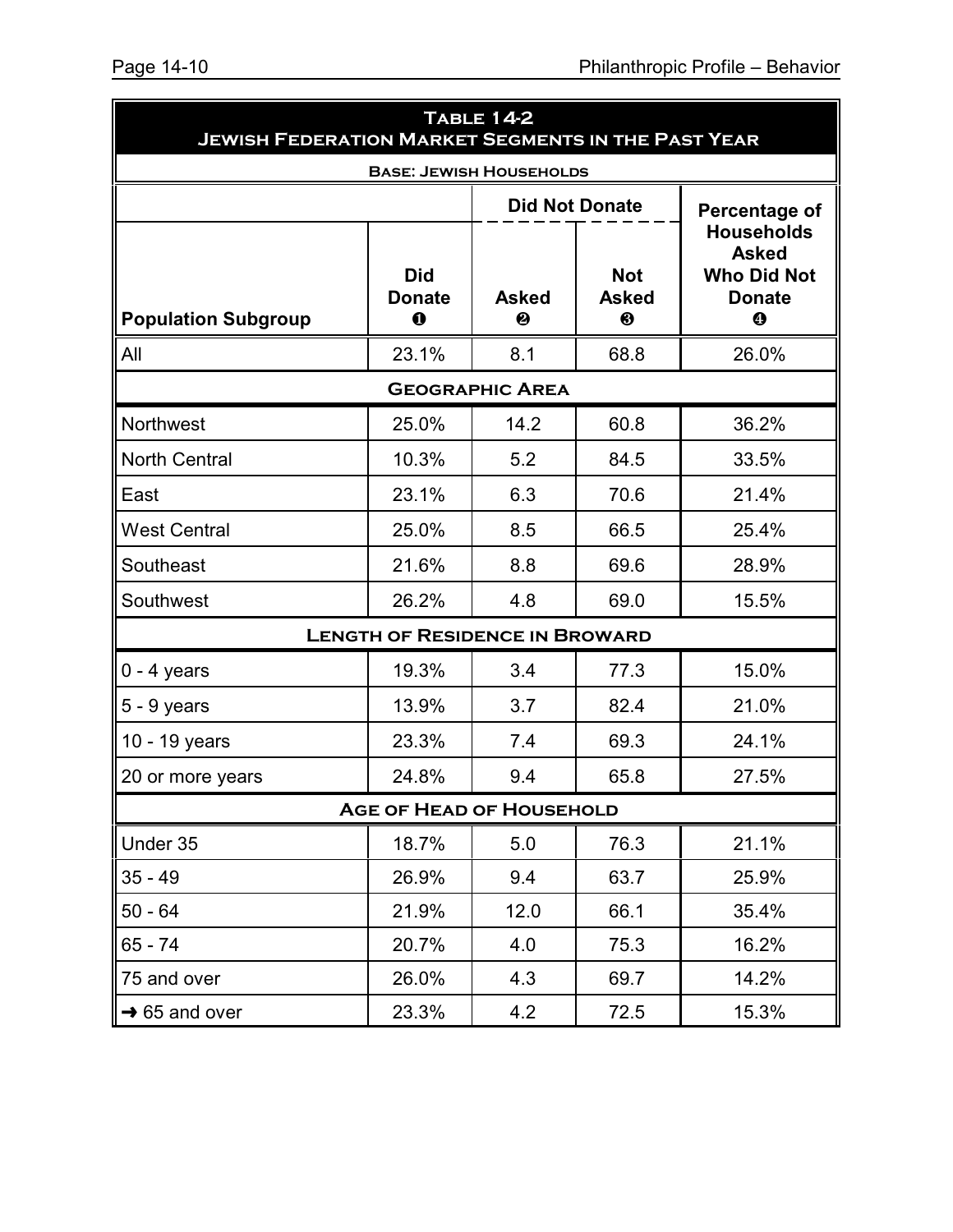| <b>TABLE 14-2</b><br><b>JEWISH FEDERATION MARKET SEGMENTS IN THE PAST YEAR</b> |                                         |                         |                                 |                                                                               |  |  |  |  |
|--------------------------------------------------------------------------------|-----------------------------------------|-------------------------|---------------------------------|-------------------------------------------------------------------------------|--|--|--|--|
|                                                                                | <b>BASE: JEWISH HOUSEHOLDS</b>          |                         |                                 |                                                                               |  |  |  |  |
| <b>Did Not Donate</b><br>Percentage of                                         |                                         |                         |                                 |                                                                               |  |  |  |  |
| <b>Population Subgroup</b>                                                     | <b>Did</b><br><b>Donate</b><br>$\bf{0}$ | <b>Asked</b><br>❷       | <b>Not</b><br><b>Asked</b><br>❸ | <b>Households</b><br><b>Asked</b><br><b>Who Did Not</b><br><b>Donate</b><br>❹ |  |  |  |  |
| All                                                                            | 23.1%                                   | 8.1                     | 68.8                            | 26.0%                                                                         |  |  |  |  |
|                                                                                | <b>HOUSEHOLD STRUCTURE</b>              |                         |                                 |                                                                               |  |  |  |  |
| <b>Household with Children</b>                                                 | 24.3%                                   | 7.3                     | 68.4                            | 23.1%                                                                         |  |  |  |  |
| <b>HH with Only Adult Children</b>                                             | 29.0%                                   | 12.4                    | 58.6                            | 30.0%                                                                         |  |  |  |  |
| <b>Non-Elderly Couple</b>                                                      | 23.6%                                   | 15.0                    | 61.4                            | 38.9%                                                                         |  |  |  |  |
| <b>Non-Elderly Single</b>                                                      | 13.6%                                   | 16.1                    | 70.3                            | 54.2%                                                                         |  |  |  |  |
| <b>Elderly Couple</b>                                                          | 25.6%                                   | 4.3                     | 70.1                            | 14.4%                                                                         |  |  |  |  |
| <b>Elderly Single</b>                                                          | 26.4%                                   | 4.6                     | 69.0                            | 14.8%                                                                         |  |  |  |  |
|                                                                                |                                         | <b>HOUSEHOLD INCOME</b> |                                 |                                                                               |  |  |  |  |
| Under \$25,000                                                                 | 15.4%                                   | 5.0                     | 79.6                            | 24.5%                                                                         |  |  |  |  |
| $$25 - $50,000$                                                                | 19.1%                                   | 2.5                     | 78.4                            | 11.6%                                                                         |  |  |  |  |
| $$50 - $100,000$                                                               | 15.7%                                   | 8.2                     | 76.1                            | 34.3%                                                                         |  |  |  |  |
| \$100 - \$200,000                                                              | 26.9%                                   | 11.3                    | 61.8                            | 29.6%                                                                         |  |  |  |  |
| \$200,000 and over                                                             | 50.4%                                   | 10.9                    | 38.7                            | 17.8%                                                                         |  |  |  |  |
|                                                                                | <b>JEWISH IDENTIFICATION</b>            |                         |                                 |                                                                               |  |  |  |  |
| Orthodox                                                                       | 20.9%                                   | 6.7                     | 72.4                            | 24.3%                                                                         |  |  |  |  |
| Conservative                                                                   | 30.7%                                   | 6.5                     | 62.8                            | 17.5%                                                                         |  |  |  |  |
|                                                                                |                                         |                         |                                 |                                                                               |  |  |  |  |

Reform | 30.7% | 9.1 | 60.2 | 22.9%

Just Jewish 11.6% 8.8 79.6 43.1%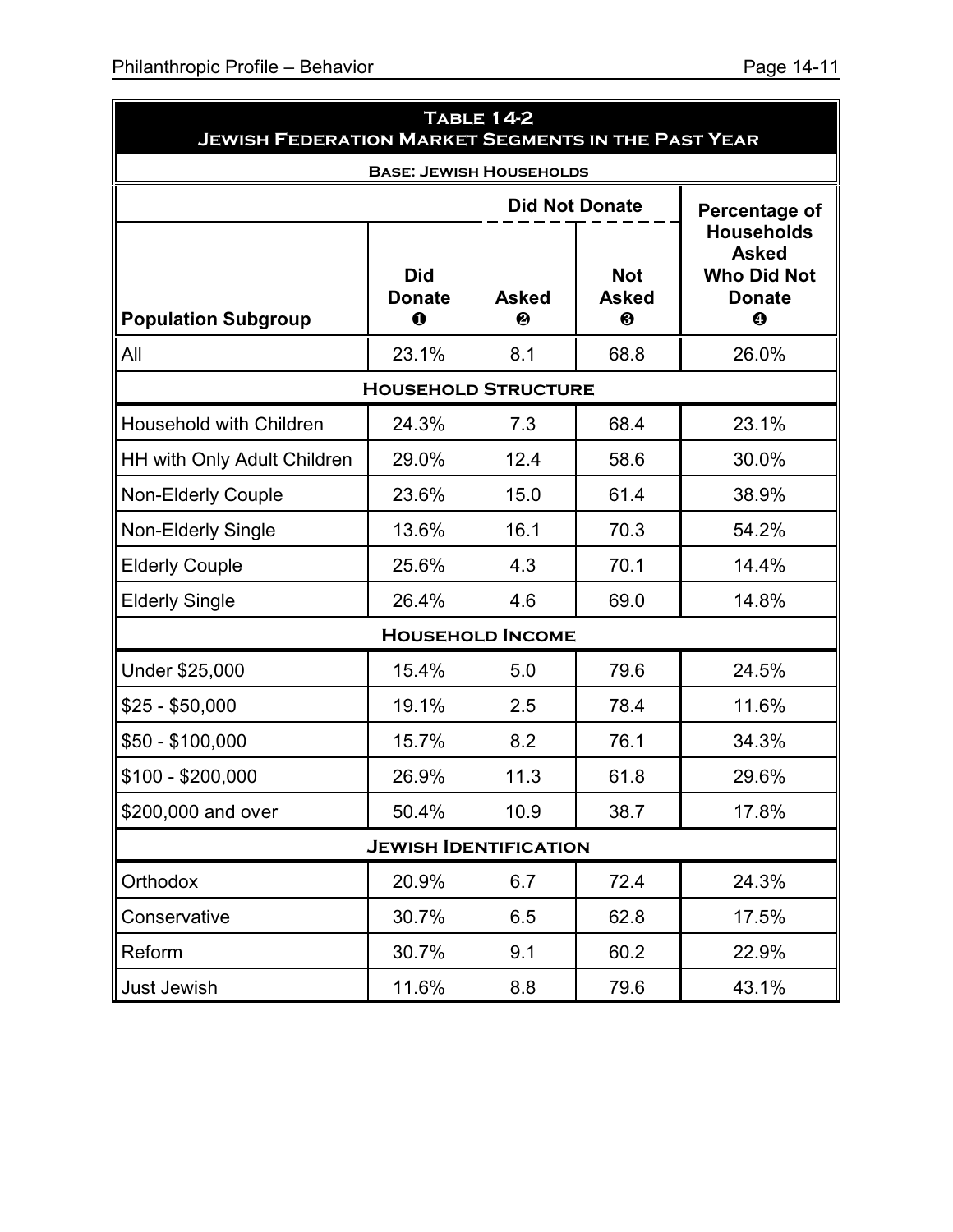| <b>JEWISH FEDERATION MARKET SEGMENTS IN THE PAST YEAR</b> |                                           | <b>TABLE 14-2</b>       |                                 |                                                                               |
|-----------------------------------------------------------|-------------------------------------------|-------------------------|---------------------------------|-------------------------------------------------------------------------------|
|                                                           | <b>BASE: JEWISH HOUSEHOLDS</b>            |                         |                                 |                                                                               |
|                                                           |                                           |                         | <b>Did Not Donate</b>           | <b>Percentage of</b>                                                          |
| <b>Population Subgroup</b>                                | <b>Did</b><br><b>Donate</b><br>$\bf\bf 0$ | <b>Asked</b><br>❷       | <b>Not</b><br><b>Asked</b><br>❸ | <b>Households</b><br><b>Asked</b><br><b>Who Did Not</b><br><b>Donate</b><br>❹ |
| All                                                       | 23.1%                                     | 8.1                     | 68.8                            | 26.0%                                                                         |
|                                                           |                                           | <b>TYPE OF MARRIAGE</b> |                                 |                                                                               |
| In-married                                                | 32.4%                                     | 8.0                     | 59.6                            | 19.8%                                                                         |
| Conversionary                                             | 23.0%                                     | 13.2                    | 63.8                            | 36.5%                                                                         |
| Intermarried                                              | 9.0%                                      | 9.0                     | 82.0                            | 50.0%                                                                         |
|                                                           | <b>SYNAGOGUE MEMBERSHIP</b>               |                         |                                 |                                                                               |
| Member                                                    | 38.0%                                     | 9.2                     | 52.8                            | 19.5%                                                                         |
| Non-Member                                                | 15.6%                                     | 7.5                     | 76.9                            | 32.5%                                                                         |
|                                                           | <b>ATTENDED CHABAD IN THE PAST YEAR</b>   |                         |                                 |                                                                               |
| Attended                                                  | 34.6%                                     | 7.1                     | 58.3                            | 17.0%                                                                         |
| Did Not Attend                                            | 19.7%                                     | 8.3                     | 72.0                            | 29.6%                                                                         |
|                                                           |                                           | <b>JCC MEMBERSHIP</b>   |                                 |                                                                               |
| Member                                                    | 34.1%                                     | 2.8                     | 63.1                            | 7.6%                                                                          |
| Non-Member                                                | 21.6%                                     | 8.8                     | 69.6                            | 28.9%                                                                         |
|                                                           | <b>JEWISH ORGANIZATION MEMBERSHIP</b>     |                         |                                 |                                                                               |
| Member                                                    | 47.8%                                     | 5.9                     | 46.3                            | 11.0%                                                                         |
| Non-Member                                                | 17.1%                                     | 8.6                     | 74.3                            | 33.5%                                                                         |
| <b>RESPONDENT ATTENDED JEWISH EDUCATION AS A CHILD</b>    |                                           |                         |                                 |                                                                               |
| To Jewish Day School                                      | 22.1%                                     | 4.7                     | 73.2                            | 17.5%                                                                         |
| <b>To Supplemental School</b>                             | 30.2%                                     | 11.7                    | 58.1                            | 27.9%                                                                         |
| → To Jewish Education                                     | 26.9%                                     | 9.4                     | 63.7                            | 25.9%                                                                         |
| No                                                        | 15.2%                                     | 3.8                     | 81.0                            | 20.0%                                                                         |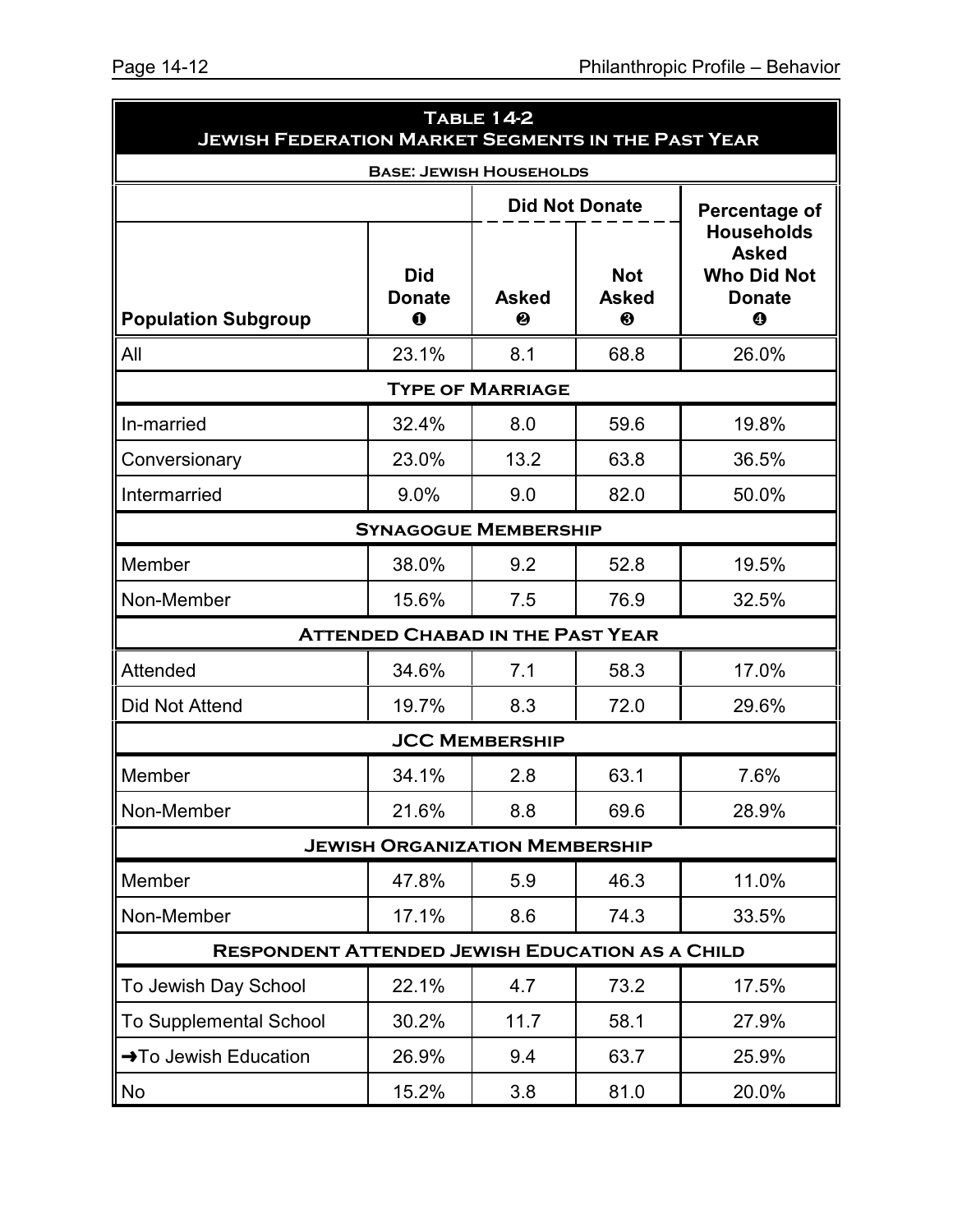| <b>TABLE 14-2</b><br><b>JEWISH FEDERATION MARKET SEGMENTS IN THE PAST YEAR</b> |                                            |                   |                                 |                                                                               |  |  |  |
|--------------------------------------------------------------------------------|--------------------------------------------|-------------------|---------------------------------|-------------------------------------------------------------------------------|--|--|--|
|                                                                                | <b>BASE: JEWISH HOUSEHOLDS</b>             |                   |                                 |                                                                               |  |  |  |
|                                                                                |                                            |                   | <b>Did Not Donate</b>           | Percentage of                                                                 |  |  |  |
| <b>Population Subgroup</b>                                                     | <b>Did</b><br><b>Donate</b><br>$\mathbf 0$ | <b>Asked</b><br>❷ | <b>Not</b><br><b>Asked</b><br>❸ | <b>Households</b><br><b>Asked</b><br><b>Who Did Not</b><br><b>Donate</b><br>❹ |  |  |  |
| All                                                                            | 23.1%                                      | 8.1               | 68.8                            | 26.0%                                                                         |  |  |  |
| RESPONDENT ATTENDED OR WORKED AT JEWISH OVERNIGHT CAMP AS A CHILD              |                                            |                   |                                 |                                                                               |  |  |  |
| <b>To Overnight Camp</b>                                                       | 27.6%                                      | 12.8              | 59.6                            | 31.7%                                                                         |  |  |  |
| <b>No</b>                                                                      | 22.1%                                      | 5.5               | 72.4                            | 19.9%                                                                         |  |  |  |
| <b>RESPONDENT PARTICIPATED IN JEWISH YOUTH GROUP AS A TEENAGER</b>             |                                            |                   |                                 |                                                                               |  |  |  |
| In Youth Group                                                                 | 30.1%                                      | 8.0               | 61.9                            | 21.0%                                                                         |  |  |  |
| No                                                                             | 19.6%                                      | 8.0               | 72.4                            | 29.0%                                                                         |  |  |  |
| RESPONDENT PARTICIPATED IN HILLEL/CHABAD WHILE IN COLLEGE                      | (EXCLUDING HIGH HOLIDAYS)                  |                   |                                 |                                                                               |  |  |  |
| <b>Hillel/Chabad Participant</b>                                               | 39.2%                                      | 7.7               | 53.1                            | 16.4%                                                                         |  |  |  |
| No                                                                             | 20.9%                                      | 9.4               | 69.7                            | 31.0%                                                                         |  |  |  |
|                                                                                | <b>FAMILIARITY WITH JEWISH FEDERATION</b>  |                   |                                 |                                                                               |  |  |  |
| <b>Very Familiar</b>                                                           | 58.1%                                      | 5.9               | 36.0                            | 9.2%                                                                          |  |  |  |
| Somewhat Familiar                                                              | 24.0%                                      | 8.0               | 68.0                            | 25.0%                                                                         |  |  |  |
| Not at All Familiar                                                            | 4.8%                                       | 8.0               | 87.2                            | 62.5%                                                                         |  |  |  |
| <b>PERCEPTION OF JEWISH FEDERATION</b>                                         |                                            |                   |                                 |                                                                               |  |  |  |
| Excellent                                                                      | 48.3%                                      | 5.7               | 46.0                            | 10.6%                                                                         |  |  |  |
| Good                                                                           | 36.5%                                      | 7.8               | 55.7                            | 17.6%                                                                         |  |  |  |
| Fair + Poor                                                                    | 18.1%                                      | 9.2               | 72.7                            | 33.7%                                                                         |  |  |  |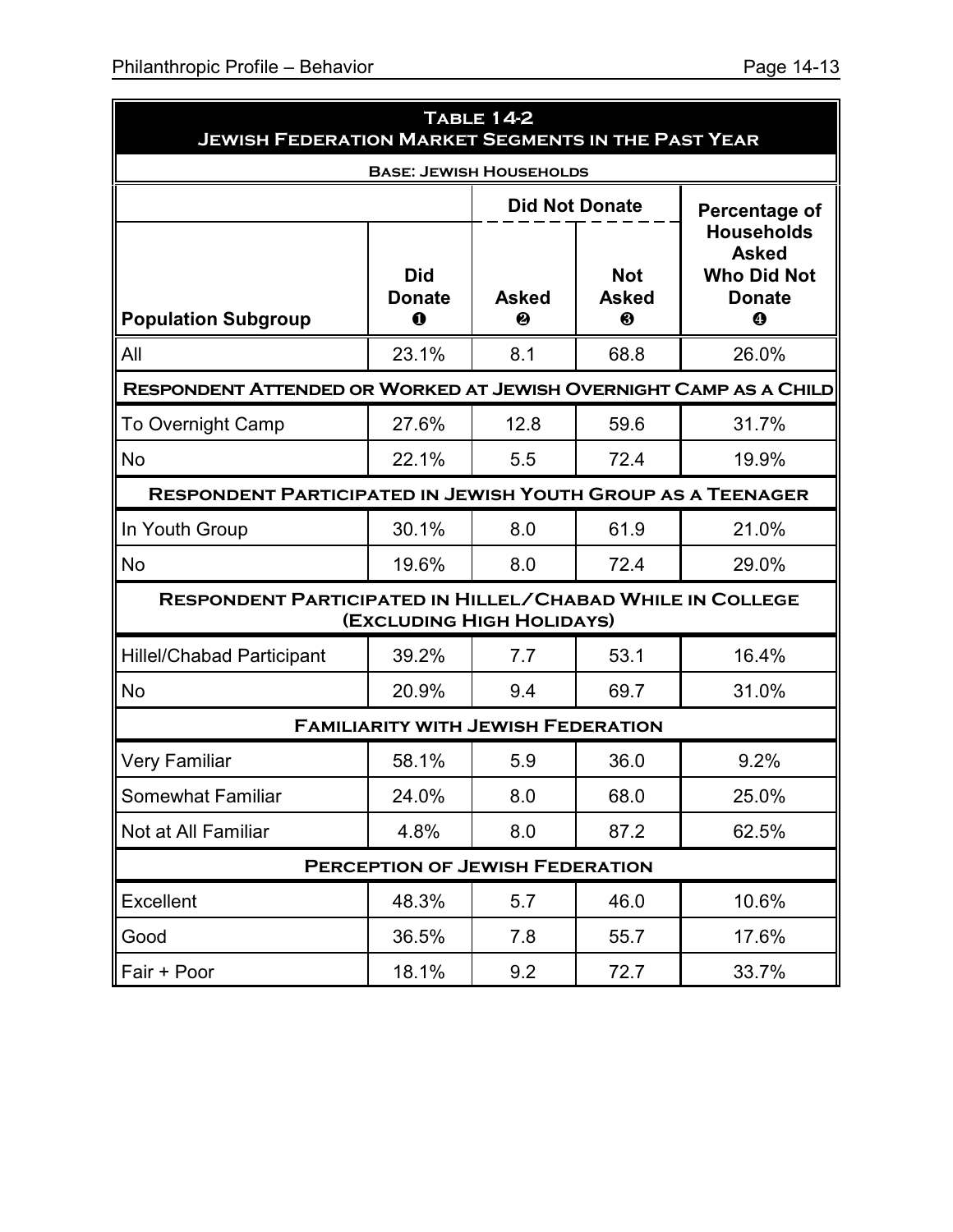| <b>TABLE 14-2</b><br><b>JEWISH FEDERATION MARKET SEGMENTS IN THE PAST YEAR</b>                                     |                                         |                   |                                 |                                                          |  |  |
|--------------------------------------------------------------------------------------------------------------------|-----------------------------------------|-------------------|---------------------------------|----------------------------------------------------------|--|--|
|                                                                                                                    | <b>BASE: JEWISH HOUSEHOLDS</b>          |                   |                                 |                                                          |  |  |
|                                                                                                                    |                                         |                   | <b>Did Not Donate</b>           | Percentage of<br><b>Households</b>                       |  |  |
| <b>Population Subgroup</b>                                                                                         | <b>Did</b><br><b>Donate</b><br>$\bf{0}$ | <b>Asked</b><br>❷ | <b>Not</b><br><b>Asked</b><br>❸ | <b>Asked</b><br><b>Who Did Not</b><br><b>Donate</b><br>❹ |  |  |
| All                                                                                                                | 23.1%                                   | 8.1               | 68.8                            | 26.0%                                                    |  |  |
|                                                                                                                    | <b>ANY ADULT VISITED ISRAEL</b>         |                   |                                 |                                                          |  |  |
| On Jewish Trip                                                                                                     | 34.3%                                   | 9.1               | 56.6                            | 21.0%                                                    |  |  |
| On General Trip                                                                                                    | 27.4%                                   | 7.5               | 65.1                            | 21.5%                                                    |  |  |
| <b>No</b>                                                                                                          | 12.1%                                   | 8.0               | 79.9                            | 39.8%                                                    |  |  |
| <b>LEVEL OF EMOTIONAL ATTACHMENT TO ISRAEL</b>                                                                     |                                         |                   |                                 |                                                          |  |  |
| <b>Extremely Attached</b>                                                                                          | 27.3%                                   | 8.0               | 64.7                            | 22.7%                                                    |  |  |
| <b>Very Attached</b>                                                                                               | 29.6%                                   | 5.5               | 64.9                            | 15.7%                                                    |  |  |
| <b>Somewhat Attached</b>                                                                                           | 22.6%                                   | 12.8              | 64.6                            | 36.2%                                                    |  |  |
| <b>Not Attached</b>                                                                                                | 6.1%                                    | 3.9               | 90.0                            | 39.0%                                                    |  |  |
| Note: See page 14-6 for an explanation of $\mathbf{0}, \mathbf{\Theta}, \mathbf{\Theta}$ , and $\mathbf{\Theta}$ . |                                         |                   |                                 |                                                          |  |  |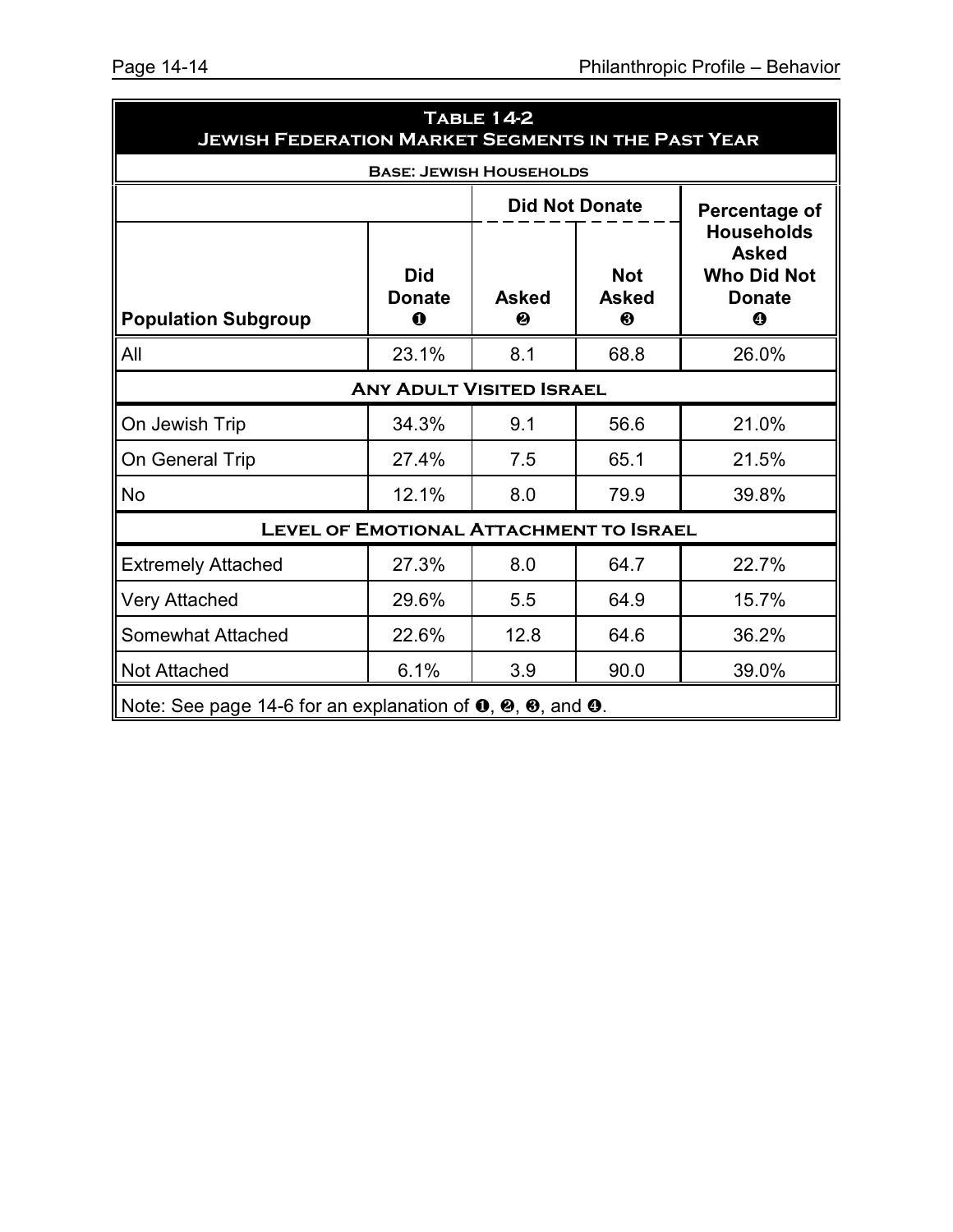| <b>TABLE 14-3</b><br><b>LOCAL JEWISH FEDERATION MARKET SEGMENTS IN THE PAST YEAR</b><br><b>COMMUNITY COMPARISONS</b> |      |                            |                                                      |                       |                                                    |  |  |  |
|----------------------------------------------------------------------------------------------------------------------|------|----------------------------|------------------------------------------------------|-----------------------|----------------------------------------------------|--|--|--|
| <b>BASE: JEWISH HOUSEHOLDS</b>                                                                                       |      |                            |                                                      |                       |                                                    |  |  |  |
|                                                                                                                      |      |                            |                                                      | <b>Did Not Donate</b> | Percentage of<br><b>Households</b><br><b>Asked</b> |  |  |  |
| <b>Community</b>                                                                                                     | Year | <b>Donated</b><br>$\bf{o}$ | <b>Not</b><br><b>Asked</b><br><b>Asked</b><br>❸<br>❷ |                       | <b>Who Did Not</b><br><b>Donate</b><br>$\bf{O}$    |  |  |  |
| Martin-St. Lucie <sup>1</sup>                                                                                        | 1999 | 21%                        | 4                                                    | 75                    | 14%                                                |  |  |  |
| Denver                                                                                                               | 2007 | 23%                        | 8                                                    | 70                    | 26%                                                |  |  |  |
| San Francisco                                                                                                        | 2004 | 23%                        | $\overline{7}$                                       | 70                    | 23%                                                |  |  |  |
| <b>BROWARD</b>                                                                                                       | 2016 | 23%                        | 8                                                    | 69                    | 26%                                                |  |  |  |
| Las Vegas                                                                                                            | 2005 | 21%                        | 12                                                   | 68                    | 36%                                                |  |  |  |
| Portland (ME)                                                                                                        | 2007 | 25%                        | 6                                                    | 68                    | 20%                                                |  |  |  |
| San Diego                                                                                                            | 2003 | 26%                        | 9                                                    | 65                    | 26%                                                |  |  |  |
| Phoenix                                                                                                              | 2002 | 25%                        | 12                                                   | 63                    | 32%                                                |  |  |  |
| <b>Atlantic County</b>                                                                                               | 2004 | 32%                        | 8                                                    | 60                    | 19%                                                |  |  |  |
| <b>W Palm Beach</b>                                                                                                  | 2005 | 35%                        | 8                                                    | 57                    | 20%                                                |  |  |  |
| St. Petersburg                                                                                                       | 1994 | 36%                        | 8                                                    | 56                    | 18%                                                |  |  |  |
| Orlando                                                                                                              | 1993 | 30%                        | 15                                                   | 55                    | 33%                                                |  |  |  |
| Washington                                                                                                           | 2003 | 33%                        | 12                                                   | 55                    | 27%                                                |  |  |  |
| <b>Tucson</b>                                                                                                        | 2002 | 34%                        | 12                                                   | 55                    | 26%                                                |  |  |  |
| <b>S Palm Beach</b>                                                                                                  | 2005 | 37%                        | 8                                                    | 55                    | 17%                                                |  |  |  |
| Philadelphia                                                                                                         | 2009 | 41%                        | 4                                                    | 55                    | 9%                                                 |  |  |  |
| Westport                                                                                                             | 2000 | 37%                        | 9                                                    | 54                    | 20%                                                |  |  |  |
| Monmouth                                                                                                             | 1997 | 40%                        | 6                                                    | 54                    | 12%                                                |  |  |  |
| Charlotte                                                                                                            | 1997 | 45%                        | 6                                                    | 49                    | 12%                                                |  |  |  |
| New Haven                                                                                                            | 2010 | 37%                        | 15                                                   | 48                    | 28%                                                |  |  |  |
| Wilmington                                                                                                           | 1995 | 43%                        | 9                                                    | 48                    | 18%                                                |  |  |  |
| Sarasota                                                                                                             | 2001 | 45%                        | $\overline{7}$                                       | 48                    | 13%                                                |  |  |  |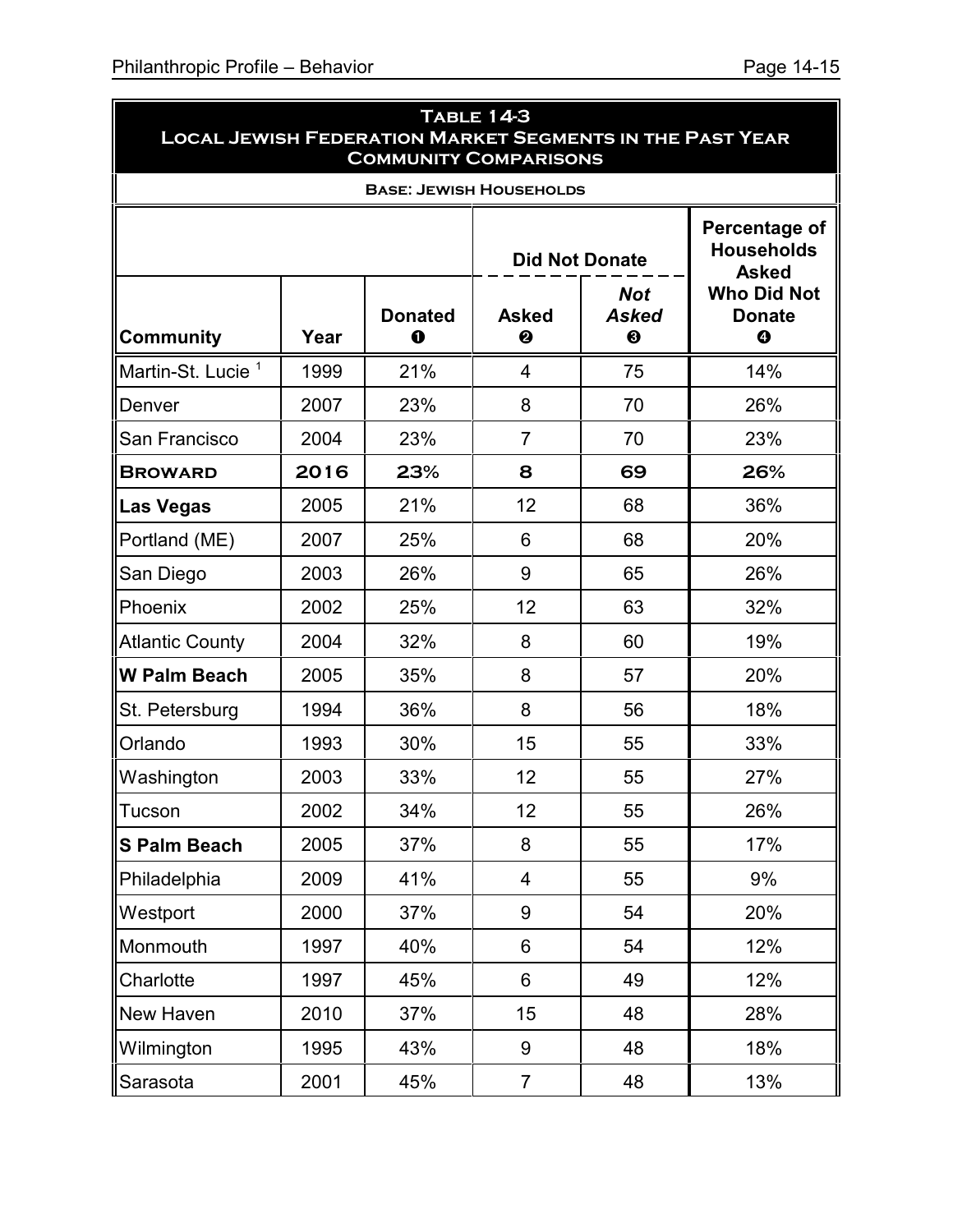| <b>TABLE 14-3</b><br><b>LOCAL JEWISH FEDERATION MARKET SEGMENTS IN THE PAST YEAR</b><br><b>COMMUNITY COMPARISONS</b> |      |                            |                   |                                 |                                                    |  |  |  |
|----------------------------------------------------------------------------------------------------------------------|------|----------------------------|-------------------|---------------------------------|----------------------------------------------------|--|--|--|
| <b>BASE: JEWISH HOUSEHOLDS</b>                                                                                       |      |                            |                   |                                 |                                                    |  |  |  |
|                                                                                                                      |      |                            |                   | <b>Did Not Donate</b>           | Percentage of<br><b>Households</b><br><b>Asked</b> |  |  |  |
| <b>Community</b>                                                                                                     | Year | <b>Donated</b><br>$\bf{0}$ | <b>Asked</b><br>❷ | <b>Not</b><br><b>Asked</b><br>❸ | <b>Who Did Not</b><br><b>Donate</b><br>$\bf{O}$    |  |  |  |
| <b>Broward</b>                                                                                                       | 1997 | 45%                        | $\overline{7}$    | 48                              | 14%                                                |  |  |  |
| <b>Miami</b>                                                                                                         | 2014 | 32%                        | 20                | 47                              | 39%                                                |  |  |  |
| <b>Baltimore</b>                                                                                                     | 2010 | 40%                        | 12                | 47                              | 24%                                                |  |  |  |
| <b>Middlesex</b>                                                                                                     | 2008 | 44%                        | 9                 | 47                              | 17%                                                |  |  |  |
| Richmond                                                                                                             | 1994 | 42%                        | 15                | 44                              | 26%                                                |  |  |  |
| Hartford                                                                                                             | 2000 | 50%                        | 8                 | 43                              | 13%                                                |  |  |  |
| Jacksonville                                                                                                         | 2002 | 41%                        | 18                | 41                              | 31%                                                |  |  |  |
| York                                                                                                                 | 1999 | 42%                        | 17                | 41                              | 29%                                                |  |  |  |
| Rhode Island                                                                                                         | 2002 | 48%                        | 11                | 41                              | 19%                                                |  |  |  |
| Lehigh Valley                                                                                                        | 2007 | 52%                        | $\overline{7}$    | 41                              | 12%                                                |  |  |  |
| Bergen                                                                                                               | 2001 | 48%                        | 12                | 40                              | 21%                                                |  |  |  |
| St. Paul                                                                                                             | 2004 | 50%                        | 10                | 40                              | 17%                                                |  |  |  |
| Harrisburg                                                                                                           | 1994 | 50%                        | 10                | 40                              | 16%                                                |  |  |  |
| Tidewater                                                                                                            | 2001 | 51%                        | 10                | 39                              | 16%                                                |  |  |  |
| San Antonio                                                                                                          | 2007 | 53%                        | 8                 | 39                              | 13%                                                |  |  |  |
| Milwaukee                                                                                                            | 1996 | 53%                        | 9                 | 38                              | 15%                                                |  |  |  |
| Minneapolis                                                                                                          | 2004 | 52%                        | 11                | 37                              | 17%                                                |  |  |  |
| Detroit                                                                                                              | 2005 | 55%                        | 12                | 34                              | 18%                                                |  |  |  |
| Rochester                                                                                                            | 1999 | 62%                        | 8                 | 30                              | 11%                                                |  |  |  |
| NJPS <sup>2</sup>                                                                                                    | 2000 | 28%                        | 9                 | 64                              | 24%                                                |  |  |  |

<sup>1</sup> Martin-St. Lucie has no Local Jewish Federation and is served by the Jewish Federation of Palm Beach County.

<sup>2</sup> NJPS 2000 data are for the *more Jewishly-connected sample* and reflect the percentage of households who donated to *Any Jewish Federation*, not just the Local Jewish Federation. Note: See page 14-6 for an explanation of  $\mathbf{0}, \mathbf{\Theta}, \mathbf{\Theta},$  and  $\mathbf{0}.$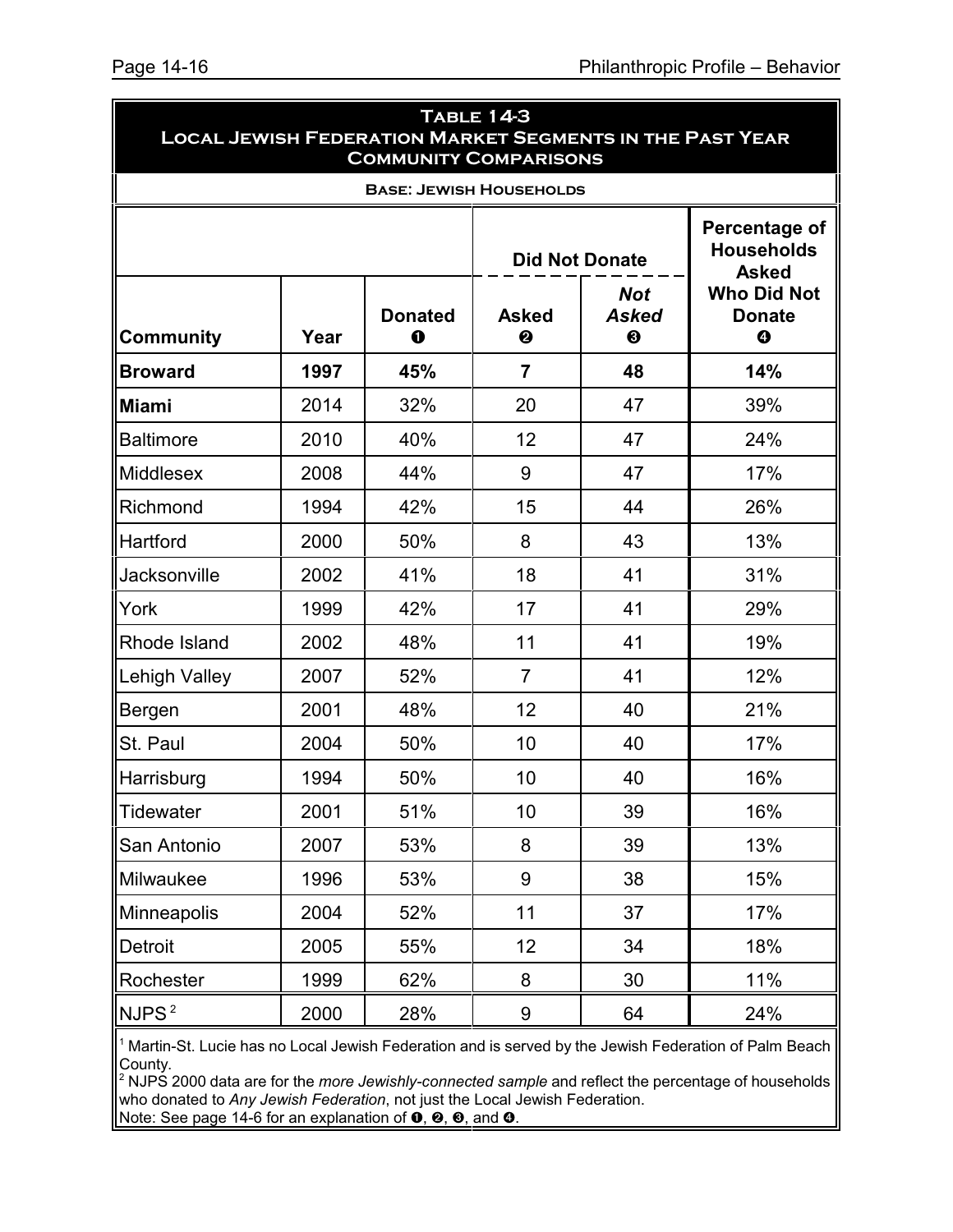j.

|                      |                                                                                                                                      |                    | <b>TABLE 14-4</b>              |       |       |       |       |     |  |
|----------------------|--------------------------------------------------------------------------------------------------------------------------------------|--------------------|--------------------------------|-------|-------|-------|-------|-----|--|
|                      | <b>DONATED TO THE LOCAL JEWISH FEDERATION IN THE PAST YEAR</b><br><b>BY AGE OF HEAD OF HOUSEHOLD</b><br><b>COMMUNITY COMPARISONS</b> |                    |                                |       |       |       |       |     |  |
|                      |                                                                                                                                      |                    | <b>BASE: JEWISH HOUSEHOLDS</b> |       |       |       |       |     |  |
| <b>Community</b>     | Year                                                                                                                                 | <b>Under</b><br>35 | 35-49                          | 50-64 | 65-74 | $75+$ | $65+$ | All |  |
| Rochester            | 1999                                                                                                                                 | 32%                | 55%                            | 61%   | 81%   | 77%   | 78%   | 62% |  |
| San Antonio          | 2007                                                                                                                                 | 24%                | 54%                            | 48%   | 65%   | 60%   | 63%   | 53% |  |
| Tidewater            | 2001                                                                                                                                 | 18%                | 53%                            | 54%   | 65%   | 65%   | 65%   | 51% |  |
| Harrisburg           | 1994                                                                                                                                 | 26%                | 52%                            | 67%   | 68%   | 67%   | 67%   | 50% |  |
| <b>Detroit</b>       | 2005                                                                                                                                 | 38%                | 46%                            | 51%   | 62%   | 66%   | 64%   | 55% |  |
| Hartford             | 2000                                                                                                                                 | 10%                | 45%                            | 47%   | 69%   | 61%   | 65%   | 50% |  |
| Milwaukee            | 1996                                                                                                                                 | 29%                | 44%                            | 59%   | 72%   | 75%   | 74%   | 53% |  |
| <b>Lehigh Valley</b> | 2007                                                                                                                                 | 38%                | 43%                            | 51%   | 61%   | 64%   | 62%   | 52% |  |
| Charlotte            | 1997                                                                                                                                 | 37%                | 41%                            | 54%   | 67%   | 58%   | 64%   | 45% |  |
| <b>Baltimore</b>     | 2010                                                                                                                                 | 13%                | 40%                            | 43%   | 53%   | 59%   | 56%   | 40% |  |
| Bergen               | 2001                                                                                                                                 | 23%                | 39%                            | 46%   | 62%   | 69%   | 65%   | 48% |  |
| St. Paul             | 2004                                                                                                                                 | 21%                | 39%                            | 56%   | 66%   | 68%   | 67%   | 50% |  |
| Jacksonville         | 2002                                                                                                                                 | 33%                | 38%                            | 33%   | 51%   | 60%   | 56%   | 41% |  |
| Cincinnati           | 2008                                                                                                                                 | 29%                | 38%                            | 52%   | 49%   | 72%   | 62%   | 50% |  |
| Wilmington           | 1995                                                                                                                                 | 22%                | 38%                            | 52%   | 58%   | 66%   | 62%   | 43% |  |
| Richmond             | 1994                                                                                                                                 | 17%                | 38%                            | 58%   | 67%   | 69%   | 68%   | 42% |  |
| Chicago              | 2010                                                                                                                                 | 39%                | 37%                            | 41%   | 59%   | 57%   | 58%   | 44% |  |
| Minneapolis          | 2004                                                                                                                                 | 31%                | 37%                            | 56%   | 70%   | 76%   | 73%   | 52% |  |
| Cleveland            | 2011                                                                                                                                 | 24%                | 37%                            | 46%   | 40%   | 75%   | 59%   | 45% |  |
| Rhode Island         | 2002                                                                                                                                 | 14%                | 36%                            | 52%   | 71%   | 66%   | 68%   | 48% |  |
| Pittsburgh           | 2002                                                                                                                                 | 12%                | 36%                            | 48%   | 66%   | 75%   | 71%   | 45% |  |
| York                 | 1999                                                                                                                                 | 35%                | 35%                            | 51%   | 51%   | 54%   | 53%   | 42% |  |
| St. Petersburg       | 1994                                                                                                                                 | 20%                | 35%                            | 31%   | 50%   | 42%   | 47%   | 36% |  |
| Westport             | 2000                                                                                                                                 | 13%                | 32%                            | 42%   | 43%   | 63%   | 52%   | 37% |  |
| Monmouth             | 1997                                                                                                                                 | 12%                | 32%                            | 44%   | 54%   | 58%   | 56%   | 40% |  |
| Orlando              | 1993                                                                                                                                 | 20%                | 31%                            | 28%   | 62%   | 53%   | 59%   | 30% |  |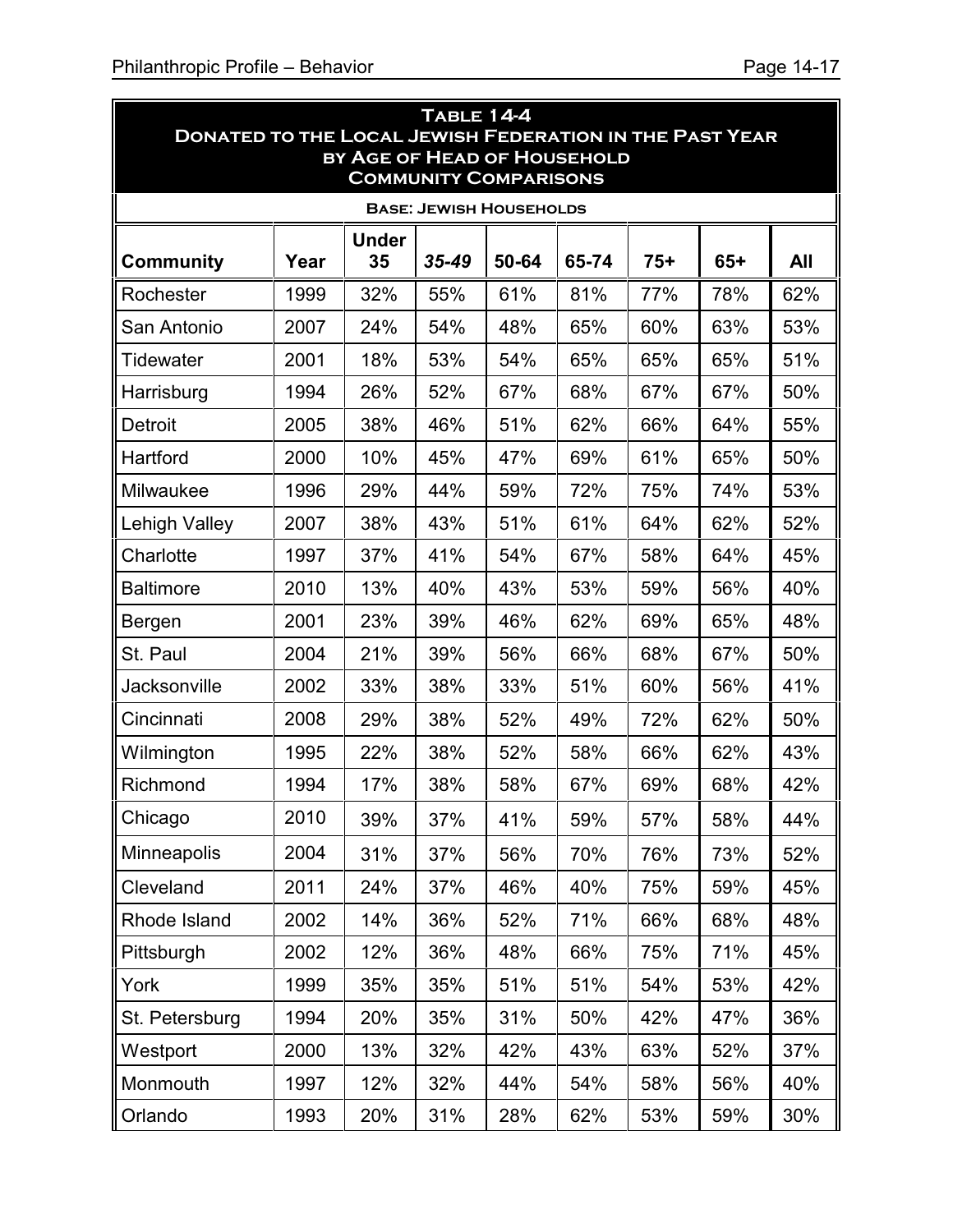| CUMMUNIII LUMPARISUNS          |      |                    |       |                                |           |                                |     |                        |
|--------------------------------|------|--------------------|-------|--------------------------------|-----------|--------------------------------|-----|------------------------|
|                                |      |                    |       | <b>BASE: JEWISH HOUSEHOLDS</b> |           |                                |     |                        |
| Page 14-18<br><b>Community</b> | Year | <b>Under</b><br>35 | 35-49 | 50-64                          | 65-74     | Philanthropic Profile -<br>75Ŧ | 65Ŧ | <b>Behavior</b><br>All |
| Portland (ME)                  | 2007 | <b>NA</b>          | 31%   | 22%                            | 27%       | 38%                            | 32% | 25%                    |
| <b>Broward</b>                 | 1997 | 11%                | 30%   | 36%                            | 49%       | 59%                            | 55% | 45%                    |
| Washington                     | 2003 | 11%                | 29%   | 46%                            | 54%       | 44%                            | 49% | 33%                    |
| <b>BROWARD</b>                 | 2016 | 19%                | 27%   | 22%                            | 21%       | 26%                            | 23% | 23%                    |
| Tucson                         | 2002 | 17%                | 27%   | 28%                            | 50%       | 51%                            | 51% | 34%                    |
| San Diego                      | 2003 | 10%                | 25%   | 32%                            | 28%       | 48%                            | 43% | 26%                    |
| <b>Middlesex</b>               | 2008 | 28%                | 24%   | 36%                            | 47%       | 60%                            | 55% | 44%                    |
| <b>Miami</b>                   | 2014 | 15%                | 24%   | 34%                            | 38%       | 40%                            | 39% | 32%                    |
| <b>Atlantic County</b>         | 2004 | <b>NA</b>          | 22%   | 31%                            | 29%       | 49%                            | 39% | 32%                    |
| <b>Atlanta</b>                 | 2006 | 12%                | 21%   | 27%                            | 25%       | 63%                            | 44% | 25%                    |
| Phoenix                        | 2002 | 3%                 | 20%   | 25%                            | 37%       | 38%                            | 37% | 25%                    |
| St. Louis                      | 2014 | 19%                | 19%   | 42%                            | 52%       | 78%                            | 64% | 38%                    |
| <b>S Palm Beach</b>            | 2005 | 9%                 | 19%   | 25%                            | 35%       | 47%                            | 43% | 37%                    |
| Sarasota                       | 2001 | <b>NA</b>          | 19%   | 31%                            | 52%       | 63%                            | 58% | 45%                    |
| <b>Las Vegas</b>               | 2005 | 14%                | 18%   | 17%                            | 25%       | 36%                            | 29% | 21%                    |
| Denver                         | 2007 | 6%                 | 18%   | 29%                            | 27%       | 45%                            | 34% | 23%                    |
| <b>W Palm Beach</b>            | 2005 | 5%                 | 18%   | 23%                            | 33%       | 50%                            | 43% | 35%                    |
| New Haven                      | 2010 | <b>NA</b>          | 18%   | 36%                            | 47%       | 51%                            | 50% | 37%                    |
| Martin-St. Lucie <sup>1</sup>  | 1999 | <b>NA</b>          | 17%   | 24%                            | 21%       | 23%                            | 22% | 21%                    |
| Columbus                       | 2013 | 14%                | 15%   | 30%                            | 33%       | 42%                            | 37% | 26%                    |
| <b>Howard County</b>           | 2010 | <b>NA</b>          | 15%   | 44%                            | <b>NA</b> | <b>NA</b>                      | 46% | 37%                    |
| New York                       | 2011 | 10%                | 14%   | 24%                            | 29%       | 42%                            | 37% | 24%                    |
| NJPS <sup>2</sup>              | 2000 | 9%                 | 21%   | 30%                            | 41%       | 55%                            | 49% | 28%                    |

<sup>1</sup> Martin-St. Lucie has no Local Jewish Federation and is served by the Jewish Federation of Palm Beach County.

<sup>2</sup> NJPS 2000 data are for the *more Jewishly-connected sample* and reflect the percentage of households who donated to *Any Jewish Federation*, not just the Local Jewish Federation.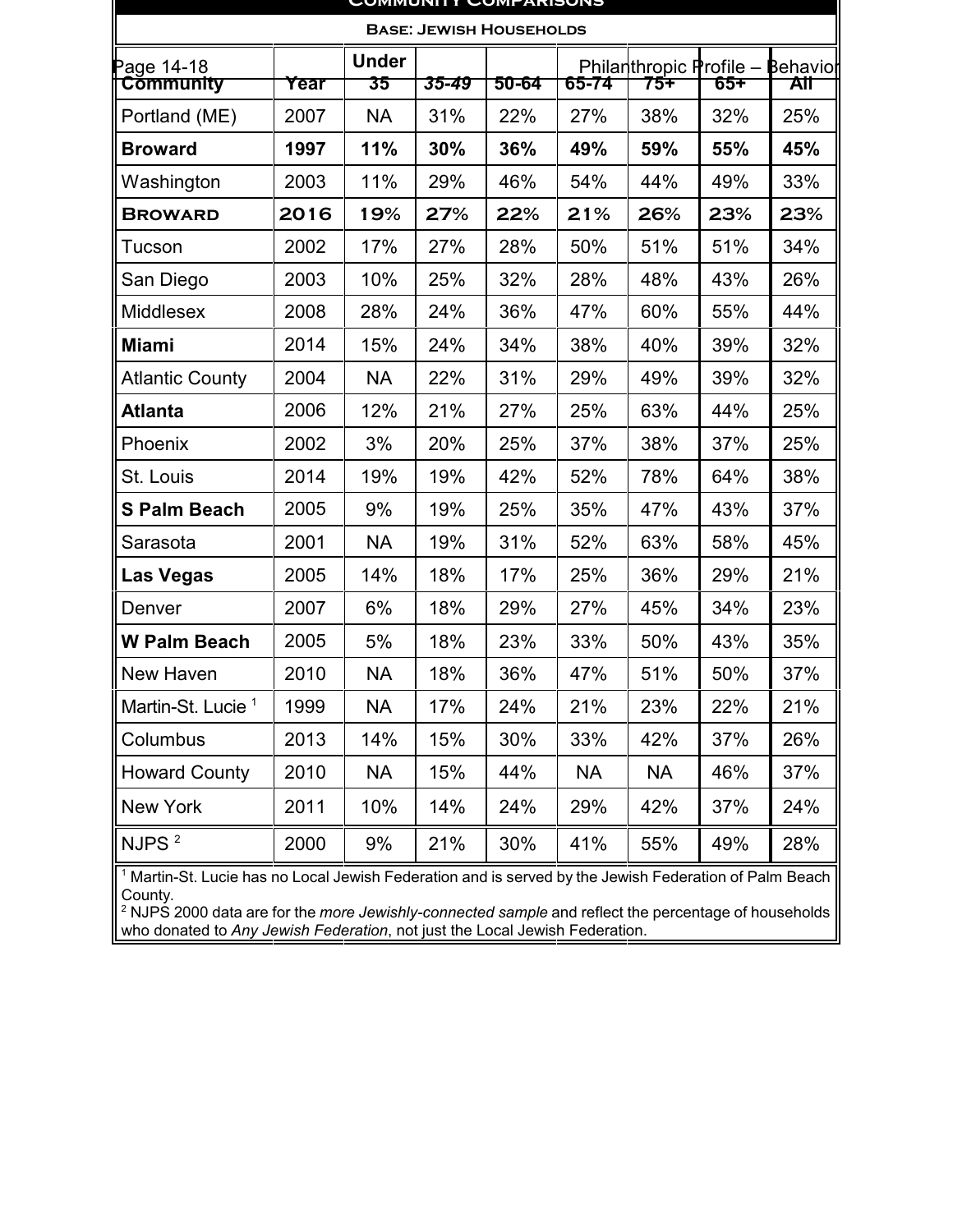#### **Table 14-5 Fair/Poor Perceptions of the Local Jewish Federation by Respondents in Households Who Were Asked but Did Not Donate to the Local Jewish Federation in the Past Year Community Comparisons**

| <b>BASE: RESPONDENTS VERY/SOMEWHAT FAMILIAR</b><br>WITH THE LOCAL JEWISH FEDERATION |      |                                                                       |                                    |  |  |  |
|-------------------------------------------------------------------------------------|------|-----------------------------------------------------------------------|------------------------------------|--|--|--|
| <b>Community</b>                                                                    | Year | <b>Perceive the</b><br><b>Local Jewish Federation</b><br>as Fair/Poor | <b>Sample</b><br>Size <sup>1</sup> |  |  |  |
| San Antonio                                                                         | 2007 | 47%                                                                   | 43                                 |  |  |  |
| <b>Las Vegas</b>                                                                    | 2005 | 44%                                                                   | 79                                 |  |  |  |
| Monmouth                                                                            | 1997 | 44%                                                                   | 14                                 |  |  |  |
| Rhode Island                                                                        | 2002 | 41%                                                                   | 61                                 |  |  |  |
| Milwaukee                                                                           | 1996 | 41%                                                                   | 46                                 |  |  |  |
| Orlando                                                                             | 1993 | 41%                                                                   | 25                                 |  |  |  |
| Minneapolis                                                                         | 2004 | 38%                                                                   | 41                                 |  |  |  |
| Sarasota                                                                            | 2001 | 36%                                                                   | 23                                 |  |  |  |
| Wilmington                                                                          | 1995 | 36%                                                                   | 28                                 |  |  |  |
| <b>Miami</b>                                                                        | 2014 | 35%                                                                   | 223                                |  |  |  |
| <b>Detroit</b>                                                                      | 2005 | 35%                                                                   | 107                                |  |  |  |
| Tucson                                                                              | 2002 | 35%                                                                   | 34                                 |  |  |  |
| Hartford                                                                            | 2000 | 35%                                                                   | 20                                 |  |  |  |
| <b>Broward</b>                                                                      | 1997 | 33%                                                                   | 34                                 |  |  |  |
| Harrisburg                                                                          | 1994 | 33%                                                                   | 26                                 |  |  |  |
| Westport                                                                            | 2000 | 32%                                                                   | 36                                 |  |  |  |
| <b>Lehigh Valley</b>                                                                | 2007 | 31%                                                                   | 26                                 |  |  |  |
| <b>S Palm Beach</b>                                                                 | 2005 | 31%                                                                   | 47                                 |  |  |  |
| Bergen                                                                              | 2001 | 30%                                                                   | 79                                 |  |  |  |
| St. Petersburg                                                                      | 1994 | 30%                                                                   | 27                                 |  |  |  |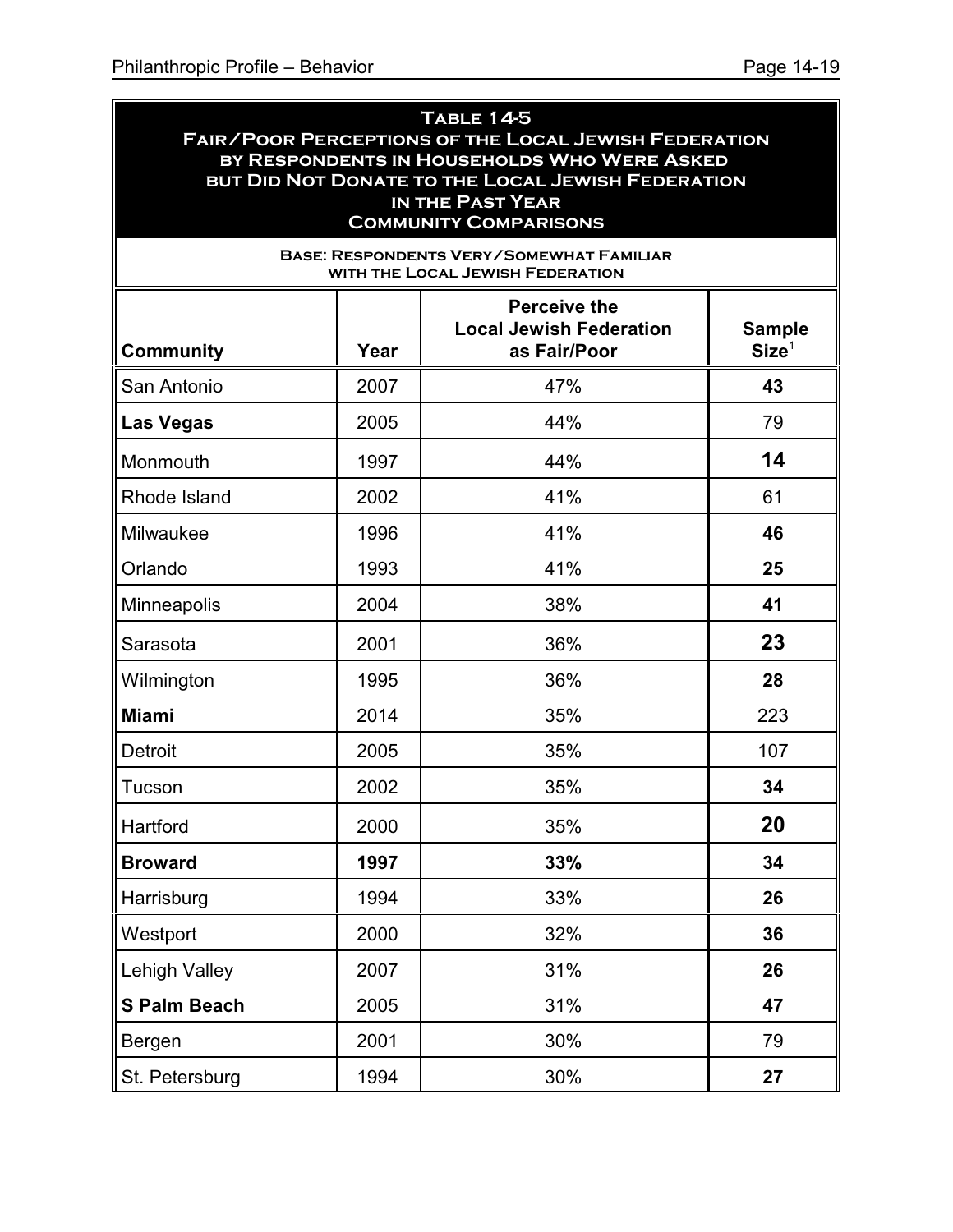#### **Table 14-5 Fair/Poor Perceptions of the Local Jewish Federation by Respondents in Households Who Were Asked but Did Not Donate to the Local Jewish Federation in the Past Year Community Comparisons**

| <b>BASE: RESPONDENTS VERY/SOMEWHAT FAMILIAR</b><br>WITH THE LOCAL JEWISH FEDERATION |      |                                                                       |                                    |  |  |  |
|-------------------------------------------------------------------------------------|------|-----------------------------------------------------------------------|------------------------------------|--|--|--|
| <b>Community</b>                                                                    | Year | <b>Perceive the</b><br><b>Local Jewish Federation</b><br>as Fair/Poor | <b>Sample</b><br>Size <sup>1</sup> |  |  |  |
| New Haven                                                                           | 2010 | 28%                                                                   | 78                                 |  |  |  |
| Charlotte                                                                           | 1997 | 27%                                                                   | 17                                 |  |  |  |
| Portland (ME)                                                                       | 2007 | 25%                                                                   | 36                                 |  |  |  |
| <b>Middlesex</b>                                                                    | 2008 | 24%                                                                   | 41                                 |  |  |  |
| <b>Atlantic County</b>                                                              | 2004 | 24%                                                                   | 18                                 |  |  |  |
| Richmond                                                                            | 1994 | 23%                                                                   | 53                                 |  |  |  |
| <b>BROWARD</b>                                                                      | 2016 | 23%                                                                   | 47                                 |  |  |  |
| St. Paul                                                                            | 2004 | 20%                                                                   | 18                                 |  |  |  |
| Jacksonville                                                                        | 2002 | 20%                                                                   | 66                                 |  |  |  |
| Rochester                                                                           | 1999 | 20%                                                                   | 35                                 |  |  |  |
| Washington                                                                          | 2003 | 18%                                                                   | 72                                 |  |  |  |
| <b>W Palm Beach</b>                                                                 | 2005 | 12%                                                                   | 38                                 |  |  |  |
| Tidewater                                                                           | 2001 | 11%                                                                   | 38                                 |  |  |  |
| York                                                                                | 1999 | 4%                                                                    | 19                                 |  |  |  |

 $<sup>1</sup>$  In most communities, data are calculated from very small sample sizes and the results</sup> should be treated with caution. Sample sizes between 25 and 49 are shown in boldface type. Sample sizes of less than 25 are shown in boldface type and in a large font.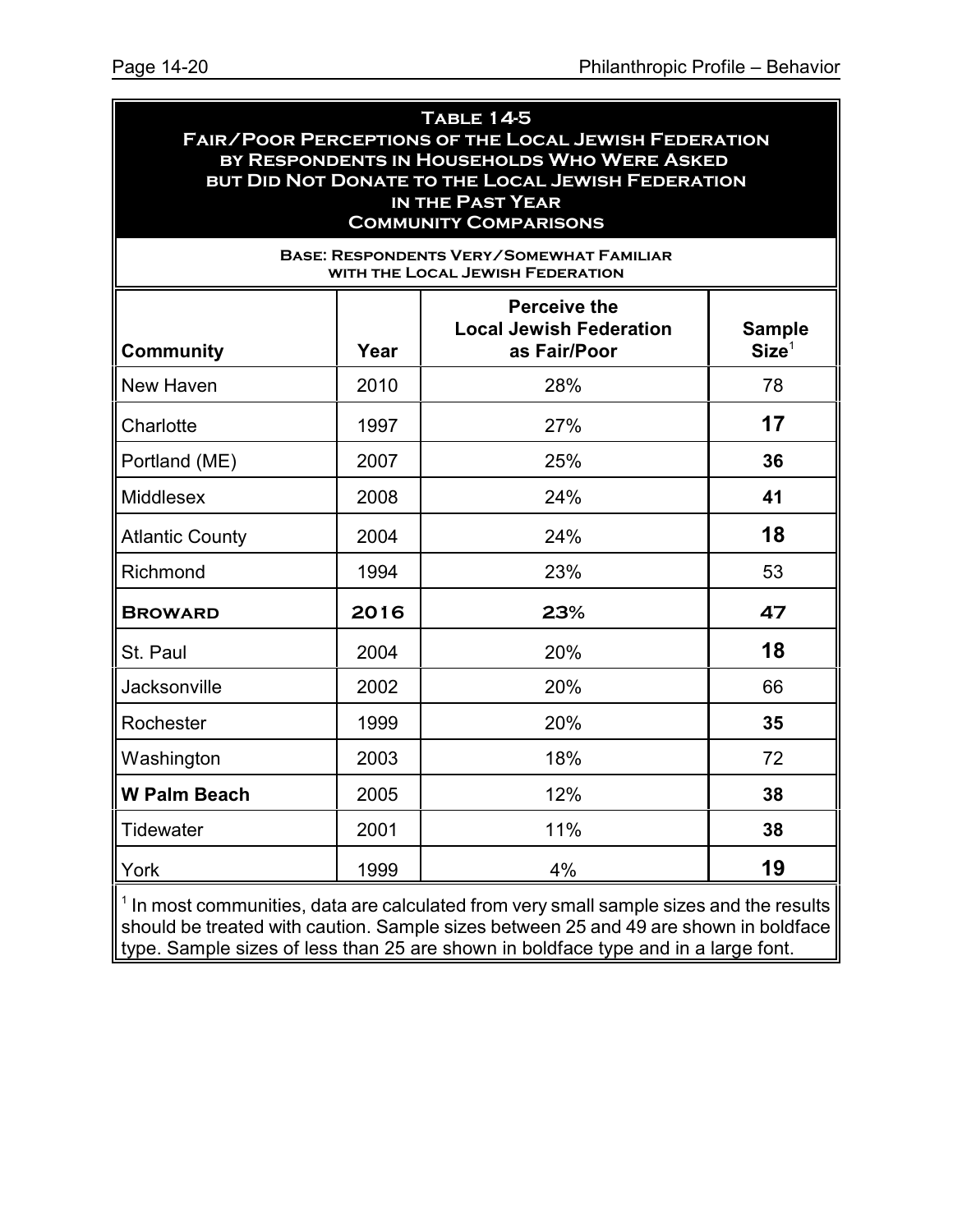### **Donated to the Jewish Federation in the Past Year**

**T able 14-6** shows that 77% of Jewish households in Broward did not donate to the Jewish Federation of Broward County (*Jewish Federation*) in the past year, 10% donated under \$100, 7% donated \$100-\$500, and 6% donated \$500 and over, including 3% who donated \$1,000 and over. In total, 23% of households donated to the Jewish Federation in the past year.

**Community Comparisons**. **Table 14-7** shows that the 23% who **donated to the Local Jewish Federation** in the past year is the fourth lowest of about 55 comparison Jewish communities and compares to 37% in South Palm Beach, 35% in West Palm Beach, 32% in Miami, 25% in Atlanta, and 21% in Las Vegas. The 23% compares to 43% in 1997.

The right hand side of **Table 14-7** examines only *households who donated* to the Local Jewish Federation in the past year. Of households who donated to the Local Jewish Federation in the past year, the 45% who donated **under \$100** is about average among about 45 comparison Jewish communities and compares to 63% in Las Vegas, 62% in South Palm Beach, 54% in West Palm Beach, 49% in Miami, and 14% in Atlanta. The 45% compares to 77% in 1997.

Of households who donated to the Local Jewish Federation in the past year, the 13% who donated **\$1,000 and over** is about average among about 50 comparison Jewish communities and compares to 26% in Atlanta, 16% in Miami, 10% in both South Palm Beach and West Palm Beach, and 2% in Las Vegas. The 13% compares to 4% in 1997.

Note that **Table 14-24** shows a comprehensive comparison with other Jewish communities of the percentage of households who donated to the Local Jewish Federation, Other Jewish Federations, Any Jewish Federation, Other Jewish Charities, Any Jewish Charity, Non-Jewish Charities, and Any Charity in the past year.

**Comparisons Among Population Subgroups**. The percentage of households who donated to the Jewish Federation in the past year is discussed in the "Jewish Federation Market Segments in the Past Year" section in this Chapter. This section examines the percentage who donated \$100 and over to the Jewish Federation in the past year.

**Table 14-6** shows that, overall, 13% of households donated \$100 and over to the Jewish Federation in the past year. The percentage is much higher in:

- ! households earning an annual income of \$200,000 and over (38%)
- ! synagogue member households (2532%), JCC member households (27%), and Jewish organization member households (24%)
- ! households in which the respondent participated in Hillel/Chabad while in college (excluding High Holidays) (23%)
- households in which the respondent is very familiar with the Jewish Federation (38%)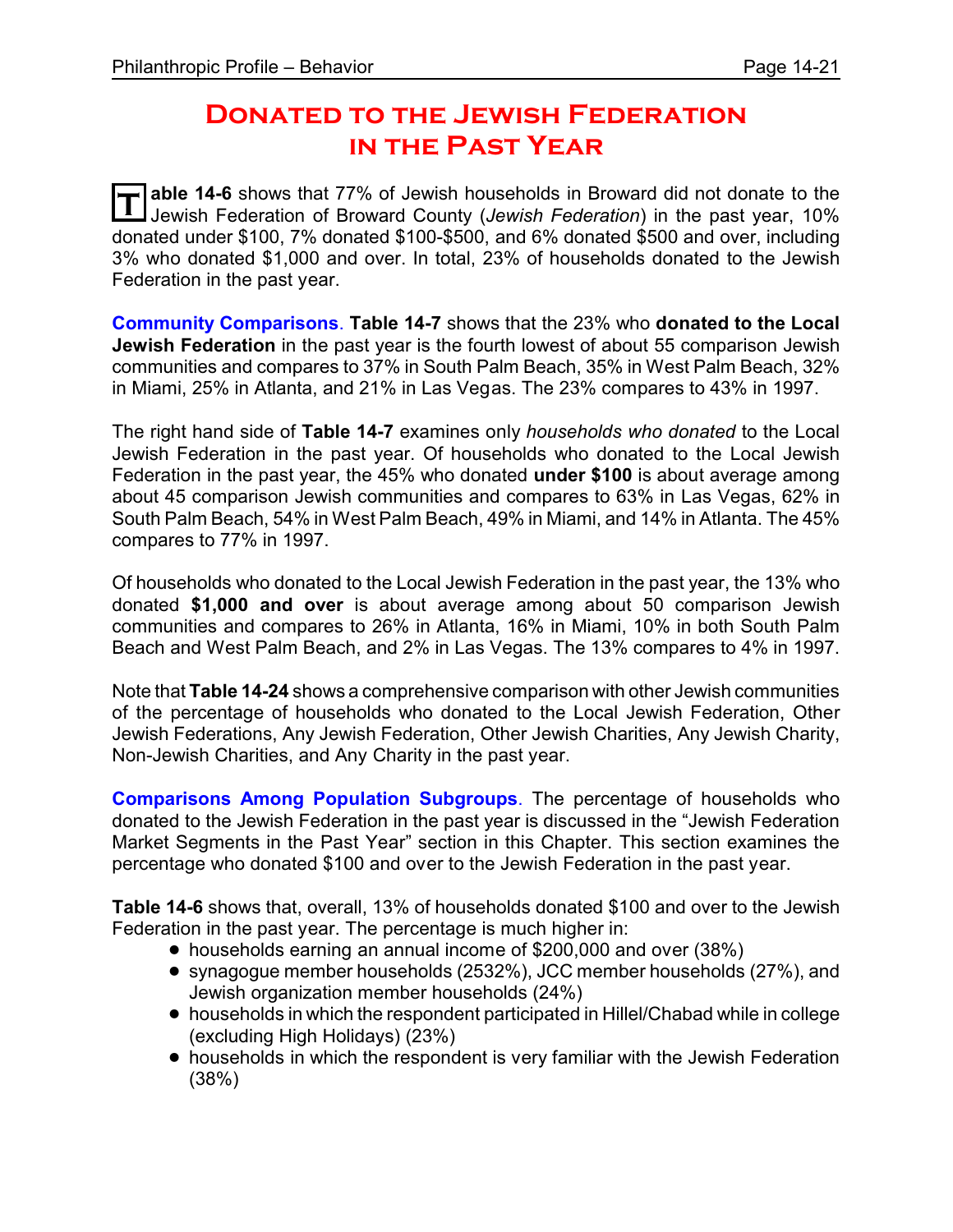! households in which the respondent is very/somewhat familiar with the Jewish Federation and perceives the Jewish Federation as excellent (27%)

The percentage is much lower in:

- households in the North Central (2%)
- households earning an annual income under \$25,000 (1%)
- ! households in which the respondent is not at all familiar with the Jewish Federation (1%)
- ! households in which the Jewish respondent is not emotionally attached to Israel (3%)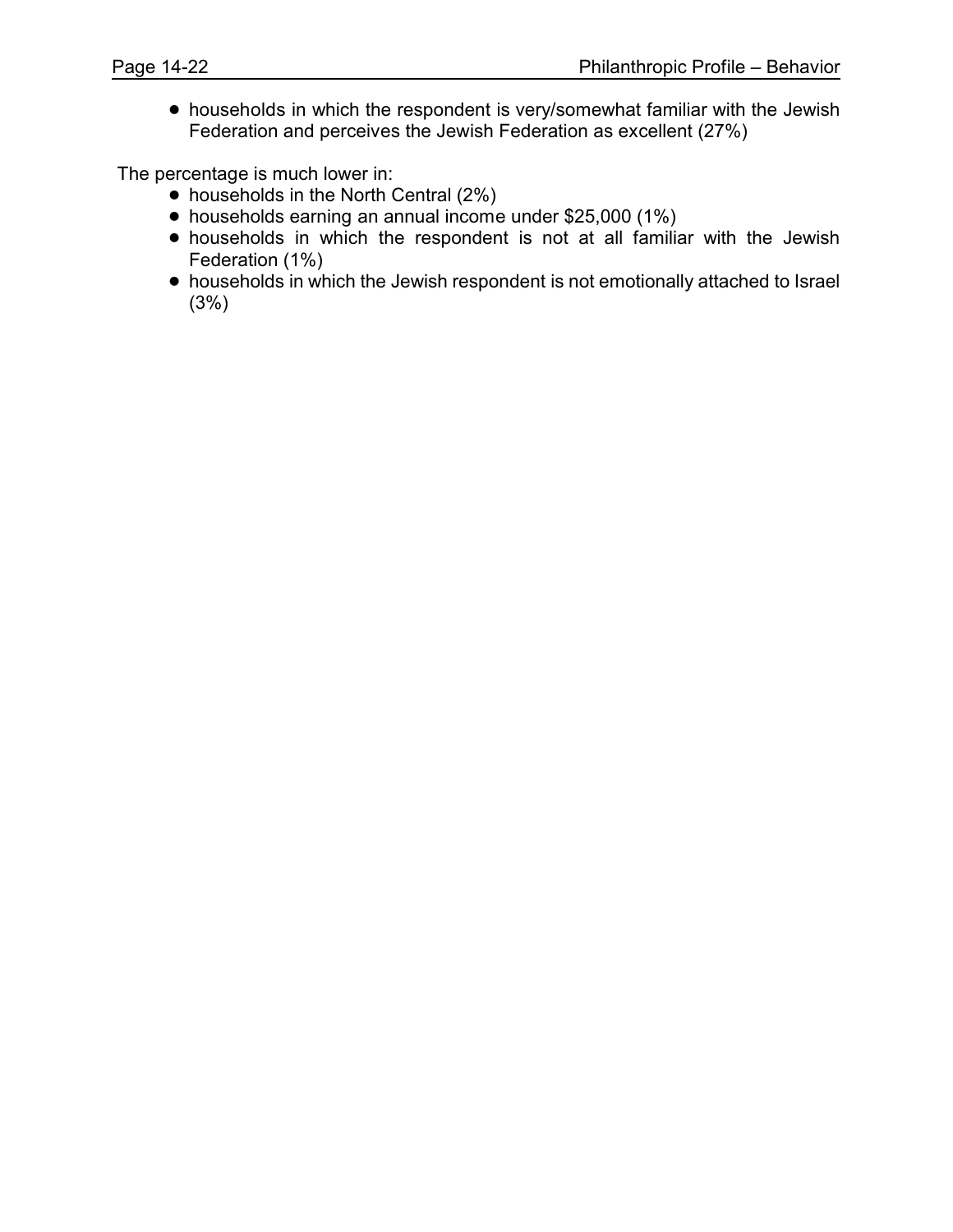| <b>DONATED TO THE JEWISH FEDERATION IN THE PAST YEAR</b> |                                        | <b>TABLE 14-6</b>               |                       |                 |                   |                        |
|----------------------------------------------------------|----------------------------------------|---------------------------------|-----------------------|-----------------|-------------------|------------------------|
|                                                          |                                        | <b>BASE: JEWISH HOUSEHOLDS</b>  |                       |                 |                   |                        |
|                                                          |                                        |                                 |                       |                 | <b>Donated</b>    |                        |
| <b>Population Subgroup</b>                               | <b>Donated</b><br>\$100<br>and<br>Over | <b>Did Not</b><br><b>Donate</b> | <b>Under</b><br>\$100 | \$100-<br>\$500 | \$500-<br>\$1,000 | \$1,000<br>and<br>Over |
| All                                                      | 12.7%                                  | 76.9%                           | 10.4                  | 7.0             | 2.7               | 3.0                    |
|                                                          |                                        | <b>GEOGRAPHIC AREA</b>          |                       |                 |                   |                        |
| Northwest                                                | 8.9%                                   | 75.0%                           | 16.1                  | 6.2             | 0.4               | 2.3                    |
| <b>North Central</b>                                     | 1.5%                                   | 89.6%                           | 8.9                   | 0.9             | 0.5               | 0.1                    |
| East                                                     | 18.1%                                  | 76.9%                           | 5.0                   | 5.5             | 5.9               | 6.7                    |
| <b>West Central</b>                                      | 11.6%                                  | 75.0%                           | 13.4                  | 6.6             | 3.2               | 1.8                    |
| Southeast                                                | 15.3%                                  | 78.5%                           | 6.2                   | 5.4             | 4.8               | 5.1                    |
| Southwest                                                | 17.1%                                  | 73.8%                           | 9.1                   | 12.5            | 1.7               | 2.9                    |
|                                                          | <b>LENGTH OF RESIDENCE IN BROWARD</b>  |                                 |                       |                 |                   |                        |
| $0 - 4$ years                                            | 12.7%                                  | 80.6%                           | 6.7                   | 2.8             | 6.9               | 3.0                    |
| $5 - 9$ years                                            | 5.9%                                   | 86.1%                           | 8.0                   | 1.1             | 1.8               | 3.0                    |
| 10 - 19 years                                            | 8.1%                                   | 76.8%                           | 15.1                  | 5.9             | 0.3               | 1.9                    |
| 20 or more years                                         | 15.3%                                  | 75.2%                           | 9.5                   | 8.7             | 3.3               | 3.3                    |
|                                                          | <b>AGE OF HEAD OF HOUSEHOLD</b>        |                                 |                       |                 |                   |                        |
| Under 35                                                 | 12.8%                                  | 81.4%                           | 5.8                   | 2.9             | 8.2               | 1.7                    |
| $35 - 49$                                                | 12.5%                                  | 73.1%                           | 14.4                  | 6.7             | 1.8               | 4.0                    |
| $50 - 64$                                                | 14.6%                                  | 78.1%                           | 7.3                   | 8.1             | 2.9               | 3.6                    |
| 65 - 74                                                  | 13.2%                                  | 79.3%                           | 7.5                   | 7.6             | 3.0               | 2.6                    |
| 75 and over                                              | 8.8%                                   | 74.0%                           | 17.2                  | 5.9             | 1.1               | 1.8                    |
| $\rightarrow$ 65 and over                                | 11.0%                                  | 76.7%                           | 12.3                  | 6.7             | 2.1               | 2.2                    |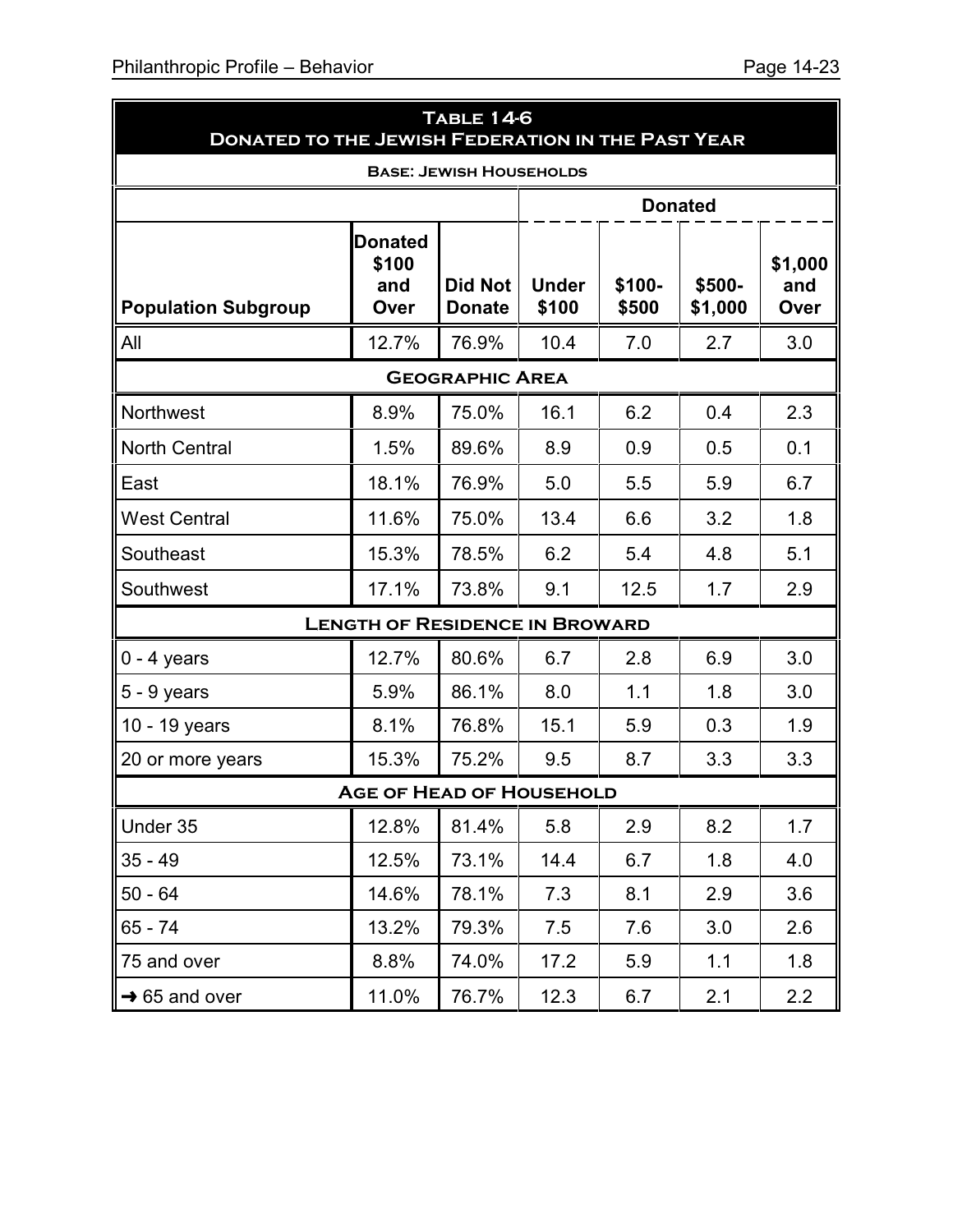| <b>TABLE 14-6</b><br><b>DONATED TO THE JEWISH FEDERATION IN THE PAST YEAR</b> |                                        |                                 |                       |                 |                   |                        |  |
|-------------------------------------------------------------------------------|----------------------------------------|---------------------------------|-----------------------|-----------------|-------------------|------------------------|--|
|                                                                               |                                        | <b>BASE: JEWISH HOUSEHOLDS</b>  |                       |                 |                   |                        |  |
|                                                                               |                                        |                                 |                       |                 | <b>Donated</b>    |                        |  |
| <b>Population Subgroup</b>                                                    | <b>Donated</b><br>\$100<br>and<br>Over | <b>Did Not</b><br><b>Donate</b> | <b>Under</b><br>\$100 | \$100-<br>\$500 | \$500-<br>\$1,000 | \$1,000<br>and<br>Over |  |
| All                                                                           | 12.7%                                  | 76.9%                           | 10.4                  | 7.0             | 2.7               | 3.0                    |  |
|                                                                               |                                        | <b>HOUSEHOLD STRUCTURE</b>      |                       |                 |                   |                        |  |
| <b>Household with Children</b>                                                | 15.5%                                  | 75.7%                           | 8.8                   | 8.7             | 1.8               | 5.0                    |  |
| <b>HH with Only Adult</b><br>Children                                         | 17.5%                                  | 71.1%                           | 11.4                  | 10.8            | 4.1               | 2.6                    |  |
| <b>Non-Elderly Couple</b>                                                     | 15.4%                                  | 76.4%                           | 8.2                   | 3.1             | 6.8               | 5.5                    |  |
| <b>Non-Elderly Single</b>                                                     | 8.3%                                   | 86.4%                           | 5.3                   | 3.6             | 2.4               | 2.3                    |  |
| <b>Elderly Couple</b>                                                         | 12.7%                                  | 74.3%                           | 13.0                  | 7.2             | 1.8               | 3.7                    |  |
| <b>Elderly Single</b>                                                         | 10.8%                                  | 73.6%                           | 15.6                  | 6.9             | 3.0               | 0.9                    |  |
|                                                                               |                                        | <b>HOUSEHOLD INCOME</b>         |                       |                 |                   |                        |  |
| Under \$25,000                                                                | 1.2%                                   | 84.6%                           | 14.2                  | 1.2             | 0.0               | 0.0                    |  |
| $$25 - $50,000$                                                               | 7.5%                                   | 80.9%                           | 11.6                  | 6.0             | 1.4               | 0.1                    |  |
| \$50 - \$100,000                                                              | 7.0%                                   | 84.3%                           | 8.7                   | 5.8             | 0.9               | 0.3                    |  |
| \$100 - \$200,000                                                             | 13.6%                                  | 73.0%                           | 13.4                  | 8.7             | 1.7               | 3.2                    |  |
| \$200,000 and over                                                            | 38.1%                                  | 49.6%                           | 12.3                  | 15.5            | 8.1               | 14.5                   |  |
|                                                                               |                                        | <b>JEWISH IDENTIFICATION</b>    |                       |                 |                   |                        |  |
| Orthodox                                                                      | 11.9%                                  | 79.1%                           | 9.0                   | 2.2             | 4.7               | 5.0                    |  |
| Conservative                                                                  | 20.2%                                  | 69.3%                           | 10.5                  | 13.7            | 2.8               | 3.7                    |  |
| Reform                                                                        | 14.9%                                  | 69.3%                           | 15.8                  | 7.7             | 3.1               | 4.1                    |  |
| Just Jewish                                                                   | 5.1%                                   | 88.4%                           | 6.5                   | 1.6             | 2.2               | 1.3                    |  |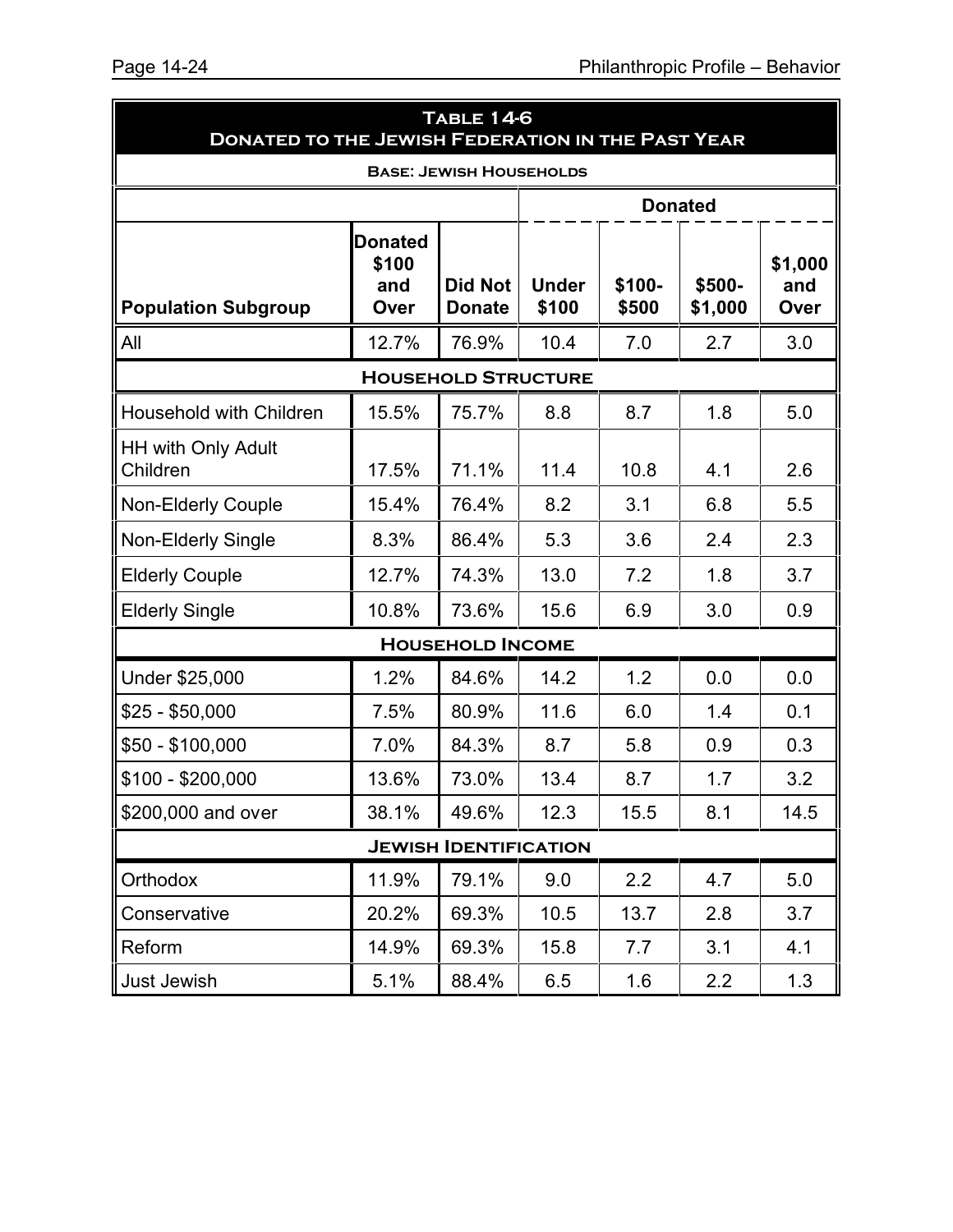| <b>TABLE 14-6</b><br><b>DONATED TO THE JEWISH FEDERATION IN THE PAST YEAR</b> |                                         |                                 |                       |                 |                   |                        |  |  |  |
|-------------------------------------------------------------------------------|-----------------------------------------|---------------------------------|-----------------------|-----------------|-------------------|------------------------|--|--|--|
| <b>BASE: JEWISH HOUSEHOLDS</b>                                                |                                         |                                 |                       |                 |                   |                        |  |  |  |
|                                                                               |                                         |                                 |                       |                 | <b>Donated</b>    |                        |  |  |  |
| <b>Population Subgroup</b>                                                    | <b>Donated</b><br>\$100<br>and<br>Over  | <b>Did Not</b><br><b>Donate</b> | <b>Under</b><br>\$100 | \$100-<br>\$500 | \$500-<br>\$1,000 | \$1,000<br>and<br>Over |  |  |  |
| All                                                                           | 12.7%                                   | 76.9%                           | 10.4                  | 7.0             | 2.7               | 3.0                    |  |  |  |
| <b>TYPE OF MARRIAGE</b>                                                       |                                         |                                 |                       |                 |                   |                        |  |  |  |
| In-married                                                                    | 19.9%                                   | 67.6%                           | 12.5                  | 9.3             | 4.7               | 5.9                    |  |  |  |
| Conversionary                                                                 | 16.3%                                   | 77.0%                           | 6.7                   | 12.6            | 1.1               | 2.6                    |  |  |  |
| Intermarried                                                                  | 6.4%                                    | 91.1%                           | 2.5                   | 4.3             | 1.5               | 0.6                    |  |  |  |
|                                                                               | <b>SYNAGOGUE MEMBERSHIP</b>             |                                 |                       |                 |                   |                        |  |  |  |
| Member                                                                        | 24.9%                                   | 61.9%                           | 13.2                  | 13.0            | 4.9               | 7.0                    |  |  |  |
| Non-Member                                                                    | 6.5%                                    | 84.5%                           | 9.0                   | 4.0             | 1.6               | 0.9                    |  |  |  |
|                                                                               | <b>ATTENDED CHABAD IN THE PAST YEAR</b> |                                 |                       |                 |                   |                        |  |  |  |
| Attended                                                                      | 20.6%                                   | 65.5%                           | 13.9                  | 9.8             | 5.9               | 4.9                    |  |  |  |
| <b>Did Not Attend</b>                                                         | 10.4%                                   | 80.2%                           | 9.4                   | 6.2             | 1.8               | 2.4                    |  |  |  |
|                                                                               |                                         | <b>JCC MEMBERSHIP</b>           |                       |                 |                   |                        |  |  |  |
| Member                                                                        | 26.5%                                   | 65.8%                           | 7.7                   | 10.2            | 7.9               | 8.4                    |  |  |  |
| Non-Member                                                                    | 10.8%                                   | 78.4%                           | 10.8                  | 6.6             | 2.0               | 2.2                    |  |  |  |
|                                                                               | <b>JEWISH ORGANIZATION MEMBERSHIP</b>   |                                 |                       |                 |                   |                        |  |  |  |
| Member                                                                        | 24.4%                                   | 52.2%                           | 23.4                  | 11.1            | 5.6               | 7.7                    |  |  |  |
| Non-Member                                                                    | 9.8%                                    | 82.9%                           | 7.3                   | 6.0             | 2.0               | 1.8                    |  |  |  |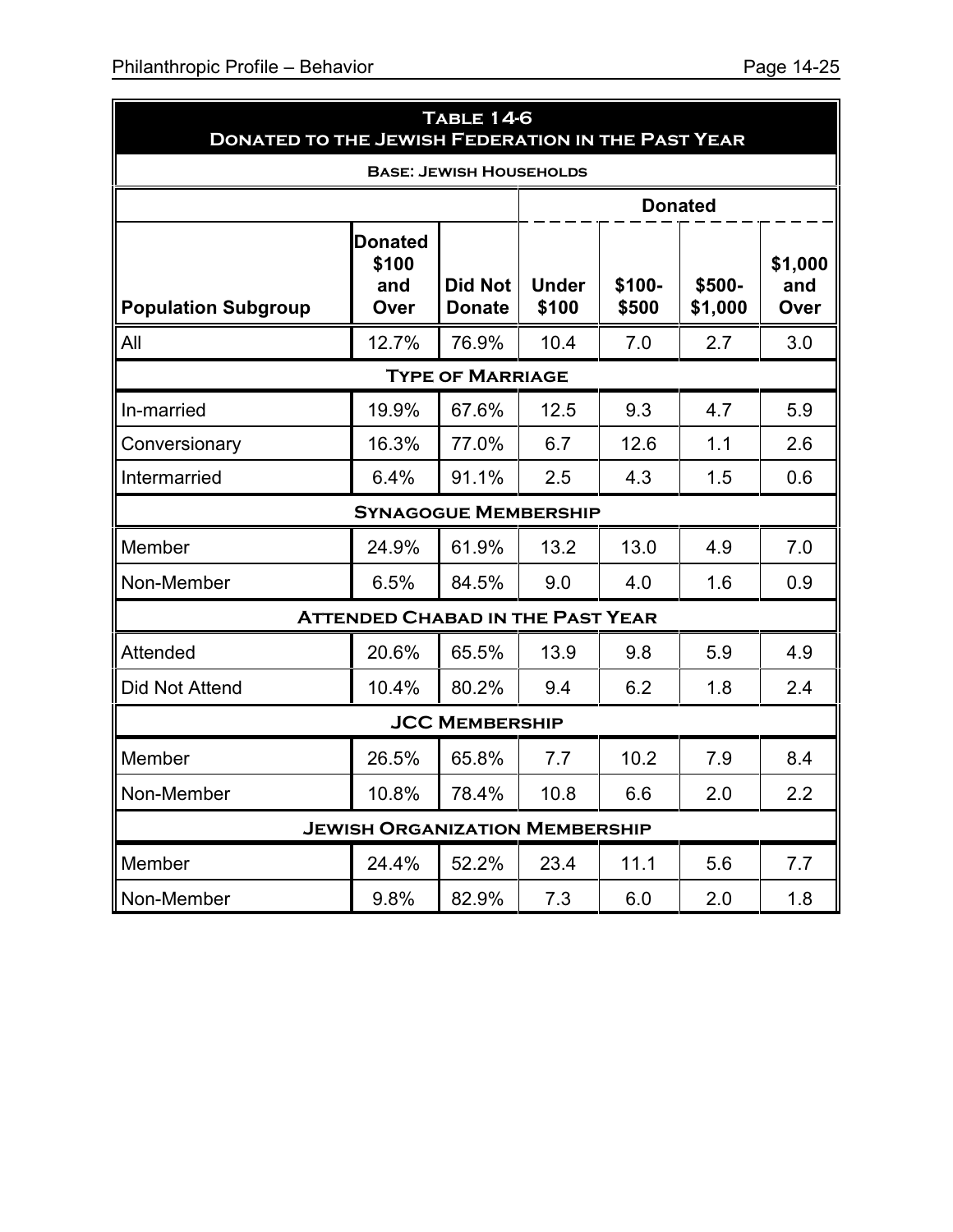| <b>TABLE 14-6</b><br><b>DONATED TO THE JEWISH FEDERATION IN THE PAST YEAR</b> |                                           |                                 |                       |                 |                   |                        |  |  |  |
|-------------------------------------------------------------------------------|-------------------------------------------|---------------------------------|-----------------------|-----------------|-------------------|------------------------|--|--|--|
|                                                                               | <b>BASE: JEWISH HOUSEHOLDS</b>            |                                 |                       |                 |                   |                        |  |  |  |
|                                                                               |                                           |                                 |                       |                 | <b>Donated</b>    |                        |  |  |  |
| <b>Population Subgroup</b>                                                    | <b>Donated</b><br>\$100<br>and<br>Over    | <b>Did Not</b><br><b>Donate</b> | <b>Under</b><br>\$100 | \$100-<br>\$500 | \$500-<br>\$1,000 | \$1,000<br>and<br>Over |  |  |  |
| All                                                                           | 12.7%                                     | 76.9%                           | 10.4                  | 7.0             | 2.7               | 3.0                    |  |  |  |
| <b>RESPONDENT ATTENDED JEWISH EDUCATION AS A CHILD</b>                        |                                           |                                 |                       |                 |                   |                        |  |  |  |
| To Jewish Day School                                                          | 15.1%                                     | 77.9%                           | 7.0                   | 8.4             | 3.2               | 3.5                    |  |  |  |
| <b>To Supplemental School</b>                                                 | 17.7%                                     | 69.8%                           | 12.5                  | 9.6             | 3.9               | 4.2                    |  |  |  |
| →To Jewish Education                                                          | 16.1%                                     | 73.1%                           | 10.8                  | 8.7             | 3.6               | 3.8                    |  |  |  |
| <b>No</b>                                                                     | 5.2%                                      | 84.9%                           | 9.9                   | 3.3             | 1.0               | 0.9                    |  |  |  |
| RESPONDENT ATTENDED OR WORKED AT JEWISH OVERNIGHT CAMP AS A CHILD             |                                           |                                 |                       |                 |                   |                        |  |  |  |
| <b>To Overnight Camp</b>                                                      | 14.6%                                     | 72.5%                           | 12.9                  | 7.5             | 3.1               | 4.0                    |  |  |  |
| <b>No</b>                                                                     | 12.6%                                     | 77.9%                           | 9.5                   | 7.2             | 2.8               | 2.6                    |  |  |  |
| <b>RESPONDENT PARTICIPATED IN JEWISH YOUTH GROUP AS A TEENAGER</b>            |                                           |                                 |                       |                 |                   |                        |  |  |  |
| In Youth Group                                                                | 15.5%                                     | 70.0%                           | 14.5                  | 8.4             | 3.2               | 3.9                    |  |  |  |
| <b>No</b>                                                                     | 11.7%                                     | 80.4%                           | 7.9                   | 6.6             | 2.6               | 2.5                    |  |  |  |
| <b>RESPONDENT PARTICIPATED IN HILLEL/CHABAD WHILE IN COLLEGE</b>              | (EXCLUDING HIGH HOLIDAYS)                 |                                 |                       |                 |                   |                        |  |  |  |
| <b>Hillel/Chabad Participant</b>                                              | 22.9%                                     | 60.6%                           | 16.5                  | 13.3            | 4.3               | 5.3                    |  |  |  |
| No                                                                            | 12.0%                                     | 79.0%                           | 9.0                   | 6.7             | 2.2               | 3.1                    |  |  |  |
|                                                                               | <b>FAMILIARITY WITH JEWISH FEDERATION</b> |                                 |                       |                 |                   |                        |  |  |  |
| <b>Very Familiar</b>                                                          | 37.8%                                     | 41.9%                           | 20.3                  | 15.0            | 13.0              | 9.8                    |  |  |  |
| <b>Somewhat Familiar</b>                                                      | 12.1%                                     | 76.0%                           | 11.9                  | 8.7             | 2.0               | 1.4                    |  |  |  |
| Not at All Familiar                                                           | 1.2%                                      | 95.2%                           | 3.6                   | 1.1             | 0.1               | 0.0                    |  |  |  |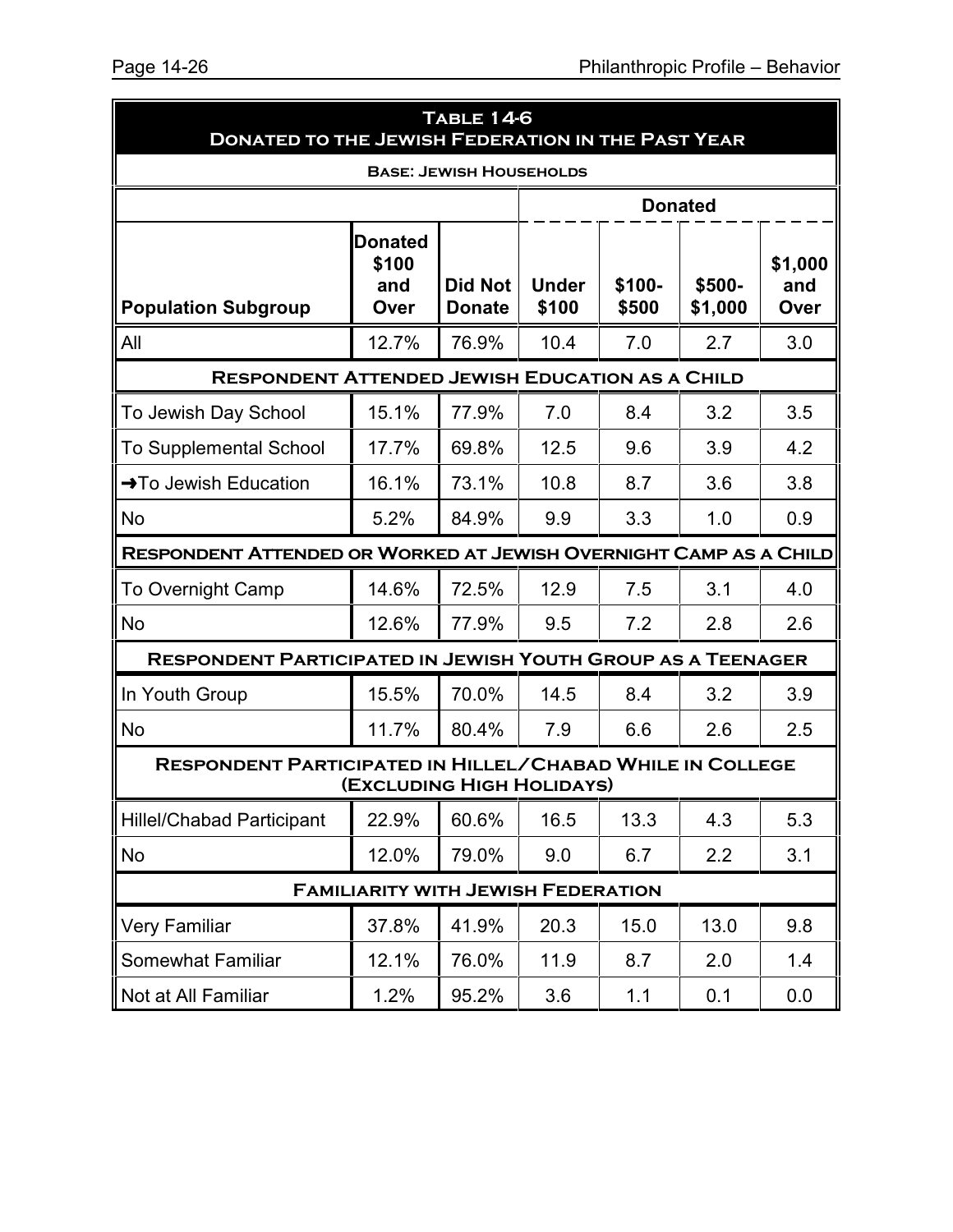| <b>TABLE 14-6</b><br><b>DONATED TO THE JEWISH FEDERATION IN THE PAST YEAR</b> |                                        |                                 |                       |                 |                   |                        |  |  |  |
|-------------------------------------------------------------------------------|----------------------------------------|---------------------------------|-----------------------|-----------------|-------------------|------------------------|--|--|--|
| <b>BASE: JEWISH HOUSEHOLDS</b>                                                |                                        |                                 |                       |                 |                   |                        |  |  |  |
|                                                                               |                                        |                                 |                       |                 | <b>Donated</b>    |                        |  |  |  |
| <b>Population Subgroup</b>                                                    | <b>Donated</b><br>\$100<br>and<br>Over | <b>Did Not</b><br><b>Donate</b> | <b>Under</b><br>\$100 | \$100-<br>\$500 | \$500-<br>\$1,000 | \$1,000<br>and<br>Over |  |  |  |
| All                                                                           | 12.7%                                  | 76.9%                           | 10.4                  | 7.0             | 2.7               | 3.0                    |  |  |  |
| <b>PERCEPTION OF JEWISH FEDERATION</b>                                        |                                        |                                 |                       |                 |                   |                        |  |  |  |
| Excellent                                                                     | 26.7%                                  | 51.7%                           | 21.6                  | 8.7             | 10.7              | 7.3                    |  |  |  |
| Good                                                                          | 21.6%                                  | 63.5%                           | 14.9                  | 13.6            | 4.8               | 3.2                    |  |  |  |
| Fair + Poor                                                                   | 14.2%                                  | 81.9%                           | 3.9                   | 12.0            | 0.3               | 1.9                    |  |  |  |
|                                                                               | <b>ANY ADULT VISITED ISRAEL</b>        |                                 |                       |                 |                   |                        |  |  |  |
| On Jewish Trip                                                                | 21.2%                                  | 65.6%                           | 13.2                  | 9.0             | 5.2               | 7.0                    |  |  |  |
| On General Trip                                                               | 12.9%                                  | 72.6%                           | 14.5                  | 6.5             | 3.5               | 2.9                    |  |  |  |
| No                                                                            | 7.2%                                   | 87.9%                           | 4.9                   | 6.3             | 0.4               | 0.5                    |  |  |  |
| <b>LEVEL OF EMOTIONAL ATTACHMENT TO ISRAEL</b>                                |                                        |                                 |                       |                 |                   |                        |  |  |  |
| <b>Extremely Attached</b>                                                     | 15.7%                                  | 72.8%                           | 11.5                  | 6.5             | 4.2               | 5.0                    |  |  |  |
| <b>Very Attached</b>                                                          | 16.9%                                  | 70.4%                           | 12.7                  | 9.2             | 4.6               | 3.1                    |  |  |  |
| Somewhat Attached                                                             | 11.1%                                  | 77.5%                           | 11.4                  | 8.1             | 1.0               | 2.0                    |  |  |  |
| <b>Not Attached</b>                                                           | 3.4%                                   | 94.1%                           | 2.5                   | 1.9             | 0.3               | 1.2                    |  |  |  |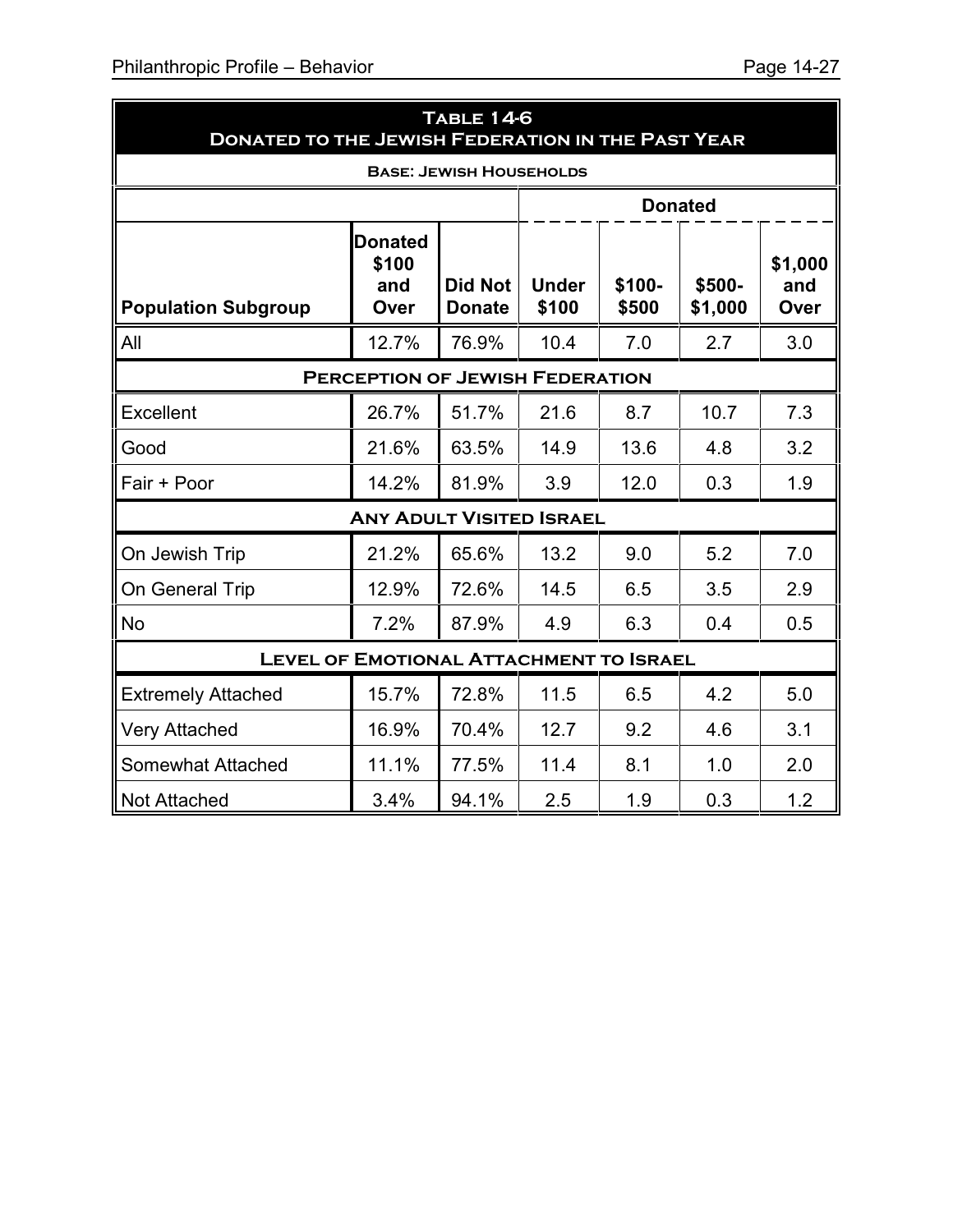| TABLE 14-7<br><b>DONATED TO THE LOCAL JEWISH FEDERATION IN THE PAST YEAR</b><br><b>COMMUNITY COMPARISONS</b> |      |                           |                                |                 |                   |                     |  |
|--------------------------------------------------------------------------------------------------------------|------|---------------------------|--------------------------------|-----------------|-------------------|---------------------|--|
|                                                                                                              |      |                           | <b>BASE: JEWISH HOUSEHOLDS</b> |                 |                   |                     |  |
| % Donated by Households Who Donated:                                                                         |      |                           |                                |                 |                   |                     |  |
| <b>Community</b>                                                                                             | Year | $%$ Who<br><b>Donated</b> | <b>Under</b><br>\$100          | \$100-<br>\$500 | \$500-<br>\$1,000 | \$1,000<br>and Over |  |
| Rochester                                                                                                    | 1999 | 61%                       | 51%                            | 27              | 8                 | 13                  |  |
| <b>Detroit</b>                                                                                               | 2005 | 55%                       | 45%                            | 32              | 8                 | 15                  |  |
| San Antonio                                                                                                  | 2007 | 53%                       | 33%                            | 39              | 11                | 17                  |  |
| Lehigh Valley                                                                                                | 2007 | 52%                       | 35%                            | 32              | 11                | 22                  |  |
| Milwaukee                                                                                                    | 1996 | 51%                       | 45%                            | 30              | 8                 | 17                  |  |
| Cincinnati                                                                                                   | 2008 | 50%                       | 27%                            | 40              | 10                | 23                  |  |
| Minneapolis                                                                                                  | 2004 | 50%                       | 42%                            | 34              | 9                 | 16                  |  |
| Tidewater                                                                                                    | 2001 | 49%                       | 41%                            | 36              | 8                 | 15                  |  |
| Harrisburg                                                                                                   | 1994 | 49%                       | 44%                            | 34              | 9                 | 14                  |  |
| Hartford                                                                                                     | 2000 | 48%                       | 43%                            | 37              | 8                 | 13                  |  |
| St. Paul                                                                                                     | 2004 | 46%                       | 47%                            | 30              | 10                | 14                  |  |
| Rhode Island                                                                                                 | 2002 | 46%                       | 48%                            | 36              | $\overline{7}$    | 9                   |  |
| Bergen                                                                                                       | 2001 | 46%                       | 53%                            | 33              | $\overline{7}$    | $\overline{7}$      |  |
| Cleveland                                                                                                    | 2011 | 45%                       | 39%                            | 41              |                   | 20                  |  |
| Pittsburgh                                                                                                   | 2002 | 45%                       | 34%                            | 37              | 9                 | 19                  |  |
| Chicago                                                                                                      | 2010 | 44%                       | 28%                            |                 | 55                | 17                  |  |
| Middlesex                                                                                                    | 2008 | 44%                       | 69%                            | 23              | $\overline{4}$    | $\overline{4}$      |  |
| Sarasota                                                                                                     | 2001 | 43%                       | 37%                            | 41              | 11                | 11                  |  |
| <b>Broward</b>                                                                                               | 1997 | 43%                       | 77%                            | 17              | $\overline{2}$    | 4                   |  |
| Charlotte                                                                                                    | 1997 | 43%                       | 38%                            | 35              | 11                | 16                  |  |
| Richmond                                                                                                     | 1994 | 42%                       | 50%                            | 27              | 9                 | 14                  |  |
| Philadelphia                                                                                                 | 2009 | 41%                       | 36%                            | 38              | 12 <sub>2</sub>   | 14                  |  |
| York                                                                                                         | 1999 | 41%                       | 50%                            | 31              | 8                 | 11                  |  |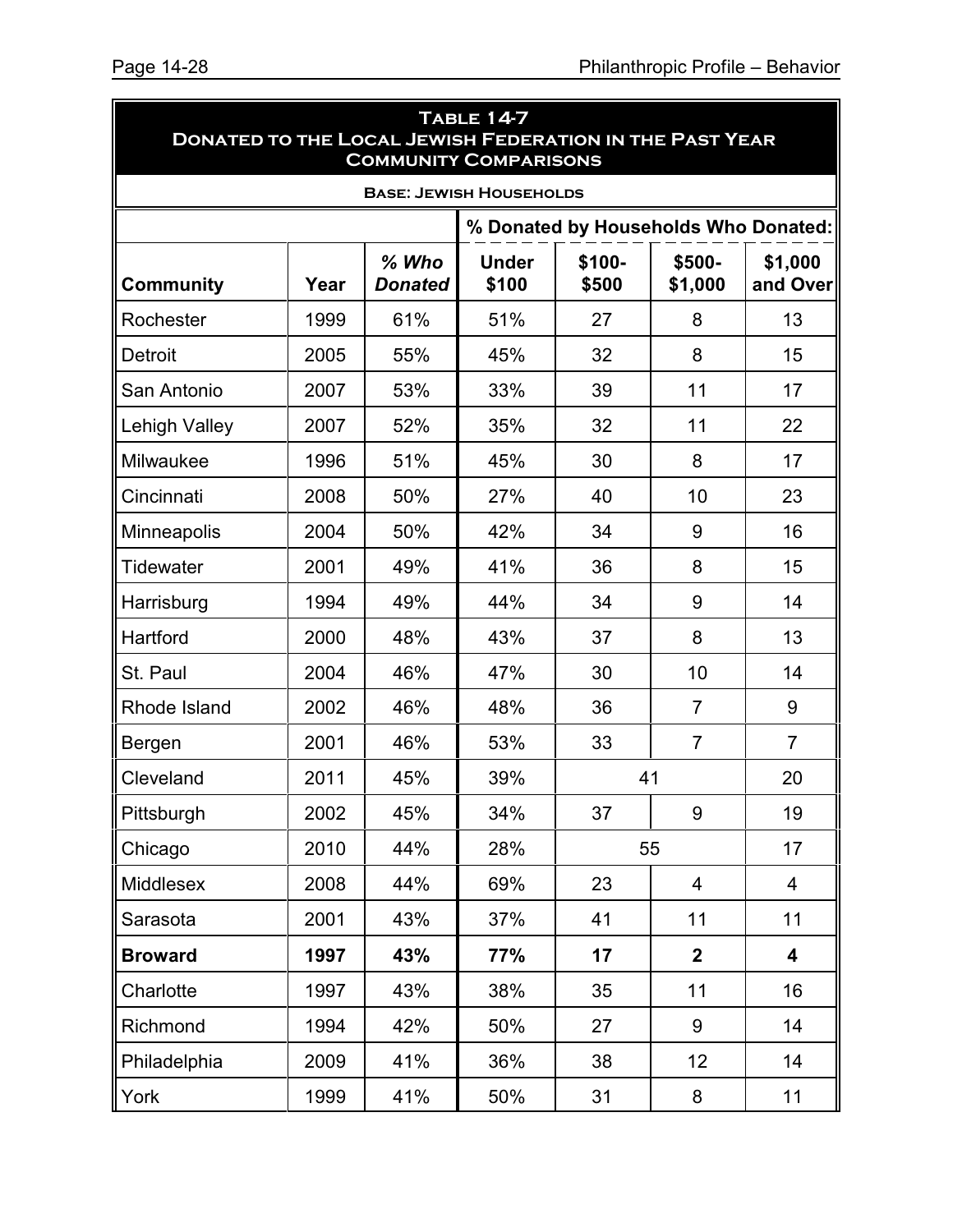| <b>TABLE 14-7</b><br><b>DONATED TO THE LOCAL JEWISH FEDERATION IN THE PAST YEAR</b><br><b>COMMUNITY COMPARISONS</b> |                                      |                           |                       |                 |                   |                     |  |  |
|---------------------------------------------------------------------------------------------------------------------|--------------------------------------|---------------------------|-----------------------|-----------------|-------------------|---------------------|--|--|
| <b>BASE: JEWISH HOUSEHOLDS</b>                                                                                      |                                      |                           |                       |                 |                   |                     |  |  |
|                                                                                                                     | % Donated by Households Who Donated: |                           |                       |                 |                   |                     |  |  |
| <b>Community</b>                                                                                                    | Year                                 | $%$ Who<br><b>Donated</b> | <b>Under</b><br>\$100 | \$100-<br>\$500 | \$500-<br>\$1,000 | \$1,000<br>and Over |  |  |
| Los Angeles                                                                                                         | 1997                                 | 41%                       | <b>NA</b>             | <b>NA</b>       | <b>NA</b>         | <b>NA</b>           |  |  |
| Wilmington                                                                                                          | 1995                                 | 41%                       | 46%                   | 34              | $\overline{7}$    | 15                  |  |  |
| <b>Baltimore</b>                                                                                                    | 2010                                 | 40%                       | 30%                   |                 | 45                | 25                  |  |  |
| Jacksonville                                                                                                        | 2002                                 | 39%                       | 44%                   | 31              | 12                | 13                  |  |  |
| St. Louis                                                                                                           | 2014                                 | 38%                       | 31%                   |                 | 48                | 21                  |  |  |
| <b>Howard County</b>                                                                                                | 2010                                 | 37%                       | 13%                   | 61              |                   | 26                  |  |  |
| New Haven                                                                                                           | 2010                                 | 37%                       | 44%                   | 36              | 8                 | 11                  |  |  |
| <b>S Palm Beach</b>                                                                                                 | 2005                                 | 37%                       | 62%                   | 22              | 6                 | 10                  |  |  |
| Palm Springs                                                                                                        | 1998                                 | 37%                       |                       | 33              |                   |                     |  |  |
| Monmouth                                                                                                            | 1997                                 | 37%                       | 70%                   | 25<br>3         |                   | $\overline{2}$      |  |  |
| <b>W Palm Beach</b>                                                                                                 | 2005                                 | 35%                       | 54%                   | 30              | 5                 | 10                  |  |  |
| Westport                                                                                                            | 2000                                 | 35%                       | 47%                   | 38              | $\overline{7}$    | 8                   |  |  |
| <b>Boston</b>                                                                                                       | 2005                                 | 34%                       | <b>NA</b>             | <b>NA</b>       | <b>NA</b>         | <b>NA</b>           |  |  |
| <b>Buffalo</b>                                                                                                      | 1995                                 | 34%                       | <b>NA</b>             | <b>NA</b>       | <b>NA</b>         | <b>NA</b>           |  |  |
| St. Petersburg                                                                                                      | 1994                                 | 34%                       | 44%                   | 38              | 8                 | 9                   |  |  |
| Tucson                                                                                                              | 2002                                 | 33%                       | 49%                   | 34              | 8                 | 10                  |  |  |
| <b>Miami</b>                                                                                                        | 2014                                 | 32%                       | 49%                   | 28              | $\overline{7}$    | 16                  |  |  |
| Washington                                                                                                          | 2003                                 | 32%                       | 37%                   | 47              | 8                 | 8                   |  |  |
| <b>Atlantic County</b>                                                                                              | 2004                                 | 31%                       | 60%                   | 25              | 6                 | 9                   |  |  |
| Orlando                                                                                                             | 1993                                 | 30%                       | 59%                   | 26              | 4                 | 11                  |  |  |
| Columbus                                                                                                            | 2013                                 | 26%                       | 30%                   | 43              | 12                | 16                  |  |  |
| San Diego                                                                                                           | 2003                                 | 26%                       | 29%                   | 42              | 14                | 15                  |  |  |
| Portland (ME)                                                                                                       | 2007                                 | 25%                       | 40%                   | 38              | $\overline{7}$    | 16                  |  |  |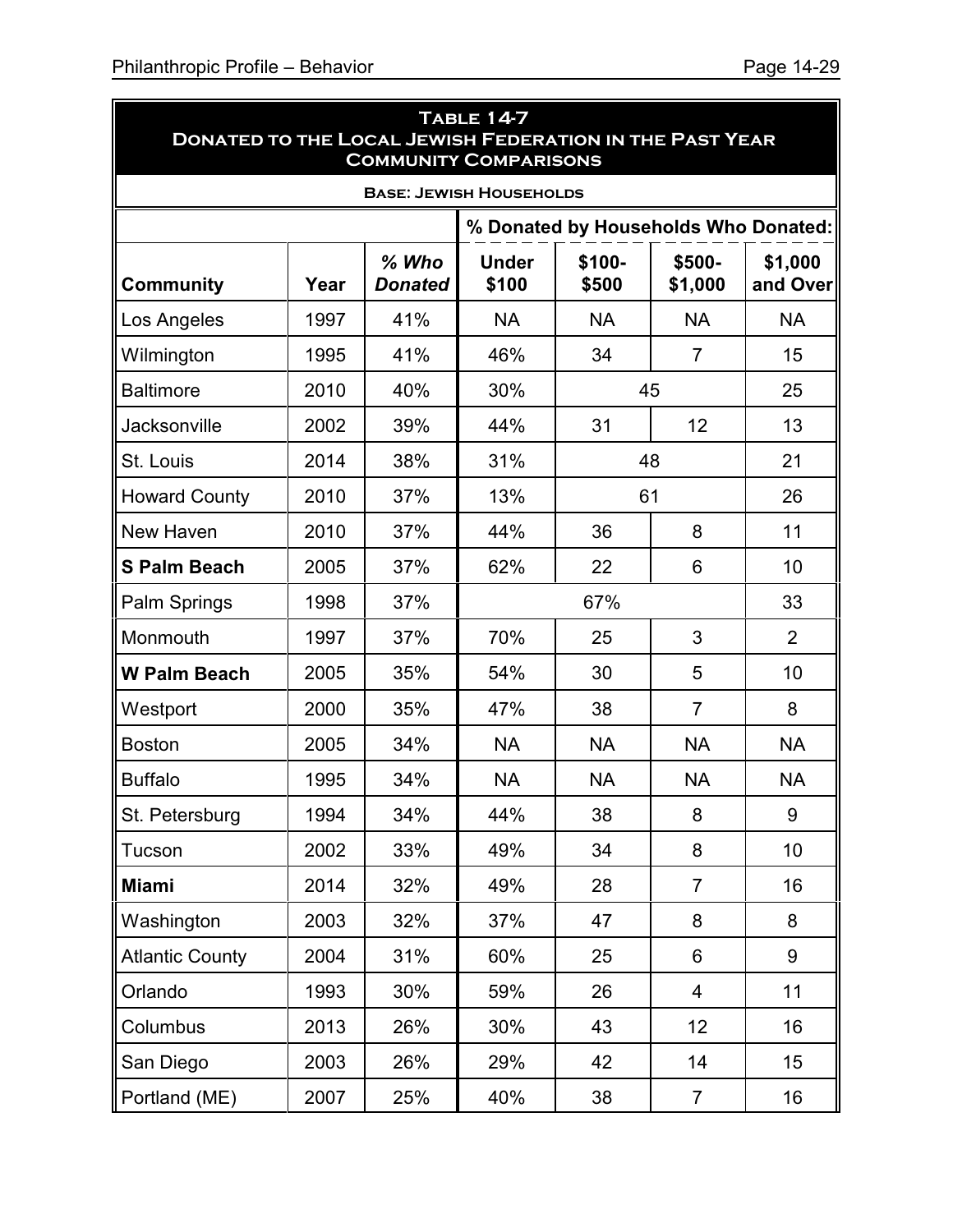| <b>DONATED TO THE LOCAL JEWISH FEDERATION IN THE PAST YEAR</b><br><b>COMMUNITY COMPARISONS</b> |      |                           |                       |                 |                   |                     |  |    |
|------------------------------------------------------------------------------------------------|------|---------------------------|-----------------------|-----------------|-------------------|---------------------|--|----|
| <b>BASE: JEWISH HOUSEHOLDS</b>                                                                 |      |                           |                       |                 |                   |                     |  |    |
| % Donated by Households Who Donated:                                                           |      |                           |                       |                 |                   |                     |  |    |
| <b>Community</b>                                                                               | Year | $%$ Who<br><b>Donated</b> | <b>Under</b><br>\$100 | \$100-<br>\$500 | \$500-<br>\$1,000 | \$1,000<br>and Over |  |    |
| <b>Atlanta</b>                                                                                 | 2006 | 25%                       | 14%                   | 60              |                   |                     |  | 26 |
| Phoenix                                                                                        | 2002 | 25%                       | 22%                   | 43              | 13                | 22                  |  |    |
| New York                                                                                       | 2011 | 24%                       | 39%                   | 48              |                   | 13                  |  |    |
| <b>BROWARD</b>                                                                                 | 2016 | 23%                       | 45%                   | 30              | 12                | 13                  |  |    |
| Denver                                                                                         | 2007 | 23%                       | 20%                   | 44              | 10                | 26                  |  |    |
| San Francisco                                                                                  | 2004 | 23%                       | <b>NA</b>             | <b>NA</b>       | <b>NA</b>         | <b>NA</b>           |  |    |
| <b>Las Vegas</b>                                                                               | 2005 | 21%                       | 63%                   | 30              | 4                 | 2                   |  |    |
| Martin-St. Lucie <sup>1</sup>                                                                  | 1999 | 21%                       | 68%                   | 20              | 8                 | 5                   |  |    |
| <b>Seattle</b>                                                                                 | 2000 | 15%                       | 78%<br>22             |                 |                   |                     |  |    |
| NJPS <sup>2</sup>                                                                              | 2000 | 25%                       | 50%                   | 35              | 6                 | 9                   |  |    |

<sup>1</sup> Martin-St. Lucie has no Local Jewish Federation and is served by the Jewish Federation of Palm Beach County.

<sup>2</sup> NJPS 2000 data are for the *more Jewishly-connected sample* and reflect the percentage of households who donated to *Any Jewish Federation*, not just the Local Jewish Federation.

Note: Excludes households who donated *only* to Other Jewish Federations. Such donations to Other Jewish Federations only are shown in **Table 14-10**.

| <b>TABLE 14-7</b>                                              |
|----------------------------------------------------------------|
| <b>DONATED TO THE LOCAL JEWISH FEDERATION IN THE PAST YEAR</b> |
| <b>COMMUNITY COMPARISONS</b>                                   |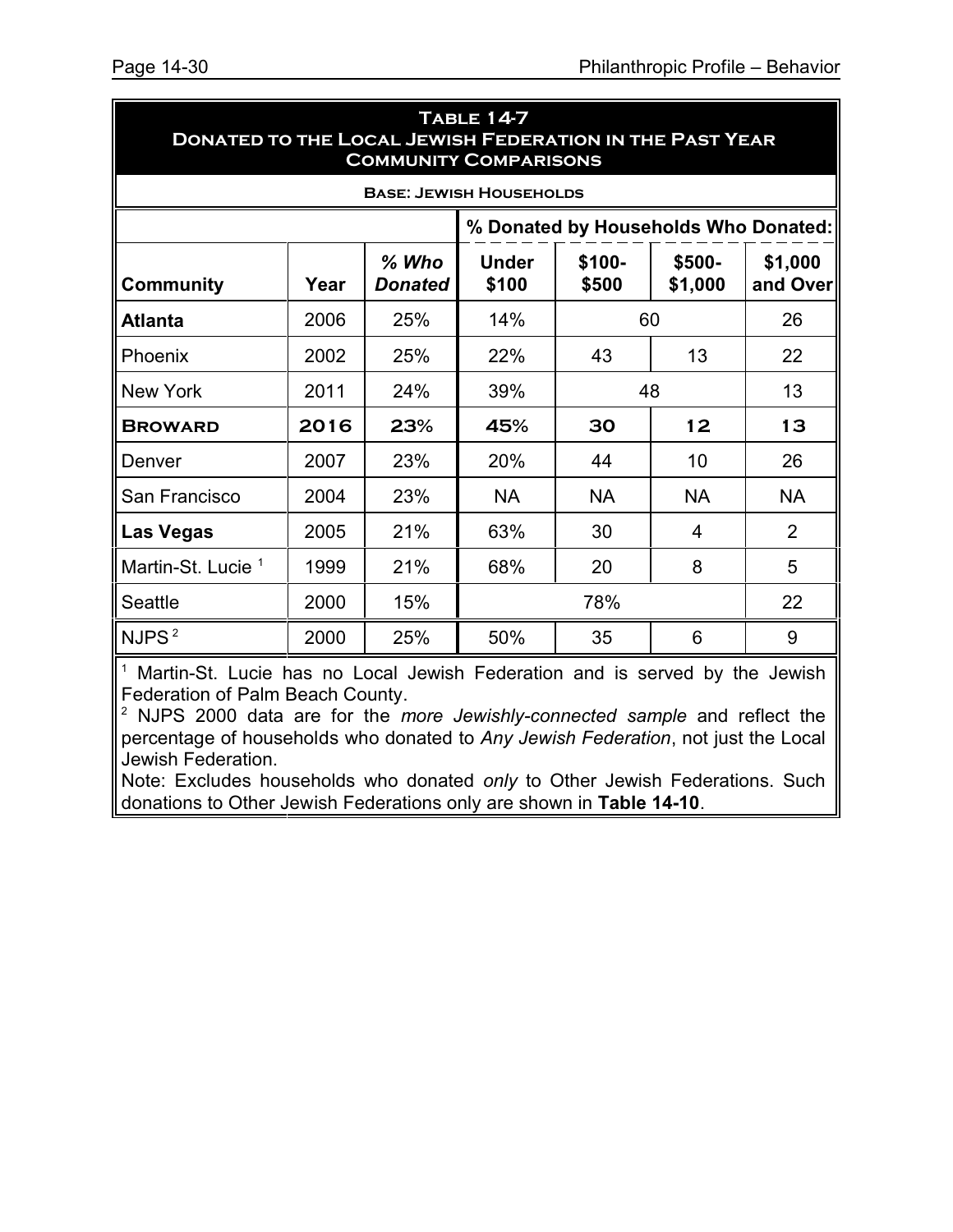# **Profile of Households by Jewish Federation Market Segments in the Past Year**

**W** hile **Table 14-2** shows the percentage of Jewish households in *each population subgroup* in Broward who were in each Jewish Federation market segment in the past year, **Table 14-8** shows *profiles of households who were in each Jewish Federation market segment in the past year:*  $\bullet$  donated to Jewish Federation;  $\bullet$  asked, did not donate; and  $\odot$  not asked. (See page 14-6 for an explanation of  $\odot$ ,  $\odot$ , and  $\odot$ .)

As an example of the interpretation of this table, note that while **Table 14-2** shows that 25% of *households who live in the Northwest* donated to the Jewish Federation of Broward County (*Jewish Federation* ) in the past year, **Table 14-8** shows that 16% of *households who donated to the Jewish Federation in the past year* live in the Northwest. **Note that the discussion below compares differences** *among* **the Jewish Federation market segments, not within each market segment.** Only some of the important differences among the Jewish Federation market segments are discussed below.

#### **Geographic Profile**

- households who were asked but did not donate are more likely to live in the **Northwest**
- ! households who were not asked to donate are more likely to live in the North **Central**

#### **Demographic Profile**

- households who were asked but did not donate are more likely to be age 50-64 and less likely to be age 65 and over
- ! households who were asked but did not donate are more likely to be non-elderly single households
- ! households who donated are more likely to earn an annual income of \$200,000 and over
- households who were asked but did not donate in the past year are more likely to earn an annual income of \$75,000-\$200,000 and less likely to earn \$15,000- \$75,000
- ! households who were not asked to donate are more likely to earn an annual income of \$15,000-\$75,000 and less likely to earn \$150,000 and over

#### **Religious Profile**

- ! households who donated are more likely to be Conservative and less likely to be Just Jewish
- households who were not asked to donate and who were asked but did not donate are more likely to be Just Jewish
- ! households who donated are generally more likely to observe religious practices and exhibit Jewish behaviors
- households who donated are less likely to be intermarried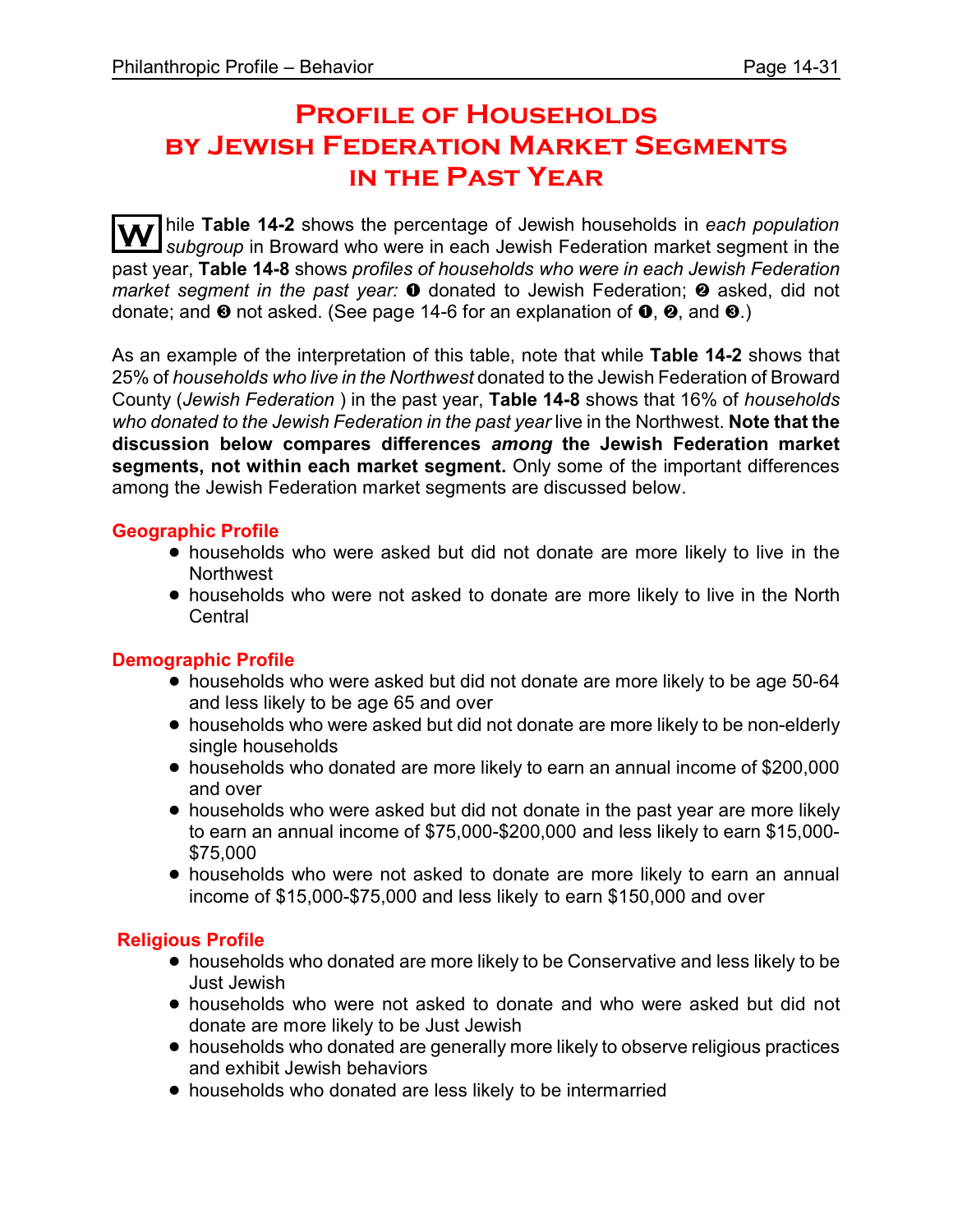#### **Membership Profile**

- ! households who donated are more likely to be synagogue member, JCC member, and Jewish organization member households, were more likely to be households who attended Chabad in the past year, and were more likely to participate in a JCC program in the past year
- households who donated are more likely to contain a Jewish respondent who feels very much part of the Broward Jewish community
- ! households who were not asked to donate are more likely to contain a Jewish respondent who feels not very much/not at all part of the Broward Jewish community

#### **Formal and Informal Jewish Education of Adults**

- ! households who were not asked to donate are more likely to contain a respondent who did not attend Jewish education as a child
- households who were asked but did not donate are more likely and households who were not asked to donate are less likely to contain a respondent who attended or worked at a Jewish overnight camp as a child
- ! households who donated are more likely to contain a respondent who participated in a Jewish youth group as a teenager
- ! households who were not asked to donate and households who were asked but did not donate are less likely to contain a respondent who participated in Hillel/Chabad while in college (excluding High Holidays)

#### **Familiarity with and Perception of the Jewish Federation**

- households who donated are more likely to contain a respondent who is very familiar and less likely to contain a respondent who is not at all familiar with the Jewish Federation
- households who were not asked to donate are less likely to contain a respondent who is very familiar and more likely to contain a respondent who is not at all familiar with the Jewish Federation
- ! households who donated are more likely to contain a respondent who is very/somewhat familiar with the Jewish Federation and perceives the Jewish Federation as excellent and less likely to contain a respondent who perceives the Jewish Federation as fair/poor

#### **Israel**

- ! households who donated are more likely to contain an adult who visited Israel on a Jewish trip and a general trip
- ! households who were not asked to donate are less likely to contain an adult who visited Israel on a Jewish trip and more likely to contain no adult who visited Israel
- ! households who donated are more likely to contain a Jewish respondent who is extremely/very emotionally attached to Israel
- ! households who were not asked to donate are less likely to contain a Jewish respondent who is extremely/very emotionally attached to Israel and more likely to contain a Jewish respondent who is not emotionally attached to Israel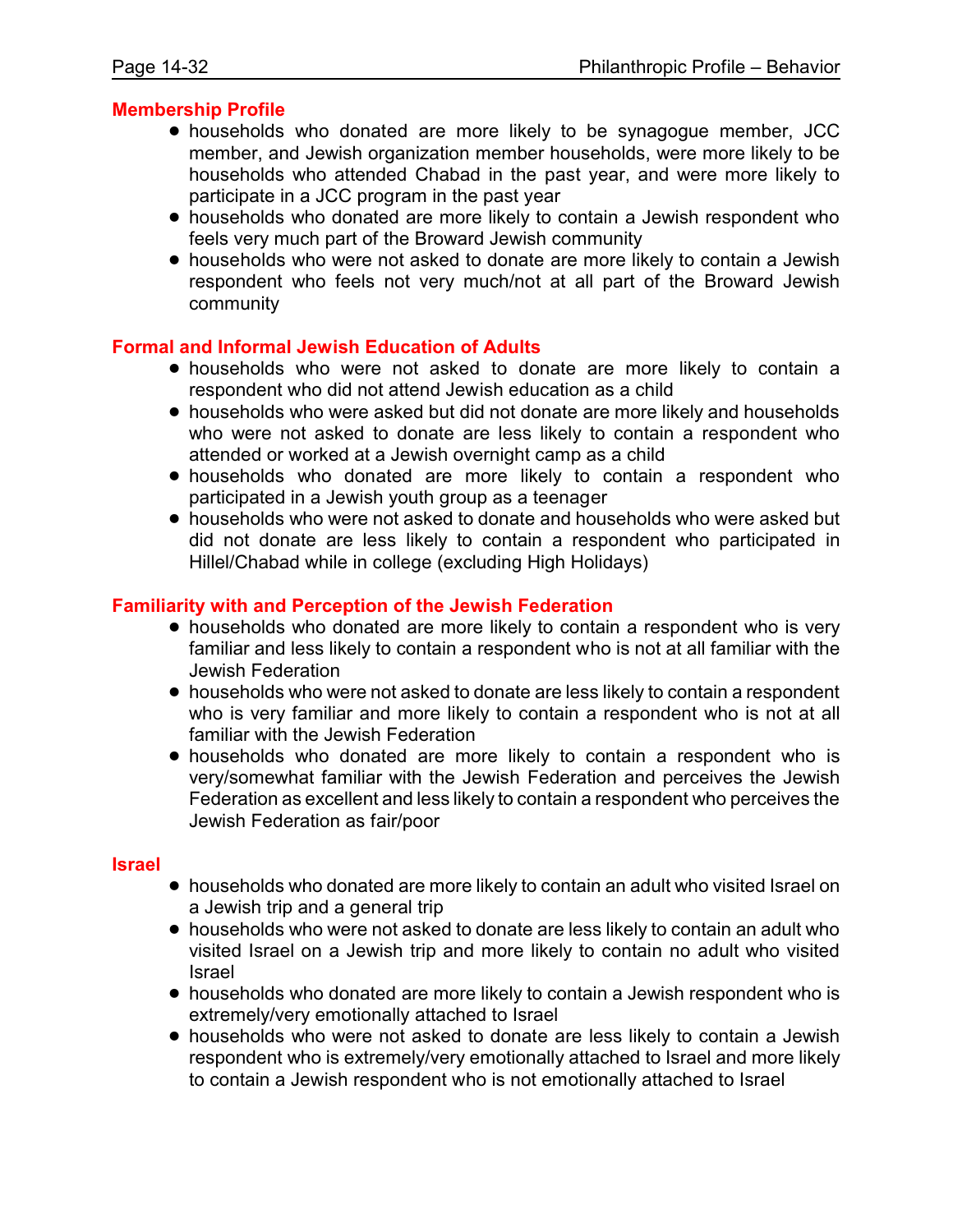#### **Philanthropic Profile**

- ! households who donated were more likely to donate to Other Jewish Charities in the past year
- ! households who were not asked to donate were less likely to donate to Other Jewish Charities in the past year
- ! households who donated were more likely to donate to Non-Jewish Charities in the past year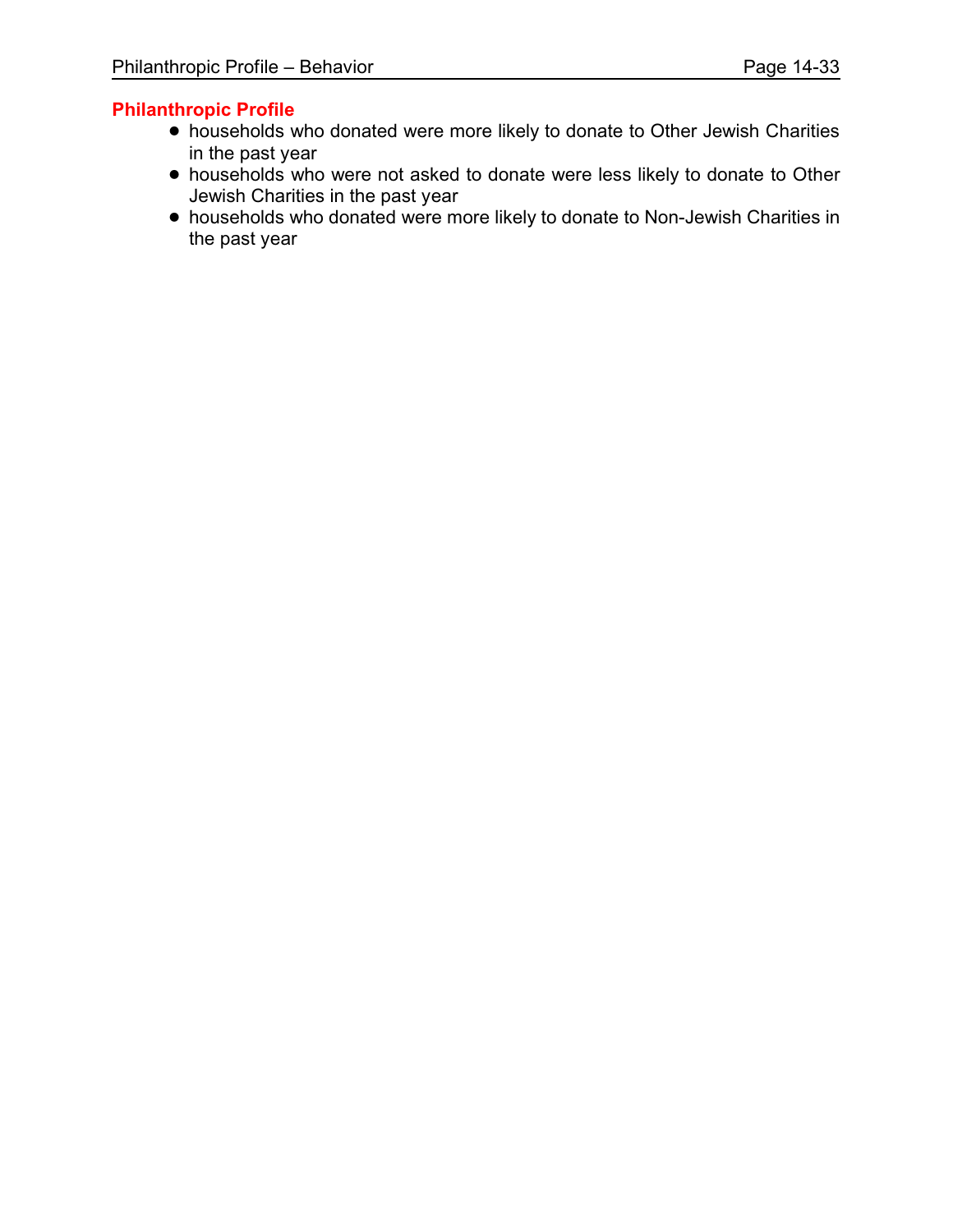| <b>TABLE 14-8</b><br>PROFILE OF HOUSEHOLDS BY JEWISH FEDERATION MARKET SEGMENTS<br>IN THE PAST YEAR |                                            |                   |                                 |  |  |  |  |  |  |  |
|-----------------------------------------------------------------------------------------------------|--------------------------------------------|-------------------|---------------------------------|--|--|--|--|--|--|--|
|                                                                                                     | <b>BASE: JEWISH HOUSEHOLDS</b>             |                   |                                 |  |  |  |  |  |  |  |
| <b>Did Not Donate</b>                                                                               |                                            |                   |                                 |  |  |  |  |  |  |  |
| <b>Population Subgroup</b>                                                                          | <b>Did</b><br><b>Donate</b><br>$\mathbf 0$ | <b>Asked</b><br>❷ | <b>Not</b><br><b>Asked</b><br>❸ |  |  |  |  |  |  |  |
|                                                                                                     | <b>GEOGRAPHIC AREA</b>                     |                   |                                 |  |  |  |  |  |  |  |
| Northwest                                                                                           | 15.8%                                      | 25.8%             | 13.0%                           |  |  |  |  |  |  |  |
| <b>North Central</b>                                                                                | 4.2                                        | 6.0               | 11.5                            |  |  |  |  |  |  |  |
| East                                                                                                | 9.2                                        | 7.2               | 9.4                             |  |  |  |  |  |  |  |
| <b>West Central</b>                                                                                 | 29.7                                       | 29.0              | 26.6                            |  |  |  |  |  |  |  |
| Southeast                                                                                           | 15.8                                       | 18.6              | 17.1                            |  |  |  |  |  |  |  |
| Southwest                                                                                           | 25.4                                       | 13.4              | 22.4                            |  |  |  |  |  |  |  |
| Total                                                                                               | 100.0%                                     | 100.0%            | 100.0%                          |  |  |  |  |  |  |  |
| <b>LENGTH OF RESIDENCE IN BROWARD</b>                                                               |                                            |                   |                                 |  |  |  |  |  |  |  |
| $0 - 4$ years                                                                                       | 5.5%                                       | 2.7%              | 7.4%                            |  |  |  |  |  |  |  |
| $5 - 9$ years                                                                                       | 5.4                                        | 4.2               | 10.8                            |  |  |  |  |  |  |  |
| 10 - 19 years                                                                                       | 21.7                                       | 19.9              | 21.7                            |  |  |  |  |  |  |  |
| 20 or more years                                                                                    | 67.4                                       | 73.2              | 60.1                            |  |  |  |  |  |  |  |
| Total                                                                                               | 100.0%                                     | 100.0%            | 100.0%                          |  |  |  |  |  |  |  |
| <b>AGE OF HEAD OF HOUSEHOLD</b>                                                                     |                                            |                   |                                 |  |  |  |  |  |  |  |
| Under 35                                                                                            | 5.1%                                       | 3.9%              | 7.0%                            |  |  |  |  |  |  |  |
| $35 - 49$                                                                                           | 19.4                                       | 19.7              | 15.4                            |  |  |  |  |  |  |  |
| $50 - 64$                                                                                           | 34.9                                       | 55.5              | 35.3                            |  |  |  |  |  |  |  |
| 65 - 74                                                                                             | 18.0                                       | 10.1              | 22.0                            |  |  |  |  |  |  |  |
| 75 and over                                                                                         | 22.6                                       | 10.8              | 20.3                            |  |  |  |  |  |  |  |
| Total                                                                                               | 100.0%                                     | 100.0%            | 100.0%                          |  |  |  |  |  |  |  |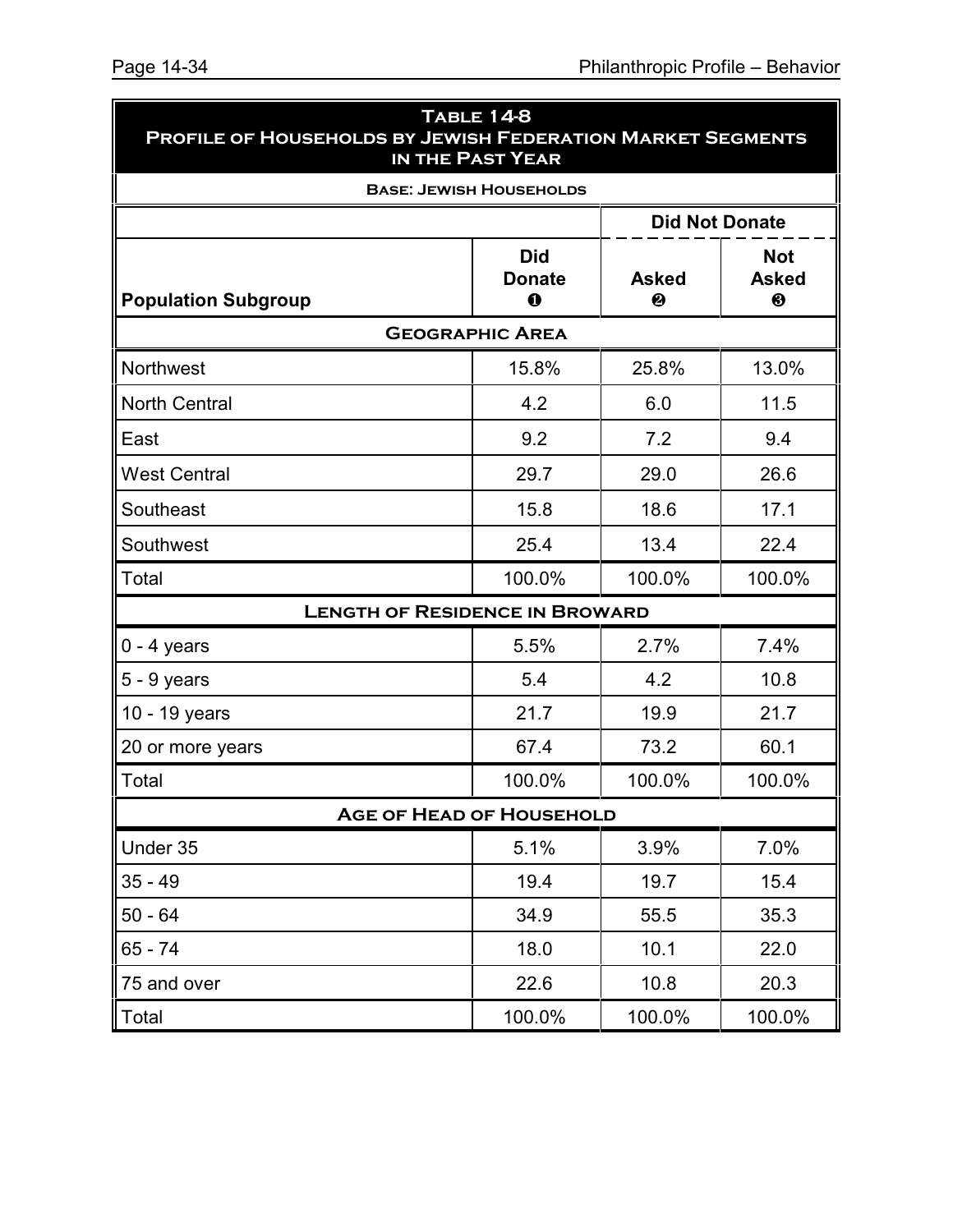| <b>TABLE 14-8</b><br>PROFILE OF HOUSEHOLDS BY JEWISH FEDERATION MARKET SEGMENTS<br>IN THE PAST YEAR |                                           |                   |                                 |  |  |  |  |  |  |
|-----------------------------------------------------------------------------------------------------|-------------------------------------------|-------------------|---------------------------------|--|--|--|--|--|--|
| <b>BASE: JEWISH HOUSEHOLDS</b>                                                                      |                                           |                   |                                 |  |  |  |  |  |  |
| <b>Did Not Donate</b>                                                                               |                                           |                   |                                 |  |  |  |  |  |  |
| <b>Population Subgroup</b>                                                                          | <b>Did</b><br><b>Donate</b><br>$\bf\bf 0$ | <b>Asked</b><br>❷ | <b>Not</b><br><b>Asked</b><br>❸ |  |  |  |  |  |  |
| <b>HOUSEHOLD STRUCTURE</b>                                                                          |                                           |                   |                                 |  |  |  |  |  |  |
| <b>Household with Children</b>                                                                      | 21.7%                                     | 18.6%             | 20.7%                           |  |  |  |  |  |  |
| <b>HH with Only Adult Children</b>                                                                  | 18.9                                      | 23.1              | 12.8                            |  |  |  |  |  |  |
| <b>Non-Elderly Couple</b>                                                                           | 9.5                                       | 17.4              | 8.3                             |  |  |  |  |  |  |
| Non-Elderly Single                                                                                  | 5.4                                       | 18.5              | 9.4                             |  |  |  |  |  |  |
| <b>Elderly Couple</b>                                                                               | 15.8                                      | 7.6               | 14.5                            |  |  |  |  |  |  |
| <b>Elderly Single</b>                                                                               | 21.0                                      | 10.6              | 18.4                            |  |  |  |  |  |  |
| Other                                                                                               | 7.7                                       | 4.2               | 15.9                            |  |  |  |  |  |  |
| Total                                                                                               | 100.0%                                    | 100.0%            | 100.0%                          |  |  |  |  |  |  |
|                                                                                                     | <b>HOUSEHOLD INCOME</b>                   |                   |                                 |  |  |  |  |  |  |
| Under \$15,000                                                                                      | 4.0%                                      | 9.4%              | 9.8%                            |  |  |  |  |  |  |
| $$15 - $25,000$                                                                                     | 7.0                                       | 1.2               | 10.0                            |  |  |  |  |  |  |
| $$25 - $50,000$                                                                                     | 11.9                                      | 4.7               | 17.0                            |  |  |  |  |  |  |
| $$50 - $75,000$                                                                                     | 9.7                                       | 6.8               | 16.4                            |  |  |  |  |  |  |
| \$75 - \$100,000                                                                                    | 10.6                                      | 24.9              | 17.8                            |  |  |  |  |  |  |
| $$100 - $150,000$                                                                                   | 15.2                                      | 18.1              | 14.1                            |  |  |  |  |  |  |
| $$150 - $200,000$                                                                                   | 10.9                                      | 14.9              | 6.7                             |  |  |  |  |  |  |
| \$200,000 and over                                                                                  | 30.7                                      | 20.0              | 8.2                             |  |  |  |  |  |  |
| Total                                                                                               | 100.0%                                    | 100.0%            | 100.0%                          |  |  |  |  |  |  |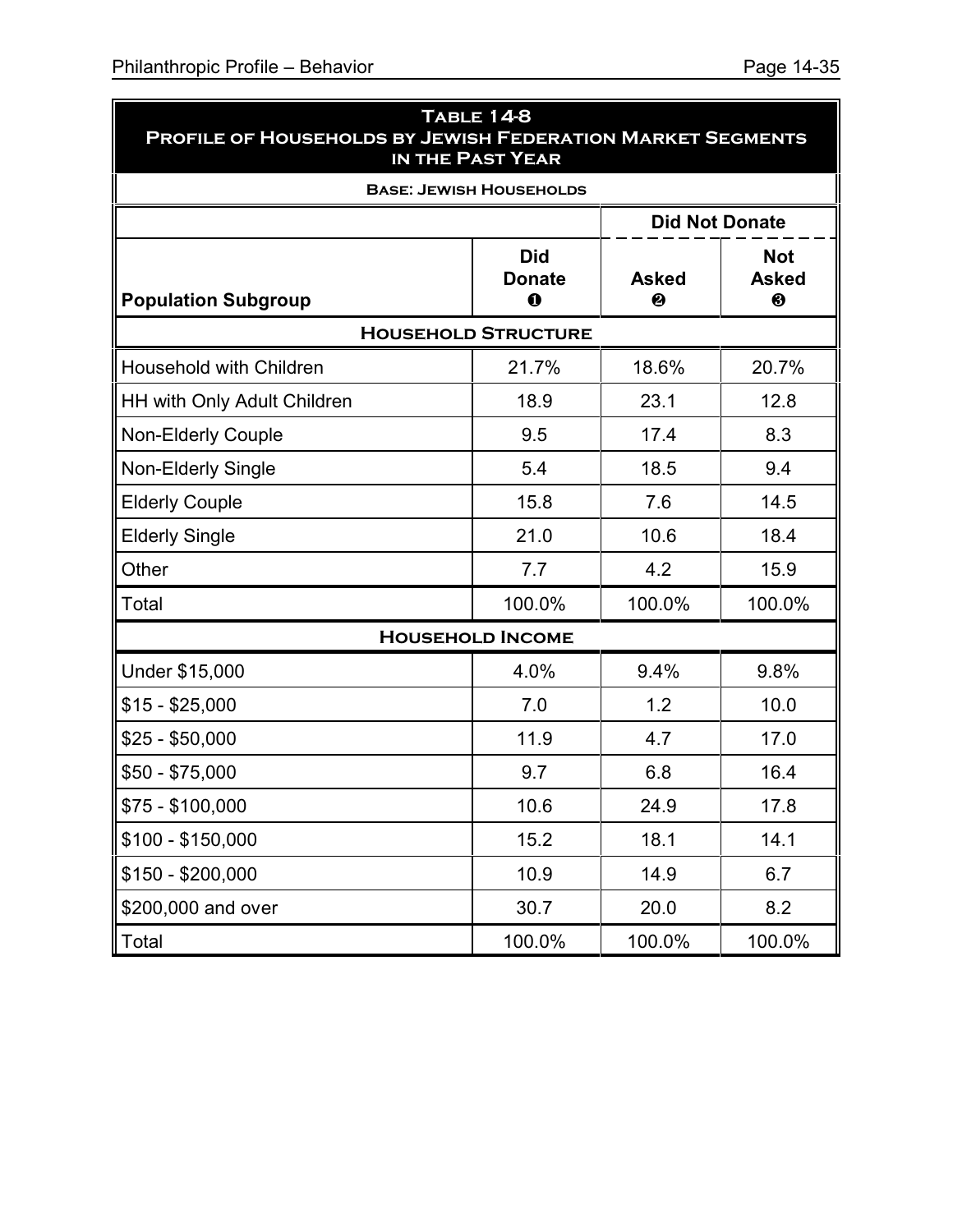| <b>TABLE 14-8</b><br>PROFILE OF HOUSEHOLDS BY JEWISH FEDERATION MARKET SEGMENTS<br><b>IN THE PAST YEAR</b><br><b>BASE: JEWISH HOUSEHOLDS</b> |                                  |                   |                                 |
|----------------------------------------------------------------------------------------------------------------------------------------------|----------------------------------|-------------------|---------------------------------|
|                                                                                                                                              |                                  |                   |                                 |
| <b>Population Subgroup</b>                                                                                                                   | <b>Did</b><br><b>Donate</b><br>0 | <b>Asked</b><br>❷ | <b>Not</b><br><b>Asked</b><br>❸ |
| <b>JEWISH IDENTIFICATION</b>                                                                                                                 |                                  |                   |                                 |
| Orthodox                                                                                                                                     | 3.5%                             | 3.3%              | 4.1%                            |
| Conservative                                                                                                                                 | 39.8                             | 24.0              | 27.3                            |
| Reconstructionist                                                                                                                            | 1.0                              | 0.6               | 1.2                             |
| Reform                                                                                                                                       | 37.1                             | 31.7              | 24.5                            |
| <b>Just Jewish</b>                                                                                                                           | 18.6                             | 40.4              | 42.9                            |
| Total                                                                                                                                        | 100.0%                           | 100.0%            | 100.0%                          |
| <b>RELIGIOUS PRACTICE/JEWISH BEHAVIOR</b>                                                                                                    |                                  |                   |                                 |
| Have a Mezuzah on the Front Door                                                                                                             | 94.7%                            | 72.4%             | 72.9%                           |
| Always/Usually<br>Participate in a Passover Seder                                                                                            | 96.1%                            | 81.3%             | 72.1%                           |
| Always/Usually<br>Light Chanukah Candles                                                                                                     | 86.7%                            | 73.9%             | 73.7%                           |
| Always/Usually<br><b>Light Sabbath Candles</b>                                                                                               | 30.8%                            | 10.9%             | 19.6%                           |
| Keep a Kosher Home                                                                                                                           | 18.2%                            | 6.6%              | 9.8%                            |
| Keep Kosher In and Out of Home                                                                                                               | 5.7%                             | 5.1%              | 4.5%                            |
| <b>Refrain from Using Electricity</b><br>on the Sabbath                                                                                      | 2.7%                             | 3.3%              | 1.9%                            |
| Always/Usually/Sometimes<br>Have a Christmas Tree in the Home                                                                                | 7.4%                             | 27.9%             | 30.0%                           |
| <b>Attend Services</b><br>Once per Month or More                                                                                             | 28.8%                            | 19.6%             | 16.3%                           |
| <b>Never Attend Services</b>                                                                                                                 | 12.8%                            | 31.8%             | 33.4%                           |
| <b>Attended Adult Jewish Education</b><br>in the Past Year                                                                                   | 42.3%                            | 36.4%             | 21.5%                           |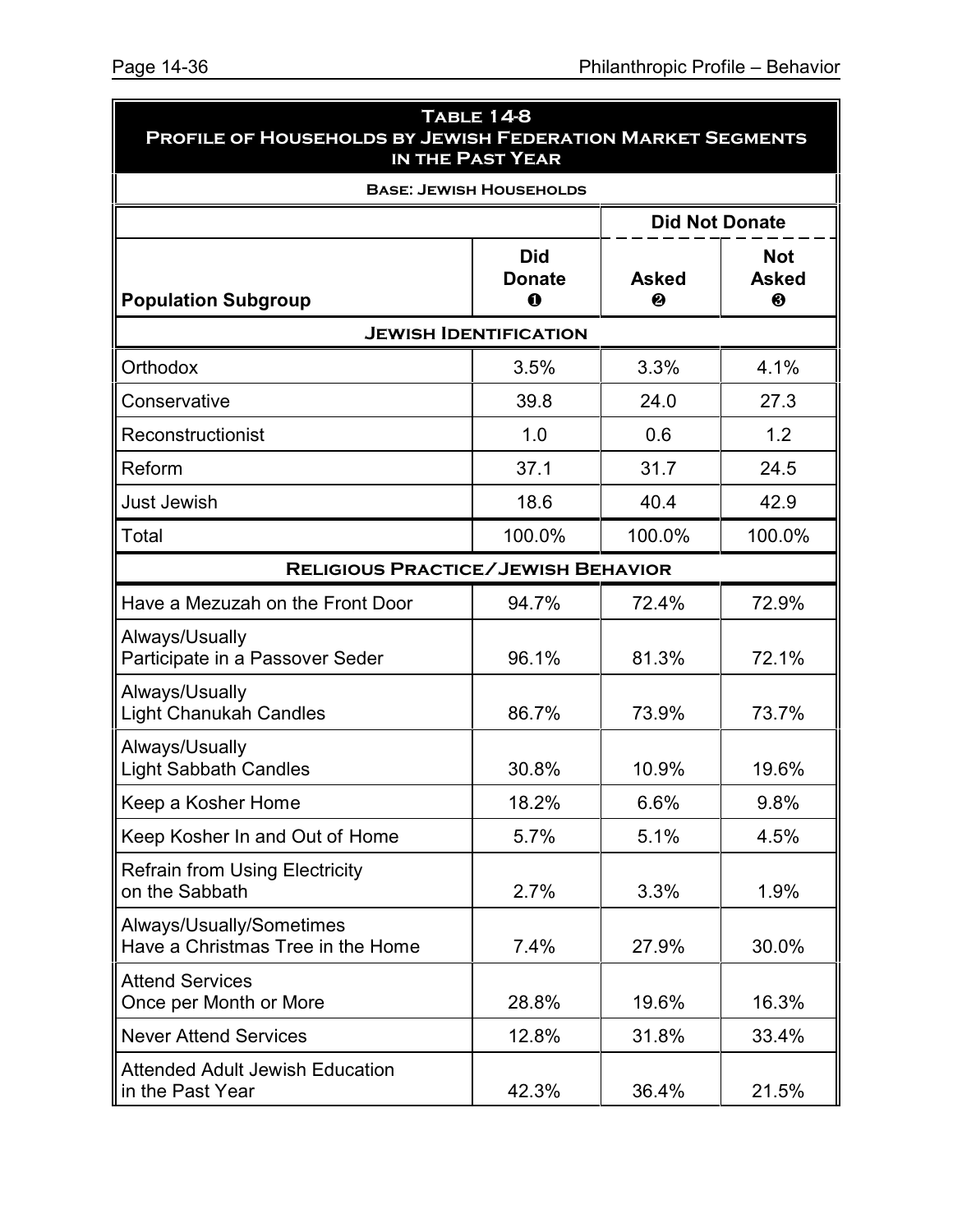| <b>PROFILE OF HOUSEHOLDS BY JEWISH FEDERATION MARKET SEGMENTS</b> | <b>TABLE 14-8</b><br>IN THE PAST YEAR |                   |                                 |  |  |  |  |
|-------------------------------------------------------------------|---------------------------------------|-------------------|---------------------------------|--|--|--|--|
|                                                                   | <b>BASE: JEWISH HOUSEHOLDS</b>        |                   |                                 |  |  |  |  |
|                                                                   |                                       |                   | <b>Did Not Donate</b>           |  |  |  |  |
| <b>Population Subgroup</b>                                        | <b>Did</b><br><b>Donate</b><br>0      | <b>Asked</b><br>❷ | <b>Not</b><br><b>Asked</b><br>❸ |  |  |  |  |
| Engaged in Informal Jewish<br><b>Education in the Past Year</b>   | 51.6%                                 | 35.5%             | 34.4%                           |  |  |  |  |
| <b>Attended Jewish Cultural Event</b>                             | 49.9%                                 | 47.6%             |                                 |  |  |  |  |
| <b>TYPE OF MARRIAGE</b>                                           |                                       |                   |                                 |  |  |  |  |
| In-married                                                        | 83.9%                                 | 61.7%             | 61.5%                           |  |  |  |  |
| Conversionary                                                     | 8.0                                   | 13.8              | 8.9                             |  |  |  |  |
| Intermarried                                                      | 8.1                                   | 24.5              | 29.6                            |  |  |  |  |
| Total                                                             | 100.0%                                | 100.0%            | 100.0%                          |  |  |  |  |
|                                                                   | <b>MEMBERSHIP</b>                     |                   |                                 |  |  |  |  |
| Synagogue Member                                                  | 55.3%                                 | 38.2%             | 25.8%                           |  |  |  |  |
| <b>Attended Chabad</b>                                            | 34.5%                                 | 20.4%             | 19.5%                           |  |  |  |  |
| <b>JCC Member</b>                                                 | 18.1%                                 | 4.2%              | 11.2%                           |  |  |  |  |
| Participated in a JCC Program<br>in the Past Year                 | 44.5%                                 | 21.2%             | 16.5%                           |  |  |  |  |
| Jewish Organization Member                                        | 40.4%                                 | 14.3%             | 13.2%                           |  |  |  |  |
| FEEL A PART OF THE BROWARD JEWISH COMMUNITY                       |                                       |                   |                                 |  |  |  |  |
| <b>Very Much</b>                                                  | 34.4%                                 | 16.5%             | 10.8%                           |  |  |  |  |
| Somewhat                                                          | 39.7                                  | 35.1              | 27.8                            |  |  |  |  |
| Not Very Much                                                     | 22.3                                  | 42.2              | 36.4                            |  |  |  |  |
| Not at All                                                        | 3.6                                   | 6.2               | 25.0                            |  |  |  |  |
| Total                                                             | 100.0%                                | 100.0%            | 100.0%                          |  |  |  |  |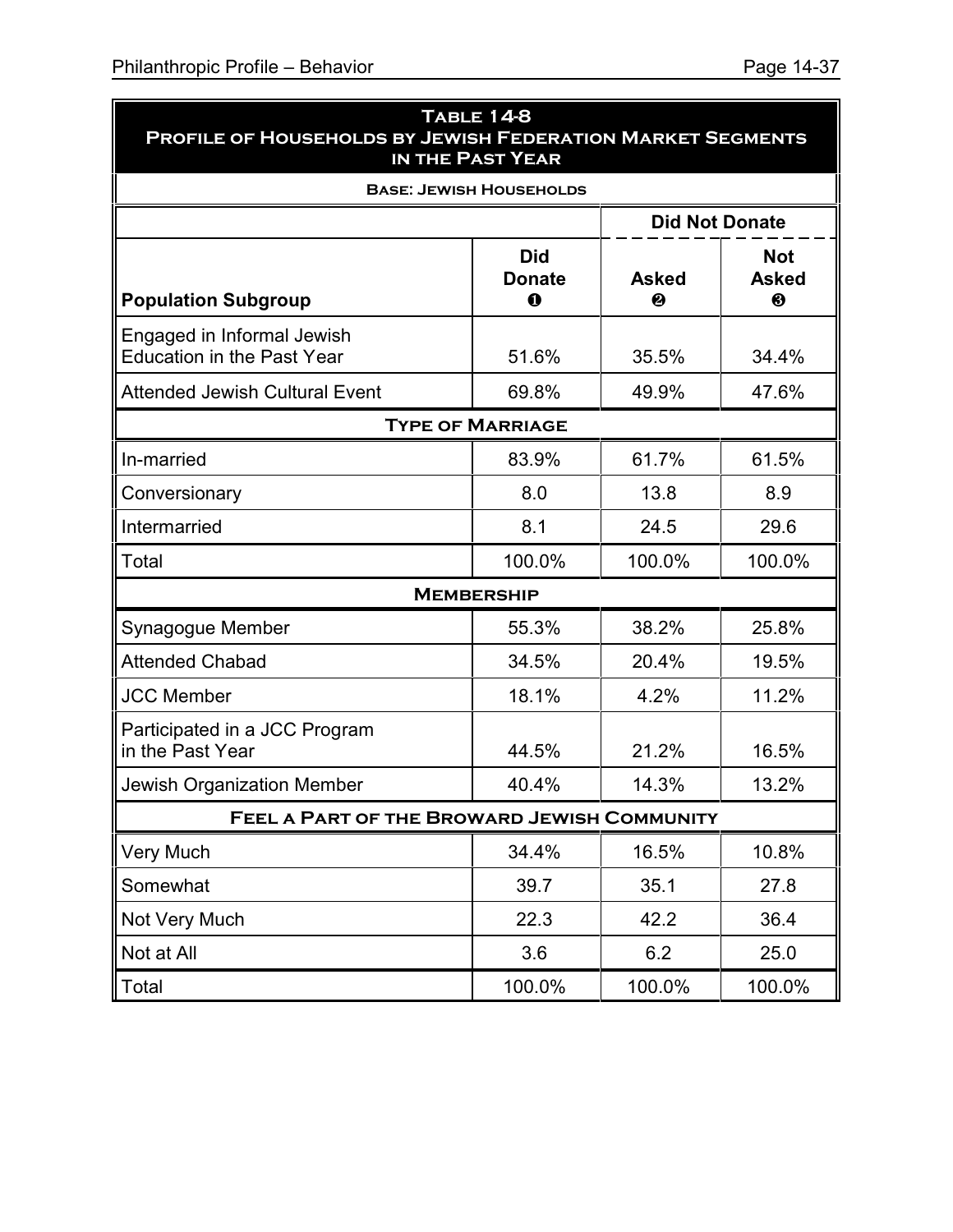| TABLE 14-8<br><b>PROFILE OF HOUSEHOLDS BY JEWISH FEDERATION MARKET SEGMENTS</b><br>IN THE PAST YEAR                           |                                |                       |        |  |  |  |
|-------------------------------------------------------------------------------------------------------------------------------|--------------------------------|-----------------------|--------|--|--|--|
|                                                                                                                               | <b>BASE: JEWISH HOUSEHOLDS</b> |                       |        |  |  |  |
|                                                                                                                               |                                | <b>Did Not Donate</b> |        |  |  |  |
| <b>Not</b><br><b>Did</b><br><b>Asked</b><br><b>Asked</b><br><b>Donate</b><br><b>Population Subgroup</b><br>$\bf{0}$<br>❸<br>❷ |                                |                       |        |  |  |  |
| <b>RESPONDENT ATTENDED JEWISH EDUCATION AS A CHILD</b>                                                                        |                                |                       |        |  |  |  |
| Jewish Day School                                                                                                             | 14.1%                          | 9.0%                  | 16.4%  |  |  |  |
| <b>Supplemental School</b>                                                                                                    | 66.9                           | 77.4                  | 45.5   |  |  |  |
| <b>Israeli Education</b>                                                                                                      | 0.8                            | 0.0                   | 1.8    |  |  |  |
| Tutor                                                                                                                         | 0.3                            | 0.0                   | 2.5    |  |  |  |
| No Formal Jewish Education                                                                                                    | 17.9                           | 13.6                  | 33.8   |  |  |  |
| Total                                                                                                                         | 100.0%                         | 100.0%                | 100.0% |  |  |  |
| <b>RESPONDENT ATTENDED INFORMAL JEWISH EDUCATION AS A CHILD</b>                                                               |                                |                       |        |  |  |  |
| Respondent Attended or Worked at<br>Jewish Overnight Camp as a Child                                                          | 39.2%                          | 54.8%                 | 29.9%  |  |  |  |
| <b>Respondent Participated in</b><br>Jewish Youth Group as a Teenager                                                         | 52.6%                          | 41.7%                 | 38.2%  |  |  |  |
| <b>Respondent Participated in</b><br>Hillel/Chabad While in College<br>(Excluding High Holidays)                              | 35.9%                          | 19.7%                 | 18.5%  |  |  |  |
| <b>FAMILIARITY WITH JEWISH FEDERATION</b>                                                                                     |                                |                       |        |  |  |  |
| <b>Very Familiar</b>                                                                                                          | 48.3%                          | 15.1%                 | 10.0%  |  |  |  |
| <b>Somewhat Familiar</b>                                                                                                      | 43.7                           | 44.5                  | 41.5   |  |  |  |
| Not at All Familiar                                                                                                           | 8.0                            | 40.4                  | 48.5   |  |  |  |
| Total                                                                                                                         | 100.0%                         | 100.0%                | 100.0% |  |  |  |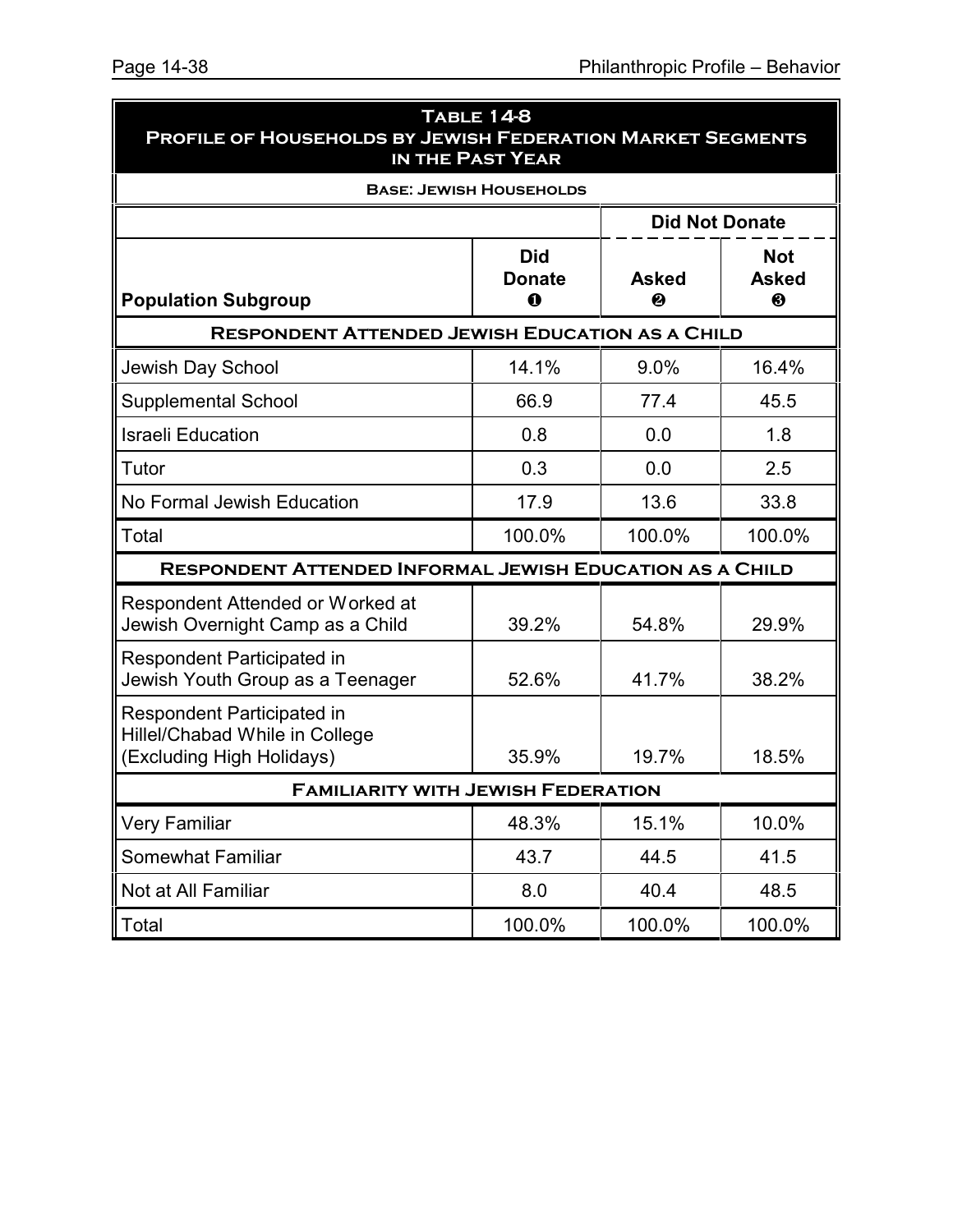| <b>PROFILE OF HOUSEHOLDS BY JEWISH FEDERATION MARKET SEGMENTS</b> | <b>TABLE 14-8</b><br>IN THE PAST YEAR      |                   |                                                     |  |  |  |
|-------------------------------------------------------------------|--------------------------------------------|-------------------|-----------------------------------------------------|--|--|--|
|                                                                   | <b>BASE: JEWISH HOUSEHOLDS</b>             |                   |                                                     |  |  |  |
| <b>Did Not Donate</b>                                             |                                            |                   |                                                     |  |  |  |
| <b>Population Subgroup</b>                                        | <b>Did</b><br><b>Donate</b><br>$\mathbf 0$ | <b>Asked</b><br>❷ | <b>Not</b><br><b>Asked</b><br>$\boldsymbol{\Theta}$ |  |  |  |
| <b>PERCEPTION OF JEWISH FEDERATION</b>                            |                                            |                   |                                                     |  |  |  |
| Excellent                                                         | 44.2%                                      | 26.6%             | 28.2%                                               |  |  |  |
| Good                                                              | 46.6                                       | 50.1              | 47.4                                                |  |  |  |
| Fair                                                              | 8.5                                        | 21.0              | 19.9                                                |  |  |  |
| Poor                                                              | 0.7                                        | 2.3               | 4.5                                                 |  |  |  |
| Total                                                             | 100.0%                                     | 100.0%            | 100.0%                                              |  |  |  |
|                                                                   | <b>ANY ADULT VISITED ISRAEL</b>            |                   |                                                     |  |  |  |
| On Jewish Trip                                                    | 36.3%                                      | 27.5%             | 20.1%                                               |  |  |  |
| On General Trip                                                   | 43.1                                       | 33.7              | 34.3                                                |  |  |  |
| <b>No</b>                                                         | 20.6                                       | 38.8              | 45.6                                                |  |  |  |
| Total                                                             | 100.0%                                     | 100.0%            | 100.0%                                              |  |  |  |
| <b>LEVEL OF EMOTIONAL ATTACHMENT TO ISRAEL</b>                    |                                            |                   |                                                     |  |  |  |
| <b>Extremely Attached</b>                                         | 29.2%                                      | 24.7%             | 23.5%                                               |  |  |  |
| <b>Very Attached</b>                                              | 37.5                                       | 19.9              | 27.9                                                |  |  |  |
| <b>Somewhat Attached</b>                                          | 29.4                                       | 48.0              | 28.6                                                |  |  |  |
| Not Attached                                                      | 3.9                                        | 7.4               | 20.0                                                |  |  |  |
| Total                                                             | 100.0%                                     | 100.0%            | 100.0%                                              |  |  |  |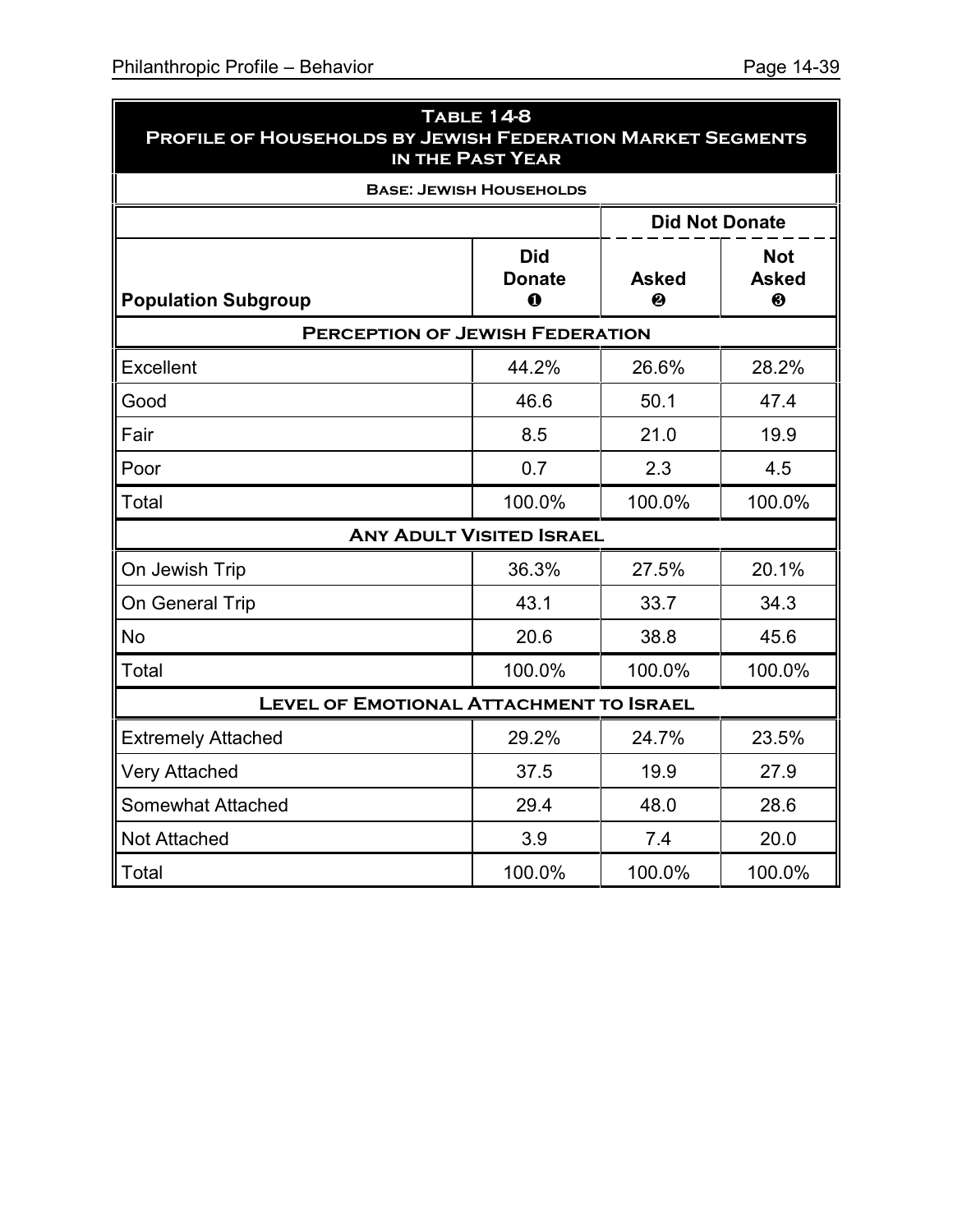| <b>TABLE 14-8</b><br><b>PROFILE OF HOUSEHOLDS BY JEWISH FEDERATION MARKET SEGMENTS</b><br>IN THE PAST YEAR |                                |                                 |        |  |  |
|------------------------------------------------------------------------------------------------------------|--------------------------------|---------------------------------|--------|--|--|
|                                                                                                            | <b>BASE: JEWISH HOUSEHOLDS</b> |                                 |        |  |  |
|                                                                                                            |                                | <b>Did Not Donate</b>           |        |  |  |
| <b>Population Subgroup</b>                                                                                 | <b>Asked</b><br>❷              | <b>Not</b><br><b>Asked</b><br>❸ |        |  |  |
| <b>DONATED TO OTHER JEWISH CHARITIES IN THE PAST YEAR</b>                                                  |                                |                                 |        |  |  |
| Nothing                                                                                                    | 29.3%                          | 48.3%                           | 58.7%  |  |  |
| <b>Under \$100</b>                                                                                         | 21.3                           | 17.2                            | 17.1   |  |  |
| $$100 - $500$                                                                                              | 16.2                           | 17.6                            | 16.3   |  |  |
| $$500 - $1,000$                                                                                            | 10.9                           | 6.6                             | 4.2    |  |  |
| \$1,000 and over                                                                                           | 22.3                           | 10.3                            | 3.7    |  |  |
| Total                                                                                                      | 100.0%                         | 100.0%                          | 100.0% |  |  |
| <b>DONATED TO NON-JEWISH CHARITIES IN THE PAST YEAR</b>                                                    |                                |                                 |        |  |  |
| Nothing                                                                                                    | 17.2%                          | 25.3%                           | 32.0%  |  |  |
| <b>Under \$100</b>                                                                                         | 31.2                           | 38.1                            | 34.2   |  |  |
| $$100 - $500$                                                                                              | 27.4                           | 23.9                            | 18.1   |  |  |
| $$500 - $1,000$                                                                                            | 7.2                            | 6.8                             | 7.8    |  |  |
| \$1,000 and over                                                                                           | 17.0                           | 5.9                             | 7.9    |  |  |
| Total                                                                                                      | 100.0%                         | 100.0%                          | 100.0% |  |  |
| Note: See page 13-6 for an explanation of $\mathbf{0}$ , $\mathbf{\Theta}$ , and $\mathbf{\Theta}$ .       |                                |                                 |        |  |  |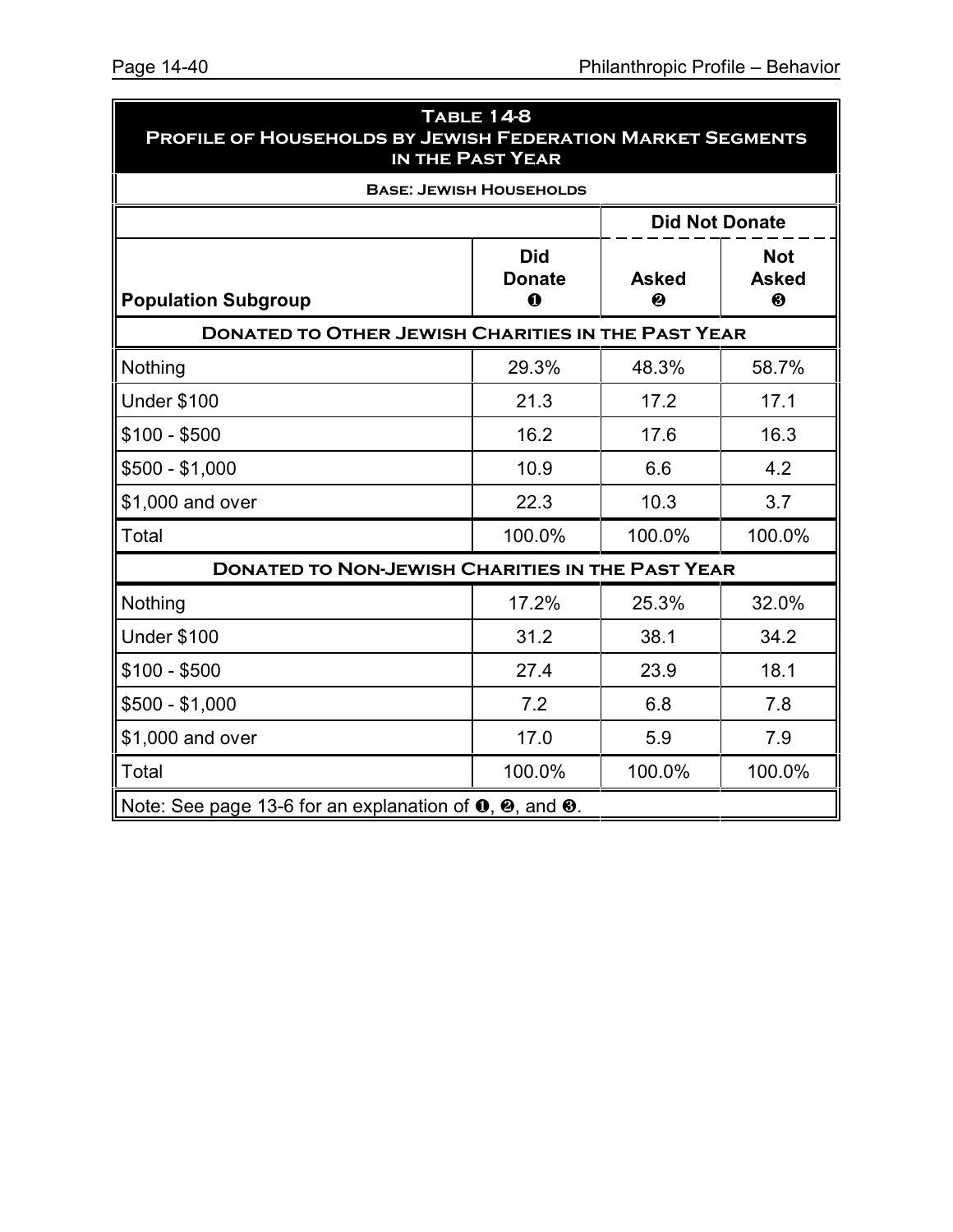# **Profile of Households by Level of Donations to the Jewish Federation in the Past Year**

**W** hile **Table 14-6** shows the percentage of Jewish households in *each population subgroup* in Broward who donated to the Jewish Federation of Broward County (*Jewish Federation*) in the past year by the level of donations, **Table 14-9** shows *profiles of households by the level of donations* to the Jewish Federation in the past year: **O** households who did not donate, **O** households who donated under \$100, **O** households who donated  $$100-\$500$ , and  $\odot$  households who donated \$500 and over. As an example of the interpretation of this table, note that while **Table 14-6** shows that 6% of *households who live in the Northwest* donated \$100-\$500 to the Jewish Federation in the past year, **Table 14-9** shows that 13% of *households who donated \$100-\$500 to the Jewish Federation in the past year* live in the Northwest. **Note that the discussion below compares differences** *among* **the levels of donations, not within each level.** Only some of the important differences among the Jewish Federation donations levels are discussed below.

## **Geographic Profile**

- households who donated \$500 and over are less likely to live in the Northwest and the North Central and more likely to live in the East and the Southeast
- ! households who donated under \$100 are more likely to live in the Northwest and the West Central
- households who donated \$100-\$500 are more likely to live in the Southwest
- ! households who did not donate are more likely to live in the North Central
- ! households who donated\$100-\$500 and \$500 and over are more likely to live in Broward for 20 or more years

## **Demographic Profile**

- households who did not donate are more likely to be age 50-64
- households who donated under \$100 are more likely to be age 35-49, less likely to be age 50-74, and more likely to be age 75 and over
- households who donated under \$100 are more likely to be elderly single households
- ! households who donated \$500 and over are more likely to be non-elderly couple households
- ! households who donated \$100-\$500 and \$500 and over are less likely to earn an annual income under \$50,000 and more likely to earn \$150,000 and over

## **Religious Profile**

- ! households who did not donate are more likely to be Just Jewish
- households who donated under \$100 are more likely to be Reform
- households who donated \$100-\$500 are more likely to be Conservative
- households who did not donate are generally less likely to observe religious practices and exhibit Jewish behaviors
- ! households who did not donate are more likely to be intermarried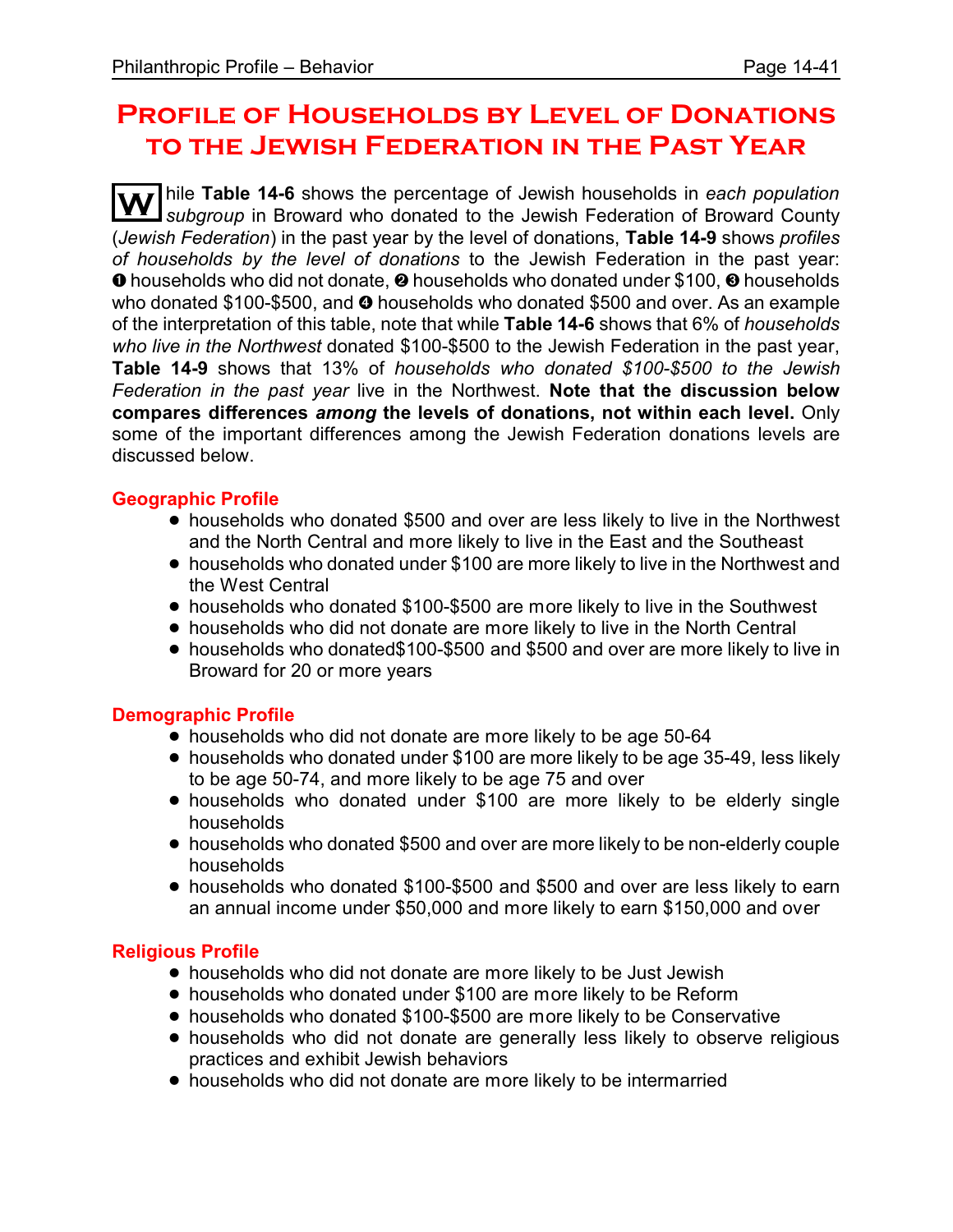### **Membership Profile**

- ! households who did not donate are less likely to be synagogue member, JCC member, and Jewish organization member households, were less likely to be households who attended Chabad in the past year, and were less likely to participate in a JCC program in the past year
- households who donated \$100-\$500 and \$500 and over are more likely to be synagogue member and JCC member households, were more likely to be households who attended Chabad in the past year (for \$500 and over), and were more likely to participate in a JCC program in the past year
- ! households who did not donate are less likely and households who donated \$100-\$500 and \$500 and over are more likely to contain a Jewish respondent who feels very much/somewhat part of the Broward Jewish community

### **Formal and Informal Jewish Education of Adults**

- households who did not donate are less likely to contain a respondent who attended formal Jewish education as a child
- ! households who did not donate are less likely to contain a respondent who participated in a Jewish youth group as a teenager
- ! households who did not donate are less likely to contain a respondent who participated in Hillel/Chabad while in college (excluding High Holidays)

### **Familiarity with and Perception of the Jewish Federation**

- ! households who did not donate are less likely to contain a respondent who is very familiar and more likely to contain a respondent who is not at all familiar with the Jewish Federation
- ! households who donated \$500 and over are more likely to contain a respondent who is very familiar with the Jewish Federation
- ! households who did not donate are less likely to contain a respondent who is very/somewhat familiar with the Jewish Federation and perceives the Jewish Federation as excellent and more likely to contain a respondent who perceives the Jewish Federation as fair/poor
- ! households who donated \$100-\$500 are more likely to contain a respondent who perceives the Federation as fair than households who donated \$100-\$500 and \$500 and over

#### **Israel**

- ! households who did not donate are less likely to contain an adult who visited Israel on a Jewish trip
- households who donated \$500 and over are more likely to contain an adult who visited Israel on a Jewish trip
- ! households who did not donate are more likely to contain a Jewish respondent who is somewhat/not attached to Israel
- ! households who donated \$100-\$500 and \$500 and over are more likely to contain a Jewish respondent who is extremely/very emotionally attached to Israel
- ! households who did not donate are more likely to be not attached to Israel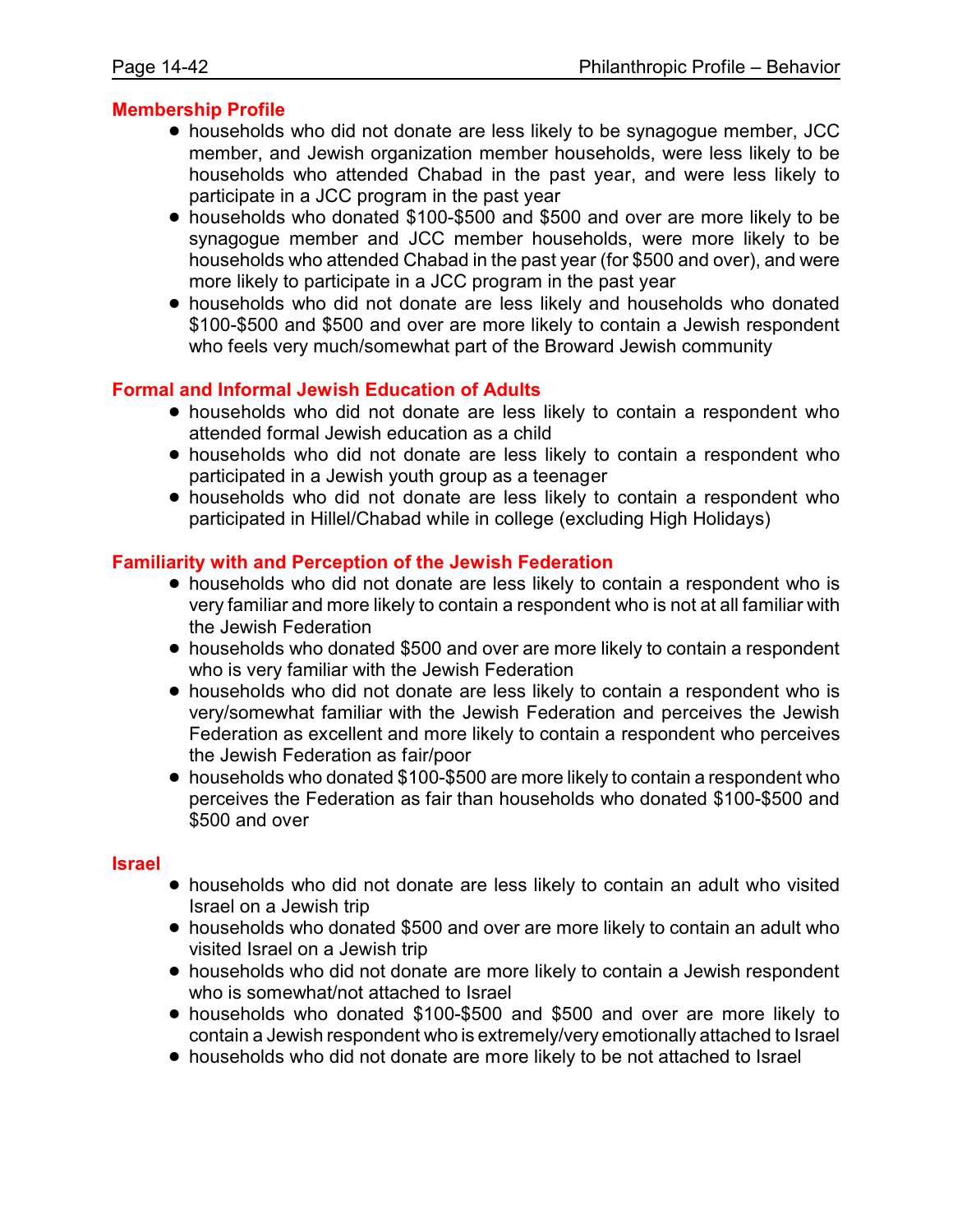# **Philanthropic Profile**

- ! households who did not donate were less likely to donate to Other Jewish Charities in the past year
- ! households who donated under \$100 were more likely to donate under \$100 to Other Jewish Charities in the past year
- ! households who donated \$500 and over were more likely to donate \$1.000 and over to Other Jewish Charities in the past year
- ! households who did not donate were less likely to donate to Non-Jewish Charities in the past year
- ! households who donated under \$100 were more likely to donate under \$100 to Non-Jewish Charities in the past year
- ! households who donated \$100-\$500 were more likely to donate to \$100-\$500 to Non-Jewish Charities in the past year
- ! households who donated \$500 and over were more likely to donate \$1,000 and over to Non-Jewish charities in the past year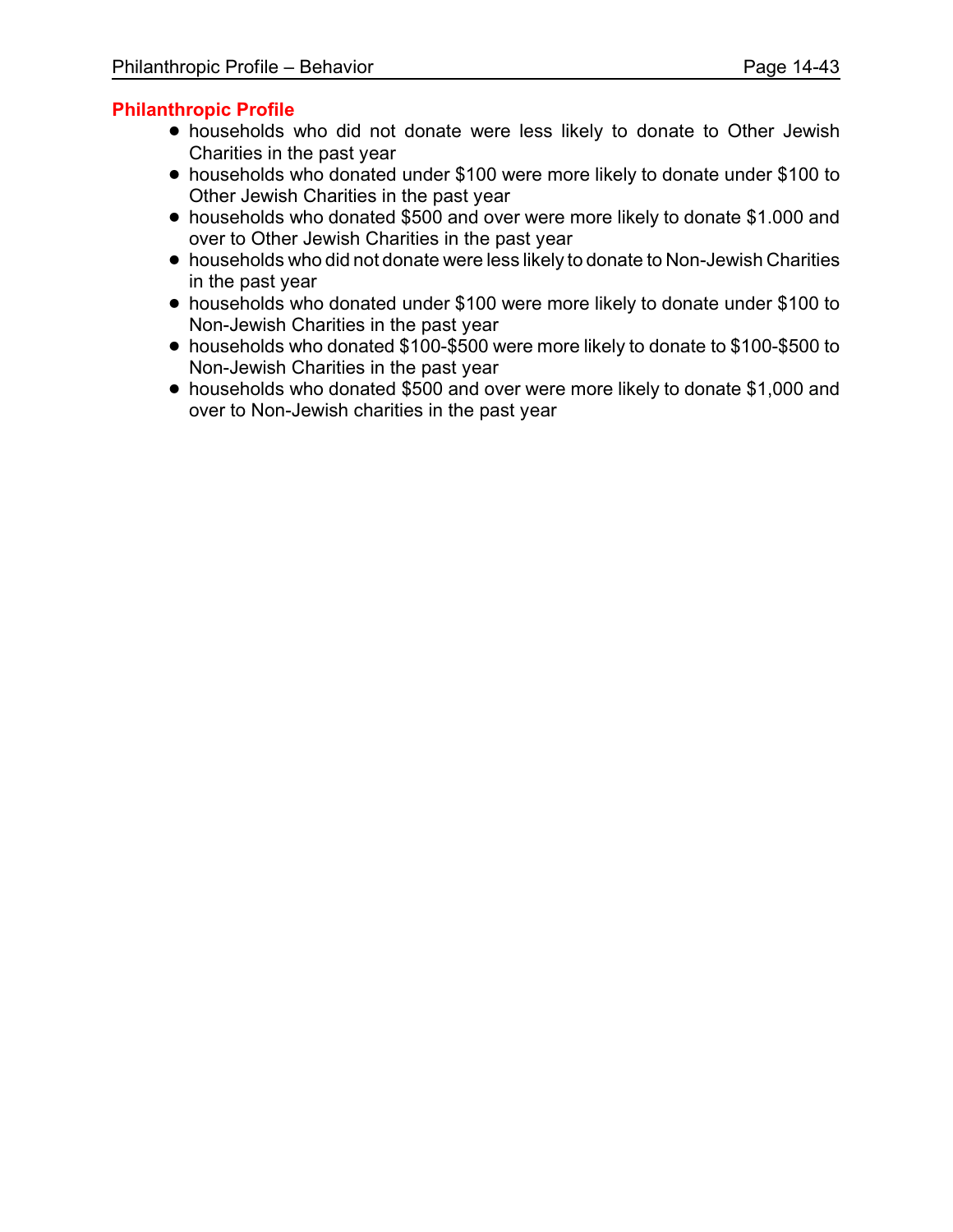| <b>TABLE 14-9</b><br><b>PROFILE OF HOUSEHOLDS BY LEVEL OF DONATIONS</b><br>TO THE JEWISH FEDERATION IN THE PAST YEAR |                                 |                       |                 |                   |  |  |
|----------------------------------------------------------------------------------------------------------------------|---------------------------------|-----------------------|-----------------|-------------------|--|--|
| <b>BASE: JEWISH HOUSEHOLDS</b>                                                                                       |                                 |                       |                 |                   |  |  |
|                                                                                                                      |                                 |                       | <b>Donated</b>  |                   |  |  |
| <b>Population Subgroup</b>                                                                                           | <b>Did Not</b><br><b>Donate</b> | <b>Under</b><br>\$100 | \$100-<br>\$500 | \$500 and<br>Over |  |  |
| <b>GEOGRAPHIC AREA</b>                                                                                               |                                 |                       |                 |                   |  |  |
| Northwest                                                                                                            | 14.3%                           | 22.6%                 | 13.0%           | 6.9%              |  |  |
| <b>North Central</b>                                                                                                 | 10.9                            | 7.9                   | 1.2             | 0.9               |  |  |
| East                                                                                                                 | 9.2                             | 4.4                   | 7.2             | 20.3              |  |  |
| <b>West Central</b>                                                                                                  | 26.8                            | 35.3                  | 25.8            | 24.1              |  |  |
| Southeast                                                                                                            | 17.3                            | 10.1                  | 12.9            | 29.6              |  |  |
| Southwest                                                                                                            | 21.5                            | 19.7                  | 39.8            | 18.2              |  |  |
| Total                                                                                                                | 100.0%                          | 100.0%                | 100.0%          | 100.0%            |  |  |
| <b>LENGTH OF RESIDENCE IN BROWARD</b>                                                                                |                                 |                       |                 |                   |  |  |
| $0 - 4$ years                                                                                                        | 6.9%                            | 4.3%                  | 2.6%            | 11.3%             |  |  |
| $5 - 9$ years                                                                                                        | 10.1                            | 6.9                   | 1.4             | 7.6               |  |  |
| 10 - 19 years                                                                                                        | 21.5                            | 31.3                  | 18.1            | 8.6               |  |  |
| 20 or more years                                                                                                     | 61.5                            | 57.5                  | 77.9            | 72.5              |  |  |
| Total                                                                                                                | 100.0%                          | 100.0%                | 100.0%          | 100.0%            |  |  |
| <b>AGE OF HEAD OF HOUSEHOLD</b>                                                                                      |                                 |                       |                 |                   |  |  |
| Under 35                                                                                                             | 6.7%                            | 3.6%                  | 2.6%            | 10.9%             |  |  |
| $35 - 49$                                                                                                            | 15.8                            | 23.0                  | 16.0            | 16.8              |  |  |
| $50 - 64$                                                                                                            | 37.4                            | 25.9                  | 42.7            | 41.9              |  |  |
| 65 - 74                                                                                                              | 20.8                            | 14.4                  | 21.9            | 20.0              |  |  |
| 75 and over                                                                                                          | 19.3                            | 33.1                  | 16.8            | 10.4              |  |  |
| Total                                                                                                                | 100.0%                          | 100.0%                | 100.0%          | 100.0%            |  |  |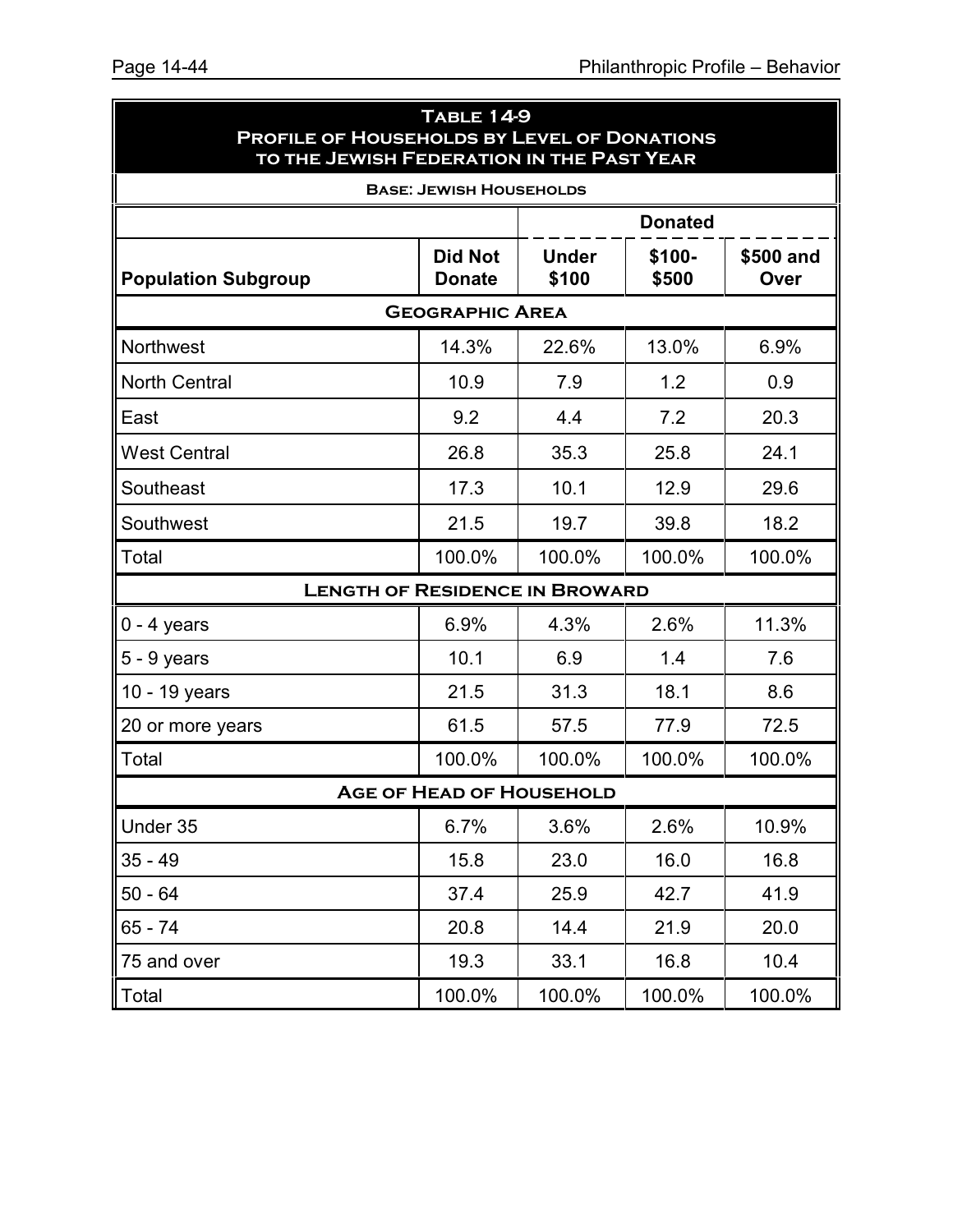ä

| <b>TABLE 14-9</b><br>PROFILE OF HOUSEHOLDS BY LEVEL OF DONATIONS<br>TO THE JEWISH FEDERATION IN THE PAST YEAR |                                 |                       |                 |                   |  |  |
|---------------------------------------------------------------------------------------------------------------|---------------------------------|-----------------------|-----------------|-------------------|--|--|
| <b>BASE: JEWISH HOUSEHOLDS</b>                                                                                |                                 |                       |                 |                   |  |  |
|                                                                                                               |                                 |                       | <b>Donated</b>  |                   |  |  |
| <b>Population Subgroup</b>                                                                                    | <b>Did Not</b><br><b>Donate</b> | <b>Under</b><br>\$100 | \$100-<br>\$500 | \$500 and<br>Over |  |  |
|                                                                                                               | <b>HOUSEHOLD STRUCTURE</b>      |                       |                 |                   |  |  |
| <b>Household with Children</b>                                                                                | 20.3%                           | 17.4%                 | 25.4%           | 24.9%             |  |  |
| HH with Only Adult Children                                                                                   | 13.9                            | 16.5                  | 23.3            | 17.9              |  |  |
| <b>Non-Elderly Couple</b>                                                                                     | 9.3                             | 7.4                   | 4.1             | 20.2              |  |  |
| <b>Non-Elderly Single</b>                                                                                     | 10.4                            | 4.7                   | 4.8             | 7.5               |  |  |
| <b>Elderly Couple</b>                                                                                         | 13.8                            | 17.7                  | 14.5            | 13.8              |  |  |
| <b>Elderly Single</b>                                                                                         | 17.6                            | 27.6                  | 18.0            | 12.5              |  |  |
| Other                                                                                                         | 14.7                            | 8.7                   | 9.9             | 3.2               |  |  |
| Total                                                                                                         | 100.0%                          | 100.0%                | 100.0%          | 100.0%            |  |  |
|                                                                                                               | <b>HOUSEHOLD INCOME</b>         |                       |                 |                   |  |  |
| Under \$15,000                                                                                                | 9.6%                            | 8.1%                  | 0.0%            | 0.0%              |  |  |
| $$15 - $25,000$                                                                                               | 9.1                             | 12.5                  | 2.8             | 0.0               |  |  |
| $$25 - $50,000$                                                                                               | 15.7                            | 14.7                  | 12.5            | 4.3               |  |  |
| $$50 - $75,000$                                                                                               | 15.4                            | 9.8                   | 14.2            | 3.1               |  |  |
| $$75 - $100,000$                                                                                              | 18.6                            | 13.2                  | 10.9            | 4.2               |  |  |
| $$100 - $150,000$                                                                                             | 14.6                            | 20.2                  | 11.5            | 8.9               |  |  |
| $$150 - $200,000$                                                                                             | 7.6                             | 6.3                   | 16.7            | 13.5              |  |  |
| \$200,000 and over                                                                                            | 9.4                             | 15.2                  | 31.4            | 66.0              |  |  |
| Total                                                                                                         | 100.0%                          | 100.0%                | 100.0%          | 100.0%            |  |  |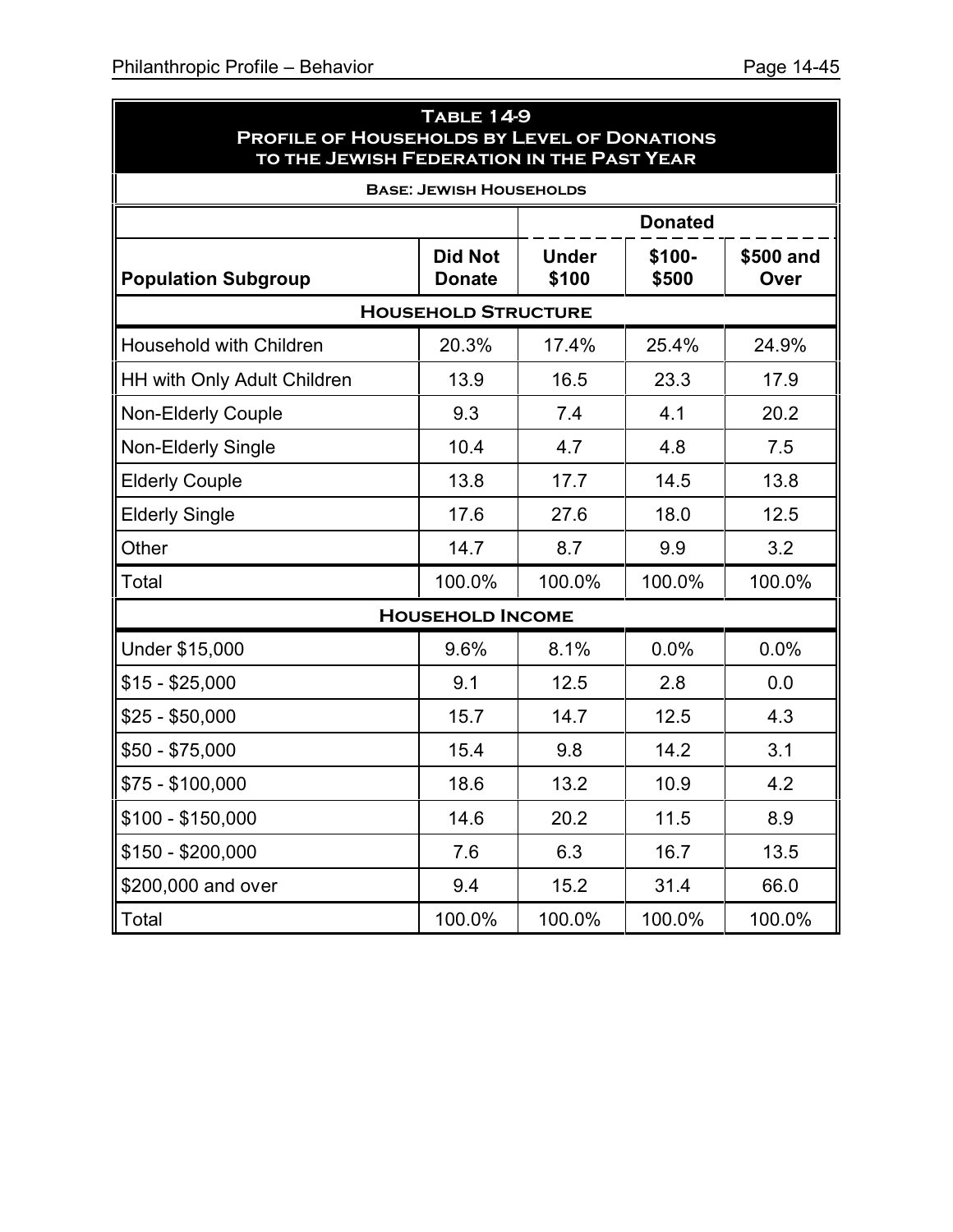| <b>TABLE 14-9</b><br>PROFILE OF HOUSEHOLDS BY LEVEL OF DONATIONS<br>TO THE JEWISH FEDERATION IN THE PAST YEAR |                                 |                       |                 |                   |  |  |
|---------------------------------------------------------------------------------------------------------------|---------------------------------|-----------------------|-----------------|-------------------|--|--|
|                                                                                                               | <b>BASE: JEWISH HOUSEHOLDS</b>  |                       |                 |                   |  |  |
|                                                                                                               |                                 |                       | <b>Donated</b>  |                   |  |  |
| <b>Population Subgroup</b>                                                                                    | <b>Did Not</b><br><b>Donate</b> | <b>Under</b><br>\$100 | \$100-<br>\$500 | \$500 and<br>Over |  |  |
| <b>JEWISH IDENTIFICATION</b>                                                                                  |                                 |                       |                 |                   |  |  |
| Orthodox                                                                                                      | 4.2%                            | 3.5%                  | 1.3%            | 6.7%              |  |  |
| Conservative                                                                                                  | 26.9                            | 30.1                  | 58.4            | 34.5              |  |  |
| Reconstructionist                                                                                             | 1.1                             | 1.1                   | 1.0             | 0.8               |  |  |
| Reform                                                                                                        | 25.2                            | 42.3                  | 30.6            | 35.4              |  |  |
| <b>Just Jewish</b>                                                                                            | 42.6                            | 23.0                  | 8.7             | 22.6              |  |  |
| Total                                                                                                         | 100.0%                          | 100.0%                | 100.0%          | 100.0%            |  |  |
| <b>RELIGIOUS PRACTICE/JEWISH BEHAVIOR</b>                                                                     |                                 |                       |                 |                   |  |  |
| Have a Mezuzah<br>on the Front Door                                                                           | 72.8%                           | 98.1%                 | 94.0%           | 89.3%             |  |  |
| Always/Usually<br>Participate in a Passover Seder                                                             | 73.1%                           | 93.1%                 | 98.3%           | 98.9%             |  |  |
| Always/Usually<br><b>Light Chanukah Candles</b>                                                               | 73.7%                           | 91.9%                 | 86.5%           | 77.2%             |  |  |
| Always/Usually<br><b>Light Sabbath Candles</b>                                                                | 18.7%                           | 29.3%                 | 32.6%           | 31.5%             |  |  |
| Keep a Kosher Home                                                                                            | 9.5%                            | 18.6%                 | 14.0%           | 22.6%             |  |  |
| Keep Kosher In and Out of Home                                                                                | 4.6%                            | 8.3%                  | 2.4%            | 5.3%              |  |  |
| <b>Refrain from Using Electricity</b><br>on the Sabbath                                                       | 2.1%                            | 3.8%                  | 0.8%            | 2.8%              |  |  |
| Always/Usually/Sometimes Have<br>a Christmas Tree in the Home                                                 | 29.8%                           | 5.1%                  | 12.0%           | 5.8%              |  |  |
| <b>Attend Services</b><br>Once per Month or More                                                              | 16.6%                           | 21.3%                 | 41.8%           | 28.5%             |  |  |
| <b>Never Attend Services</b>                                                                                  | 33.2%                           | 15.2%                 | 15.8%           | 4.8%              |  |  |
| <b>Attended Adult Jewish Education</b><br>in the Past Year                                                    | 23.1%                           | 35.1%                 | 38.8%           | 60.0%             |  |  |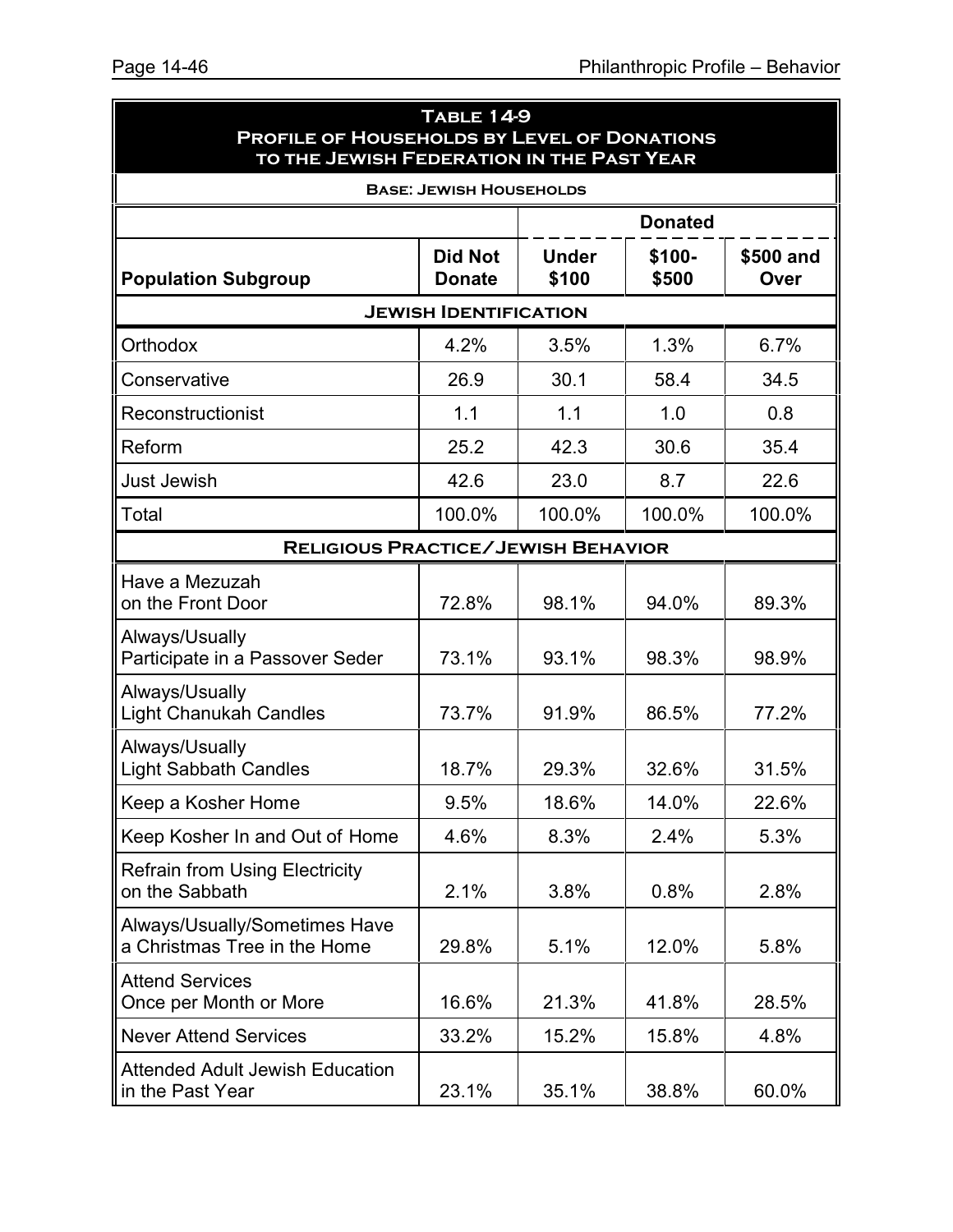| <b>TABLE 14-9</b><br>PROFILE OF HOUSEHOLDS BY LEVEL OF DONATIONS<br>TO THE JEWISH FEDERATION IN THE PAST YEAR |                                 |                       |                 |                   |  |  |
|---------------------------------------------------------------------------------------------------------------|---------------------------------|-----------------------|-----------------|-------------------|--|--|
|                                                                                                               | <b>BASE: JEWISH HOUSEHOLDS</b>  |                       |                 |                   |  |  |
|                                                                                                               |                                 |                       | <b>Donated</b>  |                   |  |  |
| <b>Population Subgroup</b>                                                                                    | <b>Did Not</b><br><b>Donate</b> | <b>Under</b><br>\$100 | \$100-<br>\$500 | \$500 and<br>Over |  |  |
| Engaged in Informal Jewish<br><b>Education in the Past Year</b>                                               | 34.5%                           | 53.7%                 | 46.8%           | 53.6%             |  |  |
| <b>Attended Jewish Cultural Event</b>                                                                         | 47.8%                           | 68.4%                 | 61.1%           | 82.8%             |  |  |
| <b>TYPE OF MARRIAGE</b>                                                                                       |                                 |                       |                 |                   |  |  |
| In-married                                                                                                    | 61.6%                           | 87.5%                 | 74.4%           | 89.6%             |  |  |
| Conversionary                                                                                                 | 9.4                             | 6.3                   | 13.5            | 4.2               |  |  |
| Intermarried                                                                                                  | 29.0                            | 6.2                   | 12.1            | 6.2               |  |  |
| Total                                                                                                         | 100.0%                          | 100.0%                | 100.0%          | 100.0%            |  |  |
|                                                                                                               | <b>MEMBERSHIP</b>               |                       |                 |                   |  |  |
| Synagogue Member                                                                                              | 27.1%                           | 42.6%                 | 62.3%           | 69.8%             |  |  |
| <b>Attended Chabad</b>                                                                                        | 19.6%                           | 30.9%                 | 32.2%           | 44.1%             |  |  |
| <b>JCC Member</b>                                                                                             | 10.5%                           | 9.0%                  | 17.7%           | 35.2%             |  |  |
| Participated in a JCC Program<br>in the Past Year                                                             | 17.0%                           | 36.2%                 | 49.4%           | 58.2%             |  |  |
| <b>Jewish Organization Member</b>                                                                             | 13.3%                           | 43.9%                 | 30.9%           | 45.7%             |  |  |
| FEEL A PART OF THE BROWARD JEWISH COMMUNITY                                                                   |                                 |                       |                 |                   |  |  |
| <b>Very Much</b>                                                                                              | 11.4%                           | 31.6%                 | 33.8%           | 40.1%             |  |  |
| Somewhat                                                                                                      | 28.6                            | 33.8                  | 41.4            | 48.5              |  |  |
| Not Very Much                                                                                                 | 37.0                            | 29.8                  | 20.4            | 10.9              |  |  |
| Not at All                                                                                                    | 23.0                            | 4.8                   | 4.4             | 0.5               |  |  |
| Total                                                                                                         | 100.0%                          | 100.0%                | 100.0%          | 100.0%            |  |  |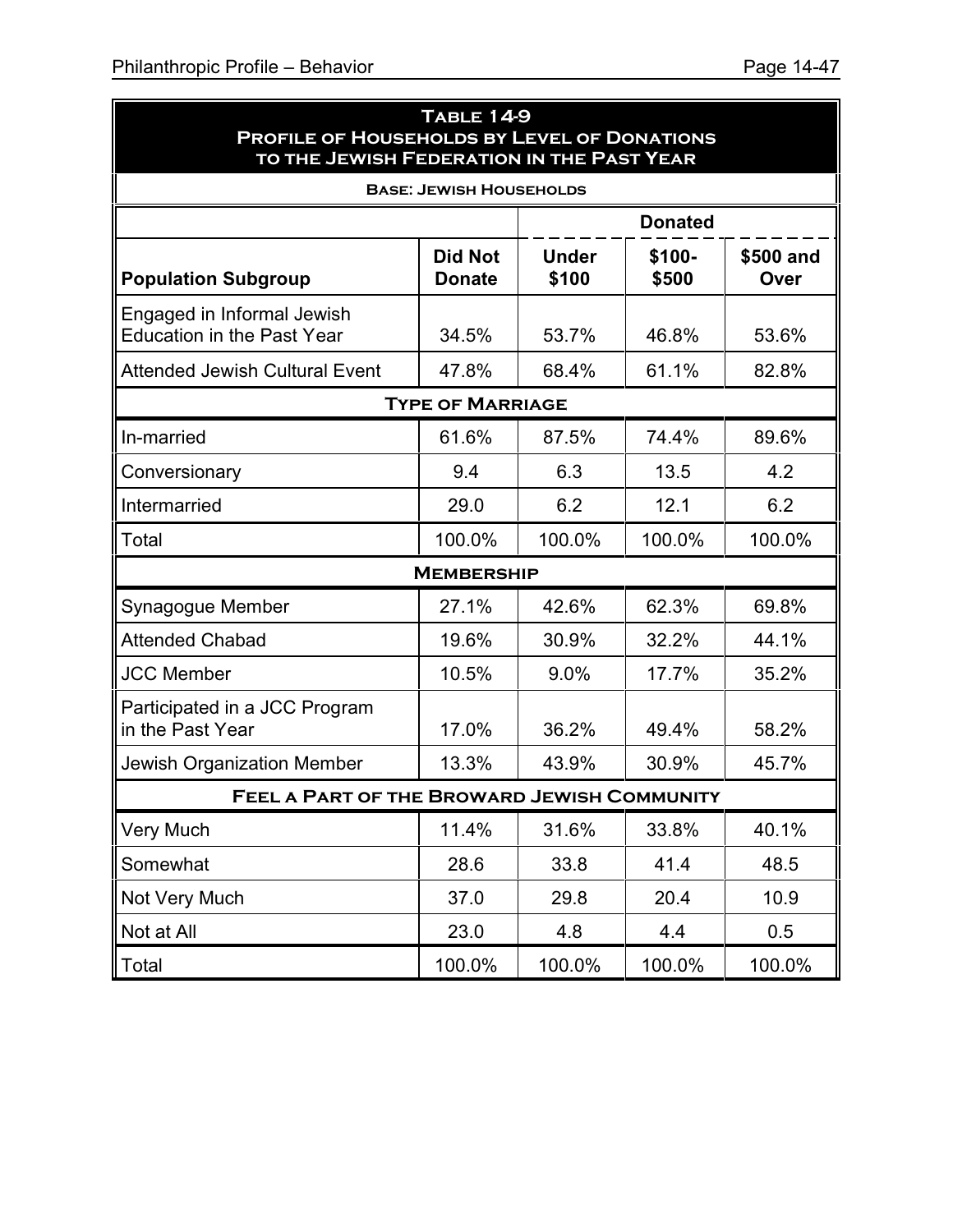| <b>TABLE 14-9</b><br>PROFILE OF HOUSEHOLDS BY LEVEL OF DONATIONS<br>TO THE JEWISH FEDERATION IN THE PAST YEAR |                                 |                       |                 |                   |
|---------------------------------------------------------------------------------------------------------------|---------------------------------|-----------------------|-----------------|-------------------|
| <b>BASE: JEWISH HOUSEHOLDS</b>                                                                                |                                 |                       |                 |                   |
|                                                                                                               |                                 |                       | <b>Donated</b>  |                   |
| <b>Population Subgroup</b>                                                                                    | <b>Did Not</b><br><b>Donate</b> | <b>Under</b><br>\$100 | \$100-<br>\$500 | \$500 and<br>Over |
| <b>RESPONDENT ATTENDED FORMAL JEWISH EDUCATION AS A CHILD</b>                                                 |                                 |                       |                 |                   |
| Jewish Day School                                                                                             | 15.6%                           | 10.1%                 | 17.5%           | 17.0%             |
| <b>Supplemental School</b>                                                                                    | 48.8                            | 62.0                  | 69.4            | 72.8              |
| <b>Israeli Education</b>                                                                                      | 1.6                             | 1.3                   | 0.0             | 0.8               |
| Tutor                                                                                                         | 2.3                             | 0.2                   | 0.3             | 0.3               |
| No Formal Jewish Education                                                                                    | 31.7                            | 26.4                  | 12.8            | 9.1               |
| Total                                                                                                         | 100.0%                          | 100.0%                | 100.0%          | 100.0%            |
| <b>RESPONDENT ATTENDED INFORMAL JEWISH EDUCATION AS A CHILD</b>                                               |                                 |                       |                 |                   |
| Respondent Attended or Worked<br>at Jewish Overnight Camp<br>as a Child                                       | 32.5%                           | 41.3%                 | 35.1%           | 40.6%             |
| <b>Respondent Participated in</b><br>Jewish Youth Group as a<br>Teenager                                      | 38.6%                           | 57.1%                 | 48.2%           | 50.1%             |
| <b>Respondent Participated in</b><br>Hillel/Chabad While in College<br>(Excluding High Holidays)              | 18.7%                           | 35.3%                 | 37.4%           | 35.2%             |
| <b>FAMILIARITY WITH JEWISH FEDERATION</b>                                                                     |                                 |                       |                 |                   |
| <b>Very Familiar</b>                                                                                          | 10.5%                           | 38.0%                 | 41.5%           | 74.8%             |
| <b>Somewhat Familiar</b>                                                                                      | 41.8                            | 48.6                  | 52.5            | 24.5              |
| Not at All Familiar                                                                                           | 47.7                            | 13.4                  | 6.0             | 0.7               |
| Total                                                                                                         | 100.0%                          | 100.0%                | 100.0%          | 100.0%            |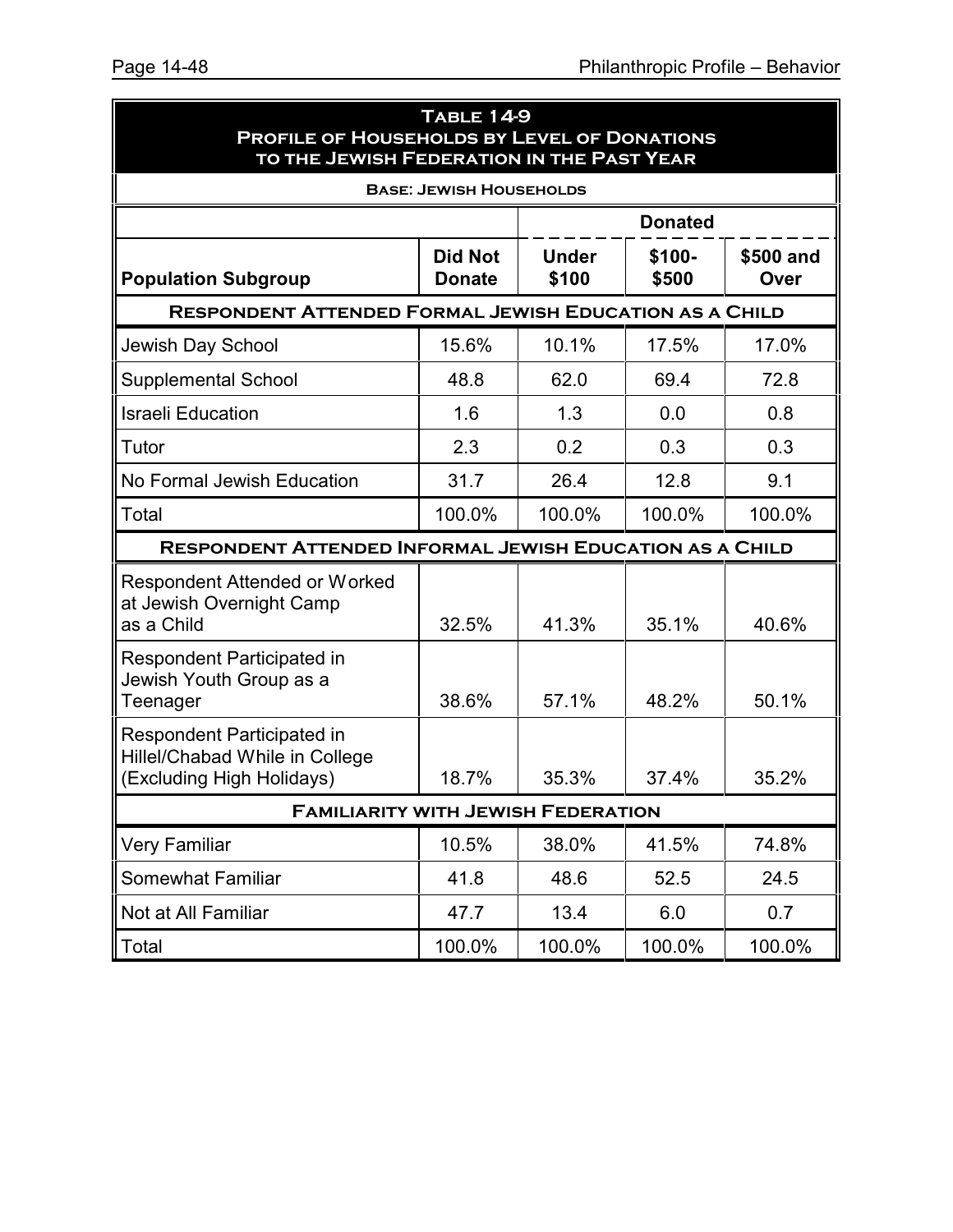$\blacksquare$ 

|                                                           | <b>TABLE 14-9</b><br>PROFILE OF HOUSEHOLDS BY LEVEL OF DONATIONS<br>TO THE JEWISH FEDERATION IN THE PAST YEAR |                       |                 |                   |  |
|-----------------------------------------------------------|---------------------------------------------------------------------------------------------------------------|-----------------------|-----------------|-------------------|--|
|                                                           | <b>BASE: JEWISH HOUSEHOLDS</b>                                                                                |                       |                 |                   |  |
|                                                           |                                                                                                               |                       | <b>Donated</b>  |                   |  |
| <b>Population Subgroup</b>                                | <b>Did Not</b><br><b>Donate</b>                                                                               | <b>Under</b><br>\$100 | \$100-<br>\$500 | \$500 and<br>Over |  |
|                                                           | <b>PERCEPTION OF JEWISH FEDERATION</b>                                                                        |                       |                 |                   |  |
| <b>Excellent</b>                                          | 28.0%                                                                                                         | 48.5%                 | 25.5%           | 59.4%             |  |
| Good                                                      | 47.7                                                                                                          | 46.7                  | 55.3            | 36.6              |  |
| Fair                                                      | 20.1                                                                                                          | 4.8                   | 17.3            | 3.8               |  |
| Poor                                                      | 4.2                                                                                                           | 0.0                   | 1.9             | 0.2               |  |
| Total                                                     | 100.0%                                                                                                        | 100.0%                | 100.0%          | 100.0%            |  |
| <b>ANY ADULT VISITED ISRAEL</b>                           |                                                                                                               |                       |                 |                   |  |
| On Jewish Trip                                            | 20.8%                                                                                                         | 30.9%                 | 31.3%           | 52.4%             |  |
| On General Trip                                           | 34.3                                                                                                          | 50.6                  | 33.4            | 41.2              |  |
| <b>No</b>                                                 | 44.9                                                                                                          | 18.5                  | 35.3            | 6.4               |  |
| Total                                                     | 100.0%                                                                                                        | 100.0%                | 100.0%          | 100.0%            |  |
|                                                           | <b>LEVEL OF EMOTIONAL ATTACHMENT TO ISRAEL</b>                                                                |                       |                 |                   |  |
| <b>Extremely Attached</b>                                 | 23.7%                                                                                                         | 27.4%                 | 22.8%           | 40.2%             |  |
| <b>Very Attached</b>                                      | 27.0                                                                                                          | 35.7                  | 38.4            | 39.6              |  |
| <b>Somewhat Attached</b>                                  | 30.7                                                                                                          | 33.2                  | 34.6            | 16.1              |  |
| <b>Not Attached</b>                                       | 18.6                                                                                                          | 3.7                   | 4.2             | 4.1               |  |
| Total                                                     | 100.0%                                                                                                        | 100.0%                | 100.0%          | 100.0%            |  |
| <b>DONATED TO OTHER JEWISH CHARITIES IN THE PAST YEAR</b> |                                                                                                               |                       |                 |                   |  |
| Nothing                                                   | 57.6%                                                                                                         | 33.4%                 | 34.4%           | 15.3%             |  |
| <b>Under \$100</b>                                        | 17.1                                                                                                          | 30.7                  | 21.7            | 3.7               |  |
| $$100 - $500$                                             | 16.4                                                                                                          | 17.1                  | 16.5            | 14.2              |  |
| $$500 - $1,000$                                           | 4.5                                                                                                           | 8.7                   | 8.1             | 18.4              |  |
| \$1,000 and over                                          | 4.4                                                                                                           | 10.1                  | 19.3            | 48.4              |  |
| Total                                                     | 100.0%                                                                                                        | 100.0%                | 100.0%          | 100.0%            |  |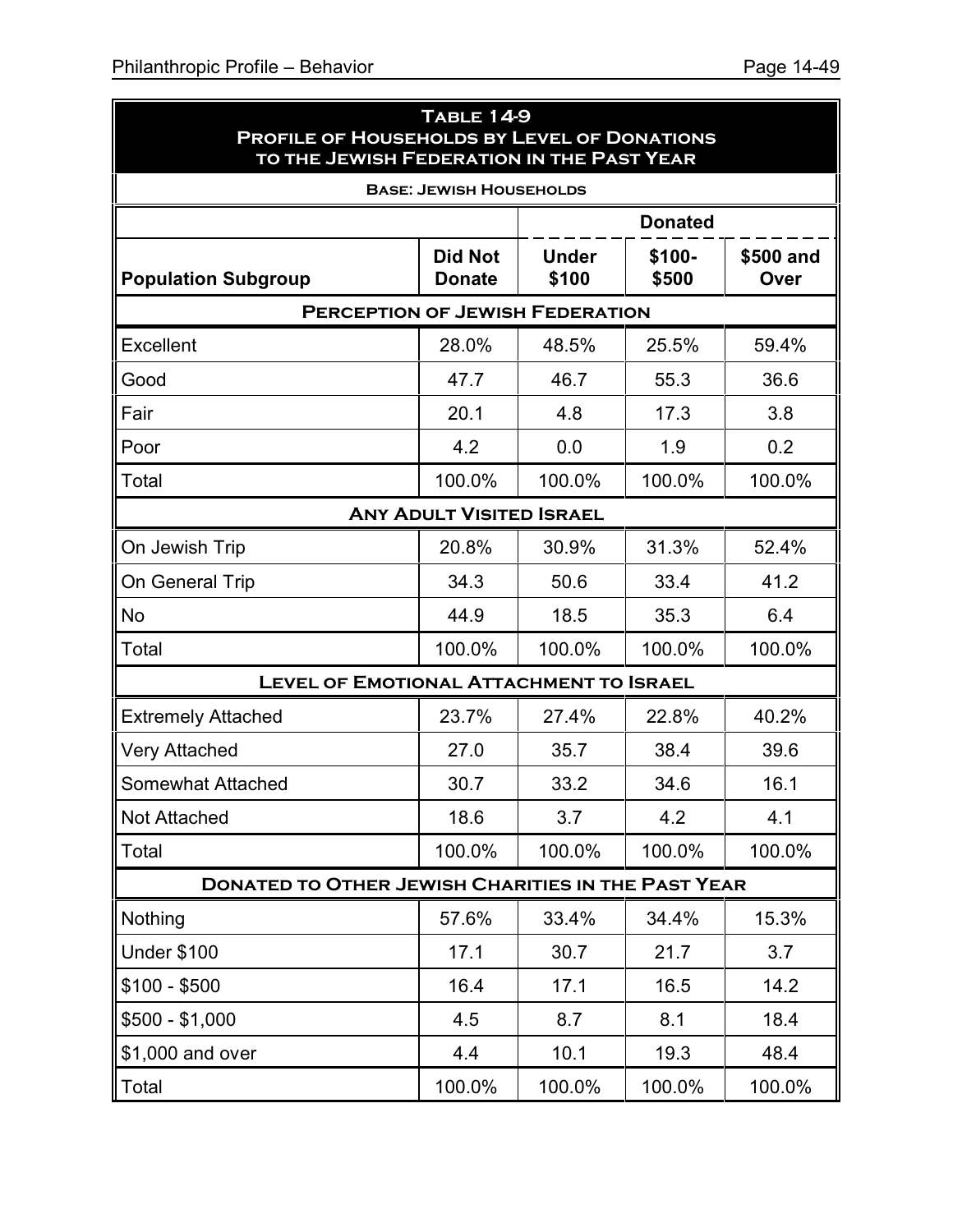| <b>TABLE 14-9</b><br><b>PROFILE OF HOUSEHOLDS BY LEVEL OF DONATIONS</b><br>TO THE JEWISH FEDERATION IN THE PAST YEAR           |                                |        |        |        |
|--------------------------------------------------------------------------------------------------------------------------------|--------------------------------|--------|--------|--------|
|                                                                                                                                | <b>BASE: JEWISH HOUSEHOLDS</b> |        |        |        |
| <b>Donated</b>                                                                                                                 |                                |        |        |        |
| \$100-<br><b>Did Not</b><br><b>Under</b><br>\$500 and<br>\$500<br>\$100<br><b>Population Subgroup</b><br>Over<br><b>Donate</b> |                                |        |        |        |
| <b>DONATED TO NON-JEWISH CHARITIES IN THE PAST YEAR</b>                                                                        |                                |        |        |        |
| Nothing                                                                                                                        | 31.3%                          | 15.2%  | 20.7%  | 16.4%  |
| <b>Under \$100</b>                                                                                                             | 34.6                           | 56.1   | 11.9   | 9.2    |
| $$100 - $500$                                                                                                                  | 18.7                           | 19.8   | 42.5   | 22.1   |
| $$500 - $1,000$                                                                                                                | 7.7                            | 3.4    | 10.8   | 9.6    |
| \$1,000 and over                                                                                                               | 7.7                            | 5.5    | 14.1   | 42.7   |
| Total                                                                                                                          | 100.0%                         | 100.0% | 100.0% | 100.0% |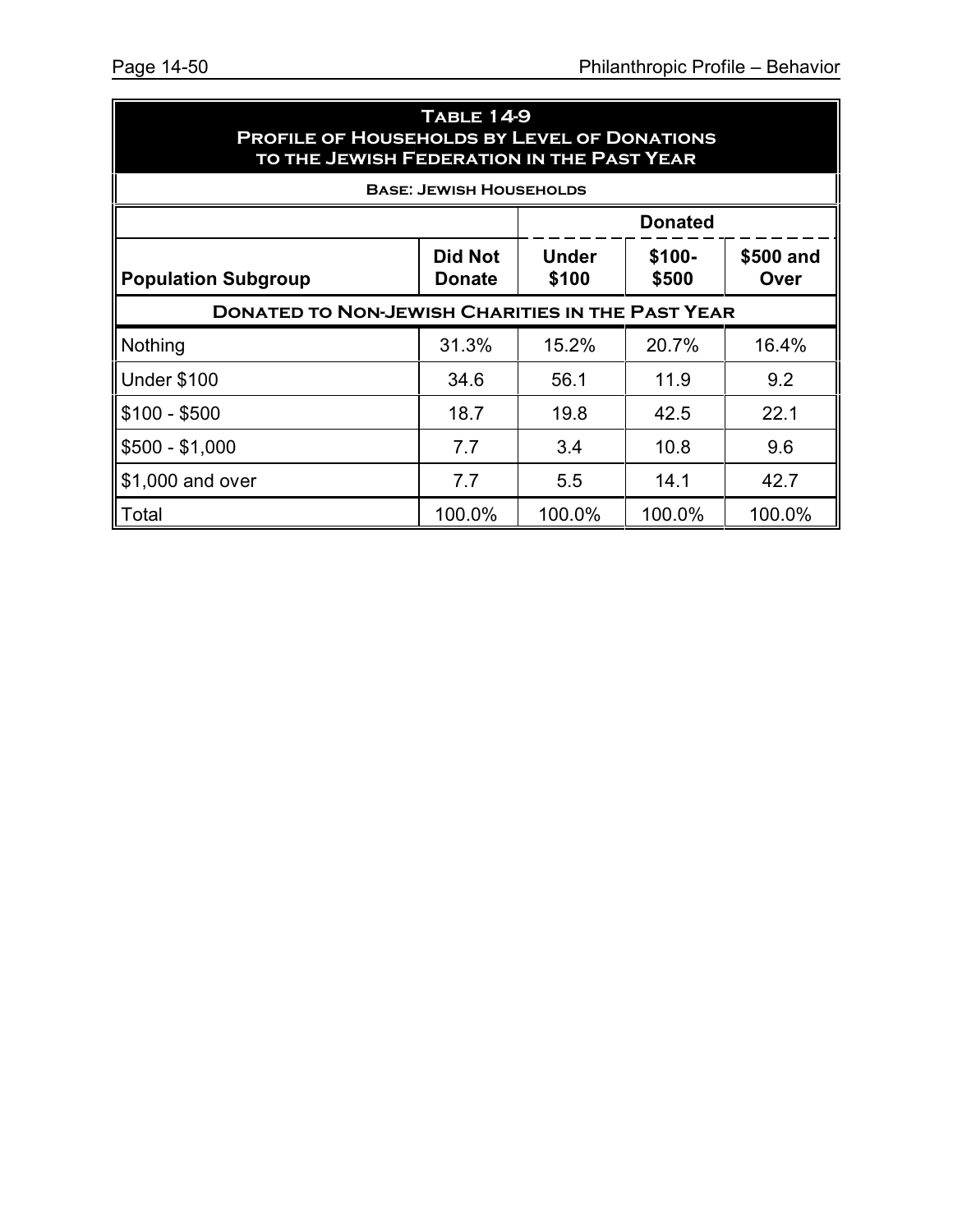# **Overlap Between Households Who Donated to Other Jewish Federations and the Jewish Federation of Broward County in the Past Year**

**T** able 14-10 shows that 8% of Jewish households in Broward donated to Other Jewish<br>Eodorations, but not to the Jowish Eodoration of Broward County in the past vear Federations but not to the Jewish Federation of Broward County in the past year (*Other Jewish Federations only*); 19% donated to the Jewish Federation of Broward County but not to Other Jewish Federations (*Local Jewish Federation only*); 4% donated to both the Jewish Federation of Broward County and Other Jewish Federations; and 69% did not donate to Any Jewish Federation. In total, 12% of households donated to Other Jewish Federations in the past year.

**Community Comparisons**. The 8% who donated to **Other Jewish Federations only** in the past year is about average among about 35 comparison Jewish communities and compares to 12% in both South Palm Beach and West Palm Beach, and 5% in both Miami and Las Vegas. The 8% compares to 7% in 1997.

The 19% who donated to the **Local Jewish Federation only** in the past year is the second lowest of about 30 comparison Jewish communities and compares to 41% in Broward, 29% in both Miami and South Palm Beach, 25% in West Palm Beach, and 18% in Las Vegas. The 19% compares to 41% in 1997.

The 4% who donated to **both the Local Jewish Federation and Other Jewish Federations** in the past year is about average among about 30 comparison Jewish communities and compares to 10% in West Palm Beach, 8% in South Palm Beach, 4% in Miami, and 3% in Las Vegas. The 4% compares to 3% in 1997.

The 12% who donated to **Other Jewish Federations** in the past year is above average among about 30 comparison Jewish communities and compares to 21% in West Palm Beach, 20% in South Palm Beach, 9% in Las Vegas, and 8% in Miami. The 12% compares to 10% in 1997.

Note that **Table 14-24** shows a comprehensive comparison with other Jewish communities of the percentage of households who donated to the Local Jewish Federation, Other Jewish Federations, Any Jewish Federation, Other Jewish Charities, Any Jewish Charity, Non-Jewish Charities, and Any Charity in the past year.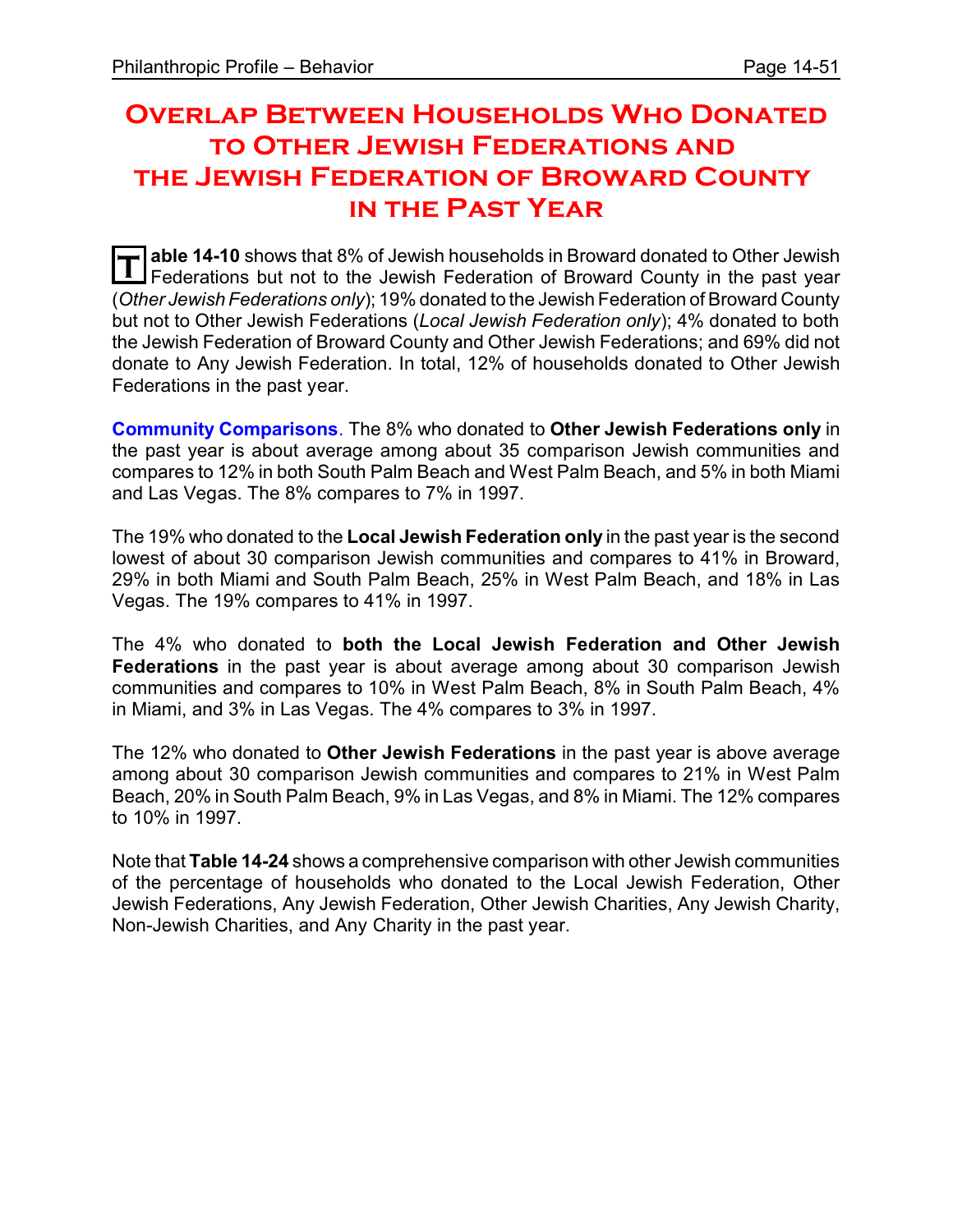| <b>TABLE 14-10</b><br><b>OVERLAP BETWEEN HOUSEHOLDS WHO DONATED</b><br>TO OTHER JEWISH FEDERATIONS AND THE LOCAL JEWISH FEDERATION<br>IN THE PAST YEAR<br><b>COMMUNITY COMPARISONS</b> |      |                                                                                 |                                |                                                   |                                                  |                                                                                   |  |
|----------------------------------------------------------------------------------------------------------------------------------------------------------------------------------------|------|---------------------------------------------------------------------------------|--------------------------------|---------------------------------------------------|--------------------------------------------------|-----------------------------------------------------------------------------------|--|
|                                                                                                                                                                                        |      |                                                                                 | <b>BASE: JEWISH HOUSEHOLDS</b> |                                                   |                                                  |                                                                                   |  |
| <b>Donated Only to:</b>                                                                                                                                                                |      |                                                                                 |                                |                                                   |                                                  |                                                                                   |  |
| <b>Community</b>                                                                                                                                                                       | Year | <b>Other</b><br>Jewish<br><b>Federations <sup>1</sup>Federation Federations</b> | Local<br>Jewish                | <b>Donated</b><br>to Local<br>and Other<br>Jewish | Did Not<br>Donate to<br>Any Jewish<br>Federation | <b>Total</b><br><b>Donated</b><br>to Other<br><b>Jewish</b><br><b>Federations</b> |  |
| Palm Springs                                                                                                                                                                           | 1998 | 25%                                                                             | 24                             | 13                                                | 38                                               | 37%                                                                               |  |
| <b>Atlantic County</b>                                                                                                                                                                 | 2004 | 26%                                                                             | 25                             | $\overline{7}$                                    | 42                                               | 33%                                                                               |  |
| Sarasota                                                                                                                                                                               | 2001 | 15%                                                                             | 34                             | 11                                                | 39                                               | 26%                                                                               |  |
| <b>W Palm Beach</b>                                                                                                                                                                    | 2005 | 12%                                                                             | 25                             | 10                                                | 53                                               | 21%                                                                               |  |
| <b>S Palm Beach</b>                                                                                                                                                                    | 2005 | 12%                                                                             | 29                             | 8                                                 | 51                                               | 20%                                                                               |  |
| Martin-St. Lucie <sup>2</sup>                                                                                                                                                          | 1999 | 16%                                                                             | 21                             | 0                                                 | 63                                               | 16%                                                                               |  |
| <b>Middlesex</b>                                                                                                                                                                       | 2008 | 7%                                                                              | 35                             | 8                                                 | 50                                               | 15%                                                                               |  |
| <b>BROWARD</b>                                                                                                                                                                         | 2016 | 8%                                                                              | 19                             | 4                                                 | 69                                               | 12%                                                                               |  |
| Bergen                                                                                                                                                                                 | 2001 | 6%                                                                              | 41                             | $\overline{7}$                                    | 46                                               | 12%                                                                               |  |
| New Haven                                                                                                                                                                              | 2010 | 5%                                                                              | 32                             | 5                                                 | 58                                               | 11%                                                                               |  |
| Monmouth                                                                                                                                                                               | 1997 | 8%                                                                              | 37                             | $\overline{2}$                                    | 52                                               | 10%                                                                               |  |
| <b>Broward</b>                                                                                                                                                                         | 1997 | 7%                                                                              | 41                             | 3                                                 | 50                                               | 10%                                                                               |  |
| <b>Miami</b>                                                                                                                                                                           | 2014 | 5%                                                                              | 29                             | 4                                                 | 63                                               | 8%                                                                                |  |
| <b>Las Vegas</b>                                                                                                                                                                       | 2005 | 5%                                                                              | 18                             | 3                                                 | 74                                               | 9%                                                                                |  |
| St. Paul                                                                                                                                                                               | 2004 | 5%                                                                              | 43                             | 5                                                 | 48                                               | 9%                                                                                |  |
| Tucson                                                                                                                                                                                 | 2002 | 5%                                                                              | 32                             | $\overline{2}$                                    | 62                                               | 6%                                                                                |  |
| St. Petersburg                                                                                                                                                                         | 1994 | 5%                                                                              | 35                             | $\mathbf 0$                                       | 59                                               | 6%                                                                                |  |
| Westport                                                                                                                                                                               | 2000 | 4%                                                                              | 35                             | $\overline{2}$                                    | 59                                               | 6%                                                                                |  |
| Washington                                                                                                                                                                             | 2003 | 3%                                                                              | 31                             | 3                                                 | 64                                               | 6%                                                                                |  |
| Wilmington                                                                                                                                                                             | 1995 | 3%                                                                              | 43                             | 0                                                 | 54                                               | 3%                                                                                |  |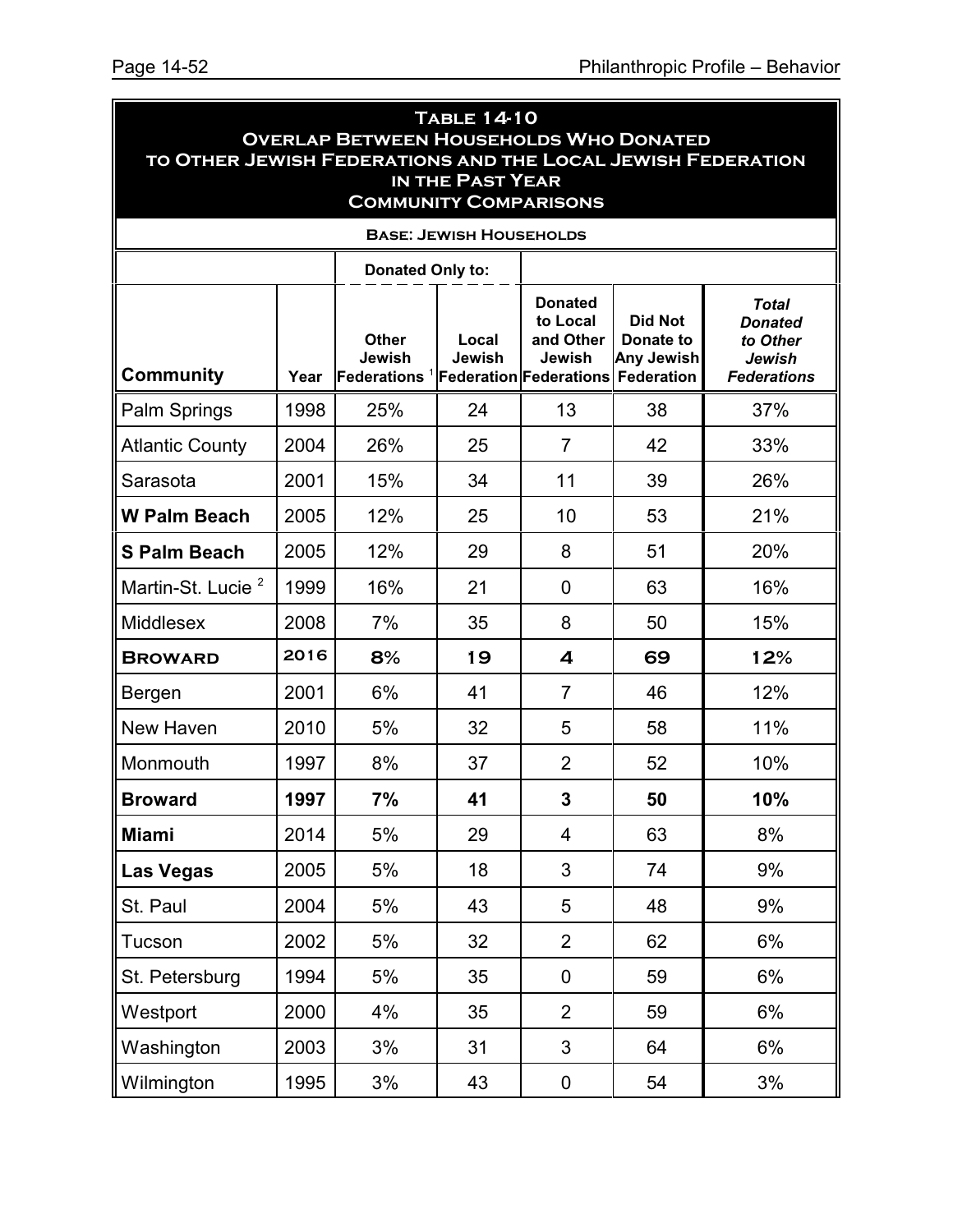| <b>TABLE 14-10</b><br><b>OVERLAP BETWEEN HOUSEHOLDS WHO DONATED</b><br>TO OTHER JEWISH FEDERATIONS AND THE LOCAL JEWISH FEDERATION<br>IN THE PAST YEAR<br><b>COMMUNITY COMPARISONS</b> |                                |                                           |                 |                                                                                    |                                                         |                                                                            |  |  |  |  |  |
|----------------------------------------------------------------------------------------------------------------------------------------------------------------------------------------|--------------------------------|-------------------------------------------|-----------------|------------------------------------------------------------------------------------|---------------------------------------------------------|----------------------------------------------------------------------------|--|--|--|--|--|
|                                                                                                                                                                                        | <b>BASE: JEWISH HOUSEHOLDS</b> |                                           |                 |                                                                                    |                                                         |                                                                            |  |  |  |  |  |
|                                                                                                                                                                                        |                                | <b>Donated Only to:</b>                   |                 |                                                                                    |                                                         |                                                                            |  |  |  |  |  |
| <b>Community</b>                                                                                                                                                                       | Year                           | <b>Other</b><br>Jewish<br>Federations $1$ | Local<br>Jewish | <b>Donated</b><br>to Local<br>and Other<br>Jewish<br><b>Federation Federations</b> | <b>Did Not</b><br>Donate to<br>Any Jewish<br>Federation | Total<br><b>Donated</b><br>to Other<br><b>Jewish</b><br><b>Federations</b> |  |  |  |  |  |
| Minneapolis                                                                                                                                                                            | 2004                           | 1%                                        | 50              | $\overline{2}$                                                                     | 48                                                      | 3%                                                                         |  |  |  |  |  |
| Harrisburg                                                                                                                                                                             | 1994                           | 2%                                        | 49              | $\mathbf 1$                                                                        | 48                                                      | 2%                                                                         |  |  |  |  |  |
| Hartford                                                                                                                                                                               | 2000                           | 1%                                        | 49              | $\mathbf 1$                                                                        | 49                                                      | 2%                                                                         |  |  |  |  |  |
| Richmond                                                                                                                                                                               | 1994                           | 1%                                        | 42              | $\overline{0}$                                                                     | 56                                                      | 2%                                                                         |  |  |  |  |  |
| <b>Detroit</b>                                                                                                                                                                         | 2005                           | $1\%$                                     | 55              | $\overline{0}$                                                                     | 44                                                      | 1%                                                                         |  |  |  |  |  |
| Jacksonville                                                                                                                                                                           | 2002                           | $1\%$                                     | 41              | $\overline{0}$                                                                     | 58                                                      | 1%                                                                         |  |  |  |  |  |
| Rhode Island                                                                                                                                                                           | 2002                           | 1%                                        | 48              | $\overline{0}$                                                                     | 51                                                      | 1%                                                                         |  |  |  |  |  |
| Tidewater                                                                                                                                                                              | 2001                           | 1%                                        | 51              | $\overline{0}$                                                                     | 48                                                      | $1\%$                                                                      |  |  |  |  |  |
| York                                                                                                                                                                                   | 1999                           | 1%                                        | 42              | $\overline{0}$                                                                     | 57                                                      | 1%                                                                         |  |  |  |  |  |
| Charlotte                                                                                                                                                                              | 1997                           | 1%                                        | 45              | $\overline{0}$                                                                     | 54                                                      | 1%                                                                         |  |  |  |  |  |
| Milwaukee                                                                                                                                                                              | 1996                           | 1%                                        | 52              | $\overline{0}$                                                                     | 47                                                      | $1\%$                                                                      |  |  |  |  |  |
| Orlando                                                                                                                                                                                | 1993                           | $1\%$                                     | 30              | $\overline{0}$                                                                     | 70                                                      | 1%                                                                         |  |  |  |  |  |
| Phoenix                                                                                                                                                                                | 2002                           | 4%                                        |                 | 25                                                                                 | 71                                                      | <b>NA</b>                                                                  |  |  |  |  |  |
| <b>Seattle</b>                                                                                                                                                                         | 2000                           | 1%                                        |                 | 15                                                                                 | 84                                                      | <b>NA</b>                                                                  |  |  |  |  |  |

1 In some communities, no question was asked about donations to *Other Jewish Federations*. If the question had been asked, the percentage of households who donated to *Other Jewish Federations* in the past year would likely be higher.

<sup>2</sup> Martin-St. Lucie has no Local Jewish Federation and is served by the Jewish Federation of Palm Beach County.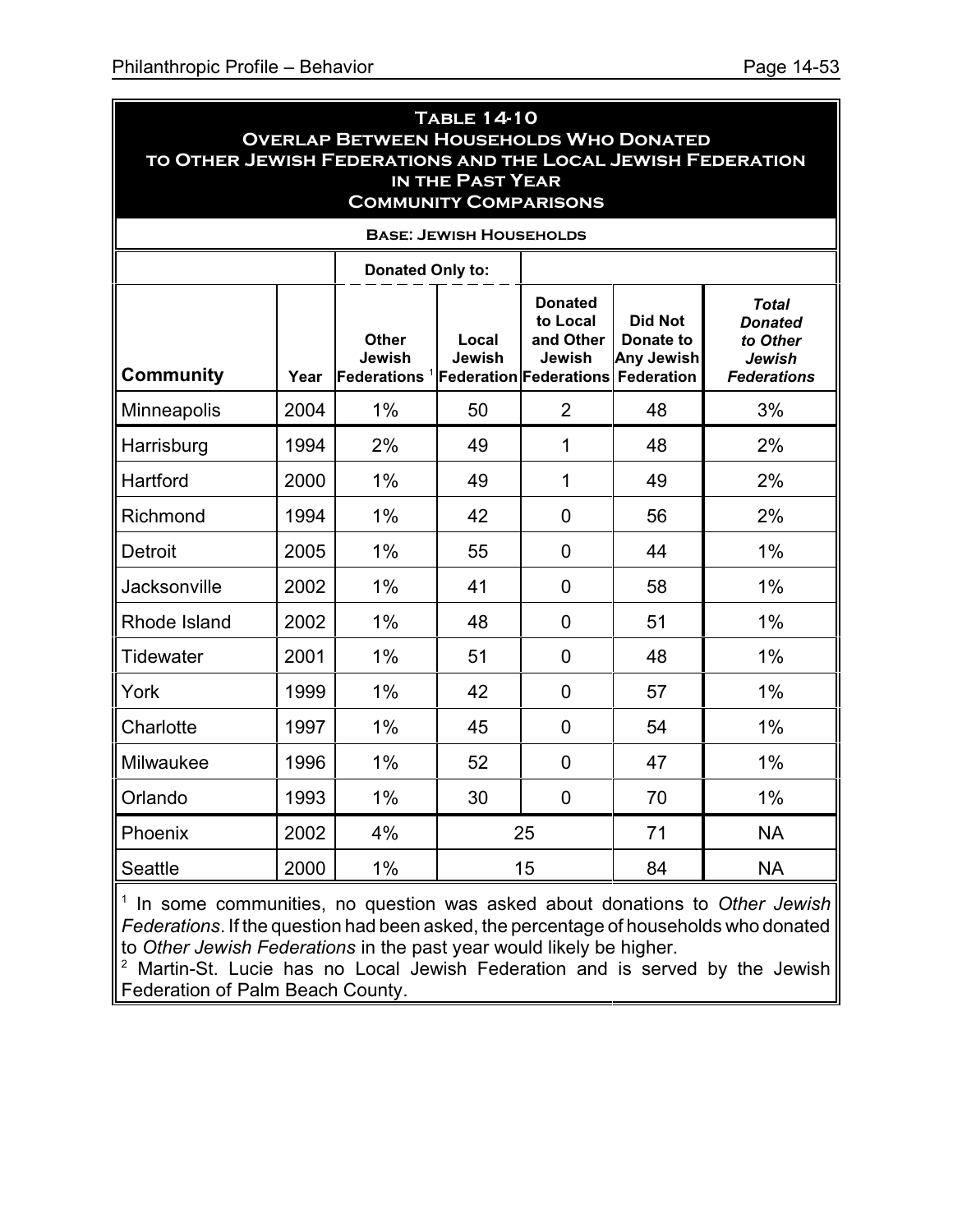# **Results of the Jewish Federation Survey– Donated to the Jewish Federation in the Past Year**

**T** able 14-2 shows that, *according to the Telephone Survey*, 32% (17,991 households) of Jewish households in Broward *reported* that they donated to the Jewish Federation of Broward County (*Jewish Federation*) in the past year. **Table 14-11** shows that, *according to the Jewish Federation Survey*, 15% (8,079 households) of households donated to the Jewish Federation in the past year. Thus, the Telephone Survey implies that the percentage of households who donated is 18 percentage points higher than that suggested by the Jewish Federation Survey. The 15% of households who donated *according to the Jewish Federation Survey is not within* the margin of error of the 32% who donated *according to the Telephone Survey*.

**Community Comparisons**. **Table 14-11** shows that the XX% who **donated to the Local Jewish Federation in the past year** *according to the Jewish Federation Survey* is XXXX among about 35 comparison Jewish communities and compares to 17% in South Palm Beach, 16% in West Palm Beach, 15% Miami, and 4% in Las Vegas. The XX% compares to 17% in 1997.

The percentage point **disparity** between the percentage of households who reported that they donated to the Local Jewish Federation in the past year *according to the Telephone Survey* and the percentage of households who donated *according to the Jewish Federation Survey* is XXXX among about 35 comparison Jewish communities and compares to 20 percentage points in South Palm Beach, 19 percentage points in West Palm Beach, 18 percentage points in Miami, and 17 percentage points in Las Vegas. The XX percentage points compares to 28 percentage points in 1997.

Such a disparity is common in Jewish community studies. Why the disparity?

 $\bullet$  Not all potential respondents cooperated with the Telephone Survey. It is likely that households who donated to the Jewish Federation in the past year constituted a disproportionately high percentage of households who responded to the Telephone Survey.

<sup>2</sup> Some respondents may pay for and attend events run by the Jewish Federation. They may mistakenly consider these fees to be donations to the Jewish Federation, although they are not considered to be donations by the Jewish Federation.

 $\odot$  Some respondents may confuse the Jewish Federation with the Jewish Community Center, the Jewish National Fund, the Jewish Foundation, and other Jewish organizations. As a result, they may mistakenly consider donations made to these organizations as donations to the Jewish Federation.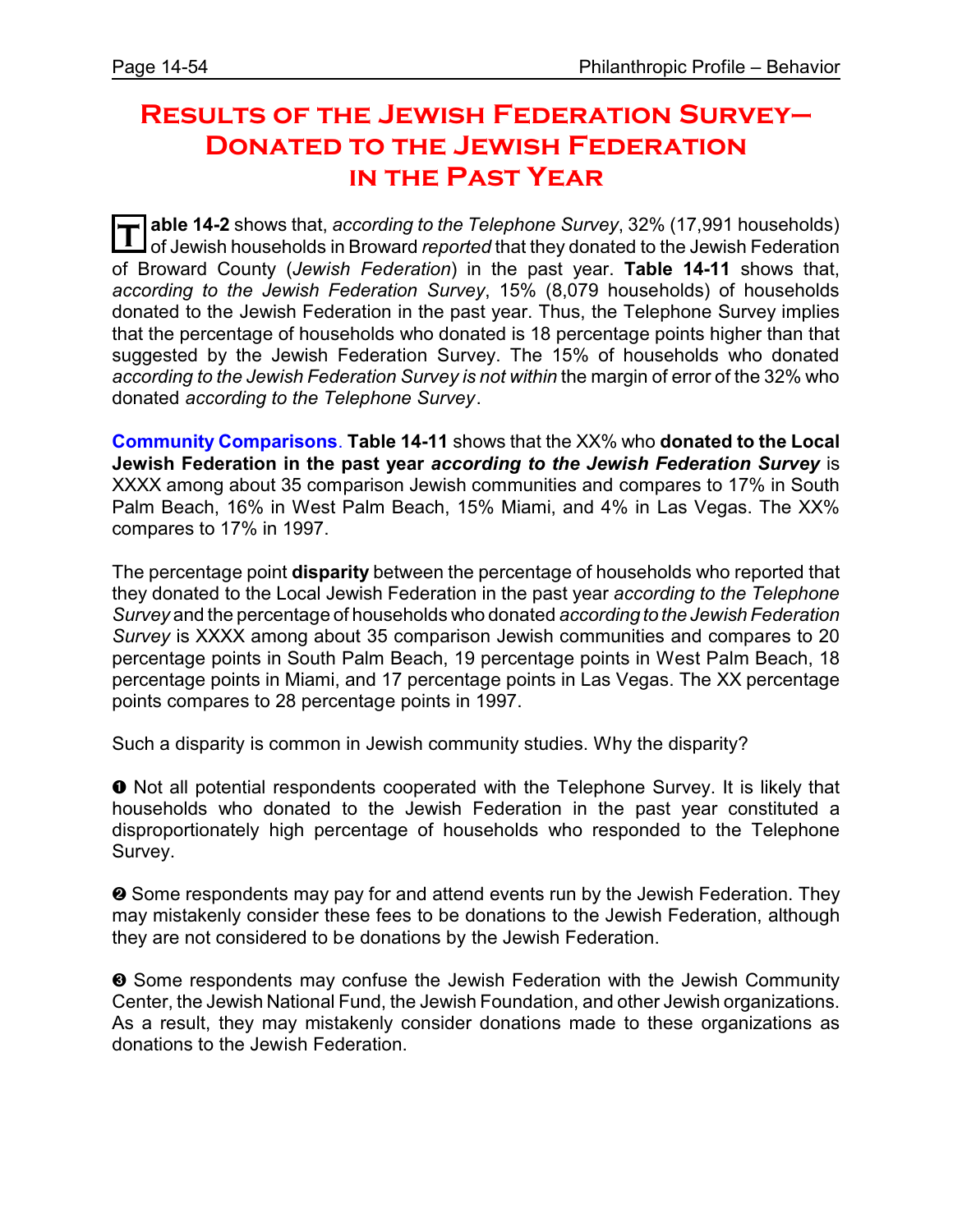$\bullet$  Some respondents may confuse the Jewish Federation of Broward County with Other Jewish Federations in other parts of Florida, particularly to the Jewish Federation of Broward County. As a result, they may mistakenly consider donations made to Other Jewish Federations as donations to the Jewish Federation of Broward County.

ð Some respondents may donate directly to other Jewish agencies (such as a Jewish Community Center or Jewish Community Services) and may mistakenly consider these to be donations to the Jewish Federation, although they are not considered to be donations by the Jewish Federation.

 $\odot$  Some respondents may define "in the past year" differently than the Jewish Federation. The Telephone Survey was conducted in January/February 2014. Respondents may have considered donations made for a different campaign year in their responses.

ò Despite assurances to the contrary, some respondents may feel that questions concerning donations to the Jewish Federation will lead to an appeal for funds. As a result, respondents may claim to have donated to the Jewish Federation in the past year when in fact they have not.

 $\odot$  Some respondents may not be the household members responsible for making donations to the Jewish Federation in the past year and may mistakenly answer the philanthropy questions without full knowledge of such donations.

 $\odot$  Some respondents may claim to have donated to the Jewish Federation in the past year because donating to charities is a socially-desirable action and they may wish to impress the interviewer by responding affirmatively to the philanthropy questions.

õ The Telephone Survey's estimate of the number of Jewish households may be too high, resulting in a lower calculated percentage *according to the Jewish Federation Survey*.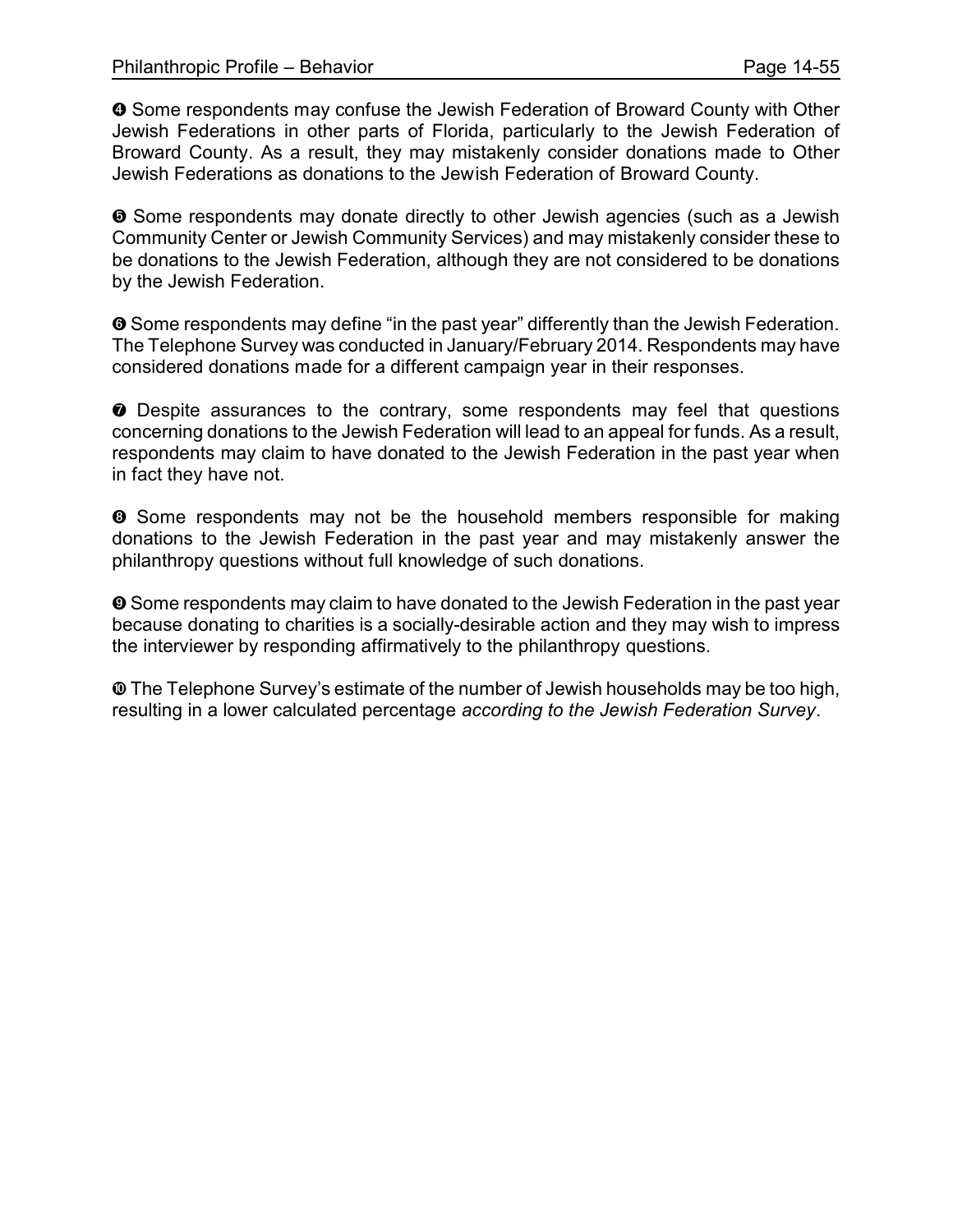#### **Table 14-11 Comparison of Households Who Donated to the Local Jewish Federation in the Past Year Based upon the Telephone Survey of Households and the Jewish Federation Survey Community Comparisons**

| <b>BASE: JEWISH HOUSEHOLDS</b> |      |                                                           |                                                  |                                               |  |  |  |
|--------------------------------|------|-----------------------------------------------------------|--------------------------------------------------|-----------------------------------------------|--|--|--|
| <b>Community</b>               | Year | <b>Telephone</b><br><b>Survey of</b><br><b>Households</b> | <b>Jewish</b><br><b>Federation</b><br>Survey $1$ | <b>Disparity</b><br>(in percentage<br>points) |  |  |  |
| Rochester                      | 1999 | 62%                                                       | 34%                                              | 28                                            |  |  |  |
| <b>Broward</b>                 | 1997 | 45%                                                       | 17%                                              | 28                                            |  |  |  |
| <b>Middlesex</b>               | 2008 | 44%                                                       | 16%                                              | 27                                            |  |  |  |
| Monmouth                       | 1997 | 40%                                                       | 14%                                              | 26                                            |  |  |  |
| <b>Detroit</b>                 | 2005 | 55%                                                       | 32%                                              | 23                                            |  |  |  |
| <b>Lehigh Valley</b>           | 2007 | 52%                                                       | 30%                                              | 22                                            |  |  |  |
| Milwaukee                      | 1996 | 53%                                                       | 31%                                              | 22                                            |  |  |  |
| San Antonio                    | 2007 | 53%                                                       | 32%                                              | 21                                            |  |  |  |
| <b>Jacksonville</b>            | 2002 | 41%                                                       | 20%                                              | 21                                            |  |  |  |
| <b>S Palm Beach</b>            | 2005 | 37%                                                       | 17%                                              | 20                                            |  |  |  |
| Bergen                         | 2001 | 48%                                                       | 28%                                              | 20                                            |  |  |  |
| Hartford                       | 2000 | 50%                                                       | 30%                                              | 20                                            |  |  |  |
| <b>W Palm Beach</b>            | 2005 | 35%                                                       | 16%                                              | 19                                            |  |  |  |
| Washington                     | 2003 | 33%                                                       | 14%                                              | 19                                            |  |  |  |
| Charlotte                      | 1997 | 45%                                                       | 27%                                              | 19                                            |  |  |  |
| St. Petersburg                 | 1994 | 36%                                                       | 17%                                              | 19                                            |  |  |  |
| <b>Miami</b>                   | 2014 | 32%                                                       | 15%                                              | 18                                            |  |  |  |
| <b>Las Vegas</b>               | 2005 | 21%                                                       | 4%                                               | 17                                            |  |  |  |
| Tucson                         | 2002 | 34%                                                       | 17%                                              | 17                                            |  |  |  |
| Tidewater                      | 2001 | 51%                                                       | 35%                                              | 17                                            |  |  |  |
| New Haven                      | 2010 | 37%                                                       | 22%                                              | 16                                            |  |  |  |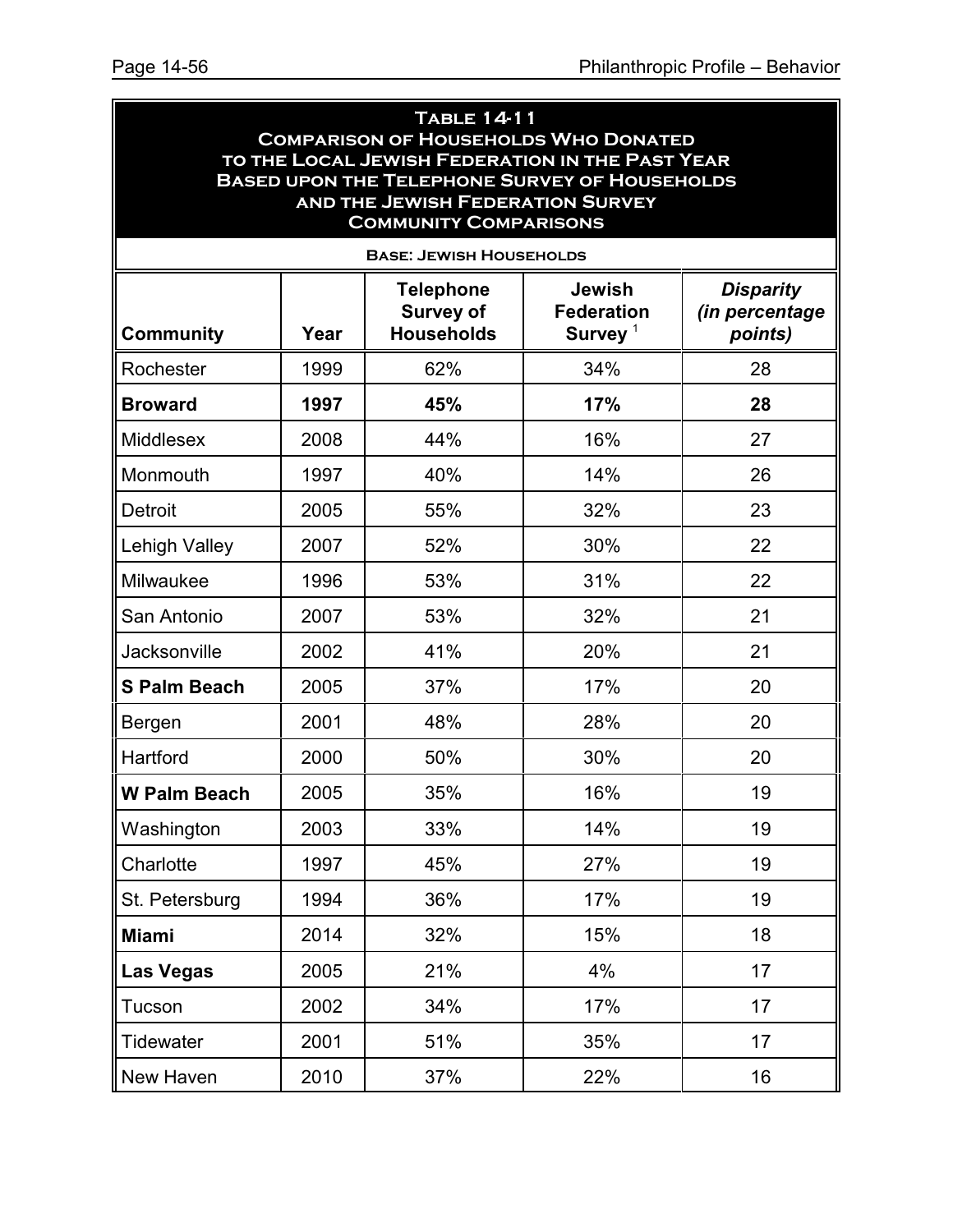#### **Table 14-11 Comparison of Households Who Donated to the Local Jewish Federation in the Past Year Based upon the Telephone Survey of Households and the Jewish Federation Survey Community Comparisons**

| <b>BASE: JEWISH HOUSEHOLDS</b> |      |                                                                                    |                                                           |                                                      |  |  |  |
|--------------------------------|------|------------------------------------------------------------------------------------|-----------------------------------------------------------|------------------------------------------------------|--|--|--|
| <b>Community</b>               | Year | <b>Telephone</b><br><b>Survey of</b><br><b>Households</b>                          | <b>Jewish</b><br><b>Federation</b><br>Survey <sup>1</sup> | <b>Disparity</b><br><i>(in percentage</i><br>points) |  |  |  |
| Rhode Island                   | 2002 | 48%                                                                                | 33%                                                       | 15                                                   |  |  |  |
| Westport                       | 2000 | 37%                                                                                | 22%                                                       | 15                                                   |  |  |  |
| <b>Atlantic County</b>         | 2004 | 32%                                                                                | 18%                                                       | 14                                                   |  |  |  |
| Minneapolis                    | 2004 | 52%                                                                                | 38%                                                       | 14                                                   |  |  |  |
| St. Paul                       | 2004 | 50%                                                                                | 35%                                                       | 14                                                   |  |  |  |
| Richmond                       | 1994 | 42%                                                                                | 29%                                                       | 13                                                   |  |  |  |
| Portland (ME)                  | 2007 | 25%                                                                                | 13%                                                       | 12                                                   |  |  |  |
| Sarasota                       | 2001 | 45%                                                                                | 35%                                                       | 10                                                   |  |  |  |
| York                           | 1999 | 42%                                                                                | 38%                                                       | 4                                                    |  |  |  |
| Harrisburg                     | 1994 | 50%                                                                                | 47%                                                       | 3                                                    |  |  |  |
| Seattle                        | 2000 | 15%                                                                                | 13%                                                       | 1                                                    |  |  |  |
| Orlando                        | 1993 | 30%                                                                                | 30%                                                       | 0                                                    |  |  |  |
|                                |      | The Jewish Federation Survey gathered information from the local Jewish Federation |                                                           |                                                      |  |  |  |

<sup>1</sup> The *Jewish Federation Survey* gathered information from the local Jewish Federation concerning the number of households who donated to the Jewish Federation in the past year.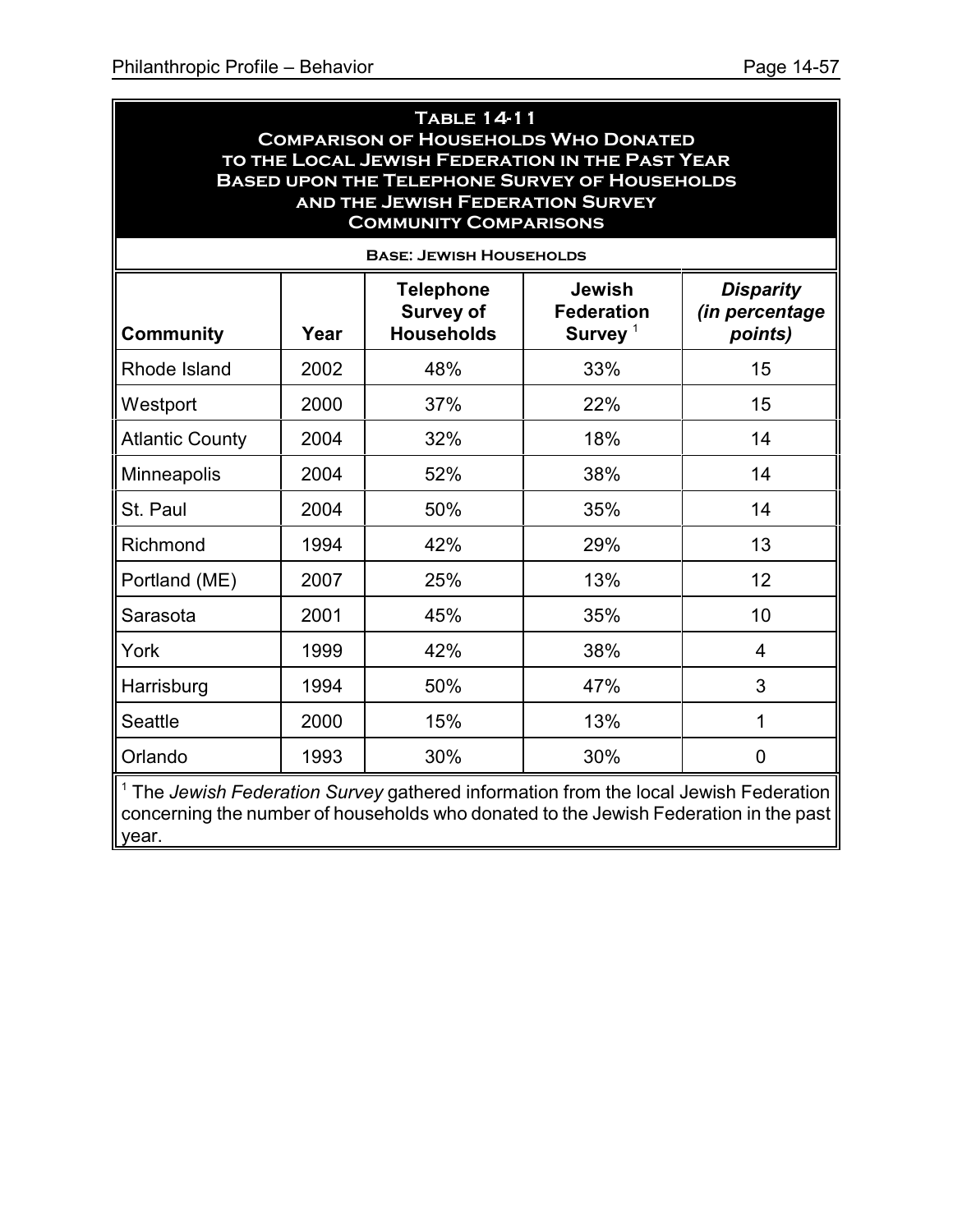# **Results of the Jewish Federation Survey– Annual Campaign**

**T** able 14-12 shows data on<br>Campaign from 1994-2013. **able 14-12** shows data on the Annual Jewish Federation of Broward County/UJA

*Not adjusted for inflation*, the Annual Campaign increased by \$5.0 million (29%) from 17.5 million in 1994 to \$22.6 million in 2013.

*Adjusted for inflation*, the Annual Campaign *decreased* by \$4.9 million (18%) from 27.5 million in 1994 to 22.6 million in 2013. These results must be interpreted in light of the significant economic downturn that occurred in the last two years.

 *Adjusted for inflation*, since 1994, the Annual Campaign raised a total of \$520.4 million.

The number of donors to the Annual Campaign decreased by 7,471 (45%) from 16,519 in 1994 to 9,048 in 2013.

The number of Jewish households who donated to the Annual Campaign decreased by 3,070 (28%) from 11,149 households in 2004 to 8,079 households in 2013.

*Adjusted for inflation*, the average donation *per Jewish donor* increased by \$827 (50%) from \$1,666 in 1994 to \$2,493 in 2013.

*Adjusted for inflation*, the average donation *per Jewish household who donated* increased by \$337 (14%) from \$2,455 in **2004** to \$2,792 in 2013.

The number of Jewish households in Broward decreased by 11,300 (17%) households from 67,000 in 1994 to 55,700 in 2013.

*Adjusted for inflation*, the average donation *per Jewish household* **in Broward** remained about the same: \$411 in 1994 and \$405 in 2013.

**CommunityComparisons**. **Table 14-13** shows that the **Annual Campaign** of \$4.1 million is about average among about 55 comparison Jewish communities and compares to \$23.0 million in Miami, \$15.3 million in West Palm Beach, \$15.0 million in South Palm Beach, \$14.4 million in Atlanta, \$8.3 million in Houston, and \$1.9 million in Las Vegas. The \$4.1 million compares to \$xxx million in 1996.

The **average donation** *per Jewish household* of \$56 is the third lowest of about 55 comparison Jewish communities and compares to \$405 in Miami, \$319 in Houston, \$235 in Atlanta, \$222 in West Palm Beach, \$205 in South Palm Beach, and \$45 in Las Vegas. The \$56 compares to \$xx in 1996.

**Table 14-14** shows that, *according to the Jewish Federation Survey*, 29,000 households in Broward are on the Jewish Federation of Broward County mailing list as of 2016. Thus, the Jewish Federation mailing list contains 41% of the households in the Jewish community.

The 41% is the third lowest of among about 35 comparison Jewish communities and compares to 75% in West Palm Beach, 68% in South Palm Beach, 61% in Houston, 48% in Miami, and 24% in Las Vegas. The 41% compares to 49% in 1997.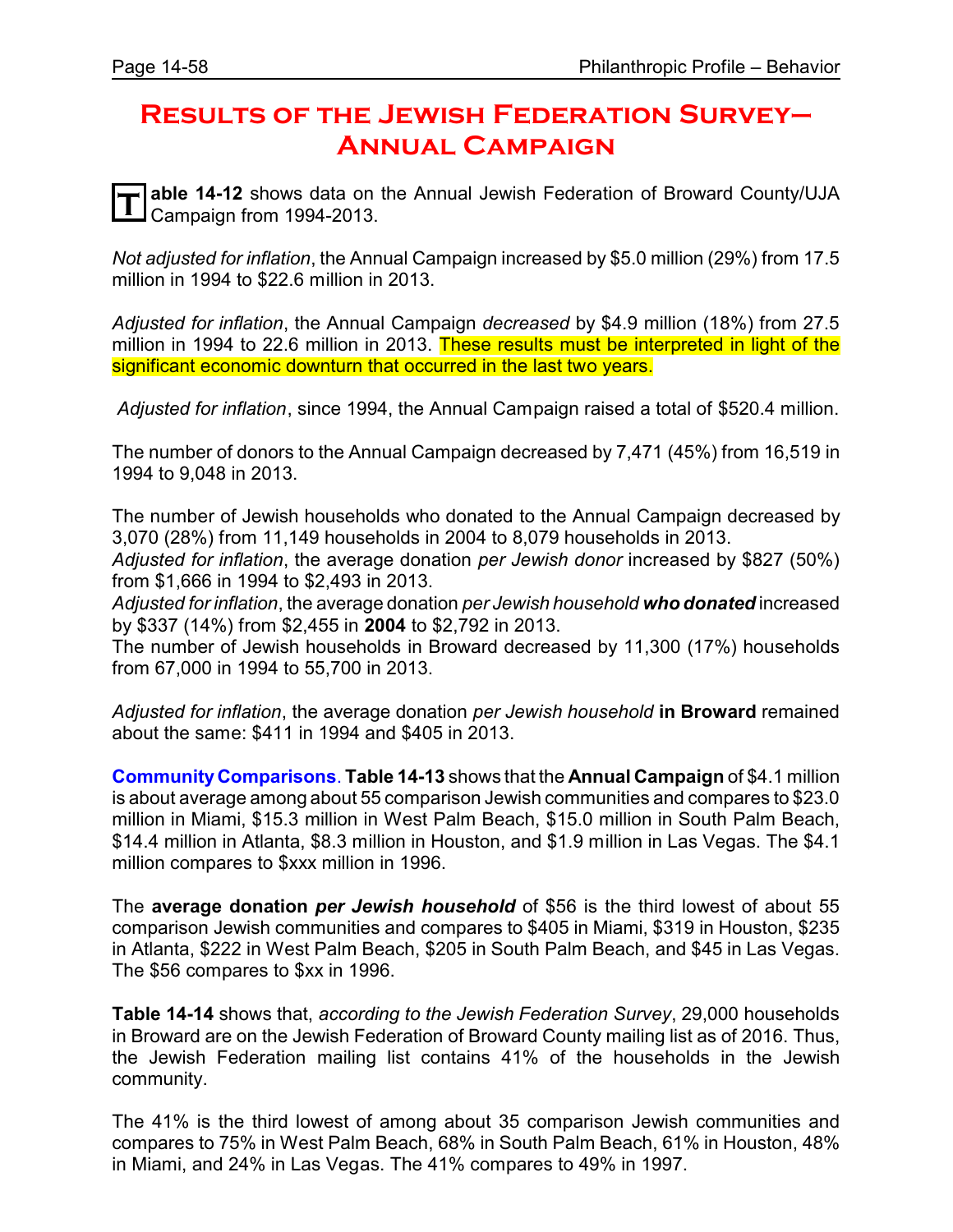|                                      | <b>TABLE 14-12</b><br><b>RESULTS OF THE JEWISH FEDERATION SURVEY-</b><br><b>ANNUAL CAMPAIGN 1985-2015</b> |                                                                          |                                      |                                       |                                                                                                        |  |  |  |
|--------------------------------------|-----------------------------------------------------------------------------------------------------------|--------------------------------------------------------------------------|--------------------------------------|---------------------------------------|--------------------------------------------------------------------------------------------------------|--|--|--|
|                                      |                                                                                                           |                                                                          |                                      | <b>Annual Campaign</b>                |                                                                                                        |  |  |  |
| Year                                 | <b>Number</b><br>of<br>Donors <sup>1</sup>                                                                | <b>Number of</b><br>Jewish<br><b>Households</b><br>Who<br><b>Donated</b> | <b>Not Adjusted</b><br>for Inflation | <b>Adjusted for</b><br>Inflation $^2$ | <b>Other</b><br><b>Campaigns</b><br>by the Jewish<br><b>Federation or</b><br>a Jewish<br><b>Agency</b> |  |  |  |
| 1985 *                               | <b>NA</b>                                                                                                 | <b>NA</b>                                                                | \$11,827,223                         |                                       |                                                                                                        |  |  |  |
| 1990 *                               | <b>NA</b>                                                                                                 | <b>NA</b>                                                                | \$12,122,887                         |                                       |                                                                                                        |  |  |  |
| 1996                                 | <b>NA</b>                                                                                                 | 22,612                                                                   | \$8,804,051                          |                                       |                                                                                                        |  |  |  |
| 2005                                 |                                                                                                           |                                                                          |                                      |                                       |                                                                                                        |  |  |  |
| 2006                                 |                                                                                                           |                                                                          |                                      |                                       |                                                                                                        |  |  |  |
| 2007                                 |                                                                                                           |                                                                          |                                      |                                       |                                                                                                        |  |  |  |
| 2008                                 |                                                                                                           |                                                                          |                                      |                                       |                                                                                                        |  |  |  |
| 2009                                 |                                                                                                           |                                                                          |                                      |                                       |                                                                                                        |  |  |  |
| 2010                                 |                                                                                                           |                                                                          |                                      |                                       |                                                                                                        |  |  |  |
| 2011                                 |                                                                                                           |                                                                          |                                      |                                       |                                                                                                        |  |  |  |
| 2012                                 |                                                                                                           |                                                                          |                                      |                                       |                                                                                                        |  |  |  |
| 2013                                 |                                                                                                           |                                                                          |                                      |                                       |                                                                                                        |  |  |  |
| 2014                                 |                                                                                                           |                                                                          |                                      |                                       |                                                                                                        |  |  |  |
| 2015                                 |                                                                                                           |                                                                          |                                      |                                       |                                                                                                        |  |  |  |
| Increase/<br>(Decrease)<br>1994-2013 | $\pmb{0}$                                                                                                 |                                                                          | \$0                                  | \$0                                   |                                                                                                        |  |  |  |

\* In 1996, the Jewish Federation of South Broward and the Jewish Federation of Greater Fort Lauderdale merged to become the Jewish Federation of Broward County. The campaign totals shown here for 1985 and 1990 include both predecessor federations.

<sup>1</sup> Data on the number of households who donated to the Annual Campaign are not available prior to 2004. Some households make more than one donation. Thus, the number of donors is always higher than the number of households who donated.

 $^{\rm 2}$  Amounts are adjusted to 2015 dollars using the Inflation Calculator from the Bureau of Labor Statistics web site [\(www.bls.gov](http://www.bls.gov))).

 $3$  Decrease shown is 2005-2015.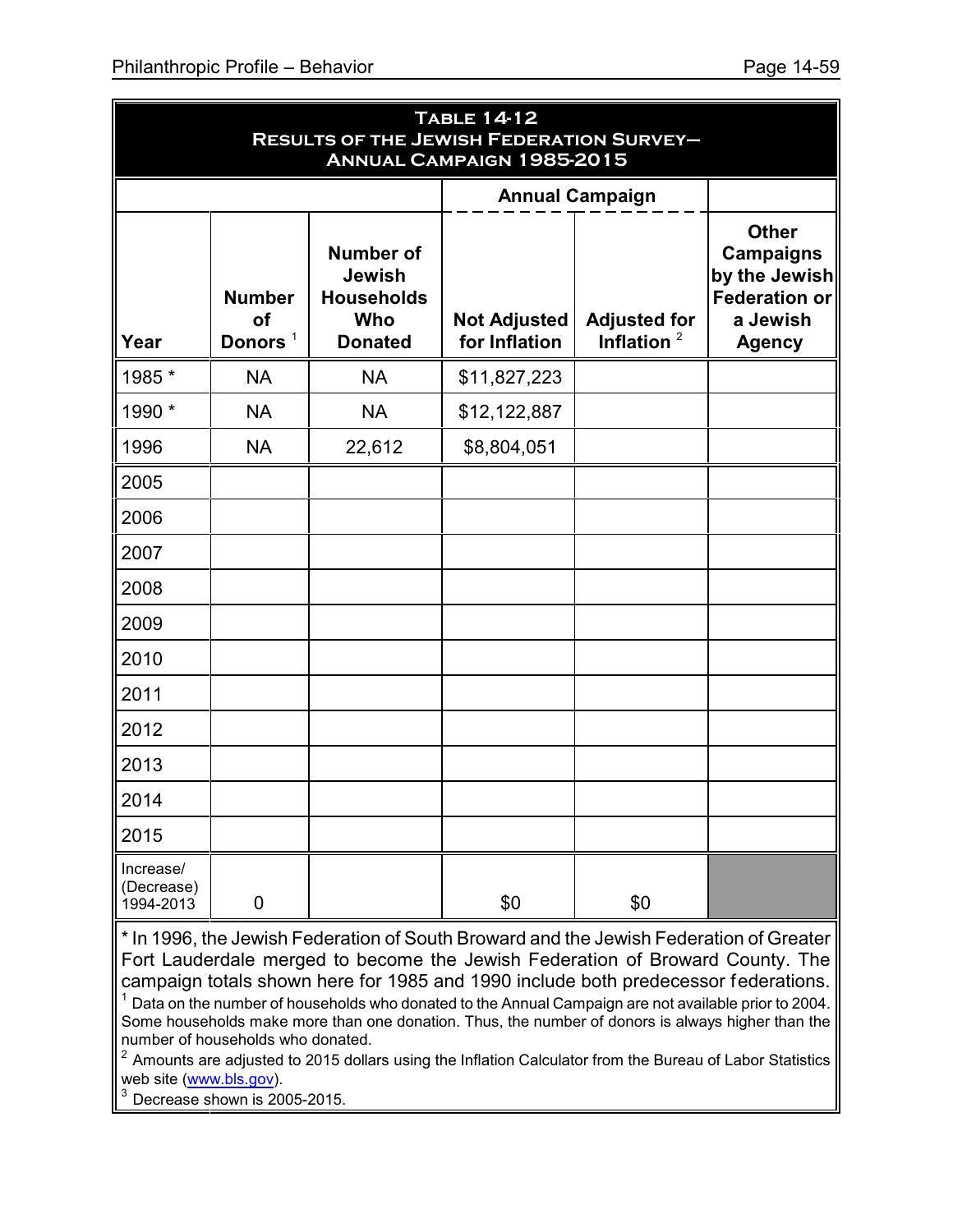| <b>TABLE 13-13</b><br><b>LOCAL JEWISH FEDERATION ANNUAL CAMPAIGN</b><br><b>COMMUNITY COMPARISONS</b> |      |                                                                                                                      |              |                                                                           |  |  |
|------------------------------------------------------------------------------------------------------|------|----------------------------------------------------------------------------------------------------------------------|--------------|---------------------------------------------------------------------------|--|--|
| <b>Community</b>                                                                                     | Year | <b>Number of Jewish</b><br>2015<br><b>Households in the</b><br><b>Annual</b><br><b>Year of the Study</b><br>Campaign |              | <b>Average</b><br><b>Donation</b><br>per Jewish<br>Household <sup>1</sup> |  |  |
| <b>Detroit</b>                                                                                       | 2005 | 30,000                                                                                                               | \$30,854,000 | \$1,028                                                                   |  |  |
| Charlotte                                                                                            | 1997 | 4,000                                                                                                                | \$3,529,000  | \$882                                                                     |  |  |
| <b>Tidewater</b>                                                                                     | 2001 | 5,400                                                                                                                | \$4,692,000  | \$869                                                                     |  |  |
| Cleveland                                                                                            | 2011 | 38,300                                                                                                               | \$30,331,000 | \$792                                                                     |  |  |
| Minneapolis                                                                                          | 2004 | 13,850                                                                                                               | \$9,179,000  | \$666                                                                     |  |  |
| Pittsburgh                                                                                           | 2002 | 20,900                                                                                                               | \$13,632,000 | \$652                                                                     |  |  |
| <b>Baltimore</b>                                                                                     | 2010 | 42,500                                                                                                               | \$26,216,000 | \$617                                                                     |  |  |
| Richmond <sup>2</sup>                                                                                | 2011 | 5,000                                                                                                                | \$3,025,000  | \$605                                                                     |  |  |
| <b>Lehigh Valley</b>                                                                                 | 2007 | 4,000                                                                                                                | \$2,317,000  | \$579                                                                     |  |  |
| Milwaukee                                                                                            | 1996 | 10,400                                                                                                               | \$5,896,000  | \$567                                                                     |  |  |
| Chicago                                                                                              | 2010 | 148,100                                                                                                              | \$83,123,000 | \$561                                                                     |  |  |
| <b>Boston</b>                                                                                        | 2005 | 105,500                                                                                                              | \$55,304,000 | \$524                                                                     |  |  |
| St. Paul <sup>3</sup>                                                                                | 2010 | 4,700                                                                                                                | \$2,283,000  | \$486                                                                     |  |  |
| Essex-Morris <sup>4</sup>                                                                            | 2008 | 44,500                                                                                                               | \$21,309,000 | \$479                                                                     |  |  |
| Rochester                                                                                            | 1999 | 10,230                                                                                                               | \$4,408,000  | \$431                                                                     |  |  |
| Cincinnati                                                                                           | 2008 | 12,500                                                                                                               | \$5,292,000  | \$423                                                                     |  |  |
| <b>Miami</b>                                                                                         | 2014 | 55,700                                                                                                               | \$22,965,000 | \$405                                                                     |  |  |
| Jacksonville                                                                                         | 2002 | 6,700                                                                                                                | \$2,567,000  | \$383                                                                     |  |  |
| Harrisburg                                                                                           | 1994 | 3,200                                                                                                                | \$1,187,000  | \$371                                                                     |  |  |
| San Antonio                                                                                          | 2007 | 4,500                                                                                                                | \$1,567,000  | \$348                                                                     |  |  |
| Rhode Island                                                                                         | 2002 | 9,550                                                                                                                | \$3,213,000  | \$336                                                                     |  |  |
| <b>Houston</b>                                                                                       | 2016 | 26,000                                                                                                               | \$8,300,728  | \$319                                                                     |  |  |
| Hartford                                                                                             | 2000 | 14,800                                                                                                               | \$4,309,000  | \$291                                                                     |  |  |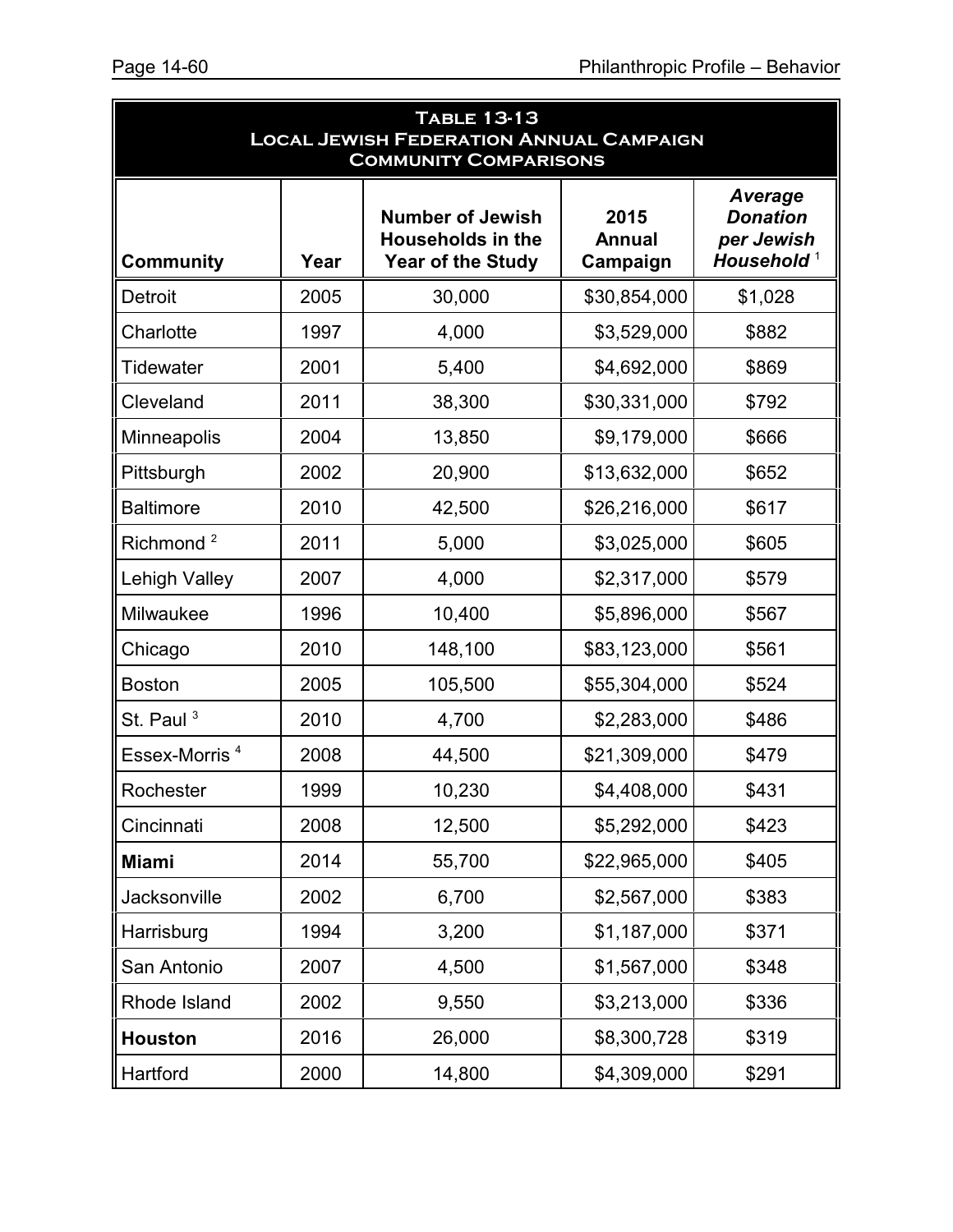| <b>TABLE 13-13</b><br><b>LOCAL JEWISH FEDERATION ANNUAL CAMPAIGN</b><br><b>COMMUNITY COMPARISONS</b> |      |                                                                                 |                                   |                                                                           |  |  |
|------------------------------------------------------------------------------------------------------|------|---------------------------------------------------------------------------------|-----------------------------------|---------------------------------------------------------------------------|--|--|
| <b>Community</b>                                                                                     | Year | <b>Number of Jewish</b><br><b>Households in the</b><br><b>Year of the Study</b> | 2015<br><b>Annual</b><br>Campaign | <b>Average</b><br><b>Donation</b><br>per Jewish<br>Household <sup>1</sup> |  |  |
| Palm Springs                                                                                         | 1998 | 7,850                                                                           | \$2,056,000                       | \$262                                                                     |  |  |
| Tucson                                                                                               | 2002 | 13,400                                                                          | \$3,467,000                       | \$259                                                                     |  |  |
| Sarasota                                                                                             | 2001 | 8,800                                                                           | \$2,270,000                       | \$258                                                                     |  |  |
| <b>Atlanta</b>                                                                                       | 2006 | 61,300                                                                          | \$14,376,000                      | \$235                                                                     |  |  |
| New Haven                                                                                            | 2010 | 11,000                                                                          | \$2,532,000                       | \$230                                                                     |  |  |
| <b>W Palm Beach</b>                                                                                  | 2005 | 69,000                                                                          | \$15,300,000                      | \$222                                                                     |  |  |
| <b>New York</b>                                                                                      | 2011 | 694,000                                                                         | \$150,805,000                     | \$217                                                                     |  |  |
| <b>Buffalo</b>                                                                                       | 1995 | 11,520                                                                          | \$2,415,000                       | \$210                                                                     |  |  |
| Wilmington <sup>5</sup>                                                                              | 1995 | 7,900                                                                           | \$1,626,000                       | \$206                                                                     |  |  |
| <b>S Palm Beach</b>                                                                                  | 2005 | 73,000                                                                          | \$14,951,000                      | \$205                                                                     |  |  |
| <b>Seattle</b>                                                                                       | 2000 | 22,490                                                                          | \$4,254,000                       | \$189                                                                     |  |  |
| Los Angeles                                                                                          | 1997 | 247,668                                                                         | \$44,467,000                      | \$180                                                                     |  |  |
| Washington                                                                                           | 2003 | 110,000                                                                         | \$19,462,000                      | \$177                                                                     |  |  |
| York <sup>6</sup>                                                                                    | 1999 | 925                                                                             | \$156,000                         | \$169                                                                     |  |  |
| Westport <sup>7</sup>                                                                                | 2000 | 5,000                                                                           | \$758,000                         | \$152                                                                     |  |  |
| Philadelphia                                                                                         | 2009 | 116,700                                                                         | \$16,578,000                      | \$142                                                                     |  |  |
| San Francisco                                                                                        | 2004 | 125,400                                                                         | \$16,617,000                      | \$133                                                                     |  |  |
| Denver                                                                                               | 2007 | 47,500                                                                          | \$5,623,000                       | \$118                                                                     |  |  |
| San Diego                                                                                            | 2003 | 46,000                                                                          | \$5,269,000                       | \$115                                                                     |  |  |
| Portland (ME)                                                                                        | 2007 | 4,300                                                                           | \$425,000                         | \$99                                                                      |  |  |
| Middlesex *                                                                                          | 2008 | 24,000                                                                          | \$2,003,000                       | \$95                                                                      |  |  |
| Phoenix                                                                                              | 2002 | 44,000                                                                          | \$3,444,000                       | \$78                                                                      |  |  |
| Orlando                                                                                              | 1993 | 9,044                                                                           | \$696,000                         | \$77                                                                      |  |  |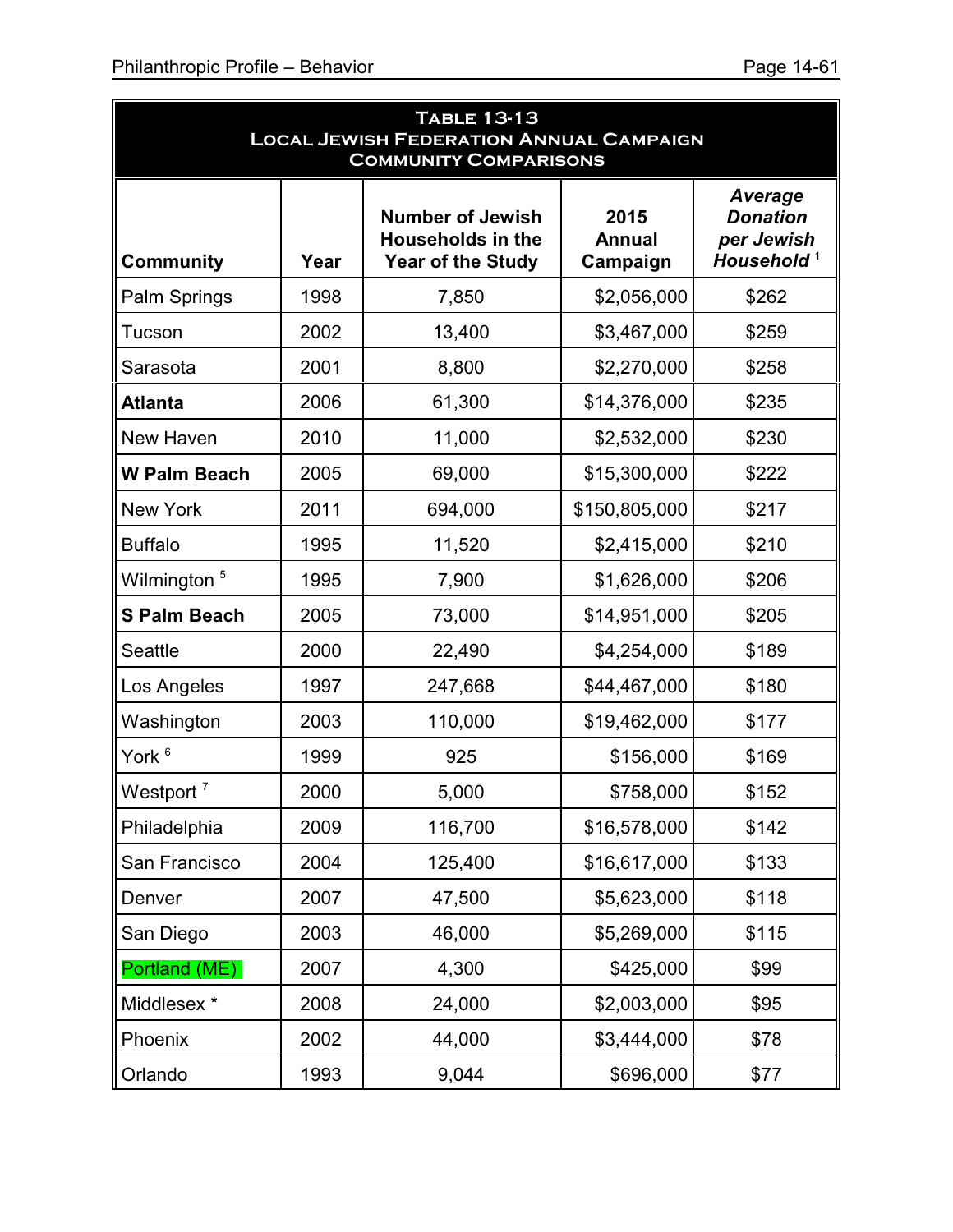| <b>TABLE 13-13</b><br><b>LOCAL JEWISH FEDERATION ANNUAL CAMPAIGN</b><br><b>COMMUNITY COMPARISONS</b> |               |                                                                                 |                                   |                                                                           |  |  |  |
|------------------------------------------------------------------------------------------------------|---------------|---------------------------------------------------------------------------------|-----------------------------------|---------------------------------------------------------------------------|--|--|--|
| <b>Community</b>                                                                                     | Year          | <b>Number of Jewish</b><br><b>Households in the</b><br><b>Year of the Study</b> | 2015<br><b>Annual</b><br>Campaign | <b>Average</b><br><b>Donation</b><br>per Jewish<br>Household <sup>1</sup> |  |  |  |
| Monmouth *                                                                                           | 1997          | 26,000                                                                          | \$1,728,000                       | \$66                                                                      |  |  |  |
| Howard County <sup>8</sup>                                                                           | 2010          | 7,500                                                                           | \$484,000                         | \$65                                                                      |  |  |  |
| Heart of NJ *                                                                                        | 1997/<br>2008 | 50,000                                                                          | \$3,229,000                       | \$65                                                                      |  |  |  |
| St. Petersburg <sup>9</sup>                                                                          | 2010          | 13,500                                                                          | \$830,000                         | \$61                                                                      |  |  |  |
| <b>BROWARD</b>                                                                                       | 2016          | 72,000                                                                          | \$4,057,000                       | \$56                                                                      |  |  |  |
| <b>Atlantic County</b>                                                                               | 2004          | 10,000                                                                          | \$529,000                         | \$53                                                                      |  |  |  |
| <b>Las Vegas</b>                                                                                     | 2005          | 42,000                                                                          | \$1,882,000                       | \$45                                                                      |  |  |  |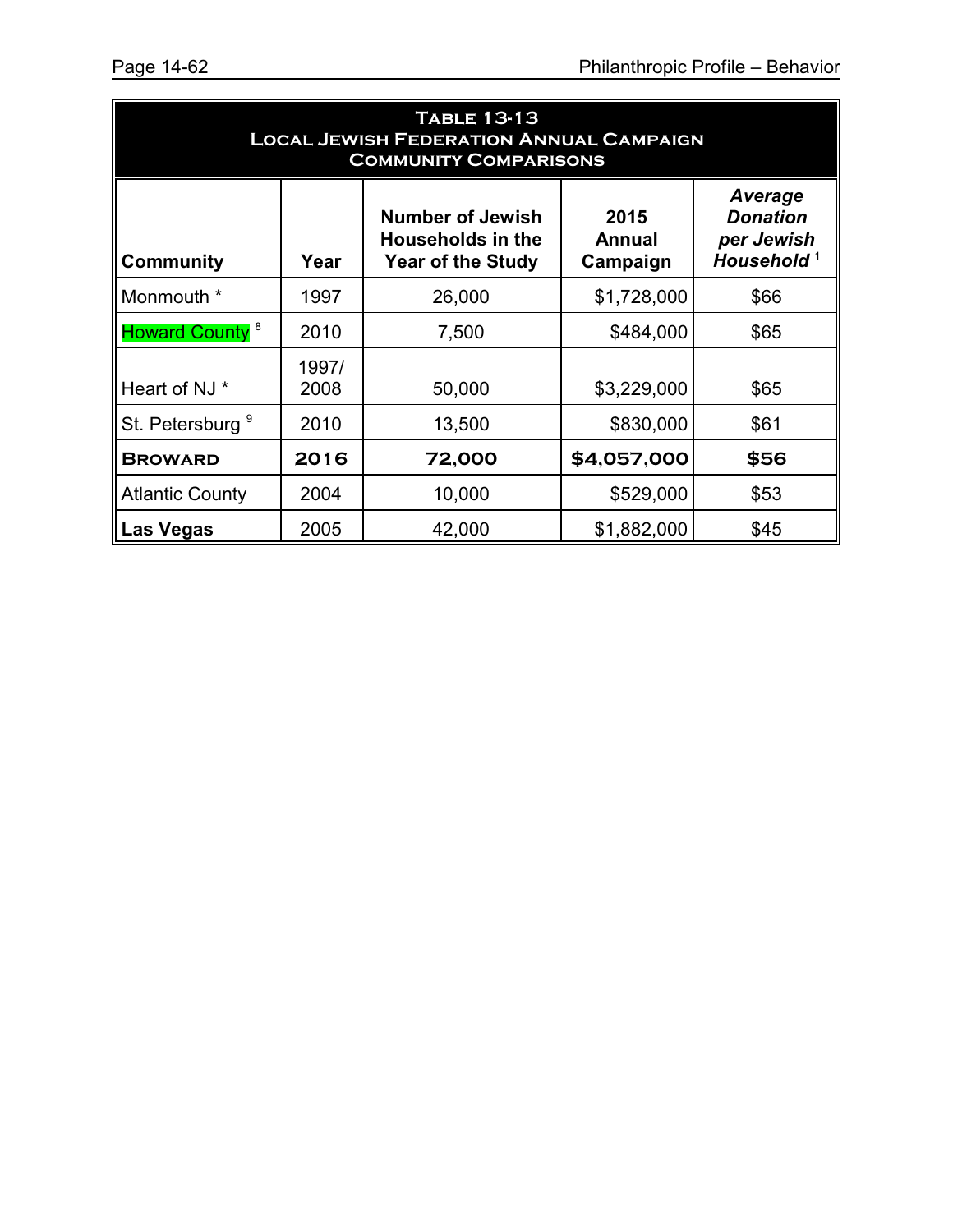| <b>TABLE 13-13</b><br><b>LOCAL JEWISH FEDERATION ANNUAL CAMPAIGN</b><br><b>COMMUNITY COMPARISONS</b> |                                                                                     |                                                                                 |                                   |                                                                    |  |  |  |
|------------------------------------------------------------------------------------------------------|-------------------------------------------------------------------------------------|---------------------------------------------------------------------------------|-----------------------------------|--------------------------------------------------------------------|--|--|--|
| <b>Community</b>                                                                                     | Year                                                                                | <b>Number of Jewish</b><br><b>Households in the</b><br><b>Year of the Study</b> | 2015<br><b>Annual</b><br>Campaign | Average<br><b>Donation</b><br>per Jewish<br>Household <sup>1</sup> |  |  |  |
|                                                                                                      | $*$ In 2015, the Jowish Eoderation in Monmouth merged with the Jowish Eoderation in |                                                                                 |                                   |                                                                    |  |  |  |

In 2015, the Jewish Federation in Monmouth merged with the Jewish Federation in Middlesex to form the Jewish Federation in the Heart of New Jersey. The separate entries for Monmouth and Middlesex show 2013 Campaign data. The entry for the Heart of New Jersey shows 2015 Campaign information.

 $1$ The number of Jewish households is the number of households in the year of the study, while the campaign information is for 2015, unless otherwise indicated. To the extent that the number of Jewish households in a community has changed since the year of the study, the *Average Donation per Jewish Household* column may overestimate or underestimate the per household donations in 2015. Thus, Community Comparisons should be treated with caution.

<sup>2</sup> *Number of Jewish Households in the Year of the Study* is updated to a 2011 estimate. Data in other parts of this report are from the 1994 study.

<sup>3</sup> Number of Jewish Households in the Year of the Study is updated to a 2010 estimate. Data in other parts of this report for St. Paul are from the 2004 study.

<sup>4</sup> *Number of Jewish Households in the Year of the Study* is updated to a 2008 estimate. Data in other parts of this report for Essex-Morris are from the 1998 study.

<sup>5</sup> *Number of Jewish Households in the Year of the Study* and *2015 Annual Campaign* includes the entire State of Delaware (which is served by the Jewish Federation of Delaware), not just Wilmington.

6 Campaign information is for 2009.

 $7$  The Westport Federation merged with the Bridgeport Federation in 2014 to form the Federation for Jewish Philanthropy of Upper Fairfield County. Since no information on the number of households is available for Bridgeport, the entry for Westport, with 2013 campaign information is maintained here.

8 Campaign information is for 2009

<sup>9</sup> Number of Jewish Households in the Year of the Study is updated to a 2011 estimate. Data in other parts of this report for St. Petersburg are from the 1994 study.

Source: The *2015 Annual Campaign* information was provided by Laurence Kotler-Berkowitz of the Research Department of The Jewish Federations of North America.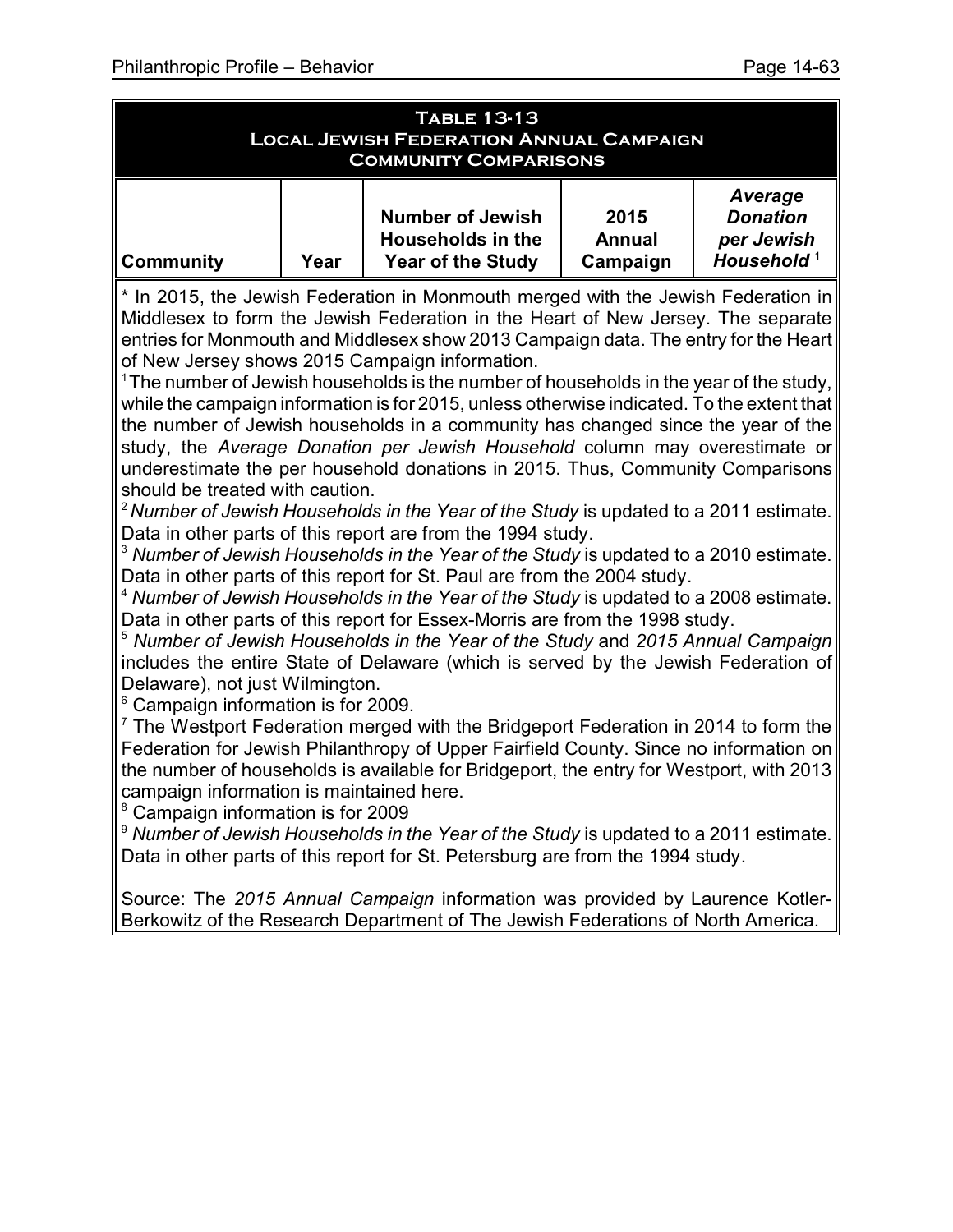| <b>TABLE 14-14</b><br>HOUSEHOLDS ON THE LOCAL JEWISH FEDERATION MAILING LIST<br><b>COMMUNITY COMPARISONS</b> |      |                                                                                 |                                                                 |                                                                                                                     |  |  |  |  |
|--------------------------------------------------------------------------------------------------------------|------|---------------------------------------------------------------------------------|-----------------------------------------------------------------|---------------------------------------------------------------------------------------------------------------------|--|--|--|--|
| <b>BASE: JEWISH HOUSEHOLDS</b>                                                                               |      |                                                                                 |                                                                 |                                                                                                                     |  |  |  |  |
| <b>Number of Jewish</b><br><b>Households</b>                                                                 |      |                                                                                 |                                                                 |                                                                                                                     |  |  |  |  |
| <b>Community</b>                                                                                             | Year | On the<br><b>Local Jewish</b><br><b>Federation</b><br>Mailing List <sup>1</sup> | <b>Estimated</b><br>by the<br><b>Telephone</b><br><b>Survey</b> | <b>Percentage of Jewish</b><br><b>Households on the</b><br><b>Local Jewish</b><br><b>Federation Mailing</b><br>List |  |  |  |  |
| Sarasota                                                                                                     | 2001 | 7,221                                                                           | 8,800                                                           | 82%                                                                                                                 |  |  |  |  |
| <b>Detroit</b>                                                                                               | 2005 | 23,913                                                                          | 30,000                                                          | 80%                                                                                                                 |  |  |  |  |
| Rhode Island                                                                                                 | 2002 | 7,287                                                                           | 9,550                                                           | 76%                                                                                                                 |  |  |  |  |
| San Antonio                                                                                                  | 2007 | 3,359                                                                           | 4,500                                                           | 75%                                                                                                                 |  |  |  |  |
| <b>W Palm Beach</b>                                                                                          | 2005 | 51,700                                                                          | 69,000                                                          | 75%                                                                                                                 |  |  |  |  |
| Milwaukee                                                                                                    | 1996 | 7,848                                                                           | 10,400                                                          | 75%                                                                                                                 |  |  |  |  |
| <b>Tidewater</b>                                                                                             | 2001 | 3,888                                                                           | 5,400                                                           | 72%                                                                                                                 |  |  |  |  |
| Westport                                                                                                     | 2000 | 3,612                                                                           | 5,000                                                           | 72%                                                                                                                 |  |  |  |  |
| Bergen                                                                                                       | 2001 | 19,894                                                                          | 28,400                                                          | 70%                                                                                                                 |  |  |  |  |
| Harrisburg                                                                                                   | 1994 | 2,226                                                                           | 3,200                                                           | 70%                                                                                                                 |  |  |  |  |
| Richmond                                                                                                     | 1994 | 4,143                                                                           | 6,000                                                           | 69%                                                                                                                 |  |  |  |  |
| <b>S Palm Beach</b>                                                                                          | 2005 | 49,944                                                                          | 73,000                                                          | 68%                                                                                                                 |  |  |  |  |
| Hartford                                                                                                     | 2000 | 9,993                                                                           | 14,800                                                          | 68%                                                                                                                 |  |  |  |  |
| <b>Atlantic County</b>                                                                                       | 2004 | 6,700                                                                           | 10,000                                                          | 67%                                                                                                                 |  |  |  |  |
| York                                                                                                         | 1999 | 614                                                                             | 925                                                             | 66%                                                                                                                 |  |  |  |  |
| <b>Houston</b>                                                                                               | 2016 | 15,881                                                                          | 26,000                                                          | 61%                                                                                                                 |  |  |  |  |
| Cincinnati                                                                                                   | 2008 | 7,600                                                                           | 12,500                                                          | 61%                                                                                                                 |  |  |  |  |
| Rochester                                                                                                    | 1999 | 6,256                                                                           | 10,230                                                          | 61%                                                                                                                 |  |  |  |  |
| Lehigh Valley                                                                                                | 2007 | 2,387                                                                           | 4,000                                                           | 60%                                                                                                                 |  |  |  |  |
| New Haven                                                                                                    | 2010 | 6,405                                                                           | 11,000                                                          | 58%                                                                                                                 |  |  |  |  |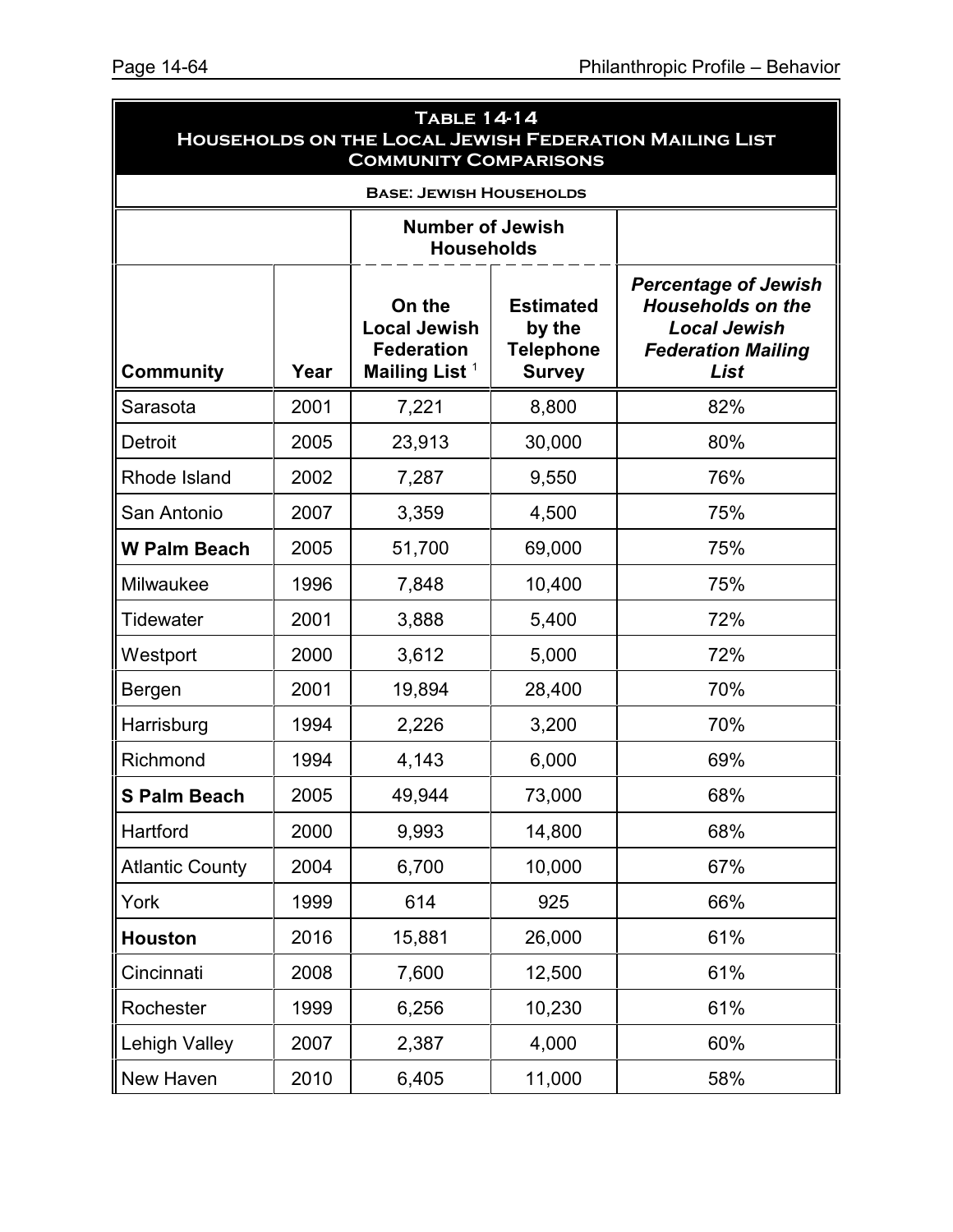| <b>TABLE 14-14</b><br>HOUSEHOLDS ON THE LOCAL JEWISH FEDERATION MAILING LIST<br><b>COMMUNITY COMPARISONS</b> |      |                                                                                 |                                                                 |                                                                                                                     |  |  |  |
|--------------------------------------------------------------------------------------------------------------|------|---------------------------------------------------------------------------------|-----------------------------------------------------------------|---------------------------------------------------------------------------------------------------------------------|--|--|--|
| <b>BASE: JEWISH HOUSEHOLDS</b>                                                                               |      |                                                                                 |                                                                 |                                                                                                                     |  |  |  |
|                                                                                                              |      | <b>Number of Jewish</b><br><b>Households</b>                                    |                                                                 |                                                                                                                     |  |  |  |
| <b>Community</b>                                                                                             | Year | On the<br><b>Local Jewish</b><br><b>Federation</b><br>Mailing List <sup>1</sup> | <b>Estimated</b><br>by the<br><b>Telephone</b><br><b>Survey</b> | <b>Percentage of Jewish</b><br><b>Households on the</b><br><b>Local Jewish</b><br><b>Federation Mailing</b><br>List |  |  |  |
| Minneapolis                                                                                                  | 2004 | 7,899                                                                           | 13,850                                                          | 57%                                                                                                                 |  |  |  |
| Jacksonville                                                                                                 | 2002 | 3,787                                                                           | 6,700                                                           | 57%                                                                                                                 |  |  |  |
| Charlotte                                                                                                    | 1997 | 2,189                                                                           | 4,000                                                           | 55%                                                                                                                 |  |  |  |
| Middlesex                                                                                                    | 2008 | 12,238                                                                          | 24,000                                                          | 51%                                                                                                                 |  |  |  |
| <b>Miami</b>                                                                                                 | 2014 | 27,000                                                                          | 55,700                                                          | 48%                                                                                                                 |  |  |  |
| <b>Broward</b>                                                                                               | 1997 | 65,764                                                                          | 133,000                                                         | 49%                                                                                                                 |  |  |  |
| Portland (ME)                                                                                                | 2007 | 2,025                                                                           | 4,300                                                           | 47%                                                                                                                 |  |  |  |
| St. Paul                                                                                                     | 2004 | 2,428                                                                           | 5,150                                                           | 47%                                                                                                                 |  |  |  |
| Tucson                                                                                                       | 2002 | 6,289                                                                           | 13,400                                                          | 47%                                                                                                                 |  |  |  |
| Monmouth                                                                                                     | 1997 | 12,330                                                                          | 26,000                                                          | 47%                                                                                                                 |  |  |  |
| <b>Seattle</b>                                                                                               | 2000 | 10,233                                                                          | 22,490                                                          | 46%                                                                                                                 |  |  |  |
| Washington                                                                                                   | 2003 | 48,659                                                                          | 110,000                                                         | 44%                                                                                                                 |  |  |  |
| <b>BROWARD</b>                                                                                               | 2016 | 29,222                                                                          | 72,000                                                          | 41%                                                                                                                 |  |  |  |
| Los Angeles                                                                                                  | 1997 | 68,000                                                                          | 247,668                                                         | 27%                                                                                                                 |  |  |  |
| <b>Las Vegas</b>                                                                                             | 2005 | 10,011                                                                          | 42,000                                                          | 24%                                                                                                                 |  |  |  |

<sup>1</sup> A *Jewish Federation Survey* gathered information from the Local Jewish Federation concerning the number of households on the current mailing list.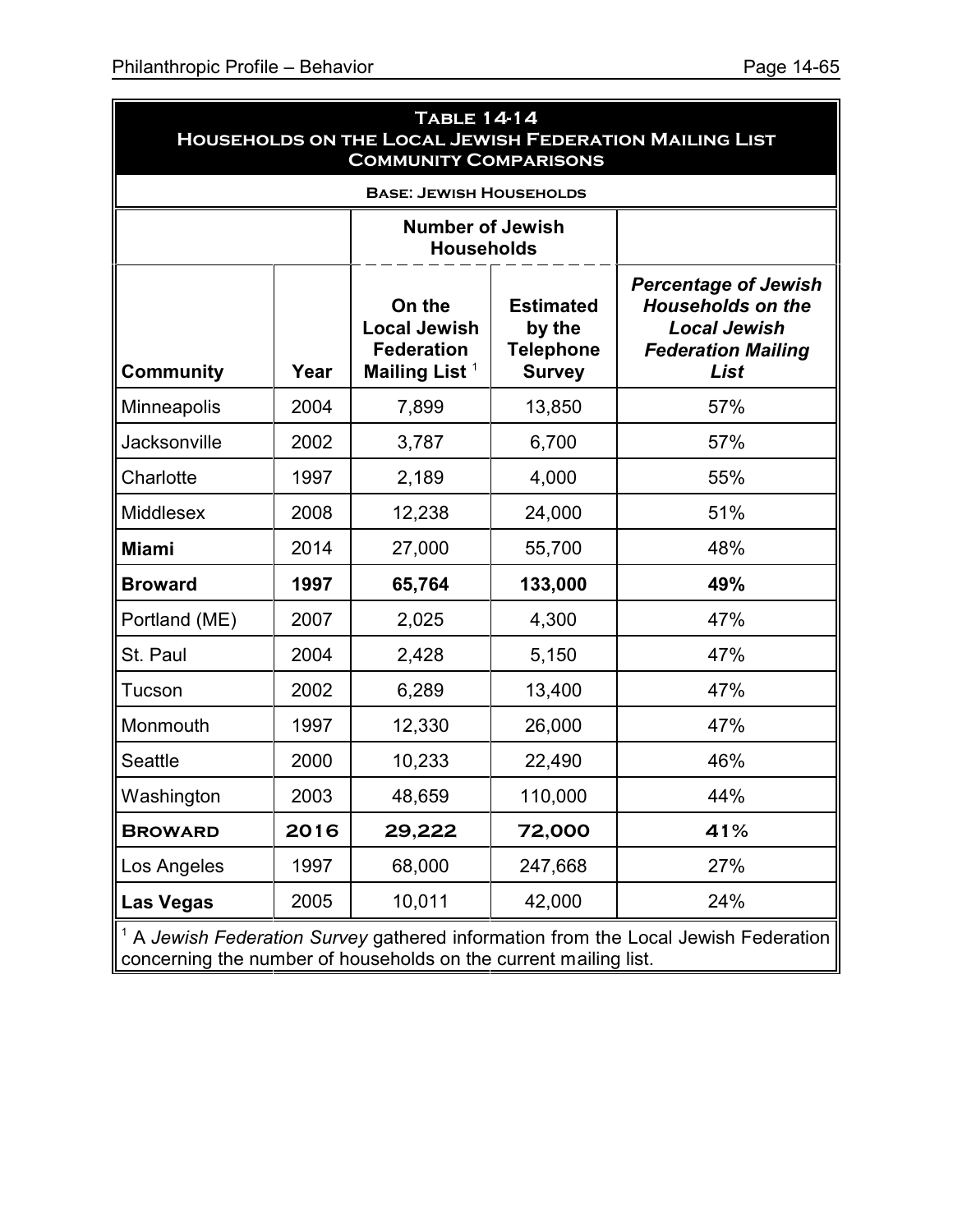# **Donated to Other Jewish Charities in the Past Year**

**T** able 14-15 shows that 51% of Jewish households in Broward did not donate to Other Jewish Charities (Jewish charities other than Jewish Federations) in the past year, 18% donated under \$100, 17% donated \$100-\$500, and 15% donated \$500 and over, including 9% who donated \$1,000 and over. In total, 49% of households donated to Other Jewish Charities in the past year.

**Community Comparisons**. **Table 14-16** shows that the 49% who **donated to Other Jewish Charities** in the past year is about average among about 40 comparison Jewish communities and compares to 54% in both South Palm Beach and West Palm Beach, 47% in Miami, 46% in Atlanta, and 33% in Las Vegas. The 49% compares to 53% in 1997.

The right hand side of **Table 14-16** examines only *households who donated* to Other Jewish Charities in the past year. Of households who donated to Other Jewish Charities in the past year, the 37% who donated **under \$100** is about average among about 30 comparison Jewish communities and compares to 41% in both South Palm Beach and West Palm Beach, 44% in Las Vegas, and 33% in Miami. The 37% compares to 59% in 1997.

Of households who donated to Other Jewish Charities in the past year, the 17% who donated **\$1,000 and over** is about average among about 30 comparison Jewish communities and compares to 21% in Miami, 14% in West Palm Beach, 13% in South Palm Beach, and 7% in Las Vegas. The 17% compares to 5% in 1997.

Note that **Table 14-24** shows a comprehensive comparison with other Jewish communities of the percentage of households who donated to the Local Jewish Federation, Other Jewish Federations, Any Jewish Federation, Other Jewish Charities, Any Jewish Charity, Non-Jewish Charities, and Any Charity in the past year.

### **Comparisons Among Population Subgroups**.

### **Donated to Other Jewish Charities in the Past Year**

**Table 14-15** shows that, overall, 47% of households **donated to Other Jewish Charities** in the past year. The percentage is much higher in:

- households in the Southeast (59%)
- households age 75 and over (59%)
- $\bullet$  elderly single households (62%)
- ! households earning an annual income of \$200,000 and over (66%)
- ! Orthodox households (82%) and Conservative households (61%)
- ! in-married households (60%) and conversionary in-married households (62%)
- ! synagogue member households (78%), households who attended Chabad in the past year (70%), JCC member households (63%), and Jewish organization member households (78%)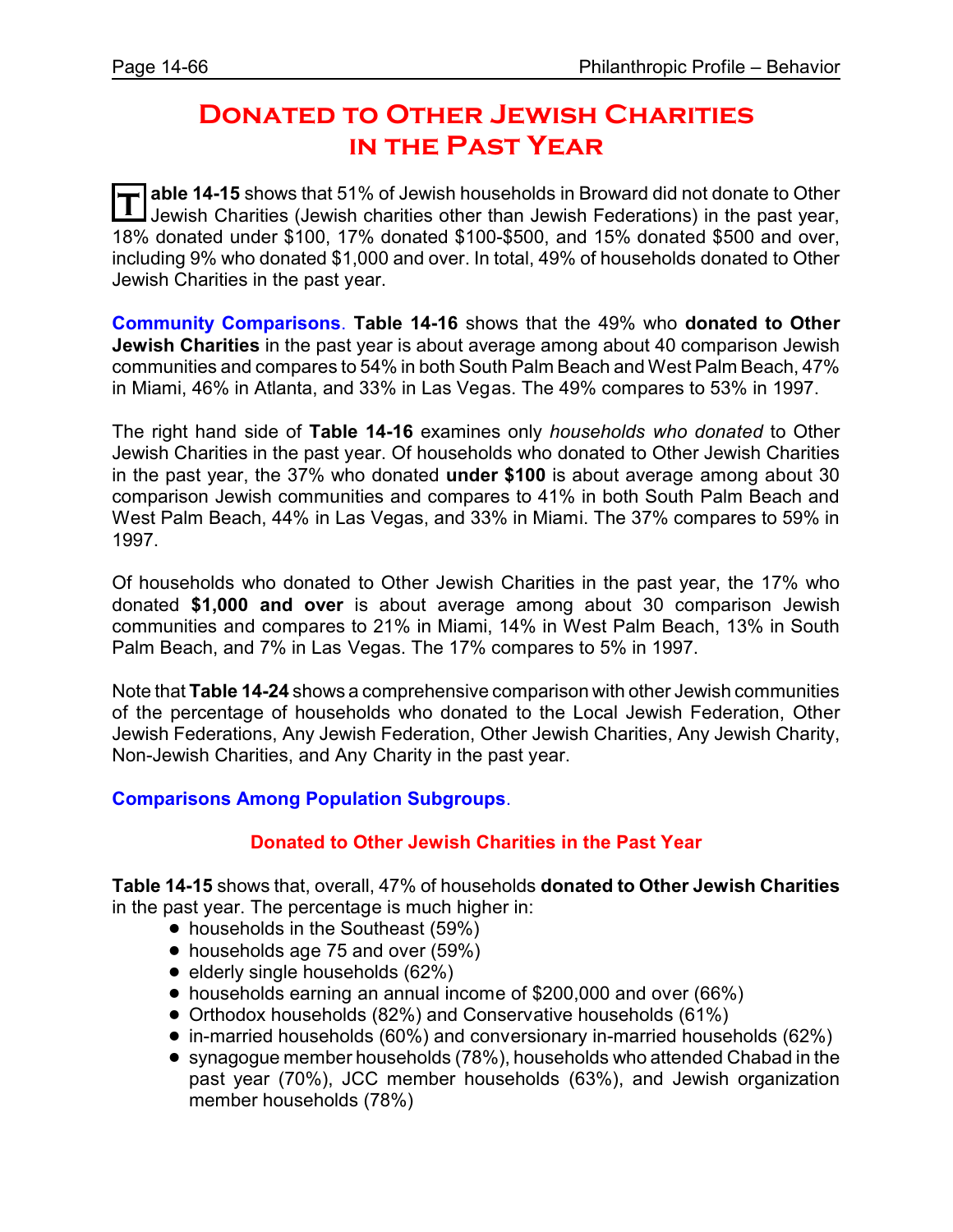- households in which the respondent attended a Jewish day school as a child (68%)
- ! households in which the respondent attended or worked at a Jewish overnight camp as a child (60%)
- households in which the respondent participated in a Jewish youth group as a teenager (63%)
- ! households in which the respondent participated in Hillel/Chabad while in college (excluding High Holidays) (69%)
- ! households in which the respondent is very familiar with the Jewish Federation (65%)
- $\bullet$  households in which an adult visited Israel on a Jewish trip (70%) and a general trip (63%)
- households who donated to the Jewish Federation in the past year (71%)
- ! households who donated under \$100 (67%), \$100-\$500 (66%), \$500-\$1,000 (79%), and \$1,000 and over (90%) to the Jewish Federation in the past year

The percentage is much lower (in):

- households in residence in Broward for 0-4 years (37%)
- $\bullet$  households under age 35 (34%) and age 35-49 (39%)
- households earning an annual income under \$25,000 (33%)
- Just Jewish households (33%)
- intermarried households (23%)
- synagogue non-member households (36%)
- ! households in which the respondent is not at all familiar with the Jewish Federation (36%)
- households in which no adult visited Israel (25%)

# **Donated \$100 and Over to Other Jewish Charities in the Past Year**

**Table 14-15** shows that, overall, 32% of households **donated \$100 and over to Other Jewish Charities** in the past year. The percentage is much higher in:

- $\bullet$  households in the Southeast (44%)
- ! households earning an annual income of \$200,000 and over (53%)
- Orthodox households (61%) and Conservative households (41%)
- ! in-married households (41%) and conversionary in-married households (48%)
- ! synagogue member households (56%), households who attended Chabad in the past year (54%), JCC member households (45%), and Jewish organization member households (55%)
- households in which the respondent attended a Jewish day school as a child (51%)
- households in which the respondent attended or worked at a Jewish overnight camp as a child (41%)
- households in which the respondent participated in a Jewish youth group as a teenager (41%)
- ! households in which the respondent participated in Hillel/Chabad while in college (excluding High Holidays) (54%)
- households in which the respondent is very familiar with the Jewish Federation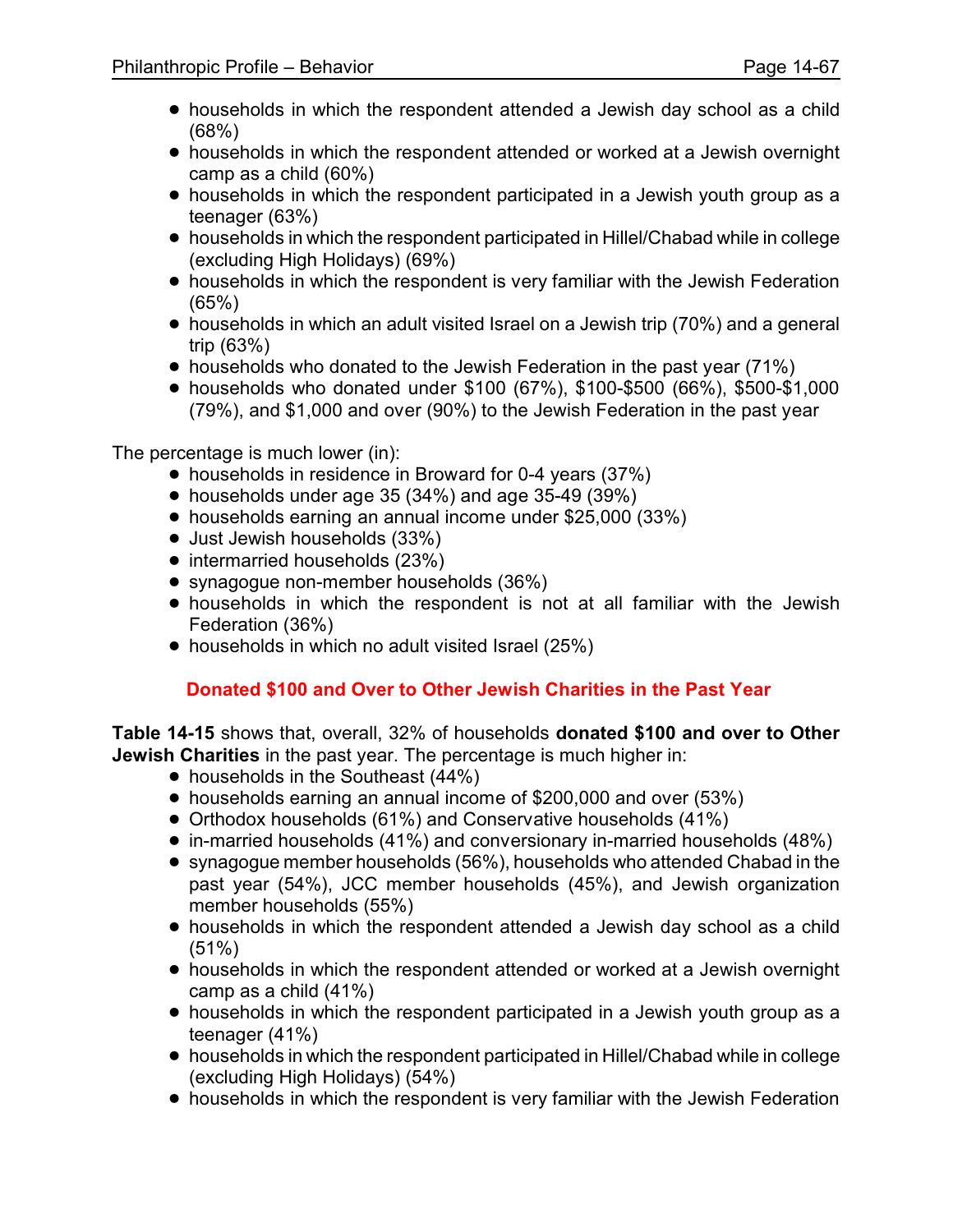(54%)

- households in which an adult visited Israel on a Jewish trip (47%)
- households who donated to the Jewish Federation in the past year (49%)
- households who donated  $$100-$500 (44%), $500-$1,000 (76%), and $1,000 and$ over (86%) to the Jewish Federation in the past year

The percentage is much lower in:

- $\bullet$  under age 35 (16%)
- ! households earning an annual income under \$25,000 (16%)
- Just Jewish households (18%)
- intermarried households (11%)
- synagogue non-member households (19%)
- ! households in which the respondent did not attend Jewish education as a child (18%)
- ! households in which the respondent is not at all familiar with the Jewish Federation (18%)
- households in which no adult visited Israel (13%)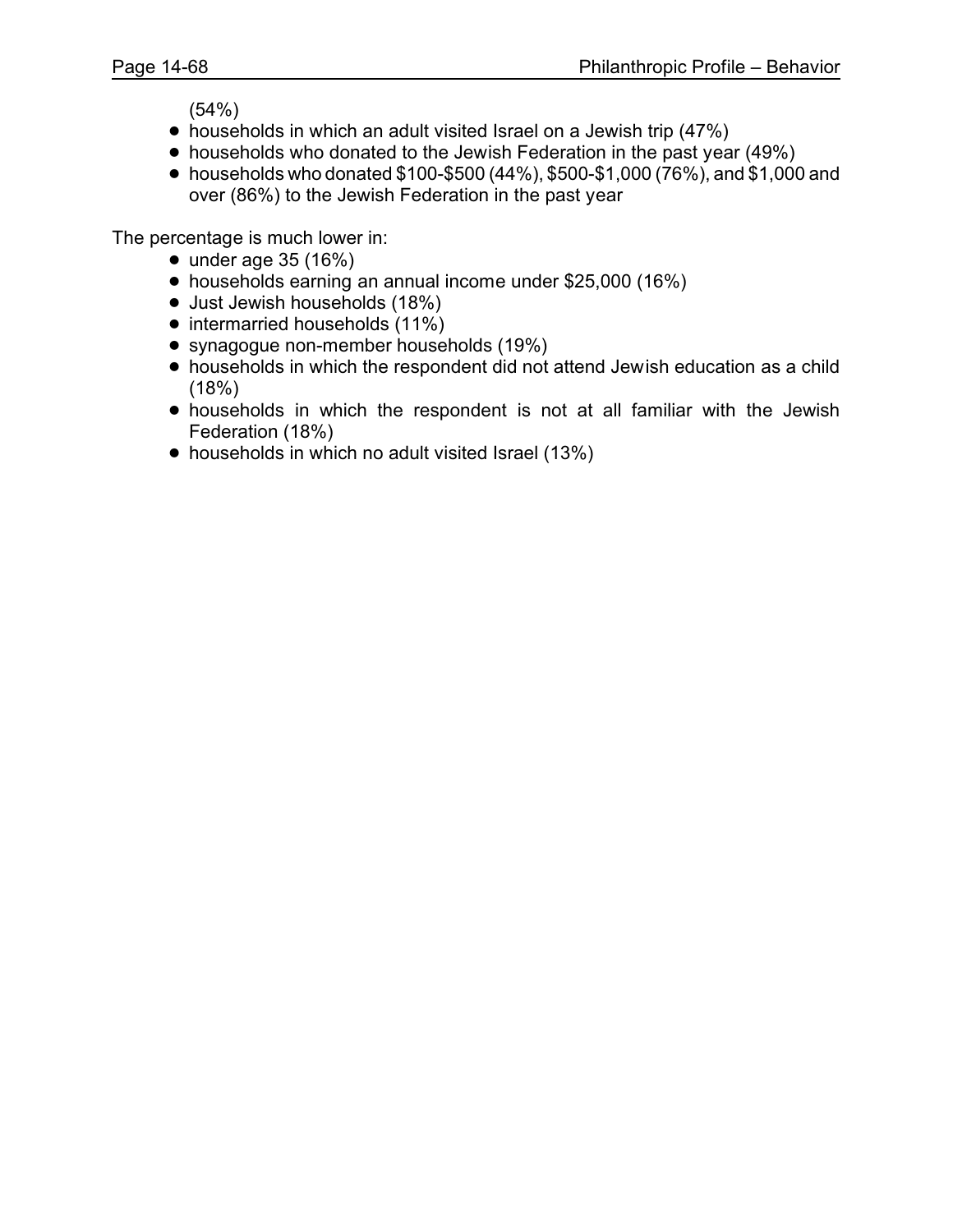| <b>TABLE 14-15</b><br><b>DONATED TO OTHER JEWISH CHARITIES IN THE PAST YEAR</b> |                                       |                        |                                       |       |       |                   |                        |  |  |
|---------------------------------------------------------------------------------|---------------------------------------|------------------------|---------------------------------------|-------|-------|-------------------|------------------------|--|--|
| <b>BASE: JEWISH HOUSEHOLDS</b>                                                  |                                       |                        |                                       |       |       |                   |                        |  |  |
|                                                                                 |                                       |                        |                                       |       |       | <b>Donated</b>    |                        |  |  |
| <b>Population Subgroup</b>                                                      | <b>Donated</b>                        | \$100<br>and<br>Over   | Did Not Under \$100-<br><b>Donate</b> | \$100 | \$500 | \$500-<br>\$1,000 | \$1,000<br>and<br>Over |  |  |
| All                                                                             | 49.4%                                 | 31.1%                  | 50.6%                                 | 18.3  | 16.6  | 5.9               | 8.6                    |  |  |
|                                                                                 |                                       | <b>GEOGRAPHIC AREA</b> |                                       |       |       |                   |                        |  |  |
| Northwest                                                                       | 40.6%                                 | 23.4%                  | 59.4%                                 | 17.2  | 10.1  | 5.3               | 8.0                    |  |  |
| <b>North Central</b>                                                            | 51.8%                                 | 24.2%                  | 48.2%                                 | 27.6  | 20.3  | 1.6               | 2.3                    |  |  |
| East                                                                            | 47.2%                                 | 35.2%                  | 52.8%                                 | 12.0  | 13.4  | 3.7               | 18.1                   |  |  |
| <b>West Central</b>                                                             | 42.2%                                 | 23.9%                  | 57.8%                                 | 18.3  | 12.9  | 6.3               | 4.7                    |  |  |
| Southeast                                                                       | 59.0%                                 | 43.9%                  | 41.0%                                 | 15.1  | 22.7  | 9.3               | 11.9                   |  |  |
| Southwest                                                                       | 57.0%                                 | 36.9%                  | 43.0%                                 | 20.1  | 20.5  | 6.1               | 10.3                   |  |  |
|                                                                                 | <b>LENGTH OF RESIDENCE IN BROWARD</b> |                        |                                       |       |       |                   |                        |  |  |
| $0 - 4$ years                                                                   | 36.7%                                 | 25.3%                  | 63.3%                                 | 11.4  | 7.1   | 7.3               | 10.9                   |  |  |
| $5 - 9$ years                                                                   | 49.0%                                 | 37.1%                  | 51.0%                                 | 11.9  | 25.1  | 4.3               | 7.7                    |  |  |
| 10 - 19 years                                                                   | 53.5%                                 | 28.1%                  | 46.5%                                 | 25.4  | 15.8  | 1.7               | 10.6                   |  |  |
| 20 or more years                                                                | 49.4%                                 | 31.9%                  | 50.6%                                 | 17.5  | 16.6  | 7.5               | 7.8                    |  |  |
| <b>AGE OF HEAD OF HOUSEHOLD</b>                                                 |                                       |                        |                                       |       |       |                   |                        |  |  |
| Under 35                                                                        | 33.9%                                 | 16.3%                  | 66.1%                                 | 17.6  | 10.8  | 3.5               | 2.0                    |  |  |
| $35 - 49$                                                                       | 39.2%                                 | 27.1%                  | 60.8%                                 | 12.1  | 11.7  | 5.4               | 10.0                   |  |  |
| $50 - 64$                                                                       | 51.3%                                 | 37.2%                  | 48.7%                                 | 14.1  | 19.0  | 8.5               | 9.7                    |  |  |
| 65 - 74                                                                         | 50.1%                                 | 31.0%                  | 49.9%                                 | 19.1  | 19.1  | 5.2               | 6.7                    |  |  |
| 75 and over                                                                     | 58.6%                                 | 28.5%                  | 41.4%                                 | 30.1  | 15.9  | 3.3               | 9.3                    |  |  |
| $\rightarrow$ 65 and over                                                       | 54.4%                                 | 29.8%                  | 45.6%                                 | 24.6  | 17.5  | 4.3               | 8.0                    |  |  |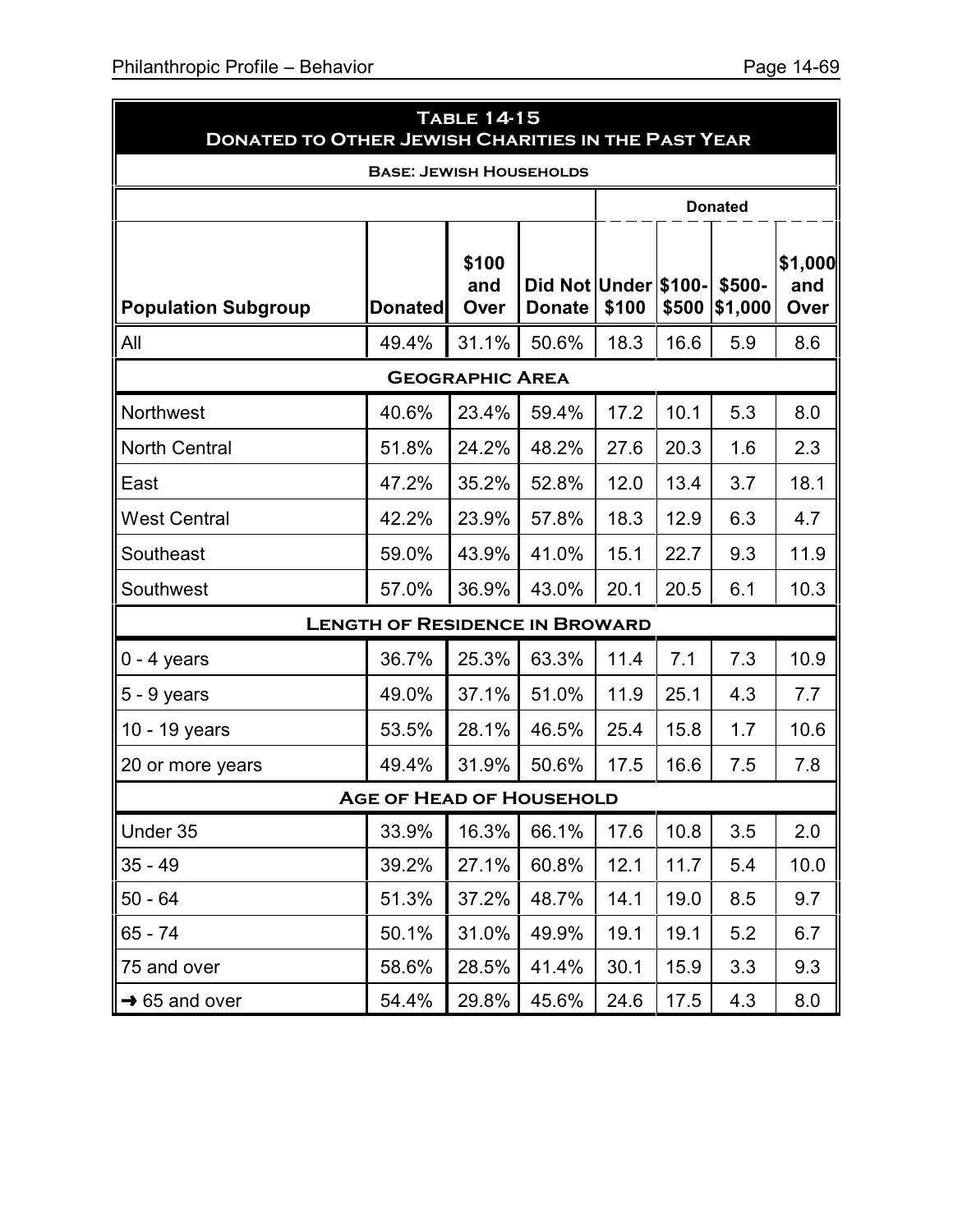|                                | <b>TABLE 14-15</b><br><b>DONATED TO OTHER JEWISH CHARITIES IN THE PAST YEAR</b> |                         |                                       |       |       |                   |                        |  |
|--------------------------------|---------------------------------------------------------------------------------|-------------------------|---------------------------------------|-------|-------|-------------------|------------------------|--|
| <b>BASE: JEWISH HOUSEHOLDS</b> |                                                                                 |                         |                                       |       |       |                   |                        |  |
|                                |                                                                                 |                         |                                       |       |       | <b>Donated</b>    |                        |  |
| <b>Population Subgroup</b>     | <b>Donated</b>                                                                  | \$100<br>and<br>Over    | Did Not Under \$100-<br><b>Donate</b> | \$100 | \$500 | \$500-<br>\$1,000 | \$1,000<br>and<br>Over |  |
| All                            | 49.4%                                                                           | 31.1%                   | 50.6%                                 | 18.3  | 16.6  | 5.9               | 8.6                    |  |
|                                | <b>HOUSEHOLD STRUCTURE</b>                                                      |                         |                                       |       |       |                   |                        |  |
| Household with Children        | 45.1%                                                                           | 35.9%                   | 54.9%                                 | 9.2   | 18.9  | 8.0               | 9.0                    |  |
| HH with Only Adult Children    | 47.3%                                                                           | 32.4%                   | 52.7%                                 | 14.9  | 17.3  | 7.7               | 7.4                    |  |
| <b>Non-Elderly Couple</b>      | 58.2%                                                                           | 35.4%                   | 41.8%                                 | 22.8  | 17.5  | 2.5               | 15.4                   |  |
| <b>Non-Elderly Single</b>      | 41.3%                                                                           | 29.8%                   | 58.7%                                 | 11.5  | 17.8  | 5.9               | 6.1                    |  |
| <b>Elderly Couple</b>          | 53.1%                                                                           | 31.3%                   | 46.9%                                 | 21.8  | 11.3  | 7.5               | 12.5                   |  |
| <b>Elderly Single</b>          | 61.9%                                                                           | 27.5%                   | 38.1%                                 | 34.4  | 20.6  | 2.2               | 4.7                    |  |
|                                |                                                                                 | <b>HOUSEHOLD INCOME</b> |                                       |       |       |                   |                        |  |
| Under \$25,000                 | 32.7%                                                                           | 15.9%                   | 67.3%                                 | 16.8  | 12.9  | 0.0               | 3.0                    |  |
| $$25 - $50,000$                | 45.5%                                                                           | 22.4%                   | 54.5%                                 | 23.1  | 14.2  | 5.0               | 3.2                    |  |
| $$50 - $100,000$               | 47.6%                                                                           | 27.1%                   | 52.4%                                 | 20.5  | 17.6  | 5.2               | 4.3                    |  |
| $$100 - $200,000$              | 55.1%                                                                           | 33.8%                   | 44.9%                                 | 21.3  | 21.6  | 7.0               | 5.2                    |  |
| \$200,000 and over             | 65.8%                                                                           | 52.6%                   | 34.2%                                 | 13.2  | 13.3  | 7.0               | 32.3                   |  |
| <b>JEWISH IDENTIFICATION</b>   |                                                                                 |                         |                                       |       |       |                   |                        |  |
| Orthodox                       | 82.0%                                                                           | 60.6%                   | 18.0%                                 | 21.4  | 29.3  | 5.9               | 25.4                   |  |
| Conservative                   | 60.6%                                                                           | 41.3%                   | 39.4%                                 | 19.3  | 21.9  | 9.2               | 10.2                   |  |
| Reform                         | 54.3%                                                                           | 33.3%                   | 45.7%                                 | 21.0  | 19.0  | 4.7               | 9.6                    |  |
| Just Jewish                    | 33.4%                                                                           | 18.3%                   | 66.6%                                 | 15.1  | 9.2   | 4.3               | 4.8                    |  |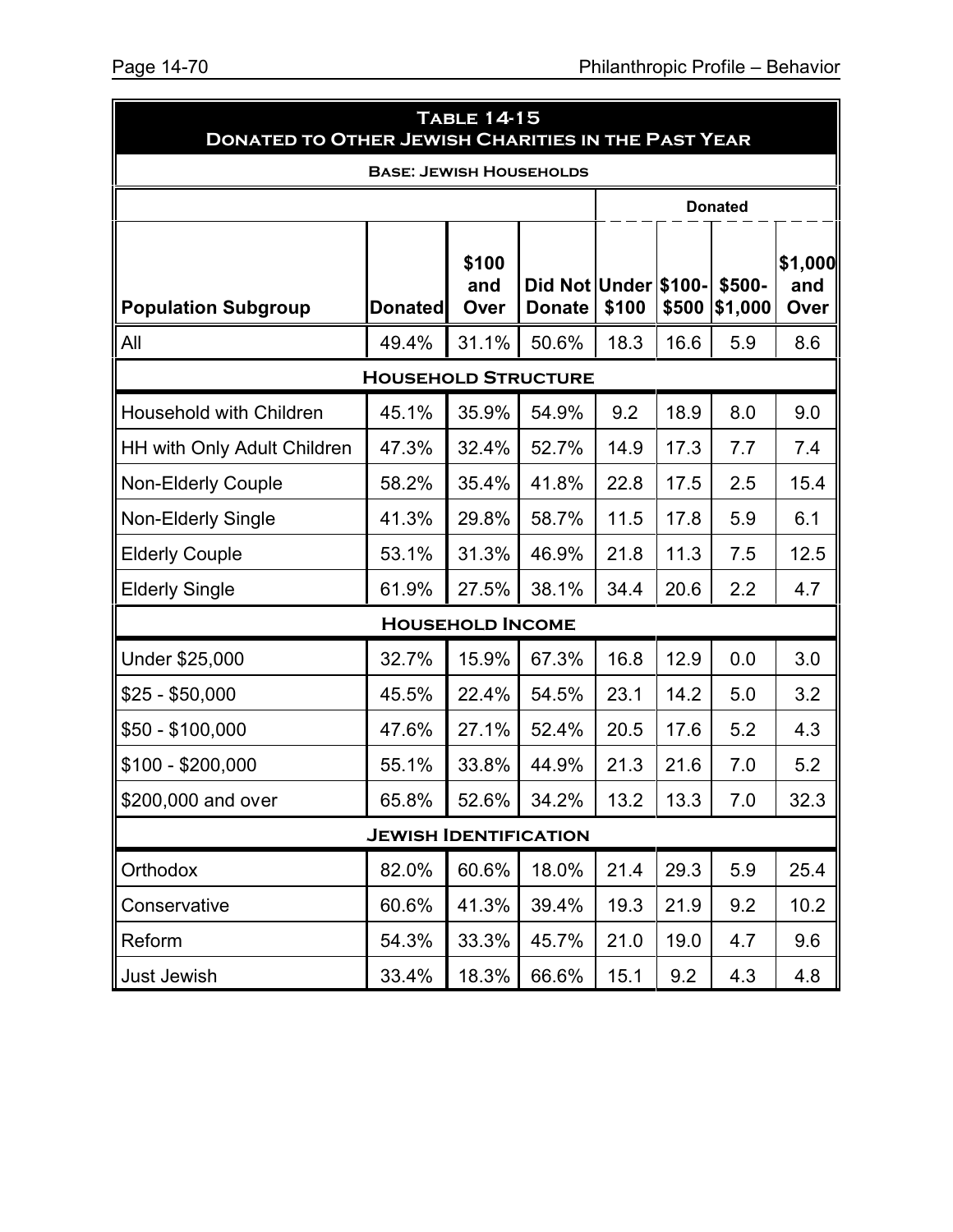| <b>TABLE 14-15</b><br><b>DONATED TO OTHER JEWISH CHARITIES IN THE PAST YEAR</b> |                |                      |                                       |       |       |                   |                        |  |  |  |  |
|---------------------------------------------------------------------------------|----------------|----------------------|---------------------------------------|-------|-------|-------------------|------------------------|--|--|--|--|
| <b>BASE: JEWISH HOUSEHOLDS</b>                                                  |                |                      |                                       |       |       |                   |                        |  |  |  |  |
|                                                                                 |                | <b>Donated</b>       |                                       |       |       |                   |                        |  |  |  |  |
| <b>Population Subgroup</b>                                                      | <b>Donated</b> | \$100<br>and<br>Over | Did Not Under \$100-<br><b>Donate</b> | \$100 | \$500 | \$500-<br>\$1,000 | \$1,000<br>and<br>Over |  |  |  |  |
| All                                                                             | 49.4%          | 31.1%                | 50.6%                                 | 18.3  | 16.6  | 5.9               | 8.6                    |  |  |  |  |
| <b>TYPE OF MARRIAGE</b>                                                         |                |                      |                                       |       |       |                   |                        |  |  |  |  |
| In-married                                                                      | 59.8%          | 41.4%                | 40.2%                                 | 18.4  | 18.1  | 9.2               | 14.1                   |  |  |  |  |
| Conversionary                                                                   | 62.3%          | 47.8%                | 37.7%                                 | 14.5  | 19.0  | 12.2              | 16.6                   |  |  |  |  |
| Intermarried                                                                    | 22.6%          | 10.8%                | 77.4%                                 | 11.8  | 5.8   | 4.1               | 0.9                    |  |  |  |  |
| <b>SYNAGOGUE MEMBERSHIP</b>                                                     |                |                      |                                       |       |       |                   |                        |  |  |  |  |
| Member                                                                          | 77.5%          | 55.5%                | 22.5%                                 | 22.0  | 24.7  | 9.3               | 21.5                   |  |  |  |  |
| Non-Member                                                                      | 35.7%          | 19.2%                | 64.3%                                 | 16.5  | 12.6  | 4.3               | 2.3                    |  |  |  |  |
| <b>ATTENDED CHABAD IN THE PAST YEAR</b>                                         |                |                      |                                       |       |       |                   |                        |  |  |  |  |
| Attended                                                                        | 69.8%          | 53.9%                | 30.2%                                 | 15.9  | 20.4  | 12.4              | 21.1                   |  |  |  |  |
| Did Not Attend                                                                  | 43.7%          | 24.7%                | 56.3%                                 | 19.0  | 15.5  | 4.1               | 5.1                    |  |  |  |  |
| <b>JCC MEMBERSHIP</b>                                                           |                |                      |                                       |       |       |                   |                        |  |  |  |  |
| Member                                                                          | 62.9%          | 44.8%                | 37.1%                                 | 18.1  | 25.0  | 7.1               | 12.7                   |  |  |  |  |
| Non-Member                                                                      | 47.6%          | 29.3%                | 52.4%                                 | 18.3  | 15.4  | 5.8               | 8.1                    |  |  |  |  |
| <b>JEWISH ORGANIZATION MEMBERSHIP</b>                                           |                |                      |                                       |       |       |                   |                        |  |  |  |  |
| Member                                                                          | 78.0%          | 55.2%                | 22.0%                                 | 22.8  | 30.3  | 6.7               | 18.2                   |  |  |  |  |
| Non-Member                                                                      | 42.5%          | 25.3%                | 57.5%                                 | 17.2  | 13.2  | 5.8               | 6.3                    |  |  |  |  |
| <b>RESPONDENT ATTENDED JEWISH EDUCATION AS A CHILD</b>                          |                |                      |                                       |       |       |                   |                        |  |  |  |  |
| To Jewish Day School                                                            | 67.9%          | 51.0%                | 32.1%                                 | 16.9  | 24.0  | 10.9              | 16.1                   |  |  |  |  |
| <b>To Supplemental School</b>                                                   | 52.0%          | 34.9%                | 48.0%                                 | 17.1  | 19.3  | 6.8               | 8.8                    |  |  |  |  |
| →To Jewish Education                                                            | 54.3%          | 37.4%                | 45.7%                                 | 16.9  | 20.3  | 7.2               | 9.9                    |  |  |  |  |
| No                                                                              | 41.2%          | 18.4%                | 58.8%                                 | 22.8  | 8.9   | 3.8               | 5.7                    |  |  |  |  |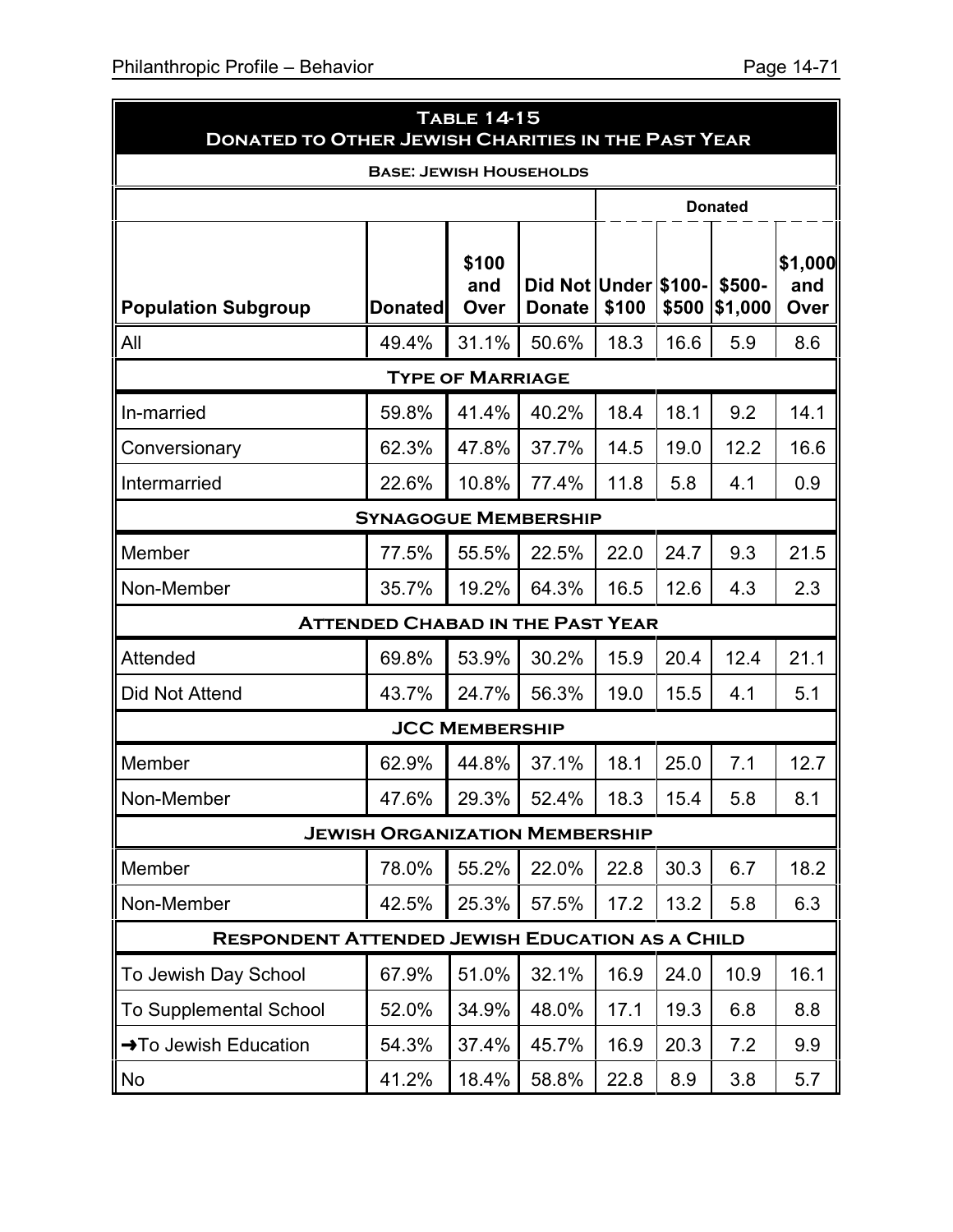| <b>TABLE 14-15</b><br><b>DONATED TO OTHER JEWISH CHARITIES IN THE PAST YEAR</b>               |                                           |                      |                                       |                |       |                   |                        |  |  |  |  |
|-----------------------------------------------------------------------------------------------|-------------------------------------------|----------------------|---------------------------------------|----------------|-------|-------------------|------------------------|--|--|--|--|
| <b>BASE: JEWISH HOUSEHOLDS</b>                                                                |                                           |                      |                                       |                |       |                   |                        |  |  |  |  |
|                                                                                               |                                           |                      |                                       | <b>Donated</b> |       |                   |                        |  |  |  |  |
| <b>Population Subgroup</b>                                                                    | <b>Donated</b>                            | \$100<br>and<br>Over | Did Not Under \$100-<br><b>Donate</b> | \$100          | \$500 | \$500-<br>\$1,000 | \$1,000<br>and<br>Over |  |  |  |  |
| All                                                                                           | 49.4%                                     | 31.1%                | 50.6%                                 | 18.3           | 16.6  | 5.9               | 8.6                    |  |  |  |  |
| RESPONDENT ATTENDED OR WORKED AT JEWISH OVERNIGHT CAMP AS A CHILD                             |                                           |                      |                                       |                |       |                   |                        |  |  |  |  |
| <b>To Overnight Camp</b>                                                                      | 60.1%                                     | 40.5%                | 39.9%                                 | 19.6           | 20.0  | 8.7               | 11.8                   |  |  |  |  |
| No                                                                                            | 46.5%                                     | 28.1%                | 53.5%                                 | 18.4           | 15.5  | 5.2               | 7.4                    |  |  |  |  |
| <b>RESPONDENT PARTICIPATED IN JEWISH YOUTH GROUP AS A TEENAGER</b>                            |                                           |                      |                                       |                |       |                   |                        |  |  |  |  |
| <b>Youth Group Participant</b>                                                                | 63.1%                                     | 41.1%                | 36.9%                                 | 22.0           | 22.1  | 7.4               | 11.6                   |  |  |  |  |
| <b>No</b>                                                                                     | 42.5%                                     | 25.9%                | 57.5%                                 | 16.6           | 13.4  | 5.6               | 6.9                    |  |  |  |  |
| <b>RESPONDENT PARTICIPATED IN HILLEL/CHABAD WHILE IN COLLEGE</b><br>(EXCLUDING HIGH HOLIDAYS) |                                           |                      |                                       |                |       |                   |                        |  |  |  |  |
| <b>Hillel/Chabad Participant</b>                                                              | 68.7%                                     | 54.3%                | 31.3%                                 | 14.4           | 26.5  | 8.2               | 19.6                   |  |  |  |  |
| <b>No</b>                                                                                     | 48.7%                                     | 28.6%                | 51.3%                                 | 20.1           | 14.8  | 6.3               | 7.5                    |  |  |  |  |
|                                                                                               | <b>FAMILIARITY WITH JEWISH FEDERATION</b> |                      |                                       |                |       |                   |                        |  |  |  |  |
| Very Familiar                                                                                 | 64.8%                                     | 54.0%                | 35.2%                                 | 10.8           | 25.1  | 16.4              | 12.5                   |  |  |  |  |
| <b>Somewhat Familiar</b>                                                                      | 54.1%                                     | 31.6%                | 45.9%                                 | 22.5           | 17.7  | 6.3               | 7.6                    |  |  |  |  |
| Not at All Familiar                                                                           | 35.8%                                     | 17.7%                | 64.2%                                 | 18.1           | 15.2  | 0.7               | 1.8                    |  |  |  |  |
| <b>ANY ADULT VISITED ISRAEL</b>                                                               |                                           |                      |                                       |                |       |                   |                        |  |  |  |  |
| On Jewish Trip                                                                                | 69.5%                                     | 46.8%                | 30.5%                                 | 22.7           | 24.0  | 9.3               | 13.5                   |  |  |  |  |
| On General Trip                                                                               | 62.7%                                     | 40.0%                | 37.3%                                 | 22.7           | 19.8  | 7.9               | 12.3                   |  |  |  |  |
| No                                                                                            | 24.8%                                     | 13.2%                | 75.2%                                 | 11.6           | 9.0   | 2.0               | 2.2                    |  |  |  |  |
| <b>JEWISH FEDERATION MARKET SEGMENTS IN THE PAST YEAR</b>                                     |                                           |                      |                                       |                |       |                   |                        |  |  |  |  |
| Donated to Federation                                                                         | 70.7%                                     | 49.4%                | 29.3%                                 | 21.3           | 16.2  | 10.9              | 22.3                   |  |  |  |  |
| Asked, Did Not Donate                                                                         | 51.7%                                     | 34.5%                | 48.3%                                 | 17.2           | 17.6  | 6.6               | 10.3                   |  |  |  |  |
| <b>Not Asked</b>                                                                              | 41.3%                                     | 24.2%                | 58.7%                                 | 17.1           | 16.3  | 4.2               | 3.7                    |  |  |  |  |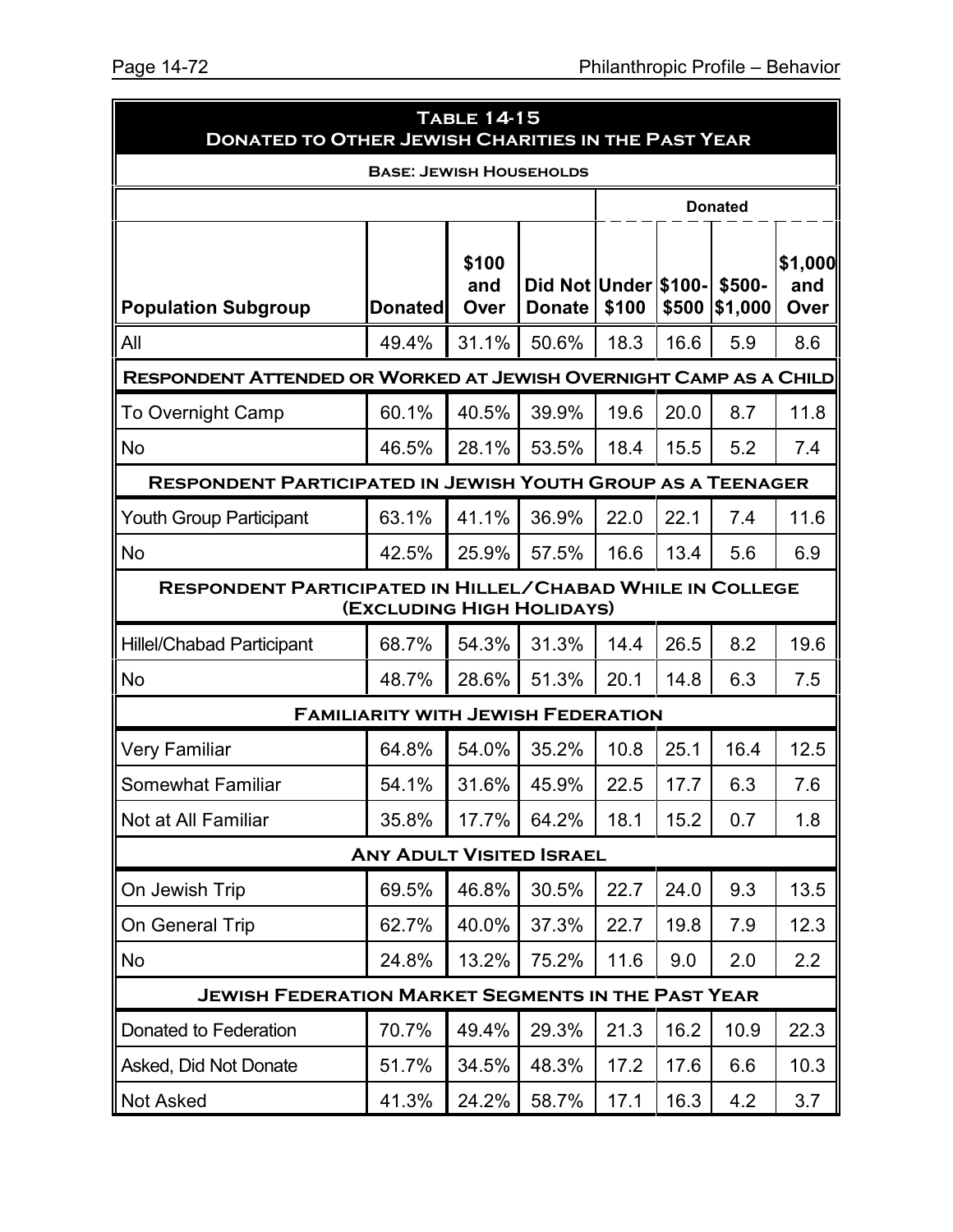| <b>TABLE 14-15</b><br><b>DONATED TO OTHER JEWISH CHARITIES IN THE PAST YEAR</b> |                                                      |                      |                                       |       |       |                   |                        |
|---------------------------------------------------------------------------------|------------------------------------------------------|----------------------|---------------------------------------|-------|-------|-------------------|------------------------|
|                                                                                 | <b>BASE: JEWISH HOUSEHOLDS</b>                       |                      |                                       |       |       |                   |                        |
|                                                                                 | <b>Donated</b>                                       |                      |                                       |       |       |                   |                        |
| <b>Population Subgroup</b>                                                      | <b>Donated</b>                                       | \$100<br>and<br>Over | Did Not Under \$100-<br><b>Donate</b> | \$100 | \$500 | \$500-<br>\$1,000 | \$1,000<br>and<br>Over |
| All                                                                             | 49.4%                                                | 31.1%                | 50.6%                                 | 18.3  | 16.6  | 5.9               | 8.6                    |
|                                                                                 | <b>DONATED TO JEWISH FEDERATION IN THE PAST YEAR</b> |                      |                                       |       |       |                   |                        |
| Nothing                                                                         | 42.4%                                                | 25.3%                | 57.6%                                 | 17.1  | 16.4  | 4.5               | 4.4                    |
| Under \$100                                                                     | 66.6%                                                | 35.9%                | 33.4%                                 | 30.7  | 17.1  | 8.7               | 10.1                   |
| $$100 - $500$                                                                   | 65.6%                                                | 43.9%                | 34.4%                                 | 21.7  | 16.5  | 8.1               | 19.3                   |
| $$500 - $1,000$                                                                 | 79.2%                                                | 75.7%                | 20.8%                                 | 3.5   | 19.8  | 21.0              | 34.9                   |
| 1\$1,000 and over                                                               | 89.6%                                                | 85.7%                | 10.4%                                 | 3.9   | 9.0   | 16.1              | 60.6                   |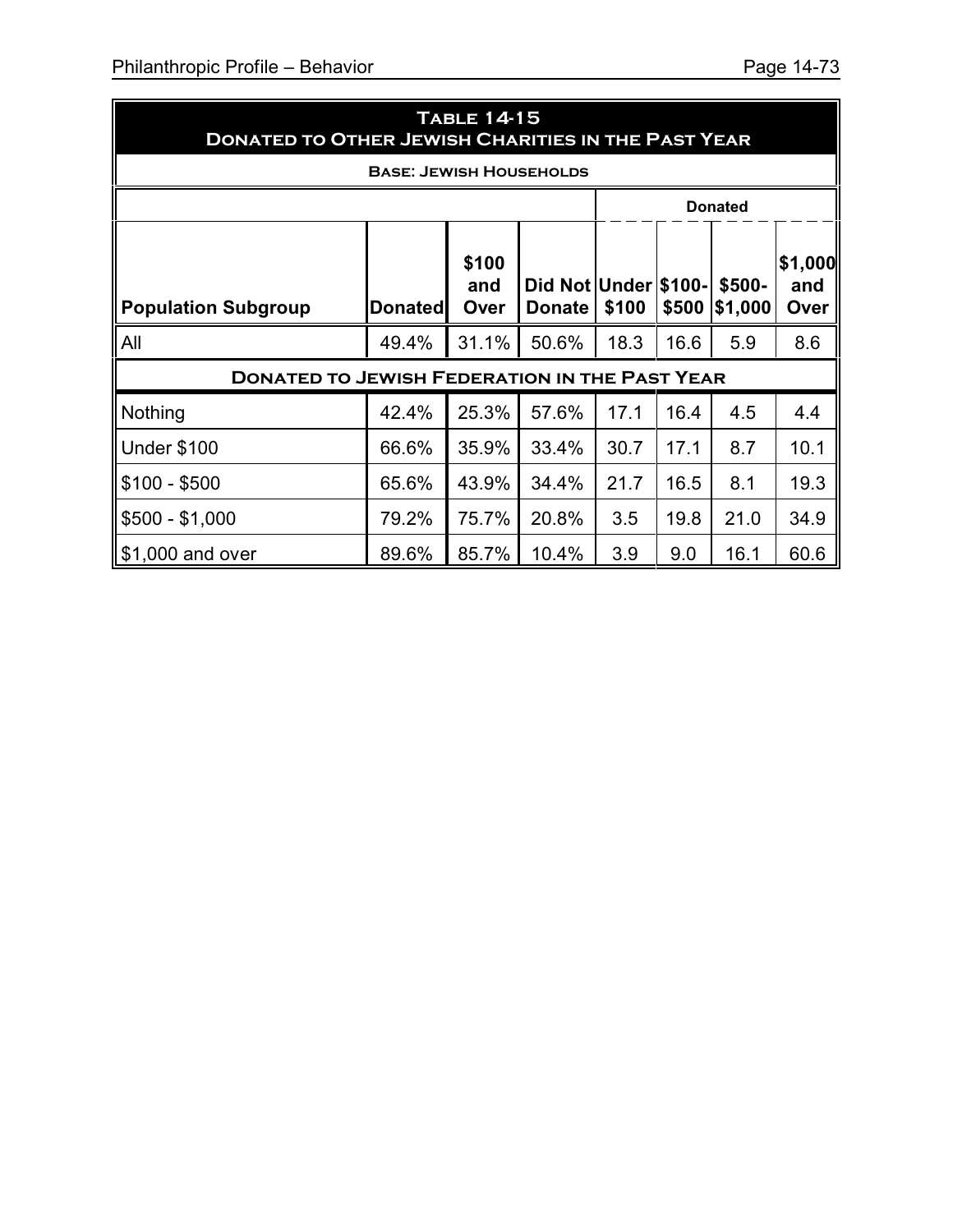5

| <b>TABLE 14-16</b><br><b>DONATED TO OTHER JEWISH CHARITIES IN THE PAST YEAR</b><br><b>COMMUNITY COMPARISONS</b> |      |                           |                       |                                      |                   |                     |
|-----------------------------------------------------------------------------------------------------------------|------|---------------------------|-----------------------|--------------------------------------|-------------------|---------------------|
| <b>BASE: JEWISH HOUSEHOLDS</b>                                                                                  |      |                           |                       |                                      |                   |                     |
|                                                                                                                 |      |                           |                       | % Donated by Households Who Donated: |                   |                     |
| <b>Community</b>                                                                                                | Year | $%$ Who<br><b>Donated</b> | <b>Under</b><br>\$100 | \$100-<br>\$500                      | \$500-<br>\$1,000 | \$1,000<br>and Over |
| Detroit                                                                                                         | 2005 | 68%                       | 30%                   | 39                                   | 10                | 21                  |
| Cincinnati                                                                                                      | 2008 | 61%                       | <b>NA</b>             | <b>NA</b>                            | <b>NA</b>         | <b>NA</b>           |
| Bergen                                                                                                          | 2001 | 60%                       | 32%                   | 36                                   | 10                | 22                  |
| Rochester                                                                                                       | 1999 | 60%                       | 46%                   | 38                                   | 9                 | 8                   |
| <b>Baltimore</b>                                                                                                | 2010 | 59%                       | <b>NA</b>             | <b>NA</b>                            | <b>NA</b>         | <b>NA</b>           |
| <b>Middlesex</b>                                                                                                | 2008 | 59%                       | 45%                   | 35                                   | 8                 | 12                  |
| Pittsburgh                                                                                                      | 2002 | 59%                       | <b>NA</b>             | <b>NA</b>                            | <b>NA</b>         | <b>NA</b>           |
| Sarasota                                                                                                        | 2001 | 59%                       | 33%                   | 40                                   | 12                | 15                  |
| Cleveland                                                                                                       | 2011 | 57%                       | 27%                   | 50                                   |                   | 23                  |
| <b>Lehigh Valley</b>                                                                                            | 2007 | 56%                       | 29%                   | 38                                   | 16                | 18                  |
| <b>New York</b>                                                                                                 | 2011 | 55%                       | <b>NA</b>             | <b>NA</b>                            | <b>NA</b>         | <b>NA</b>           |
| San Antonio                                                                                                     | 2007 | 55%                       | 26%                   | 43                                   | 14                | 16                  |
| Hartford                                                                                                        | 2000 | 55%                       | 38%                   | 39                                   | 10                | 13                  |
| Monmouth                                                                                                        | 1997 | 55%                       | 50%                   | 35                                   | 9                 | 6                   |
| Milwaukee                                                                                                       | 1996 | 55%                       | 38%                   | 42                                   | 9                 | 11                  |
| Chicago                                                                                                         | 2010 | 54%                       | <b>NA</b>             | <b>NA</b>                            | <b>NA</b>         | <b>NA</b>           |
| <b>S Palm Beach</b>                                                                                             | 2005 | 54%                       | 41%                   | 37                                   | 9                 | 13                  |
| <b>W Palm Beach</b>                                                                                             | 2005 | 54%                       | 41%                   | 36                                   | 9                 | 14                  |
| <b>Minneapolis</b>                                                                                              | 2004 | 54%                       | 35%                   | 40                                   | 9                 | 16                  |
| Martin-St. Lucie                                                                                                | 1999 | 54%                       | 61%                   | 30                                   | 3                 | 6                   |
| St. Louis                                                                                                       | 2014 | 53%                       | 19%                   | 45                                   |                   | 36                  |
| St. Paul                                                                                                        | 2004 | 53%                       | 39%                   | 40                                   | 8                 | 13                  |
| <b>Broward</b>                                                                                                  | 1997 | 53%                       | 59%                   | 31                                   | 5                 | 5                   |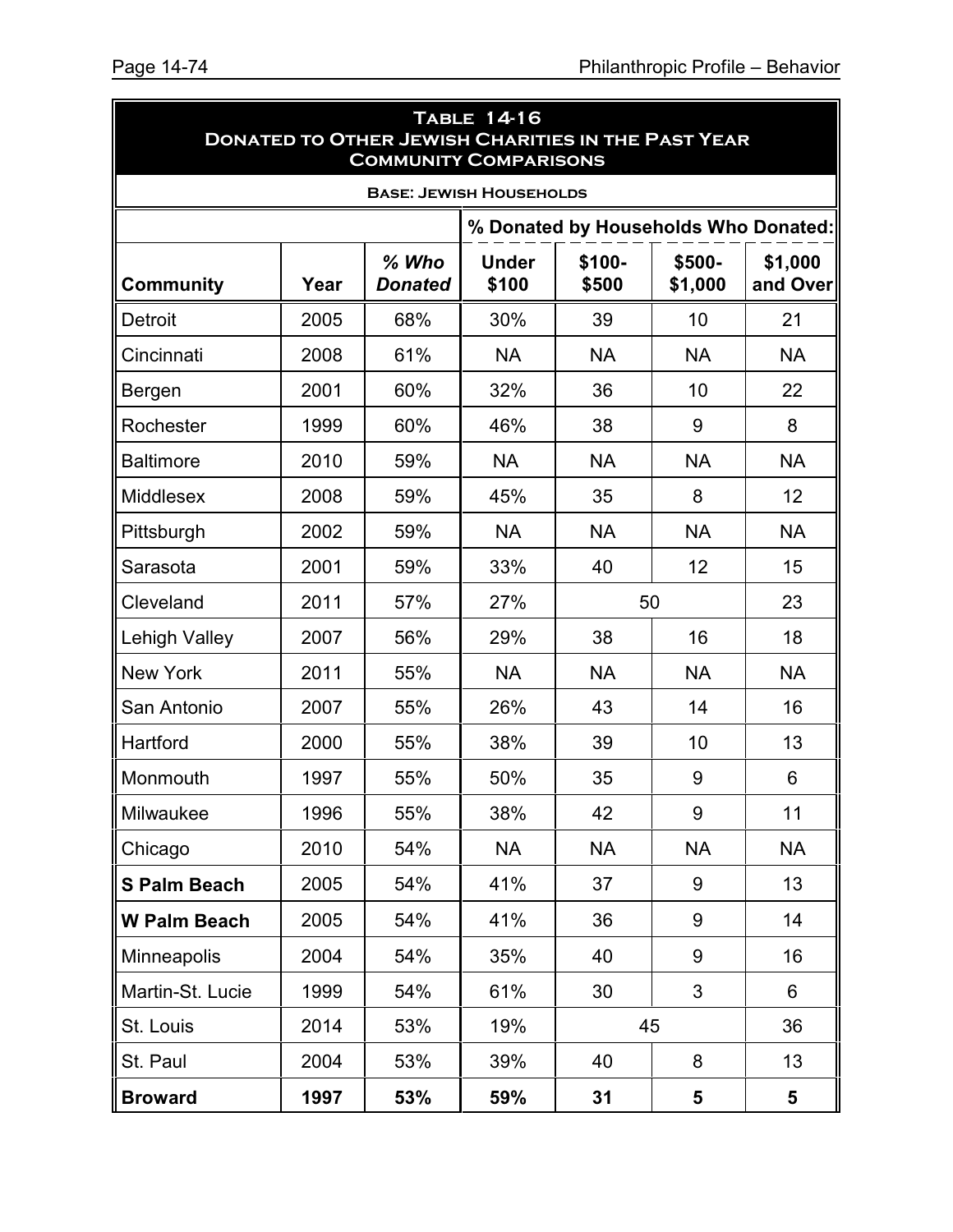ń

| <b>TABLE 14-16</b><br><b>DONATED TO OTHER JEWISH CHARITIES IN THE PAST YEAR</b><br><b>COMMUNITY COMPARISONS</b> |      |                           |                       |                 |                   |                     |
|-----------------------------------------------------------------------------------------------------------------|------|---------------------------|-----------------------|-----------------|-------------------|---------------------|
| <b>BASE: JEWISH HOUSEHOLDS</b>                                                                                  |      |                           |                       |                 |                   |                     |
| % Donated by Households Who Donated:                                                                            |      |                           |                       |                 |                   |                     |
| <b>Community</b>                                                                                                | Year | $%$ Who<br><b>Donated</b> | <b>Under</b><br>\$100 | \$100-<br>\$500 | \$500-<br>\$1,000 | \$1,000<br>and Over |
| Tidewater                                                                                                       | 2001 | 52%                       | 32%                   | 49              | 9                 | 11                  |
| <b>Howard County</b>                                                                                            | 2010 | 51%                       | N A                   | <b>NA</b>       | <b>NA</b>         | <b>NA</b>           |
| Washington                                                                                                      | 2003 | 51%                       | 36%                   | 43              | $\overline{7}$    | 14                  |
| Westport                                                                                                        | 2000 | 50%                       | 35%                   | 43              | 10                | 13                  |
| Wilmington                                                                                                      | 1995 | 50%                       | 43%                   | 39              | $\overline{7}$    | 11                  |
| <b>BROWARD</b>                                                                                                  | 2016 | 49%                       | 37%                   | 34              | 12                | 17                  |
| <b>Atlantic County</b>                                                                                          | 2004 | 49%                       | 36%                   | 39              | 12                | 13                  |
| Rhode Island                                                                                                    | 2002 | 49%                       | 42%                   | 40              | 5                 | 13                  |
| Charlotte                                                                                                       | 1997 | 49%                       | 39%                   | 33              | 11                | 17                  |
| <b>Miami</b>                                                                                                    | 2014 | 47%                       | 33%                   | 37              | 10                | 21                  |
| Jacksonville                                                                                                    | 2002 | 47%                       | 38%                   | 37              | 9                 | 17                  |
| Tucson                                                                                                          | 2002 | 47%                       | 36%                   | 40              | 12                | 13                  |
| <b>Atlanta</b>                                                                                                  | 2006 | 46%                       | <b>NA</b>             | <b>NA</b>       | <b>NA</b>         | <b>NA</b>           |
| San Diego                                                                                                       | 2003 | 46%                       | 21%                   | 38              | 16                | 25                  |
| Phoenix                                                                                                         | 2002 | 46%                       | <b>NA</b>             | <b>NA</b>       | <b>NA</b>         | <b>NA</b>           |
| New Haven                                                                                                       | 2010 | 45%                       | 41%                   | 35              | 9                 | 15                  |
| York                                                                                                            | 1999 | 45%                       | 49%                   | 28              | 11                | 12                  |
| Portland (ME)                                                                                                   | 2007 | 44%                       | 27%                   | 40              | 12                | 21                  |
| Denver                                                                                                          | 2007 | 39%                       | <b>NA</b>             | <b>NA</b>       | <b>NA</b>         | <b>NA</b>           |
| Columbus                                                                                                        | 2013 | 33%                       | 9%                    | 26              | 14                | 51                  |
| <b>Las Vegas</b>                                                                                                | 2005 | 33%                       | 44%                   | 40              | 9                 | $\overline{7}$      |
| NJPS <sup>1</sup>                                                                                               | 2000 | 40%                       | 34%                   | 42              | 9                 | 15                  |
| 1 NJPS 2000 data are for the more Jewishly-connected sample.                                                    |      |                           |                       |                 |                   |                     |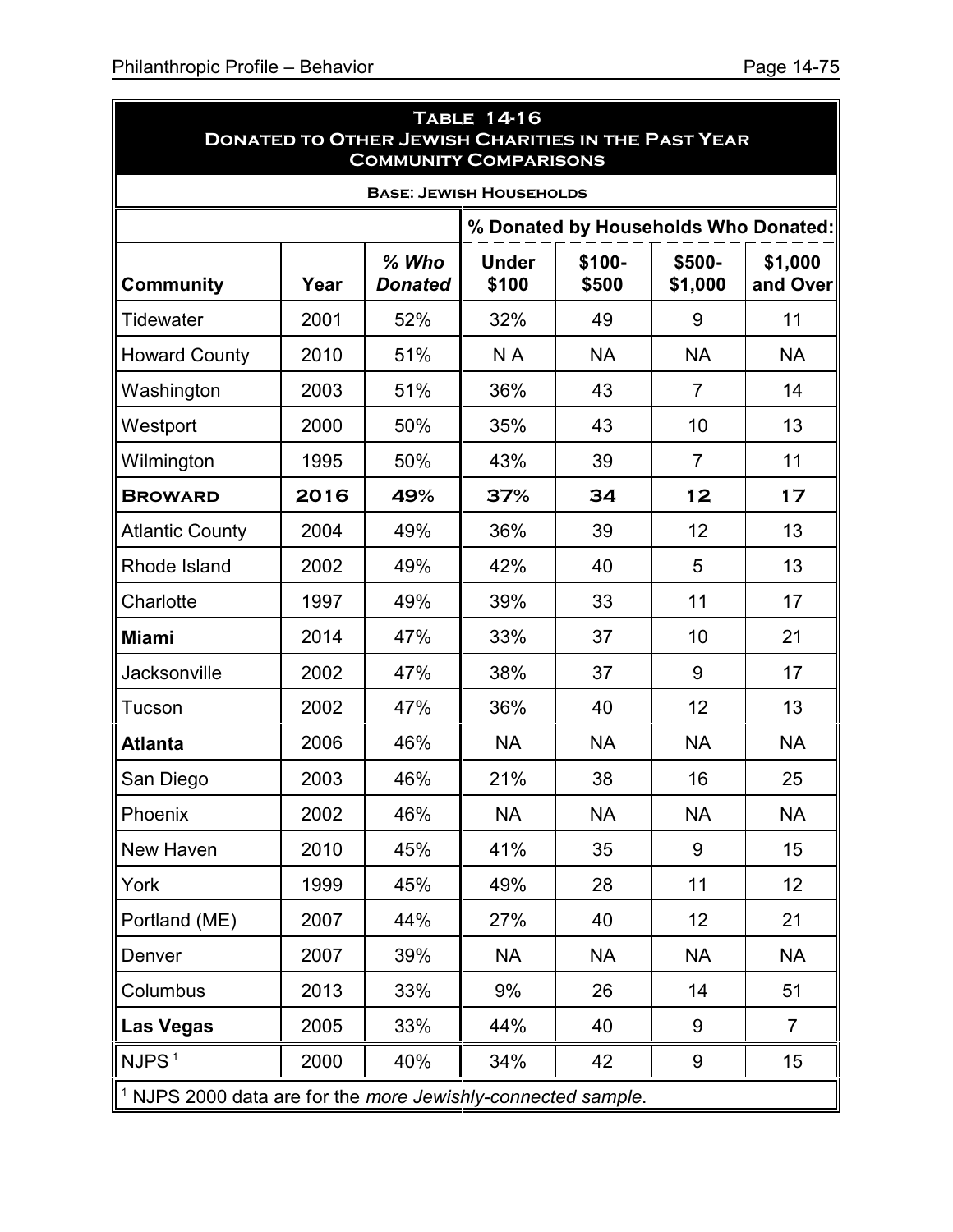# **Overlap Between Households Who Donated to Other Jewish Charities and Jewish Federations in the Past Year**

**T** able 14-17 shows that 33% of Jewish households in Broward donated to Other Jewish Charities but not to Any Jewish Federation in the past year (*Other Jewish Charities only*); 7% donated to Any Jewish Federation but not to Other Jewish Charities (*Jewish Federations only*); 18% donated to both Any Jewish Federation and Other Jewish Charities; and 43% did not donate to Any Jewish Charity.

**Community Comparisons**. **Table 14-17** shows that the 33% who **donated to Other Jewish Charities only** in the past year is the highest of about 35 comparison Jewish communities and compares to 23% in Miami, 19% in both South Palm Beach and West Palm Beach, and 17% in Las Vegas. The 33% compares to 16% in 1997.

The 7% who **donated to Jewish Federations only** in the past year is below average among about 40 comparison Jewish communities and compares to 15% in South Palm Beach, 13% in Miami, 12% in West Palm Beach, 11% in Las Vegas, and 2% in Atlanta, The 7% compares to 14% in 1997.

The 18% who **donated to both Any Jewish Federation and Other Jewish Charities** in the past year is the second lowest of about 30 comparison Jewish communities and compares to 35% in both South Palm Beach and West Palm Beach, 24% in Miami, and 15% in Las Vegas. The 18% compares to 37% in 1997.

Note that **Table 14-24** shows a comprehensive comparison with other Jewish communities of the percentage of households who donated to the Local Jewish Federation, Other Jewish Federations, Any Jewish Federation, Other Jewish Charities, Any Jewish Charity, Non-Jewish Charities, and Any Charity in the past year.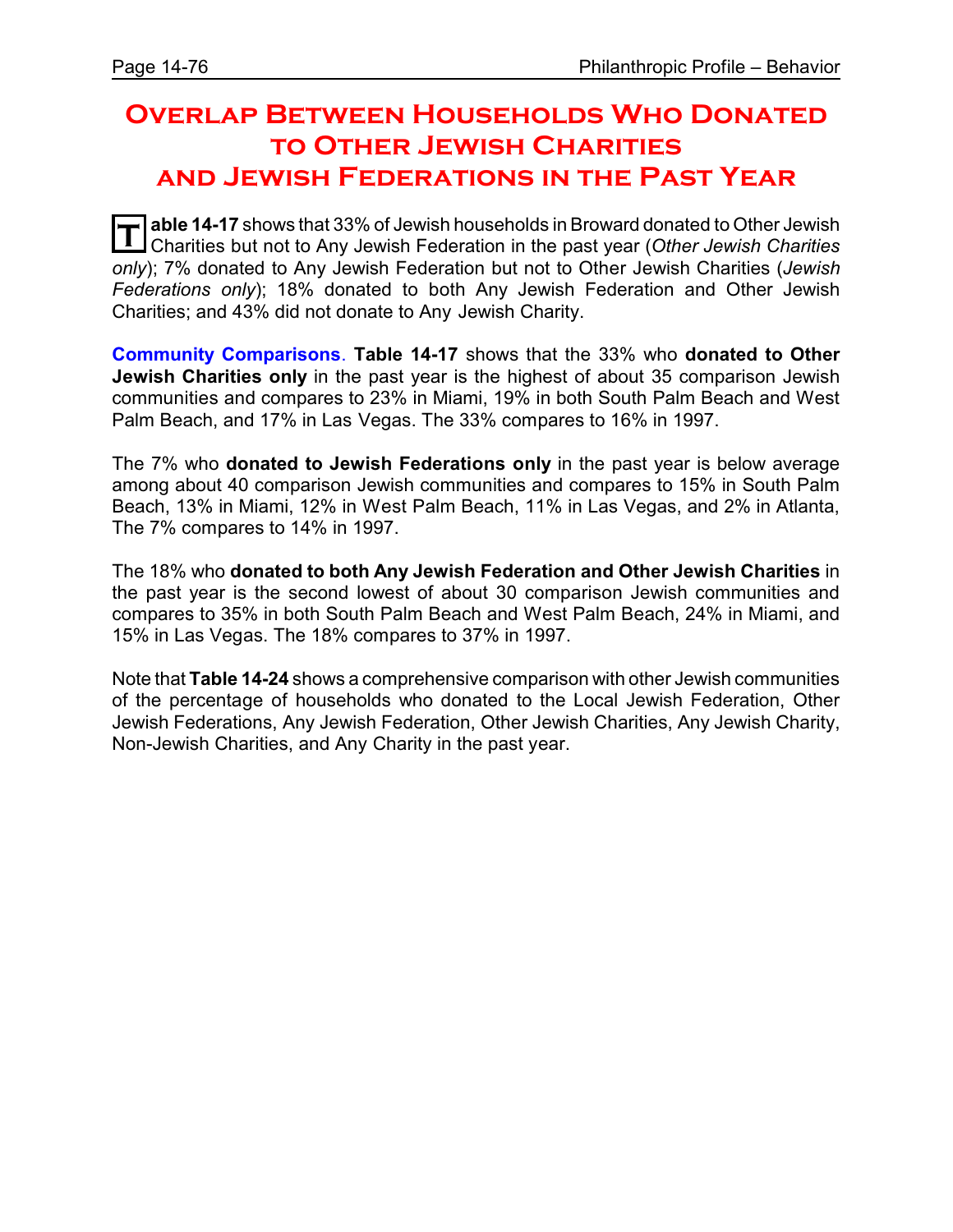| <b>TABLE 14-17</b><br><b>OVERLAP BETWEEN HOUSEHOLDS WHO DONATED</b><br>TO OTHER JEWISH CHARITIES AND JEWISH FEDERATIONS IN THE PAST YEAR<br><b>COMMUNITY COMPARISONS</b> |      |                                            |                                        |                                                   |                                    |
|--------------------------------------------------------------------------------------------------------------------------------------------------------------------------|------|--------------------------------------------|----------------------------------------|---------------------------------------------------|------------------------------------|
|                                                                                                                                                                          |      |                                            | <b>BASE: JEWISH HOUSEHOLDS</b>         |                                                   |                                    |
|                                                                                                                                                                          |      | <b>Donated Only to:</b>                    |                                        | <b>Donated to</b><br>Any Jewish<br>Federation $1$ | <b>Did Not</b><br><b>Donate</b>    |
| <b>Community</b>                                                                                                                                                         | Year | <b>Other</b><br>Jewish<br><b>Charities</b> | Any<br><b>Jewish</b><br>Federation $1$ | and Other<br><b>Jewish</b><br><b>Charities</b>    | to Any<br>Jewish<br><b>Charity</b> |
| <b>BROWARD</b>                                                                                                                                                           | 2016 | 33%                                        | $\overline{z}$                         | 18                                                | 43                                 |
| Martin-St. Lucie <sup>2</sup>                                                                                                                                            | 1999 | 29%                                        | 10                                     | 27                                                | 34                                 |
| Orlando                                                                                                                                                                  | 1993 | 27%                                        |                                        | 31                                                | 42                                 |
| Portland (ME)                                                                                                                                                            | 2007 | 25%                                        | $\overline{7}$                         | 18                                                | 50                                 |
| Washington                                                                                                                                                               | 2003 | 25%                                        | 9                                      | 28                                                | 39                                 |
| St. Petersburg                                                                                                                                                           | 1994 | 24%                                        | 41                                     |                                                   | 35                                 |
| <b>Miami</b>                                                                                                                                                             | 2014 | 23%                                        | 13                                     | 24                                                | 40                                 |
| Westport                                                                                                                                                                 | 2000 | 23%                                        | 13                                     | 28                                                | 36                                 |
| Richmond                                                                                                                                                                 | 1994 | 23%                                        |                                        | 43                                                | 34                                 |
| St. Louis                                                                                                                                                                | 2014 | 22%                                        | 6                                      | 32                                                | 40                                 |
| Detroit                                                                                                                                                                  | 2005 | 22%                                        | 10                                     | 46                                                | 23                                 |
| Phoenix                                                                                                                                                                  | 2002 | 22%                                        | 6                                      | 24                                                | 49                                 |
| Middlesex                                                                                                                                                                | 2008 | 21%                                        | 13                                     | 38                                                | 28                                 |
| Wilmington                                                                                                                                                               | 1995 | 20%                                        | 14                                     | 32                                                | 34                                 |
| <b>S Palm Beach</b>                                                                                                                                                      | 2005 | 19%                                        | 15                                     | 35                                                | 31                                 |
| <b>W Palm Beach</b>                                                                                                                                                      | 2005 | 19%                                        | 12                                     | 35                                                | 34                                 |
| Tucson                                                                                                                                                                   | 2002 | 19%                                        | 10                                     | 29                                                | 43                                 |
| Bergen                                                                                                                                                                   | 2001 | 19%                                        | 11                                     | 42                                                | 28                                 |
| Hartford                                                                                                                                                                 | 2000 | 19%                                        | 12                                     | 39                                                | 31                                 |
| Monmouth                                                                                                                                                                 | 1997 | 18%                                        | 11                                     | 37                                                | 34                                 |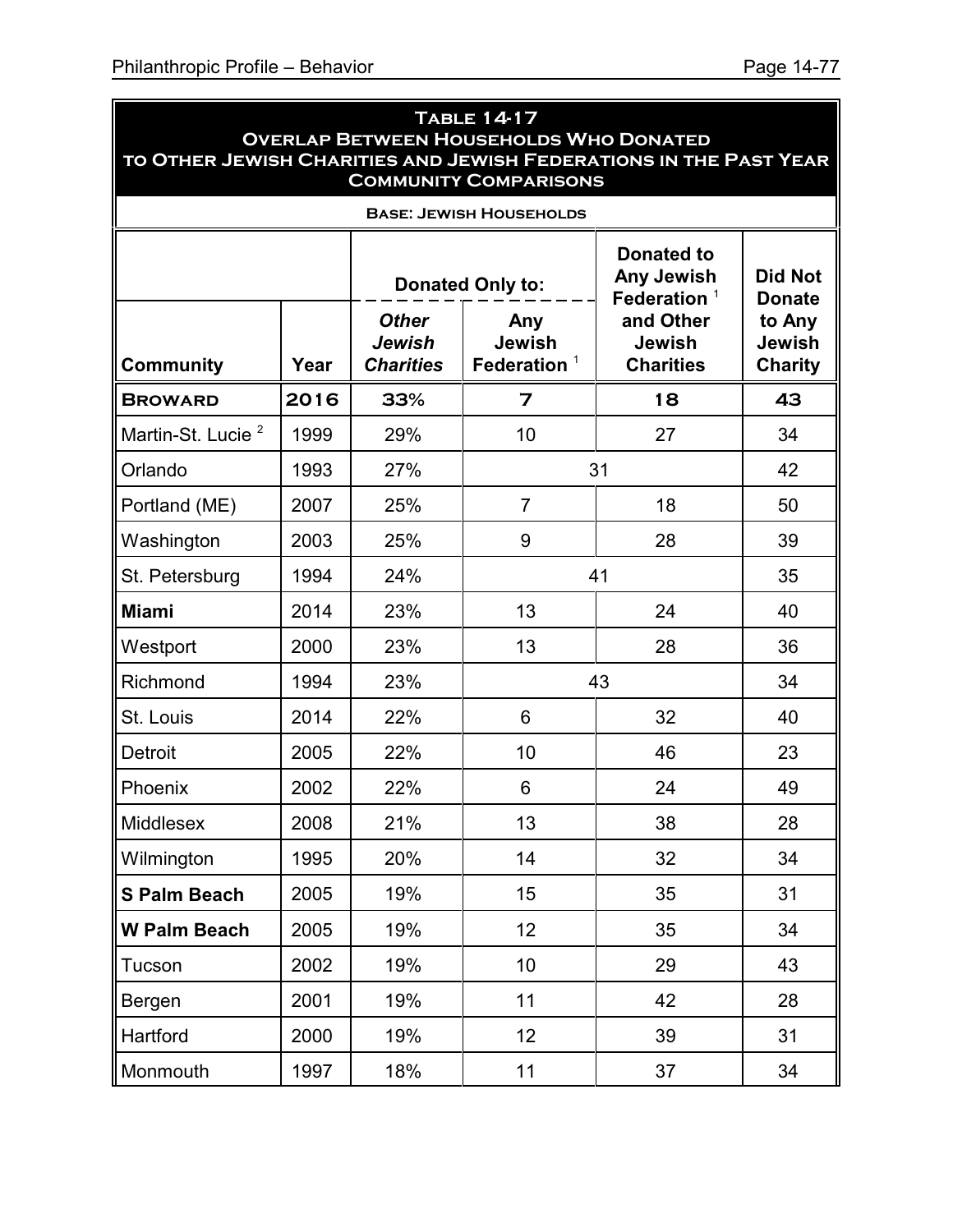| <b>TABLE 14-17</b><br><b>OVERLAP BETWEEN HOUSEHOLDS WHO DONATED</b><br>TO OTHER JEWISH CHARITIES AND JEWISH FEDERATIONS IN THE PAST YEAR<br><b>COMMUNITY COMPARISONS</b> |      |                                            |                                                                                     |                                                |                                                            |  |
|--------------------------------------------------------------------------------------------------------------------------------------------------------------------------|------|--------------------------------------------|-------------------------------------------------------------------------------------|------------------------------------------------|------------------------------------------------------------|--|
|                                                                                                                                                                          |      |                                            | <b>BASE: JEWISH HOUSEHOLDS</b>                                                      |                                                |                                                            |  |
|                                                                                                                                                                          |      |                                            | <b>Donated to</b><br><b>Any Jewish</b><br><b>Donated Only to:</b><br>Federation $1$ |                                                |                                                            |  |
| Community                                                                                                                                                                | Year | <b>Other</b><br>Jewish<br><b>Charities</b> | Any<br><b>Jewish</b><br>Federation $1$                                              | and Other<br><b>Jewish</b><br><b>Charities</b> | <b>Donate</b><br>to Any<br><b>Jewish</b><br><b>Charity</b> |  |
| Harrisburg                                                                                                                                                               | 1994 | 18%                                        |                                                                                     | 51                                             | 31                                                         |  |
| Philadelphia                                                                                                                                                             | 2009 | 17%                                        |                                                                                     | 41                                             | 42                                                         |  |
| Lehigh Valley                                                                                                                                                            | 2007 | 17%                                        | 13                                                                                  | 39                                             | 31                                                         |  |
| <b>Las Vegas</b>                                                                                                                                                         | 2005 | 17%                                        | 11                                                                                  | 15                                             | 56                                                         |  |
| Jacksonville                                                                                                                                                             | 2002 | 17%                                        | 11                                                                                  | 31                                             | 41                                                         |  |
| New Haven                                                                                                                                                                | 2010 | 16%                                        | 14                                                                                  | 29                                             | 41                                                         |  |
| San Antonio                                                                                                                                                              | 2007 | 16%                                        | 13                                                                                  | 40                                             | 32                                                         |  |
| York                                                                                                                                                                     | 1999 | 16%                                        | 13                                                                                  | 31                                             | 40                                                         |  |
| <b>Broward</b>                                                                                                                                                           | 1997 | 16%                                        | 14                                                                                  | 37                                             | 33                                                         |  |
| Charlotte                                                                                                                                                                | 1997 | 16%                                        | 11                                                                                  | 35                                             | 38                                                         |  |
| Milwaukee                                                                                                                                                                | 1996 | 16%                                        | 12                                                                                  | 41                                             | 31                                                         |  |
| St. Paul                                                                                                                                                                 | 2004 | 15%                                        | 13                                                                                  | 39                                             | 33                                                         |  |
| Rhode Island                                                                                                                                                             | 2002 | 15%                                        | 12                                                                                  | 36                                             | 37                                                         |  |
| <b>Atlantic County</b>                                                                                                                                                   | 2004 | 14%                                        | 21                                                                                  | 37                                             | 28                                                         |  |
| <b>Minneapolis</b>                                                                                                                                                       | 2004 | 14%                                        | 11                                                                                  | 41                                             | 34                                                         |  |
| <b>Tidewater</b>                                                                                                                                                         | 2001 | 14%                                        | 12                                                                                  | 39                                             | 35                                                         |  |
| Rochester                                                                                                                                                                | 1999 | 14%                                        | 15                                                                                  | 48                                             | 24                                                         |  |
| Sarasota                                                                                                                                                                 | 2001 | 13%                                        | 13                                                                                  | 48                                             | 27                                                         |  |
| Columbus                                                                                                                                                                 | 2013 | 12%                                        | 5                                                                                   | 21                                             | 63                                                         |  |
| Chicago                                                                                                                                                                  | 2010 | <b>NA</b>                                  | 13%                                                                                 | <b>NA</b>                                      | 33                                                         |  |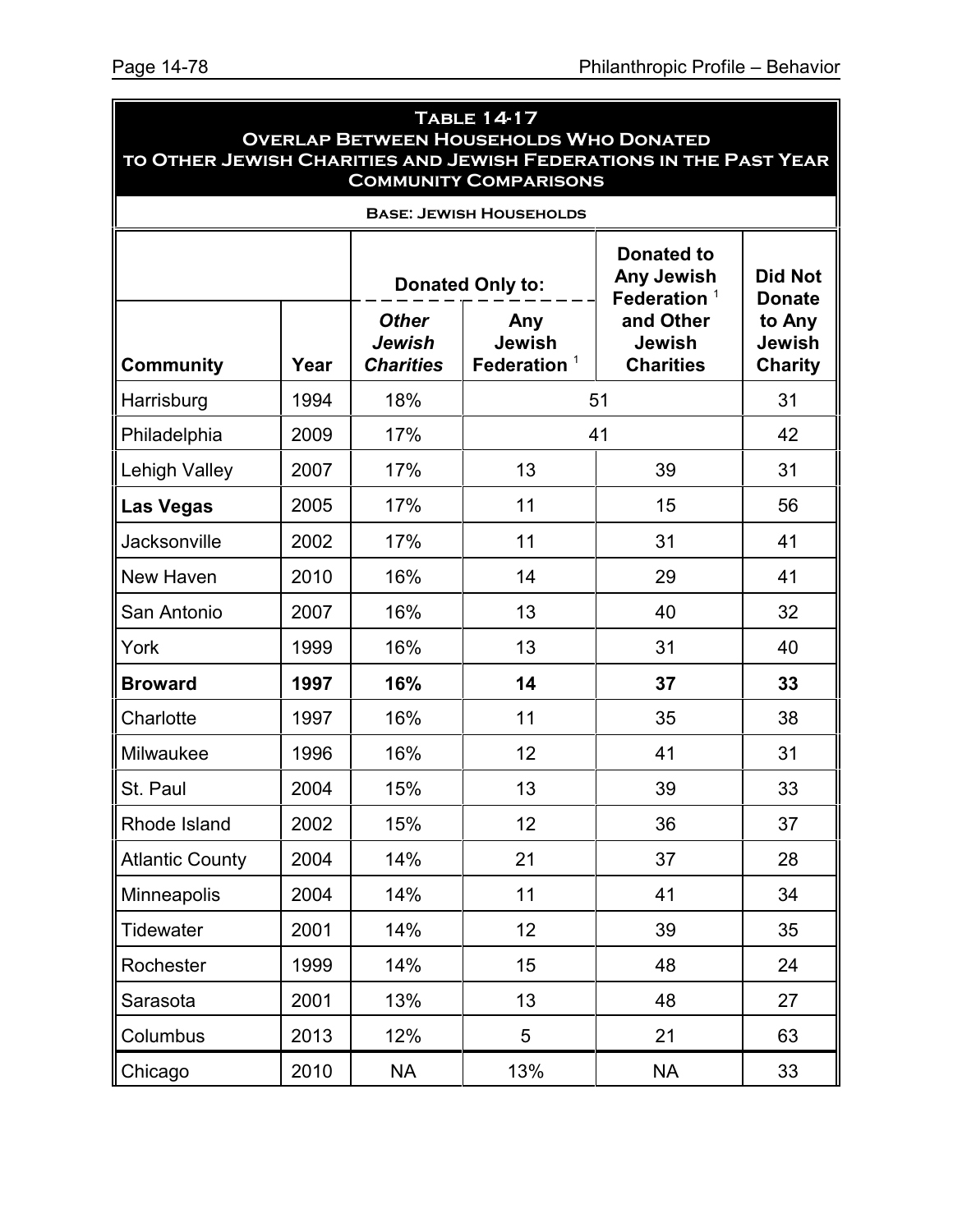| <b>TABLE 14-17</b>                                                |
|-------------------------------------------------------------------|
| <b>OVERLAP BETWEEN HOUSEHOLDS WHO DONATED</b>                     |
| TO OTHER JEWISH CHARITIES AND JEWISH FEDERATIONS IN THE PAST YEAR |
| <b>COMMUNITY COMPARISONS</b>                                      |

| <b>BASE: JEWISH HOUSEHOLDS</b> |      |                                            |                                        |                                                |                                           |
|--------------------------------|------|--------------------------------------------|----------------------------------------|------------------------------------------------|-------------------------------------------|
|                                |      | <b>Donated Only to:</b>                    |                                        | Donated to<br>Any Jewish<br>Federation $1$     | <b>Did Not</b><br><b>Donate</b>           |
| <b>Community</b>               | Year | <b>Other</b><br>Jewish<br><b>Charities</b> | Any<br><b>Jewish</b><br>Federation $1$ | and Other<br><b>Jewish</b><br><b>Charities</b> | to Any<br><b>Jewish</b><br><b>Charity</b> |
| Cincinnati                     | 2008 | <b>NA</b>                                  | 9%                                     | <b>NA</b>                                      | 30                                        |
| <b>Howard County</b>           | 2010 | <b>NA</b>                                  | 6%                                     | <b>NA</b>                                      | 43                                        |
| San Diego                      | 2003 | <b>NA</b>                                  | 6%                                     | <b>NA</b>                                      | 48                                        |
| Pittsburgh *                   | 2002 | <b>NA</b>                                  | 6%                                     | <b>NA</b>                                      | 35                                        |
| Denver                         | 2007 | <b>NA</b>                                  | 5%                                     | <b>NA</b>                                      | 56                                        |
| <b>Baltimore</b>               | 2010 | <b>NA</b>                                  | 4%                                     | <b>NA</b>                                      | 37                                        |
| Atlanta *                      | 2006 | NA                                         | 2%                                     | <b>NA</b>                                      | 52                                        |
| $\parallel$ NJPS $^3$          | 2000 | 22%                                        | 7                                      | 20                                             | 51                                        |

\* Excludes households who donated to charities specifically established for September 11 and Hurricane Katrina victims.

<sup>1</sup> Includes donations to the Local Jewish Federation and Other Jewish Federations. In some communities, no question was asked about donations to Other Jewish Federations. If the question had been asked, the percentage of households who donated to *Any Jewish Federation* in the past year would likely be higher.

<sup>2</sup> Martin-St. Lucie has no Local Jewish Federation and is served by the Jewish Federation of Palm Beach County.

3 NJPS 2000 data are for the *more Jewishly-connected sample*.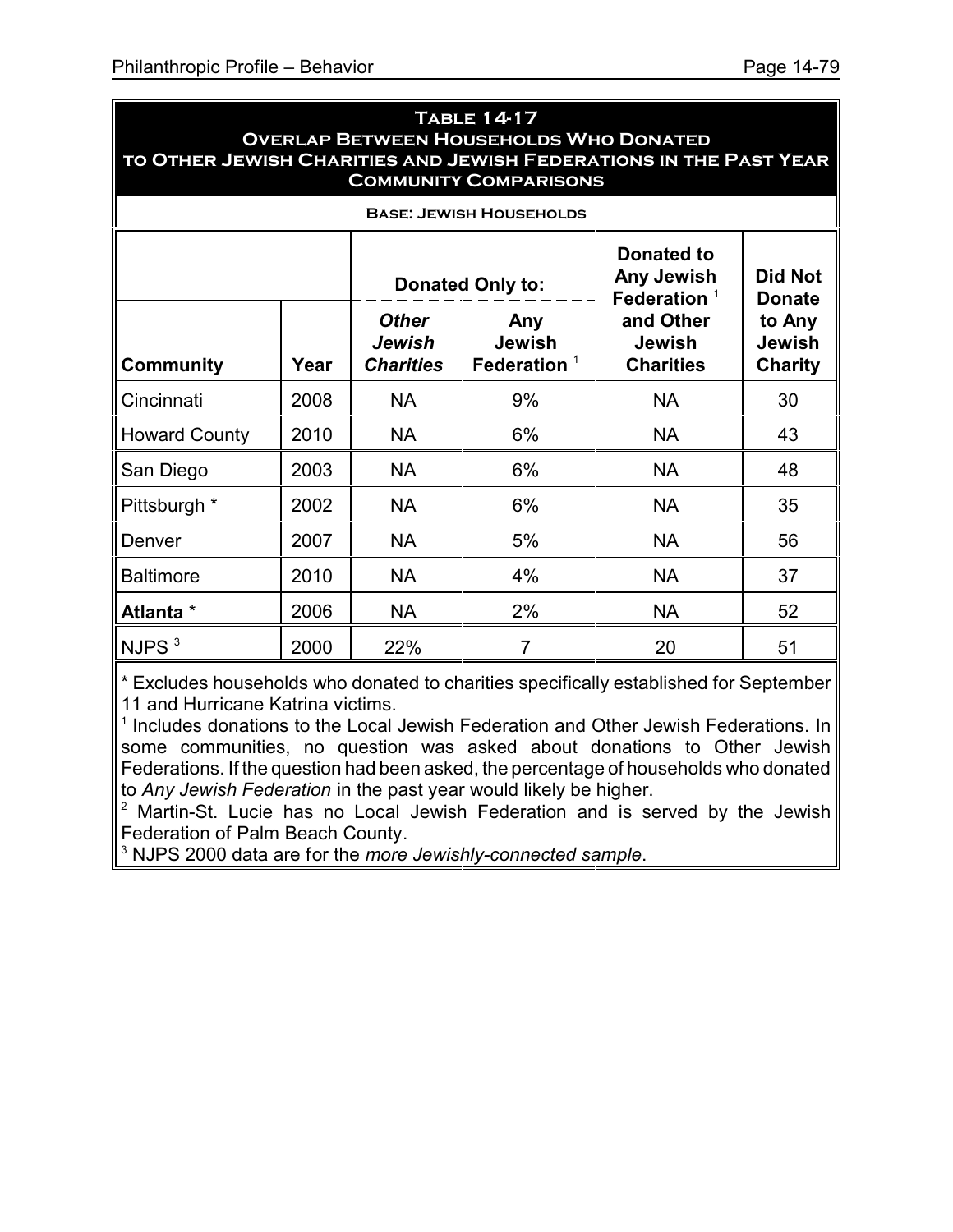## **Donated to Any Jewish Charity in the Past Year**

**T able 14-18** shows that 61% of Jewish households in Broward donated to Any Jewish Charity in the past year.

**Community Comparisons**. **Table 14-19** shows that the 61% of households who donated to Any Jewish Charity in the past year is about average among about 50 comparison Jewish communities and compares to 69% in South Palm Beach, 67% in West Palm Beach, 61% in Miami, 48% in Atlanta, and 44% in Las Vegas. The 61% compares to 67% in 1997.

Note that **Table 14-24** shows a comprehensive comparison with other Jewish communities of the percentage of households who donated to the Local Jewish Federation, Other Jewish Federations, Any Jewish Federation, Other Jewish Charities, Any Jewish Charity, Non-Jewish Charities, and Any Charity in the past year.

**Comparisons Among Population Subgroups**. **Table 14-18** shows that, overall, 61% of households donated to Any Jewish Charity in the past year. The percentage is much higher in:

- ! Orthodox households (83%) and Conservative households (74%)
- in-married households (72%)
- ! synagogue member households (88%), households who attended Chabad in the past year (81%), JCC member households (73%), and Jewish organization member households (91%)
- ! households in which the respondent attended a Jewish day school as a child (76%)
- households in which the respondent attended or worked at a Jewish overnight camp as a child (75%)
- ! households in which the respondent participated in a Jewish youth group as a teenager (77%)
- ! households in which the respondent participated in Hillel/Chabad while in college (excluding High Holidays) (82%)
- households in which the respondent is very familiar with the Jewish Federation (82%)
- ! households in which the respondent is very/somewhat familiar with the Jewish Federation and perceives the Jewish Federation as excellent (79%)
- ! households in which an adult visited Israel on a Jewish trip (81%) and a general trip (75%)
- ! households in which the Jewish respondent is extremely emotionally attached to Israel (75%) and very attached (71%) to Israel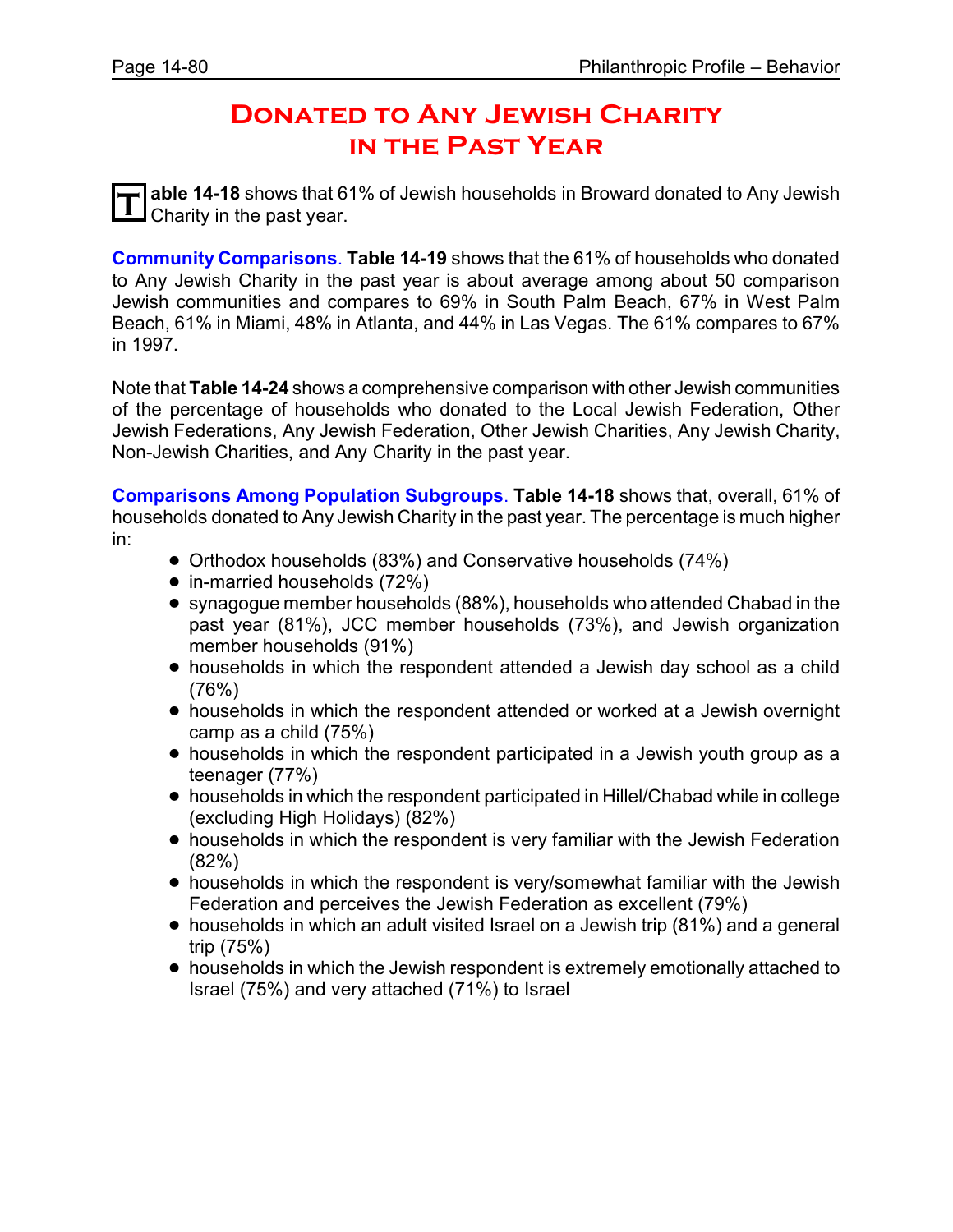- households in residence in Broward for 0-4 years (48%)
- under age 35 (47%) and age 35-49 (51%)
- non-elderly single households (49%)
- ! households earning an annual income under \$25,000 (41%)
- Just Jewish households (44%)
- intermarried households (34%)
- ! synagogue non-member households (48%)
- households in which no adult visited Israel (35%)
- households in which the Jewish respondent is not emotionally attached to Israel (24%)
- ! households who were not asked to donate to the Jewish Federation in the past year (46%)
- households who did not donate to the Jewish Federation in the past year (48%)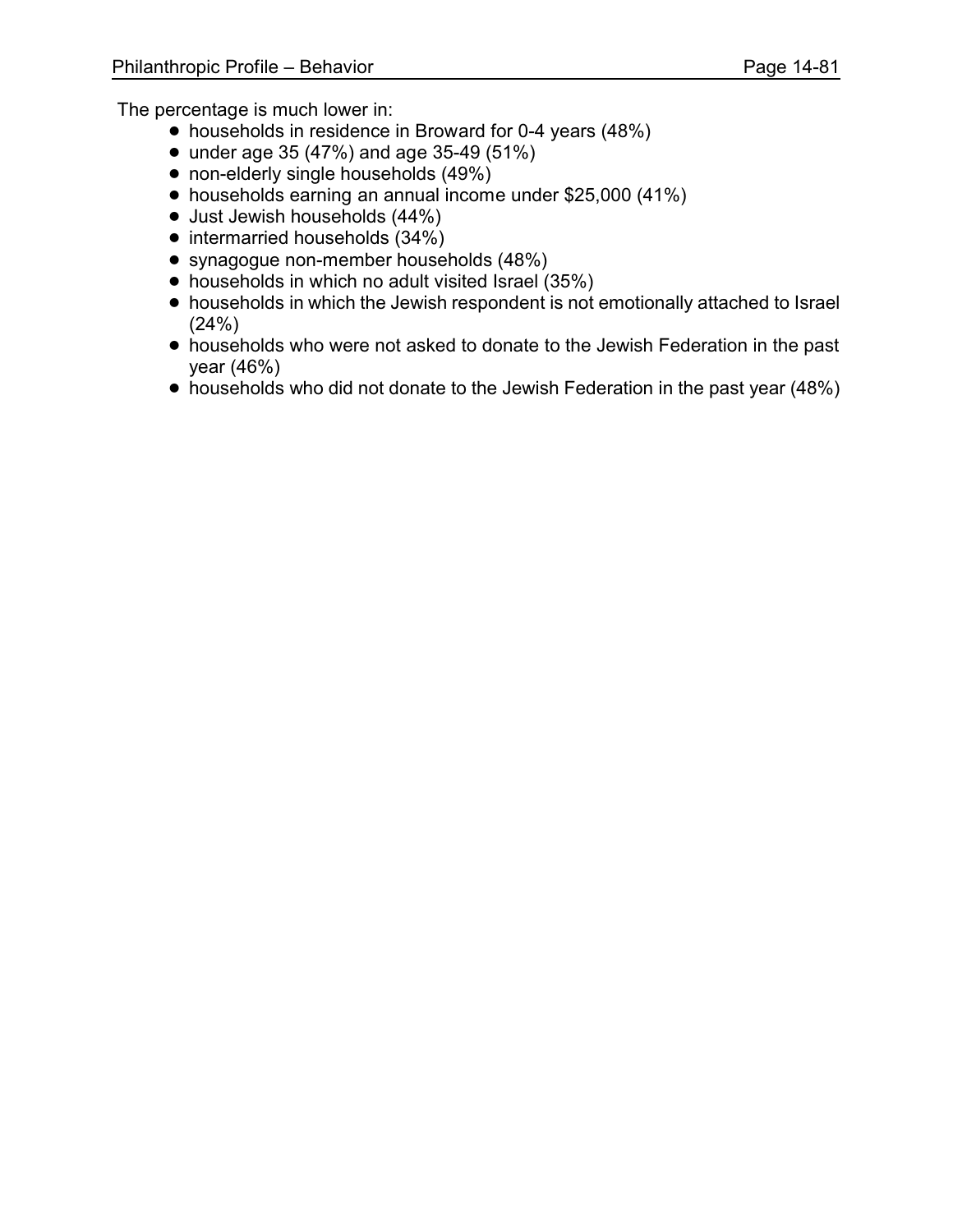| <b>TABLE 14-18</b><br><b>DONATED TO ANY JEWISH CHARITY IN THE PAST YEAR</b> |                                 |  |  |  |  |  |  |
|-----------------------------------------------------------------------------|---------------------------------|--|--|--|--|--|--|
|                                                                             | <b>BASE: JEWISH HOUSEHOLDS</b>  |  |  |  |  |  |  |
| <b>Population Subgroup</b><br><b>Donated</b>                                |                                 |  |  |  |  |  |  |
| All                                                                         | 60.7%                           |  |  |  |  |  |  |
|                                                                             | <b>GEOGRAPHIC AREA</b>          |  |  |  |  |  |  |
| Northwest                                                                   | 55.9%                           |  |  |  |  |  |  |
| <b>North Central</b>                                                        | 62.3%                           |  |  |  |  |  |  |
| East                                                                        | 54.4%                           |  |  |  |  |  |  |
| <b>West Central</b>                                                         | 58.2%                           |  |  |  |  |  |  |
| Southeast                                                                   | 67.7%                           |  |  |  |  |  |  |
| Southwest                                                                   | 63.7%                           |  |  |  |  |  |  |
| <b>LENGTH OF RESIDENCE IN BROWARD</b>                                       |                                 |  |  |  |  |  |  |
| $0 - 4$ years                                                               | 48.4%                           |  |  |  |  |  |  |
| $5 - 9$ years                                                               | 58.3%                           |  |  |  |  |  |  |
| 10 - 19 years                                                               | 62.9%                           |  |  |  |  |  |  |
| 20 or more years                                                            | 61.6%                           |  |  |  |  |  |  |
|                                                                             | <b>AGE OF HEAD OF HOUSEHOLD</b> |  |  |  |  |  |  |
| Under 35                                                                    | 47.3%                           |  |  |  |  |  |  |
| $35 - 49$                                                                   | 50.8%                           |  |  |  |  |  |  |
| $50 - 64$                                                                   | 64.5%                           |  |  |  |  |  |  |
| $65 - 74$                                                                   | 61.1%                           |  |  |  |  |  |  |
| 75 and over                                                                 | 65.8%                           |  |  |  |  |  |  |
| $\rightarrow$ 65 and over                                                   | 63.5%                           |  |  |  |  |  |  |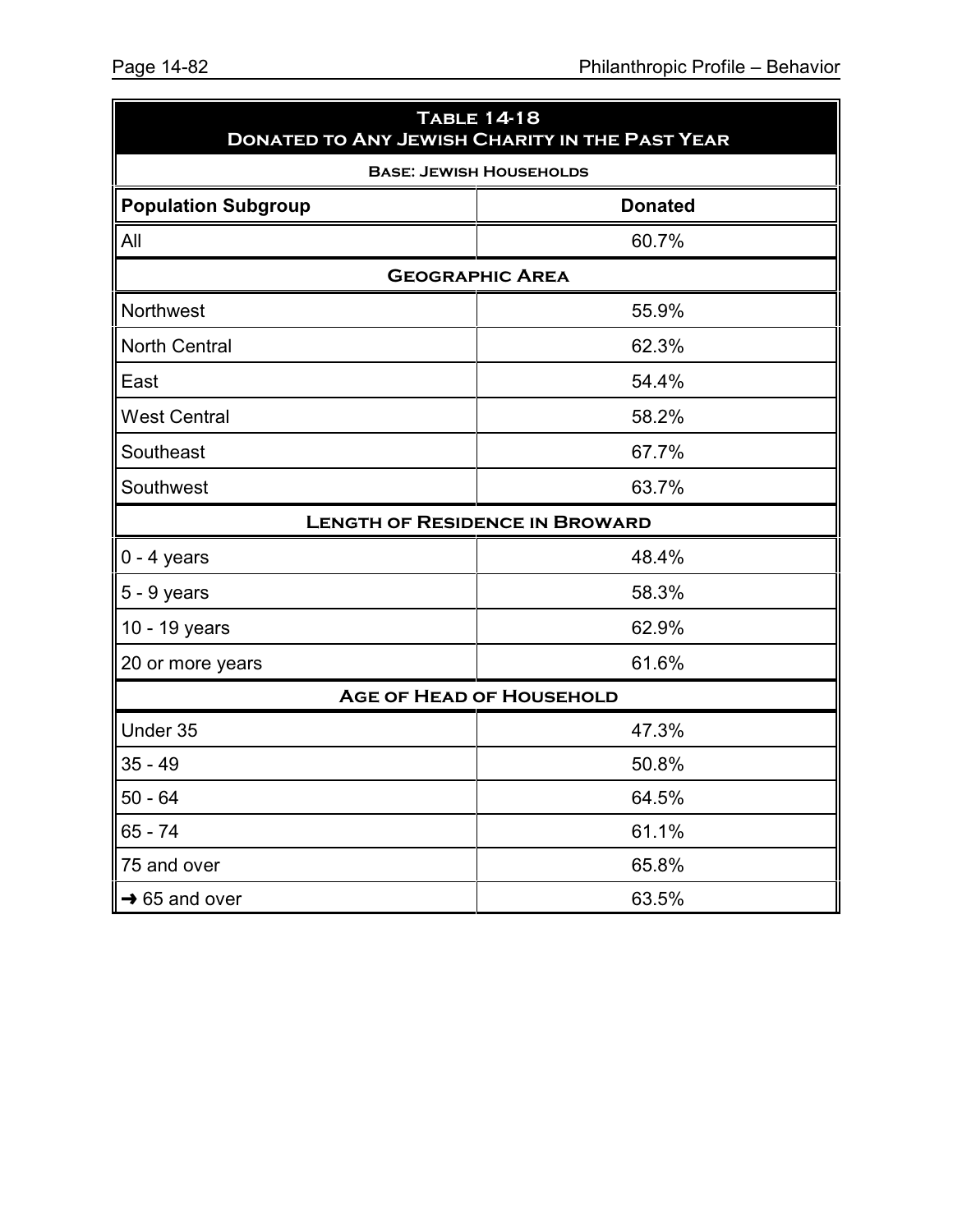| <b>TABLE 14-18</b><br><b>DONATED TO ANY JEWISH CHARITY IN THE PAST YEAR</b> |                                |  |  |  |
|-----------------------------------------------------------------------------|--------------------------------|--|--|--|
|                                                                             | <b>BASE: JEWISH HOUSEHOLDS</b> |  |  |  |
| <b>Population Subgroup</b>                                                  | <b>Donated</b>                 |  |  |  |
| All                                                                         | 60.7%                          |  |  |  |
|                                                                             | <b>HOUSEHOLD STRUCTURE</b>     |  |  |  |
| Household with Children                                                     | 55.5%                          |  |  |  |
| HH with Only Adult Children                                                 | 66.9%                          |  |  |  |
| Non-Elderly Couple                                                          | 67.7%                          |  |  |  |
| Non-Elderly Single                                                          | 48.6%                          |  |  |  |
| <b>Elderly Couple</b>                                                       | 62.2%                          |  |  |  |
| <b>Elderly Single</b>                                                       | 67.5%                          |  |  |  |
|                                                                             | <b>HOUSEHOLD INCOME</b>        |  |  |  |
| Under \$25,000                                                              | 40.5%                          |  |  |  |
| $$25 - $50,000$                                                             | 58.0%                          |  |  |  |
| \$50 - \$100,000                                                            | 57.2%                          |  |  |  |
| \$100 - \$200,000                                                           | 70.2%                          |  |  |  |
| \$200,000 and over                                                          | 82.8%                          |  |  |  |
|                                                                             | <b>JEWISH IDENTIFICATION</b>   |  |  |  |
| Orthodox                                                                    | 82.9%                          |  |  |  |
| Conservative                                                                | 74.2%                          |  |  |  |
| Reform                                                                      | 66.0%                          |  |  |  |
| Just Jewish                                                                 | 43.6%                          |  |  |  |
|                                                                             | <b>TYPE OF MARRIAGE</b>        |  |  |  |
| In-married                                                                  | 72.0%                          |  |  |  |
| Conversionary                                                               | 66.8%                          |  |  |  |
| Intermarried                                                                | 33.5%                          |  |  |  |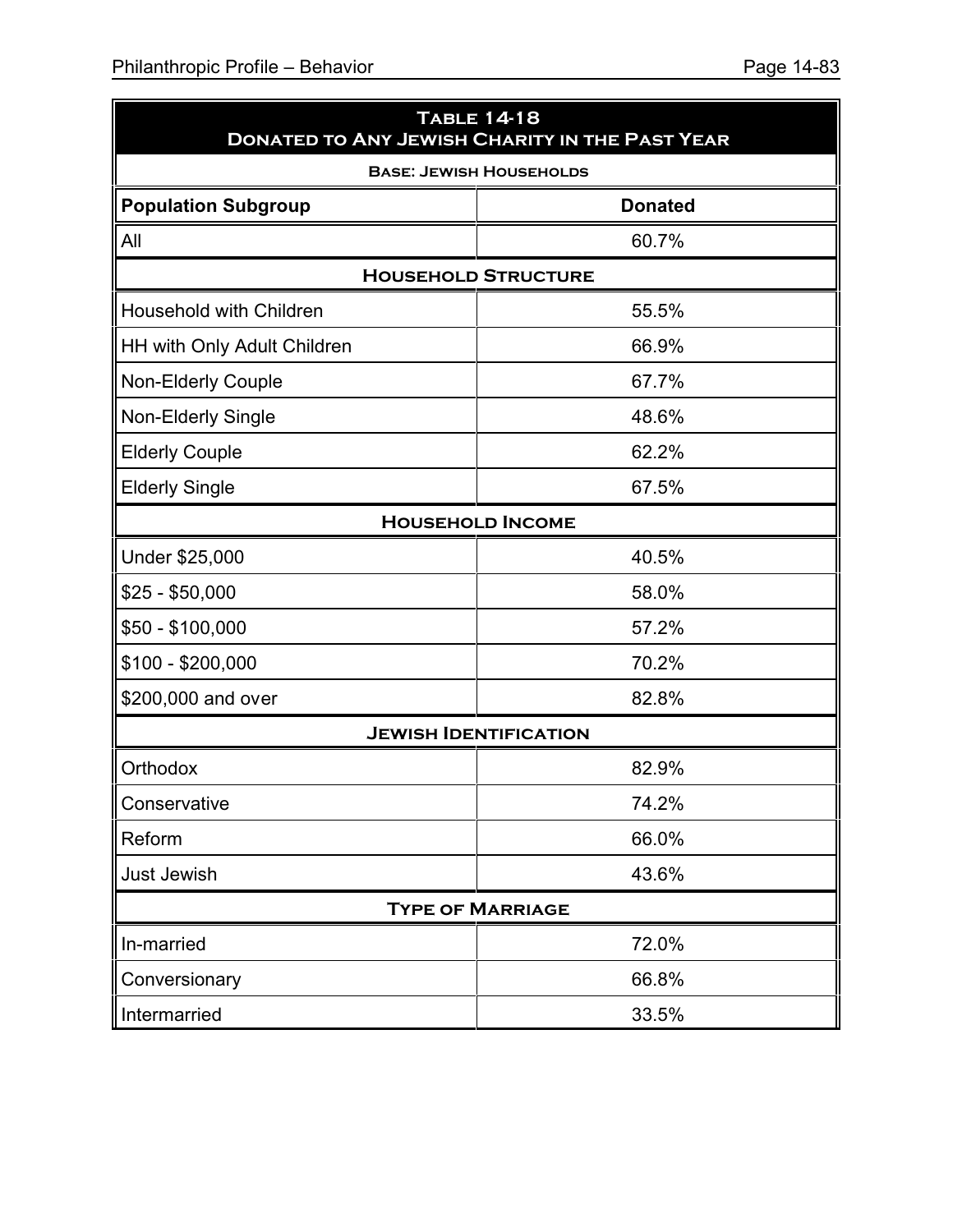| <b>TABLE 14-18</b><br><b>DONATED TO ANY JEWISH CHARITY IN THE PAST YEAR</b> |                                                                    |  |  |  |
|-----------------------------------------------------------------------------|--------------------------------------------------------------------|--|--|--|
|                                                                             | <b>BASE: JEWISH HOUSEHOLDS</b>                                     |  |  |  |
| <b>Population Subgroup</b>                                                  | <b>Donated</b>                                                     |  |  |  |
| All                                                                         | 60.7%                                                              |  |  |  |
|                                                                             | <b>SYNAGOGUE MEMBERSHIP</b>                                        |  |  |  |
| Member                                                                      | 87.5%                                                              |  |  |  |
| Non-Member                                                                  | 47.5%                                                              |  |  |  |
|                                                                             | <b>ATTENDED CHABAD IN THE PAST YEAR</b>                            |  |  |  |
| Attended                                                                    | 81.0%                                                              |  |  |  |
| Did Not Attend                                                              | 55.0%                                                              |  |  |  |
|                                                                             | <b>JCC MEMBERSHIP</b>                                              |  |  |  |
| Member                                                                      | 72.5%                                                              |  |  |  |
| Non-Member                                                                  | 59.1%                                                              |  |  |  |
|                                                                             | <b>JEWISH ORGANIZATION MEMBERSHIP</b>                              |  |  |  |
| Member                                                                      | 90.5%                                                              |  |  |  |
| Non-Member                                                                  | 53.5%                                                              |  |  |  |
|                                                                             | <b>RESPONDENT ATTENDED JEWISH EDUCATION AS A CHILD</b>             |  |  |  |
| To Jewish Day School                                                        | 75.8%                                                              |  |  |  |
| <b>To Supplemental School</b>                                               | 66.3%                                                              |  |  |  |
| →To Jewish Education                                                        | 66.8%                                                              |  |  |  |
| No                                                                          | 50.9%                                                              |  |  |  |
|                                                                             | RESPONDENT ATTENDED OR WORKED AT JEWISH OVERNIGHT CAMP AS A CHILD  |  |  |  |
| <b>To Overnight Camp</b>                                                    | 75.3%                                                              |  |  |  |
| <b>No</b>                                                                   | 56.1%                                                              |  |  |  |
|                                                                             | <b>RESPONDENT PARTICIPATED IN JEWISH YOUTH GROUP AS A TEENAGER</b> |  |  |  |
| <b>Youth Group Participant</b>                                              | 76.6%                                                              |  |  |  |
| No                                                                          | 52.8%                                                              |  |  |  |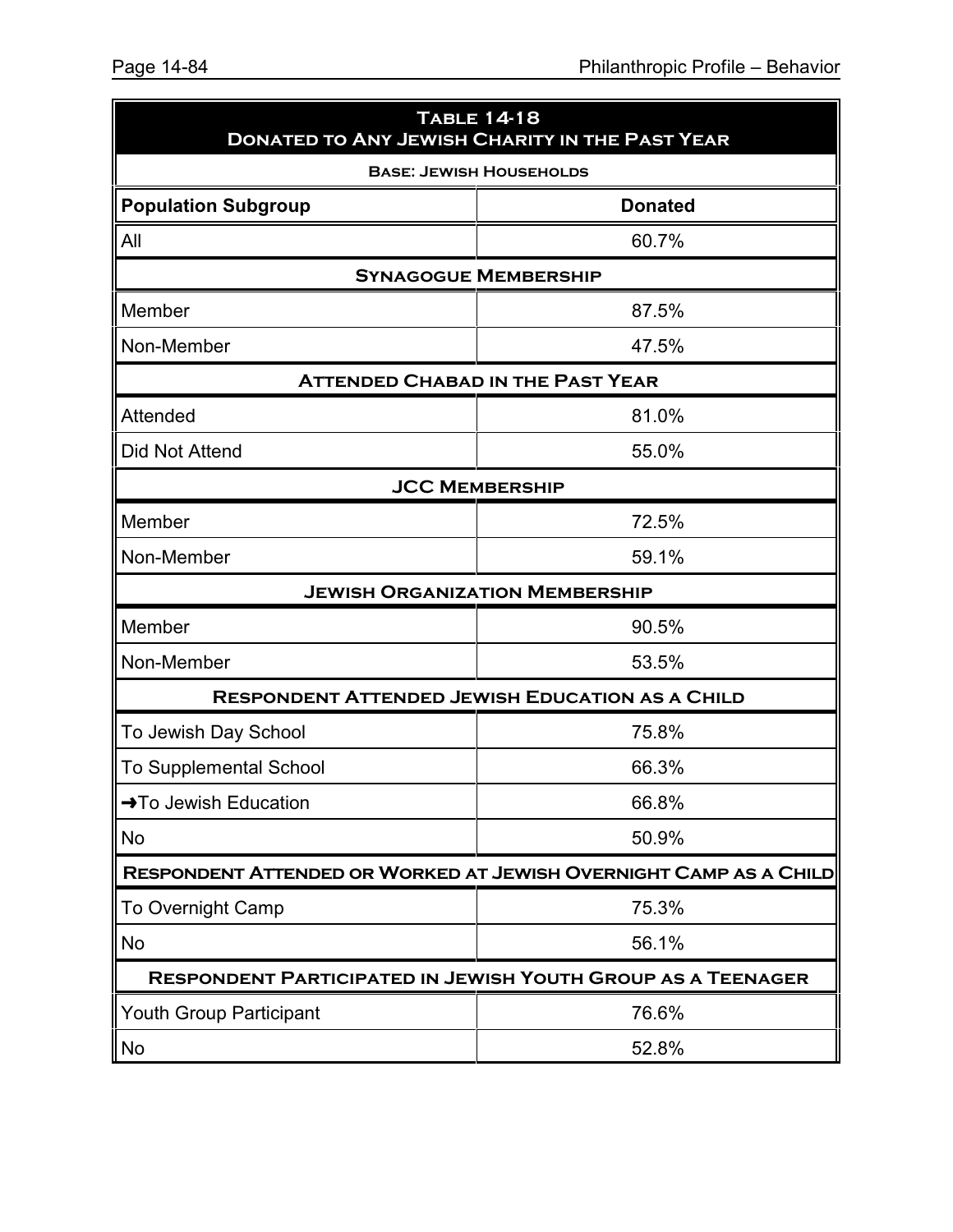| <b>TABLE 14-18</b><br><b>DONATED TO ANY JEWISH CHARITY IN THE PAST YEAR</b> |                                                                                               |  |  |  |  |
|-----------------------------------------------------------------------------|-----------------------------------------------------------------------------------------------|--|--|--|--|
|                                                                             | <b>BASE: JEWISH HOUSEHOLDS</b>                                                                |  |  |  |  |
| <b>Population Subgroup</b>                                                  | <b>Donated</b>                                                                                |  |  |  |  |
| All                                                                         | 60.7%                                                                                         |  |  |  |  |
|                                                                             | <b>RESPONDENT PARTICIPATED IN HILLEL/CHABAD WHILE IN COLLEGE</b><br>(EXCLUDING HIGH HOLIDAYS) |  |  |  |  |
| <b>Hillel/Chabad Participant</b>                                            | 82.0%                                                                                         |  |  |  |  |
| <b>No</b>                                                                   | 59.6%                                                                                         |  |  |  |  |
|                                                                             | <b>FAMILIARITY WITH JEWISH FEDERATION</b>                                                     |  |  |  |  |
| Very Familiar                                                               | 81.9%                                                                                         |  |  |  |  |
| <b>Somewhat Familiar</b>                                                    | 62.3%                                                                                         |  |  |  |  |
| Not at All Familiar                                                         | 45.8%                                                                                         |  |  |  |  |
| <b>PERCEPTION OF JEWISH FEDERATION</b>                                      |                                                                                               |  |  |  |  |
| Excellent                                                                   | 79.4%                                                                                         |  |  |  |  |
| Good                                                                        | 69.0%                                                                                         |  |  |  |  |
| Fair/Poor                                                                   | 53.8%                                                                                         |  |  |  |  |
|                                                                             | <b>ANY ADULT VISITED ISRAEL</b>                                                               |  |  |  |  |
| On Jewish Trip                                                              | 81.2%                                                                                         |  |  |  |  |
| On General Trip                                                             | 75.2%                                                                                         |  |  |  |  |
| <b>No</b>                                                                   | 34.8%                                                                                         |  |  |  |  |
| <b>LEVEL OF EMOTIONAL ATTACHMENT TO ISRAEL</b>                              |                                                                                               |  |  |  |  |
| <b>Extremely Attached</b>                                                   | 74.8%                                                                                         |  |  |  |  |
| Very Attached                                                               | 71.0%                                                                                         |  |  |  |  |
| <b>Somewhat Attached</b>                                                    | 57.1%                                                                                         |  |  |  |  |
| <b>Not Attached</b>                                                         | 28.3%                                                                                         |  |  |  |  |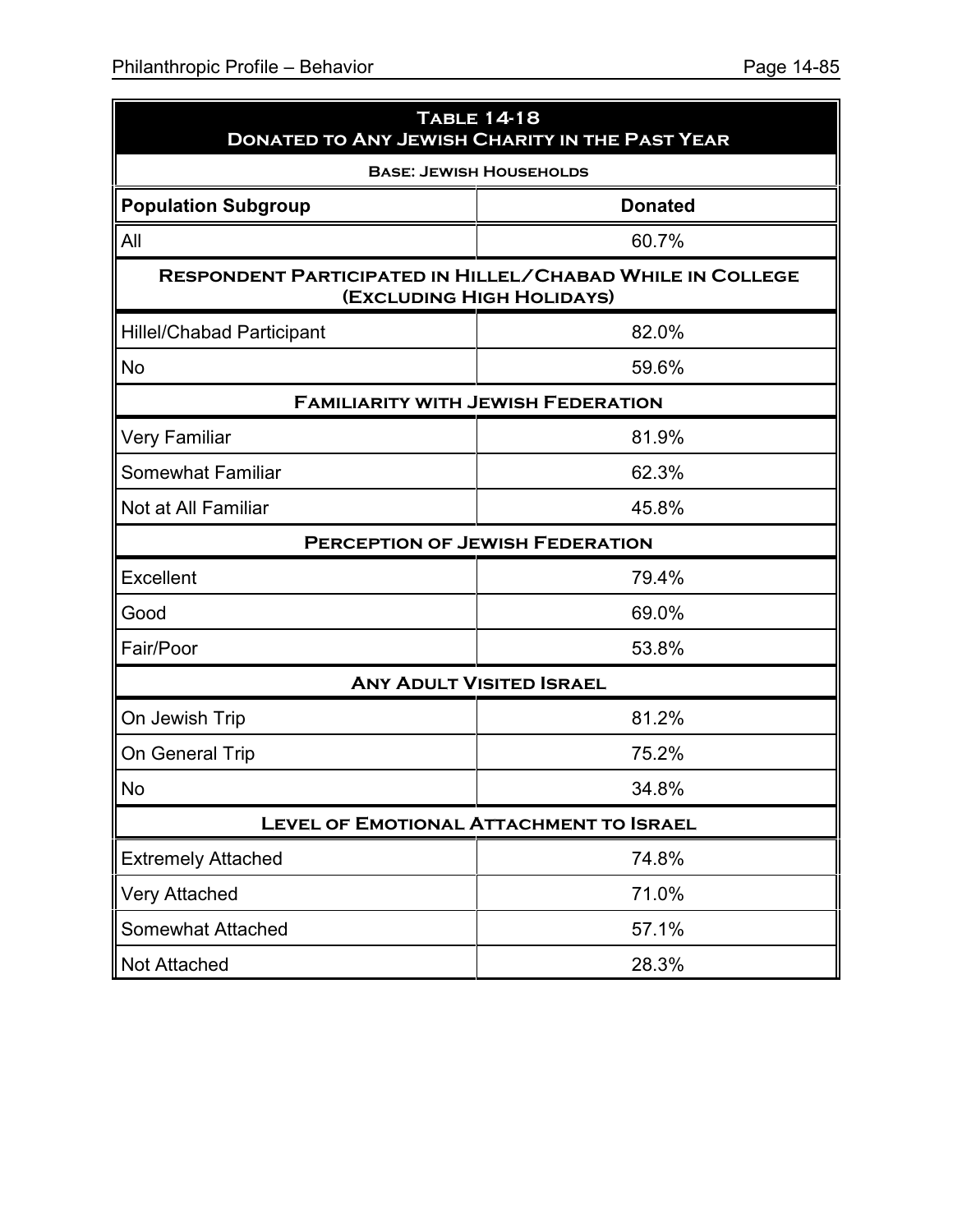| <b>TABLE 14-18</b><br><b>DONATED TO ANY JEWISH CHARITY IN THE PAST YEAR</b> |                                |  |  |  |
|-----------------------------------------------------------------------------|--------------------------------|--|--|--|
|                                                                             | <b>BASE: JEWISH HOUSEHOLDS</b> |  |  |  |
| <b>Donated</b><br><b>Population Subgroup</b>                                |                                |  |  |  |
| All                                                                         | 60.7%                          |  |  |  |
| <b>JEWISH FEDERATION MARKET SEGMENTS IN THE PAST YEAR</b>                   |                                |  |  |  |
| Donated to Federation                                                       | 100.0%                         |  |  |  |
| Asked, Did Not Donate                                                       | 63.0%                          |  |  |  |
| <b>Not Asked</b>                                                            | 46.3%                          |  |  |  |
| <b>DONATED TO JEWISH FEDERATION IN THE PAST YEAR</b>                        |                                |  |  |  |
| Nothing                                                                     | 48.0%                          |  |  |  |
| Under \$100                                                                 | 100.0%                         |  |  |  |
| $$100 - $500$                                                               | 100.0%                         |  |  |  |
| \$500 - \$1,000                                                             | 100.0%                         |  |  |  |
| \$1,000 and over                                                            | 100.0%                         |  |  |  |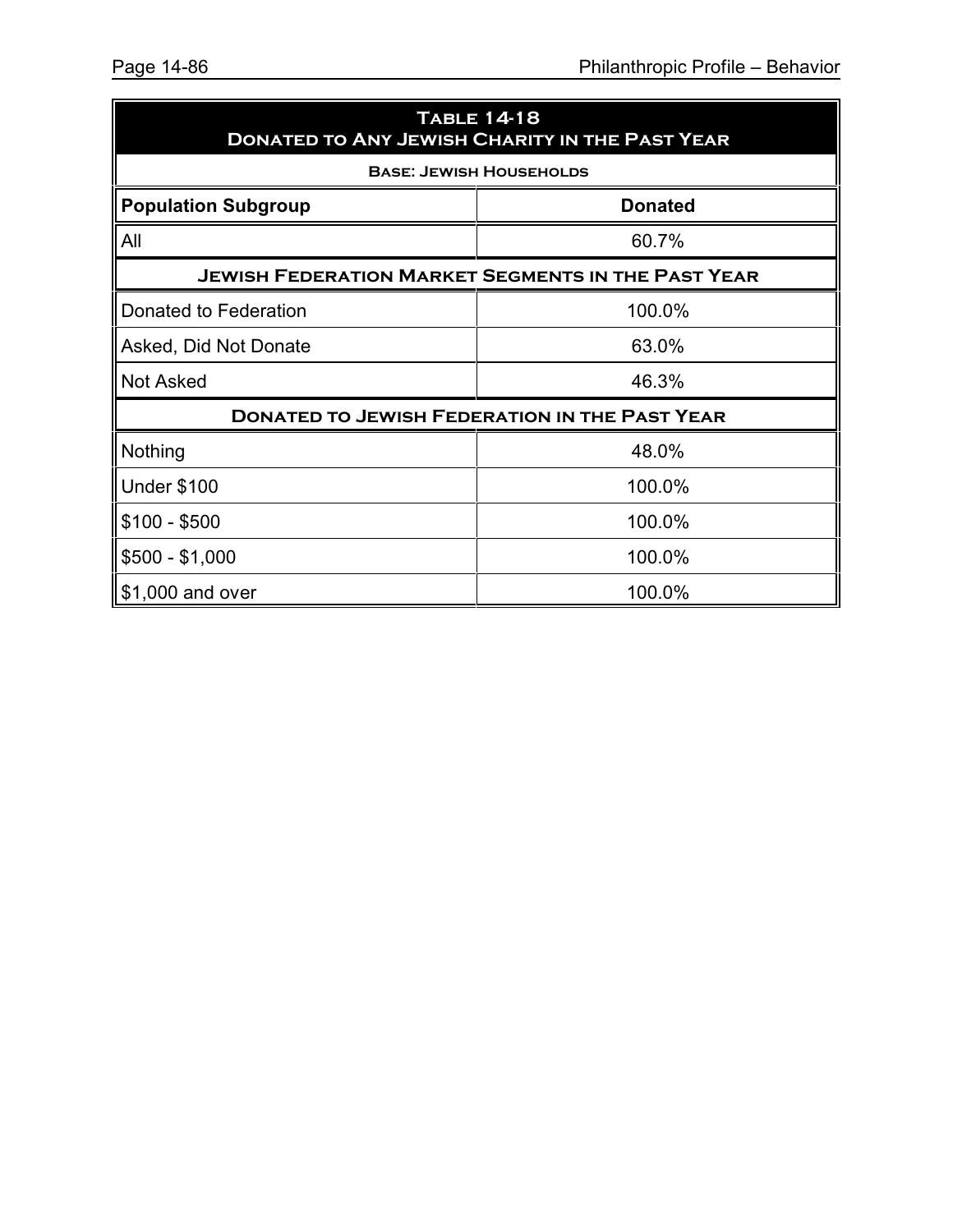|                        |      |     | <b>TABLE 14-19</b><br><b>DONATED TO ANY JEWISH CHARITY IN THE PAST YEAR</b><br><b>COMMUNITY COMPARISONS</b> |                                 |     |  |  |
|------------------------|------|-----|-------------------------------------------------------------------------------------------------------------|---------------------------------|-----|--|--|
|                        |      |     | <b>BASE: JEWISH HOUSEHOLDS</b>                                                                              |                                 |     |  |  |
| <b>Community</b>       | Year | %   | <b>Community</b>                                                                                            | Year                            | %   |  |  |
| Detroit                | 2005 | 78% | <b>BROWARD</b>                                                                                              | 2016                            | 61% |  |  |
| Rochester              | 1999 | 75% | <b>Miami</b>                                                                                                | 2014                            | 61% |  |  |
| <b>Middlesex</b>       | 2008 | 73% | Rhode Island                                                                                                | 2002                            | 61% |  |  |
| <b>Atlantic County</b> | 2004 | 72% | Charlotte                                                                                                   | 1997                            | 61% |  |  |
| Bergen                 | 2001 | 71% | St. Louis                                                                                                   | 2014                            | 60% |  |  |
| Sarasota               | 2001 | 71% | New Haven                                                                                                   | 2010                            | 60% |  |  |
| Cincinnati             | 2008 | 70% | Washington                                                                                                  | 2003                            | 60% |  |  |
| <b>Lehigh Valley</b>   | 2007 | 70% | York                                                                                                        | 1999                            | 60% |  |  |
| San Antonio            | 2007 | 69% | <b>New York</b>                                                                                             | 2011                            | 59% |  |  |
| <b>S Palm Beach</b>    | 2005 | 69% | Jacksonville                                                                                                | 2002                            | 59% |  |  |
| Harrisburg             | 1994 | 69% | Philadelphia                                                                                                | 2009                            | 58% |  |  |
| Chicago                | 2010 | 67% | Orlando                                                                                                     | 1993                            | 58% |  |  |
| <b>W Palm Beach</b>    | 2005 | 67% | <b>Howard County</b>                                                                                        | 2010                            | 57% |  |  |
| Hartford               | 2000 | 67% | Tucson                                                                                                      | 2002                            | 56% |  |  |
| <b>Broward</b>         | 1997 | 67% | <b>Buffalo</b>                                                                                              | 1995                            | 54% |  |  |
| Milwaukee              | 1996 | 67% | San Diego                                                                                                   | 2003                            | 52% |  |  |
| St. Paul               | 2004 | 66% | Phoenix                                                                                                     | 2002                            | 51% |  |  |
| Martin-St. Lucie       | 1999 | 66% | Portland (ME)                                                                                               | 2007                            | 50% |  |  |
| Monmouth               | 1997 | 66% | <b>Atlanta</b> *                                                                                            | 2006                            | 48% |  |  |
| Wilmington             | 1995 | 66% | Denver                                                                                                      | 2007                            | 44% |  |  |
| Richmond               | 1994 | 66% | Las Vegas                                                                                                   | 2005                            | 44% |  |  |
| Cleveland              | 2011 | 65% | Columbus                                                                                                    | 2013                            | 37% |  |  |
| <b>Minneapolis</b>     | 2004 | 65% | NJPS <sup>1</sup>                                                                                           | 2000                            | 49% |  |  |
| Pittsburgh *           | 2002 | 65% | * Excludes households who donated to                                                                        |                                 |     |  |  |
| St. Petersburg         | 1994 | 65% | charities specifically established for<br>September 11 and Hurricane Katrina                                |                                 |     |  |  |
| Tidewater              | 2001 | 64% | victims.                                                                                                    |                                 |     |  |  |
| <b>Baltimore</b>       | 2010 | 63% |                                                                                                             | NJPS 2000 data are for the more |     |  |  |
| Westport               | 2000 | 63% | Jewishly-connected sample.                                                                                  |                                 |     |  |  |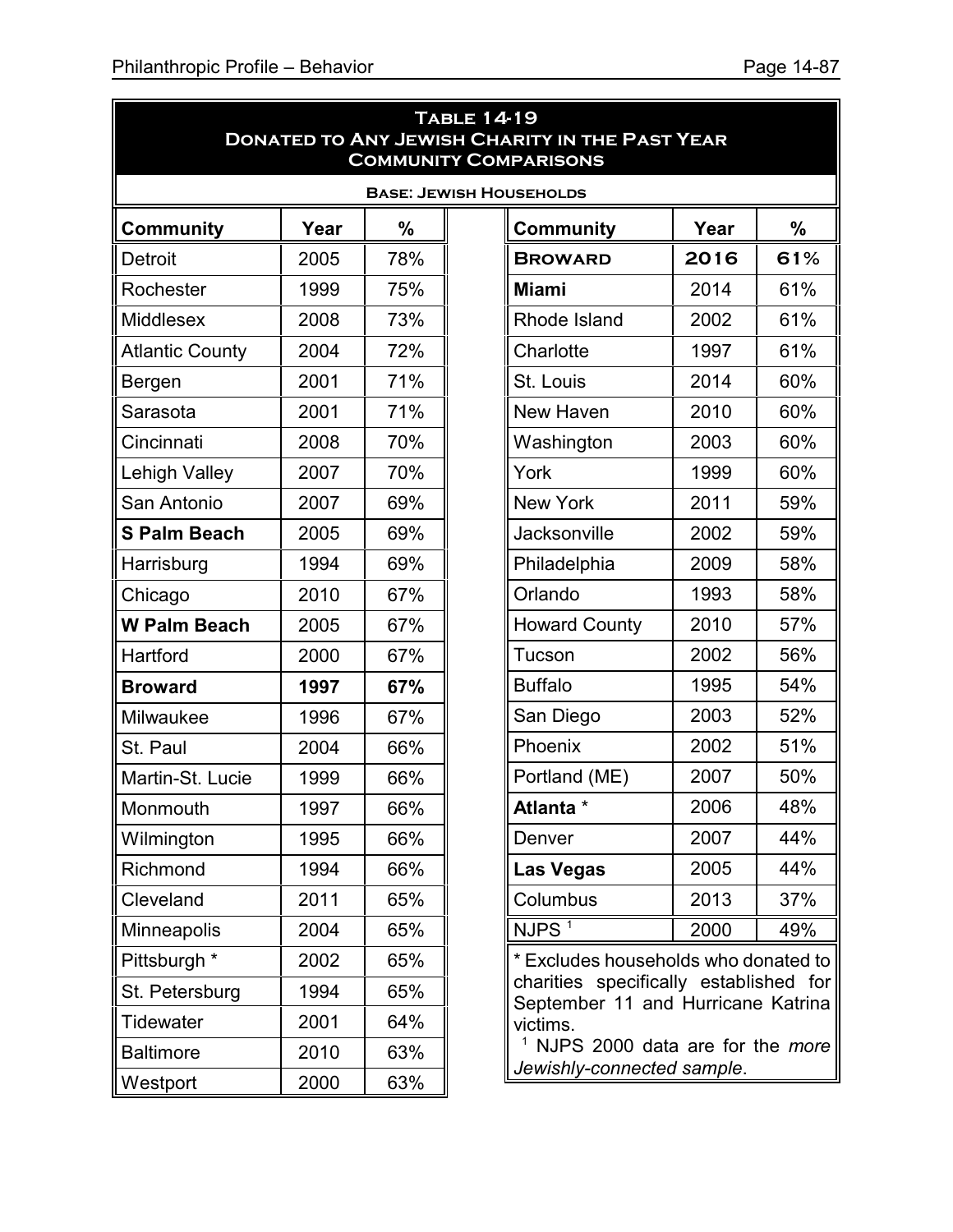## **Donated to Non-Jewish Charities in the Past Year**

**T** able 14-20 shows that 28% of Jewish households in Broward did not donate to Non-<br>Lowish Charities in the past vear, 34% denated under \$100, 21% denated \$100, \$500. Jewish Charities in the past year, 34% donated under \$100, 21% donated \$100-\$500, and 17% donated \$500 and over, including 10% who donated \$1,000 and over. In total, 72% of households donated to Non-Jewish Charities in the past year.

**Community Comparisons**. **Table 14-21** shows that the 72% who **donated to Non-Jewish Charities** in the past year is the fifth lowest of about 50 comparison Jewish communities and compares to 75% in Las Vegas, 79% in West Palm Beach, 78% in Atlanta, 74% in South Palm Beach, and 65% in Miami. The 72% compares to 67% in 1997.

The right hand side of **Table 14-21** examines only *households who donated* to Non-Jewish Charities in the past year. Of households who donated to Non-Jewish Charities in the past year, the 47% who donated **under \$100** is the sixth highest of about 45 comparison Jewish communities and compares to 52% in South Palm Beach, 47% in West Palm Beach, 43% in Miami, 41% in Las Vegas, and 16% in Atlanta. The 47% compares to 62% in 1997.

Of households who donated to Non-Jewish Charities in the past year, the 14% who donated **\$1,000 and over** is about average among about 45 comparison Jewish communities and compares to 22% in Atlanta, 14% in Miami, 9% in Las Vegas, and 8% in both South Palm Beach and West Palm Beach. The 14% compares to 2% in 1997.

Note that **Table 14-24** shows a comprehensive comparison with other Jewish communities of the percentage of households who donated to the Local Jewish Federation, Other Jewish Federations, Any Jewish Federation, Other Jewish Charities, Any Jewish Charity, Non-Jewish Charities, and Any Charity in the past year.

#### **Comparisons Among Population Subgroups**.

#### **Donated to Non-Jewish Charities in the Past Year**

**Table 14-20** shows that, overall, 72% of households **donated to Non-Jewish Charities**. The percentage if much higher in:

- Reform households (82%)
- households in which the respondent is very familiar with the Jewish Federation (82%)
- households who donated to the Jewish Federation in the past year (83%)
- ! households who donated under \$100 (85%) and \$1,000 and over (84%) to the Jewish Federation in the past year

- non-elderly single households (59%)
- ! households earning an annual income under \$25,000 (56%)
- Orthodox households (45%)
- households in which the respondent is not emotionally attached to Israel (60%)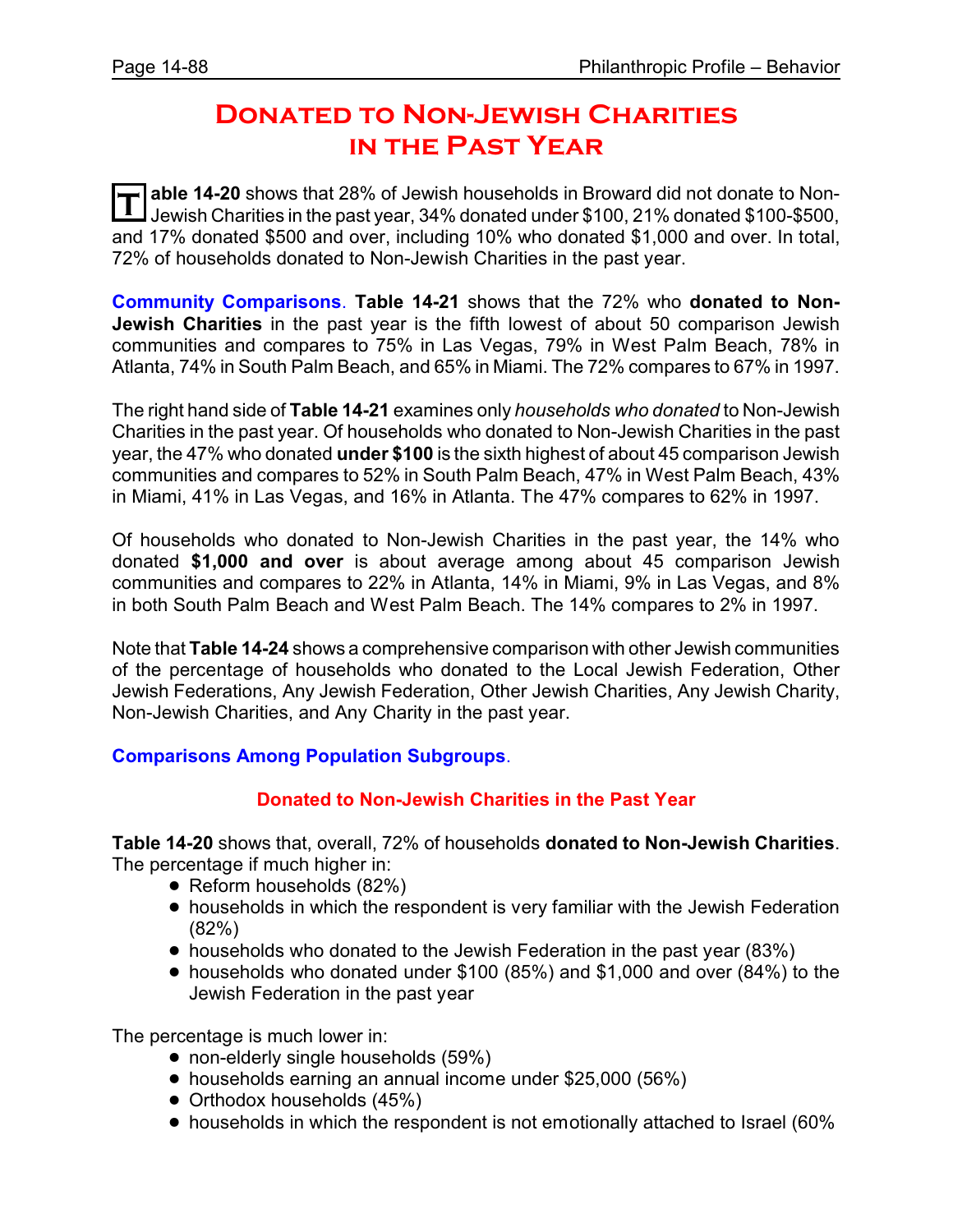#### **Donated \$100 and Over to Non-Jewish Charities in the Past Year**

**Table 14-20** shows that, overall, 38% of households **donated \$100 and over to Non-Jewish Charities** in the past year. The percentage is much higher in:

- $\bullet$  households in the East (52%)
- $\bullet$  households age 50-64 (49%)
- households with children (50% and non-elderly couple households (60%)
- households earning an annual income of \$200,000 and over (76%)
- conversionary in-married households (53%)
- synagogue member households (52%)
- households in which the respondent is very familiar with the Jewish Federation (50%)
- $\bullet$  households who donated to the Jewish Federation in the past year (52%)
- $\bullet$  households who donated \$100-\$500 (67%), \$500-\$1,000 (64%), and \$1,000 and over (85%) to the Jewish Federation in the past year

- households in the North Central (21%)
- $\bullet$  age 75 and over (18%)
- non-elderly single households (28%), elderly couple households (26%), and elderly single households (26%)
- ! households earning an annual income under \$25,000 (13%) and \$25,000- \$50,000 (15%)
- Orthodox households (27%)
- ! households in which the respondent did not attend Jewish education as a child (28%)
- ! households in which the respondent is not at all familiar with the Jewish Federation (28%)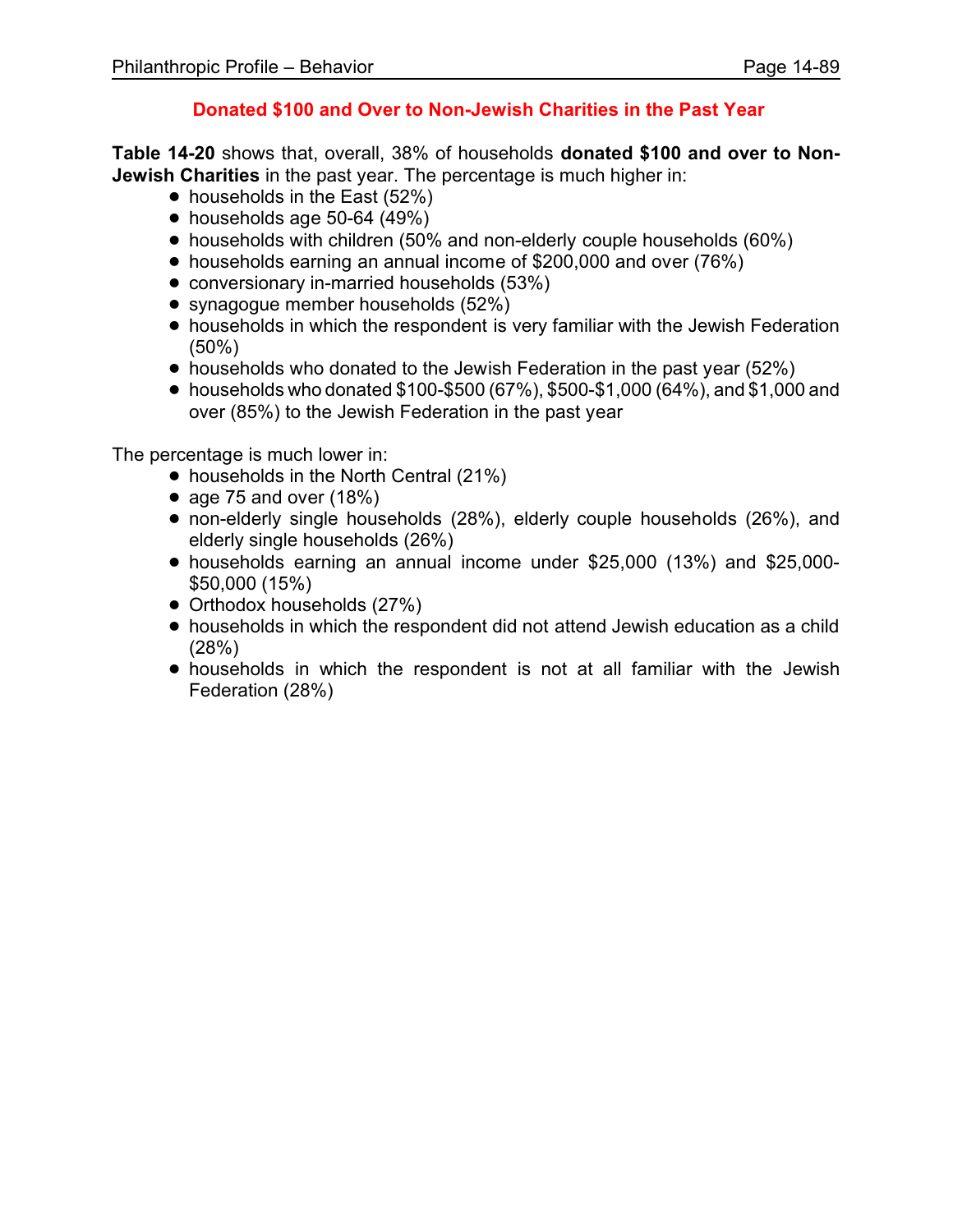|                                | <b>TABLE 14-20</b><br><b>DONATED TO NON-JEWISH CHARITIES IN THE PAST YEAR</b> |                      |                                       |                       |                 |                   |                        |  |  |  |
|--------------------------------|-------------------------------------------------------------------------------|----------------------|---------------------------------------|-----------------------|-----------------|-------------------|------------------------|--|--|--|
| <b>BASE: JEWISH HOUSEHOLDS</b> |                                                                               |                      |                                       |                       |                 |                   |                        |  |  |  |
|                                |                                                                               |                      |                                       |                       |                 | <b>Donated</b>    |                        |  |  |  |
| <b>Population Subgroup</b>     | <b>Did</b><br><b>Donate</b>                                                   | \$100<br>and<br>Over | <b>Did Not</b><br><b>Donate</b>       | <b>Under</b><br>\$100 | \$100-<br>\$500 | \$500-<br>\$1,000 | \$1,000<br>and<br>Over |  |  |  |
| All                            | 71.8%                                                                         | 37.9%                | 28.2%                                 | 33.9                  | 20.6            | 7.5               | 9.8                    |  |  |  |
|                                | <b>GEOGRAPHIC AREA</b>                                                        |                      |                                       |                       |                 |                   |                        |  |  |  |
| Northwest                      | 73.7%                                                                         | 44.8%                | 26.3%                                 | 28.9                  | 15.2            | 13.4              | 16.2                   |  |  |  |
| <b>North Central</b>           | 72.7%                                                                         | 21.1%                | 27.3%                                 | 51.6                  | 6.7             | 5.9               | 8.5                    |  |  |  |
| East                           | 78.2%                                                                         | 51.8%                | 21.8%                                 | 26.4                  | 21.2            | 9.1               | 21.5                   |  |  |  |
| <b>West Central</b>            | 69.2%                                                                         | 30.7%                | 30.8%                                 | 38.5                  | 16.9            | 6.6               | 7.2                    |  |  |  |
| Southeast                      | 65.6%                                                                         | 37.0%                | 34.4%                                 | 28.6                  | 23.8            | 6.0               | 7.2                    |  |  |  |
| Southwest                      | 76.0%                                                                         | 45.3%                | 24.0%                                 | 30.7                  | 32.5            | 6.2               | 6.6                    |  |  |  |
|                                |                                                                               |                      | <b>LENGTH OF RESIDENCE IN BROWARD</b> |                       |                 |                   |                        |  |  |  |
| $0 - 4$ years                  | 71.6%                                                                         | 30.8%                | 28.4%                                 | 40.8                  | 8.5             | 10.8              | 11.5                   |  |  |  |
| $5 - 9$ years                  | 59.7%                                                                         | 38.1%                | 40.3%                                 | 21.6                  | 18.8            | 4.6               | 14.7                   |  |  |  |
| 10 - 19 years                  | 63.8%                                                                         | 26.7%                | 36.2%                                 | 37.1                  | 13.2            | 7.4               | 6.1                    |  |  |  |
| 20 or more years               | 76.4%                                                                         | 42.6%                | 23.6%                                 | 33.8                  | 24.8            | 7.6               | 10.2                   |  |  |  |
|                                |                                                                               |                      | <b>AGE OF HEAD OF HOUSEHOLD</b>       |                       |                 |                   |                        |  |  |  |
| Under 35                       | 63.9%                                                                         | 32.8%                | 36.1%                                 | 31.1                  | 24.6            | 5.4               | 2.8                    |  |  |  |
| $35 - 49$                      | 71.2%                                                                         | 40.1%                | 28.8%                                 | 31.1                  | 20.0            | 10.2              | 9.9                    |  |  |  |
| $50 - 64$                      | 72.0%                                                                         | 48.6%                | 28.0%                                 | 23.4                  | 22.1            | 10.0              | 16.5                   |  |  |  |
| $65 - 74$                      | 74.9%                                                                         | 38.5%                | 25.1%                                 | 36.4                  | 22.6            | 8.4               | 7.5                    |  |  |  |
| 75 and over                    | 71.5%                                                                         | 18.2%                | 28.5%                                 | 53.3                  | 15.3            | 0.9               | 2.0                    |  |  |  |
| $\rightarrow$ 65 and over      | 73.2%                                                                         | 28.3%                | 26.8%                                 | 44.9                  | 19.0            | 4.6               | 4.7                    |  |  |  |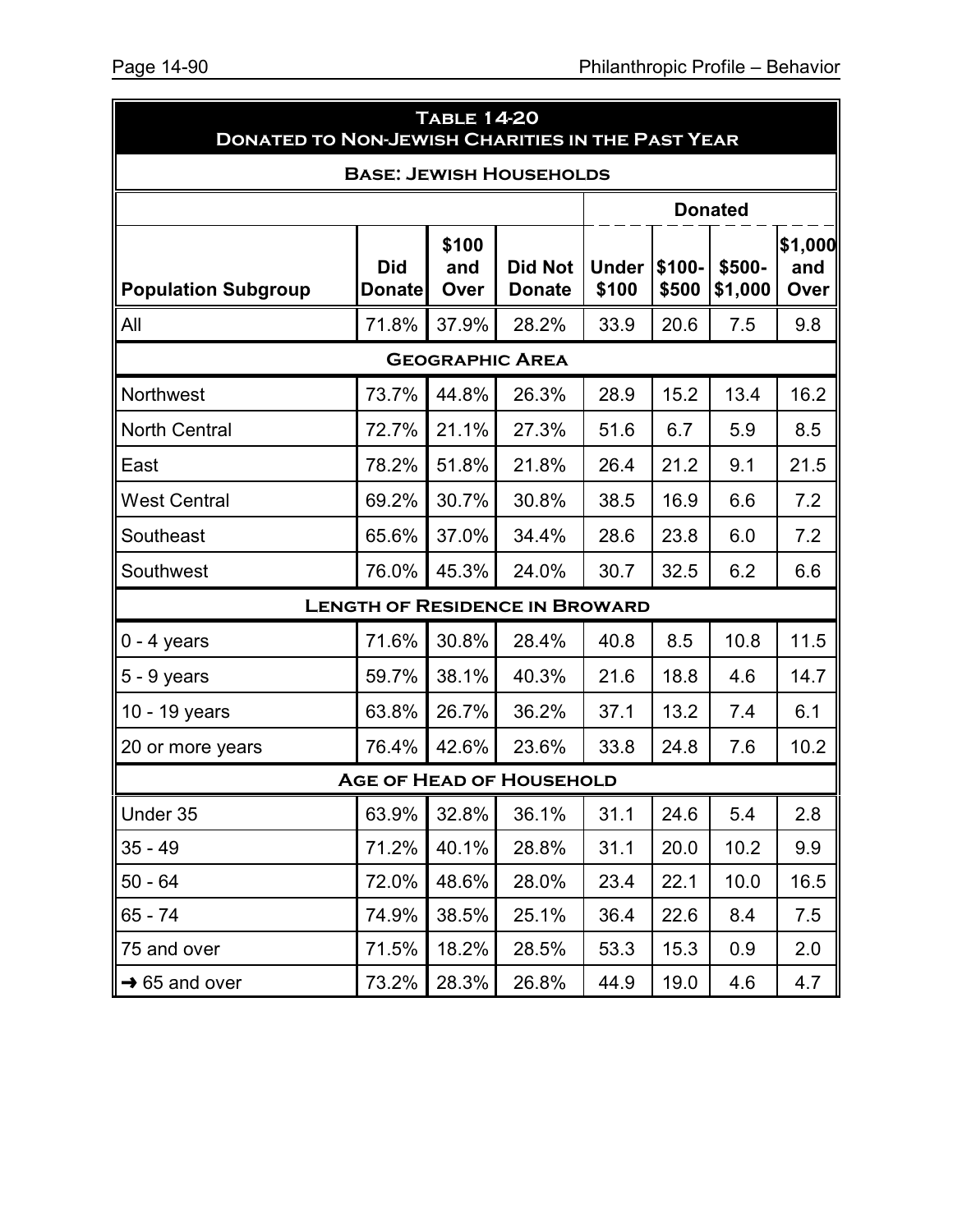| <b>TABLE 14-20</b><br><b>DONATED TO NON-JEWISH CHARITIES IN THE PAST YEAR</b> |                      |                      |                                 |                       |                 |                   |                        |  |  |  |
|-------------------------------------------------------------------------------|----------------------|----------------------|---------------------------------|-----------------------|-----------------|-------------------|------------------------|--|--|--|
| <b>BASE: JEWISH HOUSEHOLDS</b>                                                |                      |                      |                                 |                       |                 |                   |                        |  |  |  |
|                                                                               |                      |                      |                                 |                       |                 | <b>Donated</b>    |                        |  |  |  |
| <b>Population Subgroup</b>                                                    | <b>Did</b><br>Donate | \$100<br>and<br>Over | <b>Did Not</b><br><b>Donate</b> | <b>Under</b><br>\$100 | \$100-<br>\$500 | \$500-<br>\$1,000 | \$1,000<br>and<br>Over |  |  |  |
| All                                                                           | 71.8%                | 37.9%                | 28.2%                           | 33.9                  | 20.6            | 7.5               | 9.8                    |  |  |  |
| <b>HOUSEHOLD STRUCTURE</b>                                                    |                      |                      |                                 |                       |                 |                   |                        |  |  |  |
| Household with Children                                                       | 74.6%                | 50.0%                | 25.4%                           | 24.6                  | 27.3            | 10.6              | 12.1                   |  |  |  |
| <b>HH with Only Adult</b><br>Children                                         | 79.7%                | 43.0%                | 20.3%                           | 36.7                  | 20.1            | 6.2               | 16.7                   |  |  |  |
| <b>Non-Elderly Couple</b>                                                     | 75.8%                | 59.6%                | 24.2%                           | 16.2                  | 32.5            | 16.8              | 10.3                   |  |  |  |
| <b>Non-Elderly Single</b>                                                     | 59.4%                | 28.1%                | 40.6%                           | 31.3                  | 16.3            | 7.5               | 4.3                    |  |  |  |
| <b>Elderly Couple</b>                                                         | 76.3%                | 26.1%                | 23.7%                           | 50.2                  | 13.2            | 5.5               | 7.4                    |  |  |  |
| <b>Elderly Single</b>                                                         | 69.4%                | 26.0%                | 30.6%                           | 43.4                  | 19.8            | 2.3               | 3.9                    |  |  |  |
|                                                                               |                      |                      | <b>HOUSEHOLD INCOME</b>         |                       |                 |                   |                        |  |  |  |
| Under \$25,000                                                                | 56.4%                | 12.6%                | 43.6%                           | 43.8                  | 8.4             | 4.2               | 0.0                    |  |  |  |
| $$25 - $50,000$                                                               | 71.8%                | 15.2%                | 28.2%                           | 56.6                  | 12.8            | 1.0               | 1.4                    |  |  |  |
| $$50 - $100,000$                                                              | 67.1%                | 34.8%                | 32.9%                           | 32.3                  | 19.3            | 6.9               | 8.6                    |  |  |  |
| $$100 - $200,000$                                                             | 83.2%                | 45.0%                | 16.8%                           | 38.2                  | 30.3            | 7.6               | 7.1                    |  |  |  |
| \$200,000 and over                                                            | 89.3%                | 76.0%                | 10.7%                           | 13.3                  | 29.7            | 9.6               | 36.7                   |  |  |  |
|                                                                               |                      |                      | <b>JEWISH IDENTIFICATION</b>    |                       |                 |                   |                        |  |  |  |
| Orthodox                                                                      | 45.2%                | 27.3%                | 54.8%                           | 17.9                  | 8.7             | 5.6               | 13.0                   |  |  |  |
| Conservative                                                                  | 68.2%                | 36.5%                | 31.8%                           | 31.7                  | 24.7            | 3.9               | 7.9                    |  |  |  |
| Reform                                                                        | 81.5%                | 44.3%                | 18.5%                           | 37.2                  | 21.5            | 12.5              | 10.3                   |  |  |  |
| Just Jewish                                                                   | 70.3%                | 35.0%                | 29.7%                           | 35.3                  | 17.5            | 6.9               | 10.6                   |  |  |  |

### **Type of Marriage**

| In-married    |  | 76.7% 45.9% 23.3%    | 30.8 | 26.1 | 6.1  | 13.7 |
|---------------|--|----------------------|------|------|------|------|
| Conversionary |  | $66.5\%$ 53.0% 33.5% | 13.5 | 25.7 | 7.5  | 19.8 |
| Intermarried  |  | 73.8% 41.0% 26.2%    | 32.8 | 12.3 | 21.3 | 7.4  |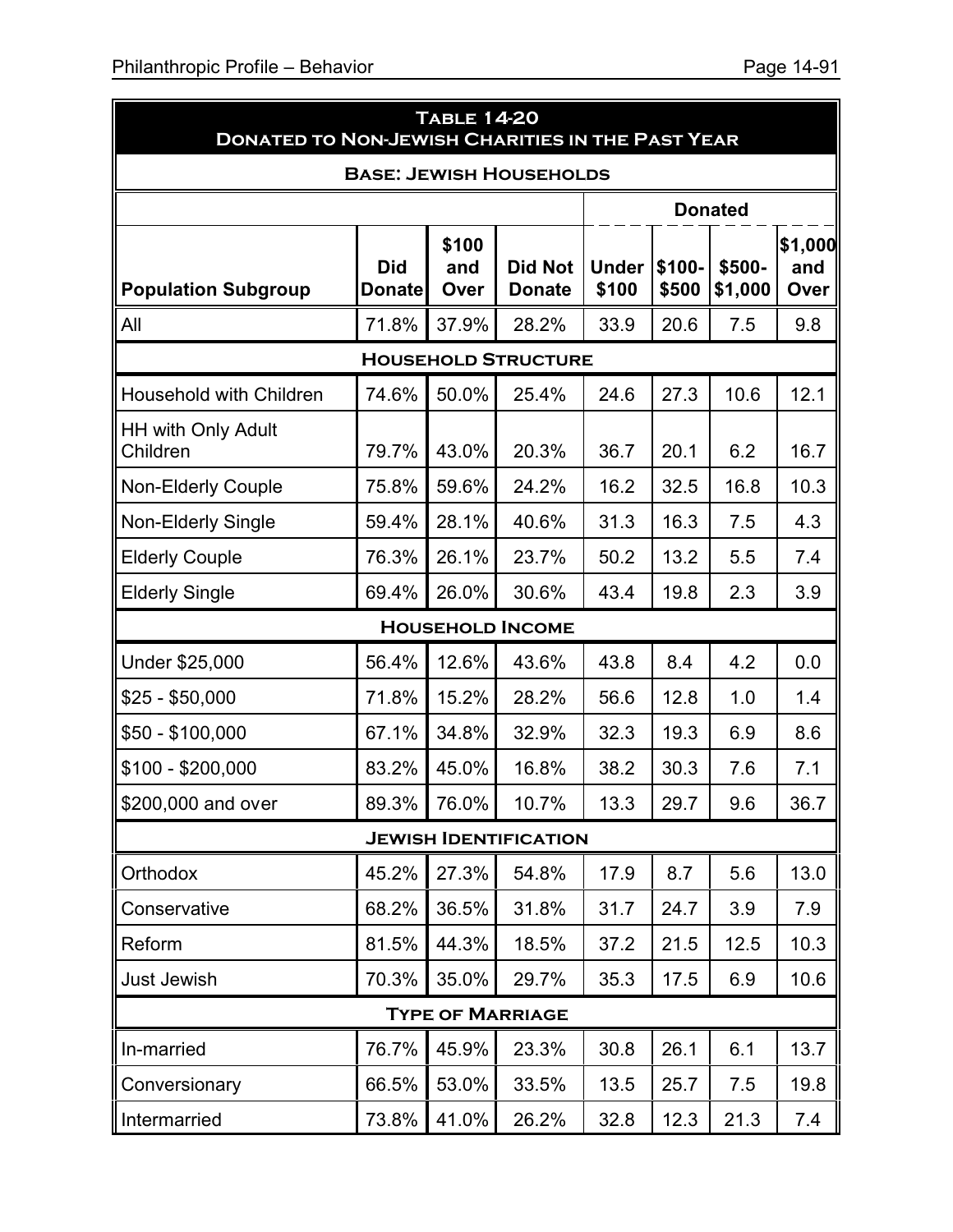| <b>TABLE 14-20</b><br><b>DONATED TO NON-JEWISH CHARITIES IN THE PAST YEAR</b> |                             |                       |                                       |                       |                 |                   |                        |  |
|-------------------------------------------------------------------------------|-----------------------------|-----------------------|---------------------------------------|-----------------------|-----------------|-------------------|------------------------|--|
| <b>BASE: JEWISH HOUSEHOLDS</b>                                                |                             |                       |                                       |                       |                 |                   |                        |  |
|                                                                               |                             |                       |                                       |                       |                 | <b>Donated</b>    |                        |  |
| <b>Population Subgroup</b>                                                    | <b>Did</b><br><b>Donate</b> | \$100<br>and<br>Over  | <b>Did Not</b><br><b>Donate</b>       | <b>Under</b><br>\$100 | \$100-<br>\$500 | \$500-<br>\$1,000 | \$1,000<br>and<br>Over |  |
| All                                                                           | 71.8%                       | 37.9%                 | 28.2%                                 | 33.9                  | 20.6            | 7.5               | 9.8                    |  |
|                                                                               |                             |                       | <b>SYNAGOGUE MEMBERSHIP</b>           |                       |                 |                   |                        |  |
| Member                                                                        | 81.1%                       | 52.1%                 | 18.9%                                 | 29.0                  | 27.8            | 7.5               | 16.8                   |  |
| Non-Member                                                                    | 67.3%                       | 30.9%                 | 32.7%                                 | 36.4                  | 17.1            | 7.5               | 6.3                    |  |
| <b>ATTENDED CHABAD IN THE PAST YEAR</b>                                       |                             |                       |                                       |                       |                 |                   |                        |  |
| Attended                                                                      | 68.1%                       | 40.5%                 | 31.9%                                 | 27.6                  | 16.7            | 6.2               | 17.6                   |  |
| Did Not Attend                                                                | 72.9%                       | 37.1%                 | 27.1%                                 | 35.8                  | 21.7            | 7.9               | 7.5                    |  |
|                                                                               |                             | <b>JCC MEMBERSHIP</b> |                                       |                       |                 |                   |                        |  |
| Member                                                                        | 67.7%                       | 45.1%                 | 32.3%                                 | 22.6                  | 23.9            | 3.1               | 18.1                   |  |
| Non-Member                                                                    | 72.4%                       | 36.9%                 | 27.6%                                 | 35.5                  | 20.2            | 8.1               | 8.6                    |  |
|                                                                               |                             |                       | <b>JEWISH ORGANIZATION MEMBERSHIP</b> |                       |                 |                   |                        |  |
| Member                                                                        | 77.8%                       | 38.0%                 | 22.2%                                 | 39.8                  | 24.7            | 5.2               | 8.1                    |  |
| Non-Member                                                                    | 70.4%                       | 37.9%                 | 29.6%                                 | 32.5                  | 19.6            | 8.1               | 10.2                   |  |
| <b>RESPONDENT ATTENDED JEWISH EDUCATION AS A CHILD</b>                        |                             |                       |                                       |                       |                 |                   |                        |  |
| To Jewish Day School                                                          | 67.6%                       | 45.2%                 | 32.4%                                 | 22.4                  | 23.4            | 3.9               | 17.9                   |  |
| <b>To Supplemental School</b>                                                 | 75.9%                       | 42.4%                 | 24.1%                                 | 33.5                  | 22.2            | 8.7               | 11.5                   |  |
| →To Jewish Education                                                          | 73.1%                       | 41.8%                 | 26.9%                                 | 31.3                  | 22.1            | 7.6               | 12.1                   |  |
| No                                                                            | 69.8%                       | 27.9%                 | 30.2%                                 | 41.9                  | 15.5            | 7.5               | 4.9                    |  |
| RESPONDENT ATTENDED OR WORKED AT JEWISH OVERNIGHT CAMP AS A CHILD             |                             |                       |                                       |                       |                 |                   |                        |  |
| <b>To Overnight Camp</b>                                                      | 72.9%                       | 41.7%                 | 27.1%                                 | 31.2                  | 21.7            | 6.3               | 13.7                   |  |
| No                                                                            | 71.4%                       | 35.4%                 | 28.6%                                 | 36.0                  | 19.0            | 8.0               | 8.4                    |  |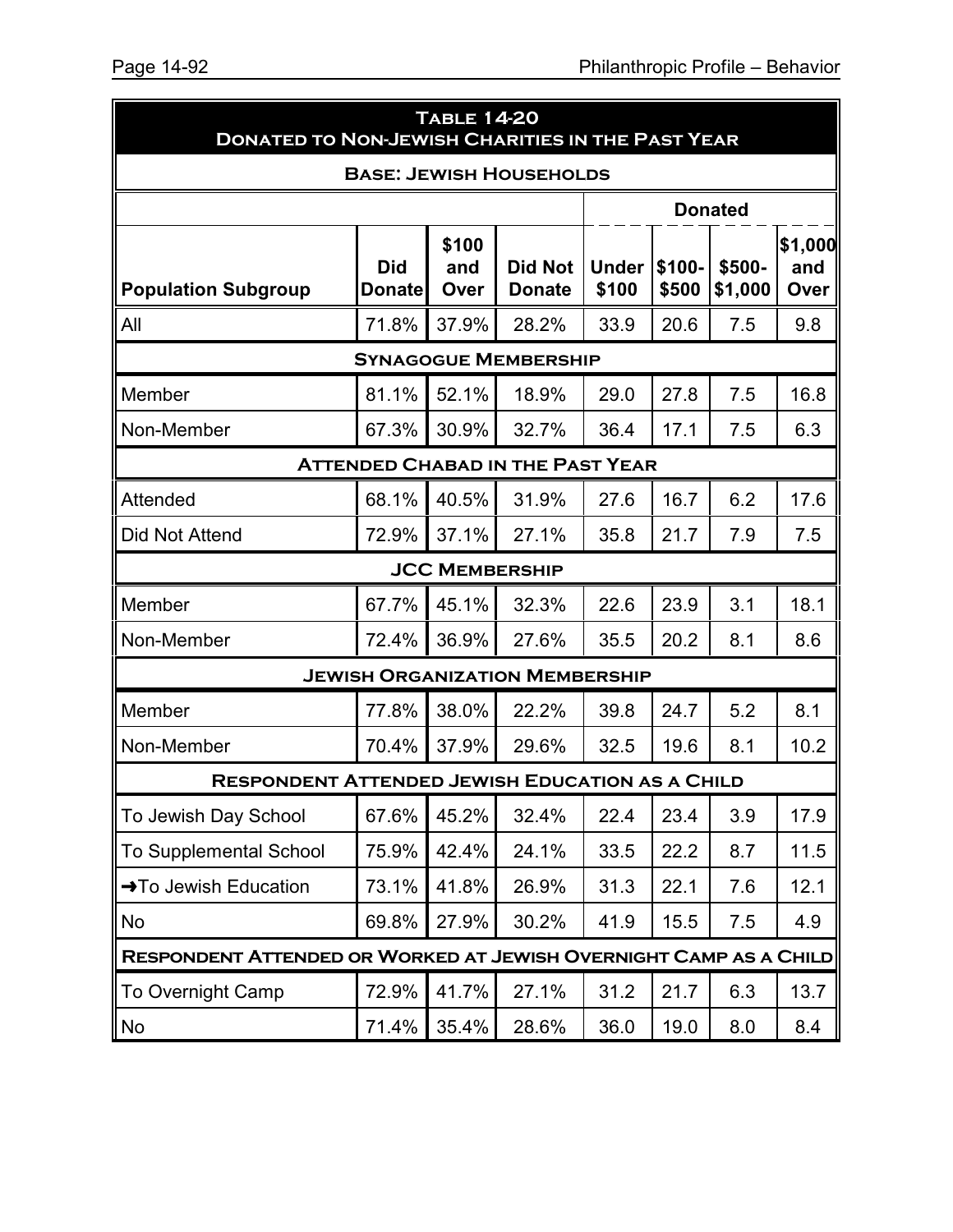| <b>TABLE 14-20</b><br><b>DONATED TO NON-JEWISH CHARITIES IN THE PAST YEAR</b>                 |                             |                      |                                           |                       |                 |                   |                        |  |
|-----------------------------------------------------------------------------------------------|-----------------------------|----------------------|-------------------------------------------|-----------------------|-----------------|-------------------|------------------------|--|
| <b>BASE: JEWISH HOUSEHOLDS</b>                                                                |                             |                      |                                           |                       |                 |                   |                        |  |
|                                                                                               |                             |                      |                                           |                       |                 | <b>Donated</b>    |                        |  |
| <b>Population Subgroup</b>                                                                    | <b>Did</b><br><b>Donate</b> | \$100<br>and<br>Over | <b>Did Not</b><br><b>Donate</b>           | <b>Under</b><br>\$100 | \$100-<br>\$500 | \$500-<br>\$1,000 | \$1,000<br>and<br>Over |  |
| All                                                                                           | 71.8%                       | 37.9%                | 28.2%                                     | 33.9                  | 20.6            | 7.5               | 9.8                    |  |
| <b>RESPONDENT PARTICIPATED IN JEWISH YOUTH GROUP AS A TEENAGER</b>                            |                             |                      |                                           |                       |                 |                   |                        |  |
| In Youth Group                                                                                | 71.2%                       | 36.6%                | 28.8%                                     | 34.6                  | 21.3            | 4.7               | 10.6                   |  |
| <b>No</b>                                                                                     | 72.3%                       | 38.1%                | 27.7%                                     | 34.2                  | 18.8            | 9.3               | 10.0                   |  |
| <b>RESPONDENT PARTICIPATED IN HILLEL/CHABAD WHILE IN COLLEGE</b><br>(EXCLUDING HIGH HOLIDAYS) |                             |                      |                                           |                       |                 |                   |                        |  |
| <b>Hillel/Chabad Participant</b>                                                              | 78.4%                       | 44.8%                | 21.6%                                     | 33.6                  | 26.8            | 5.0               | 13.0                   |  |
| <b>No</b>                                                                                     | 73.5%                       | 40.2%                | 26.5%                                     | 33.3                  | 20.3            | 8.9               | 11.0                   |  |
|                                                                                               |                             |                      | <b>FAMILIARITY WITH JEWISH FEDERATION</b> |                       |                 |                   |                        |  |
| <b>Very Familiar</b>                                                                          | 82.1%                       | 49.9%                | 17.9%                                     | 32.2                  | 26.2            | 9.9               | 13.8                   |  |
| <b>Somewhat Familiar</b>                                                                      | 74.1%                       | 38.5%                | 25.9%                                     | 35.6                  | 18.8            | 11.9              | 7.8                    |  |
| Not at All Familiar                                                                           | 65.3%                       | 28.4%                | 34.7%                                     | 36.9                  | 12.5            | 8.6               | 7.3                    |  |
|                                                                                               |                             |                      | <b>PERCEPTION OF JEWISH FEDERATION</b>    |                       |                 |                   |                        |  |
| <b>Excellent</b>                                                                              | 70.2%                       | 32.9%                | 29.8%                                     | 37.3                  | 21.7            | 3.7               | 7.5                    |  |
| Good                                                                                          | 80.1%                       | 47.2%                | 19.9%                                     | 32.9                  | 27.9            | 10.9              | 8.4                    |  |
| Fair/Poor                                                                                     | 81.4%                       | 46.0%                | 18.6%                                     | 35.4                  | 8.2             | 18.1              | 19.7                   |  |
|                                                                                               |                             |                      | <b>ANY ADULT VISITED ISRAEL</b>           |                       |                 |                   |                        |  |
| On Jewish Trip                                                                                | 75.9%                       | 41.1%                | 24.1%                                     | 34.8                  | 27.2            | 7.2               | 6.7                    |  |
| On General Trip                                                                               | 73.8%                       | 45.3%                | 26.2%                                     | 28.5                  | 23.0            | 4.8               | 17.5                   |  |
| No                                                                                            | 67.6%                       | 29.5%                | 32.4%                                     | 38.1                  | 14.4            | 10.1              | 5.0                    |  |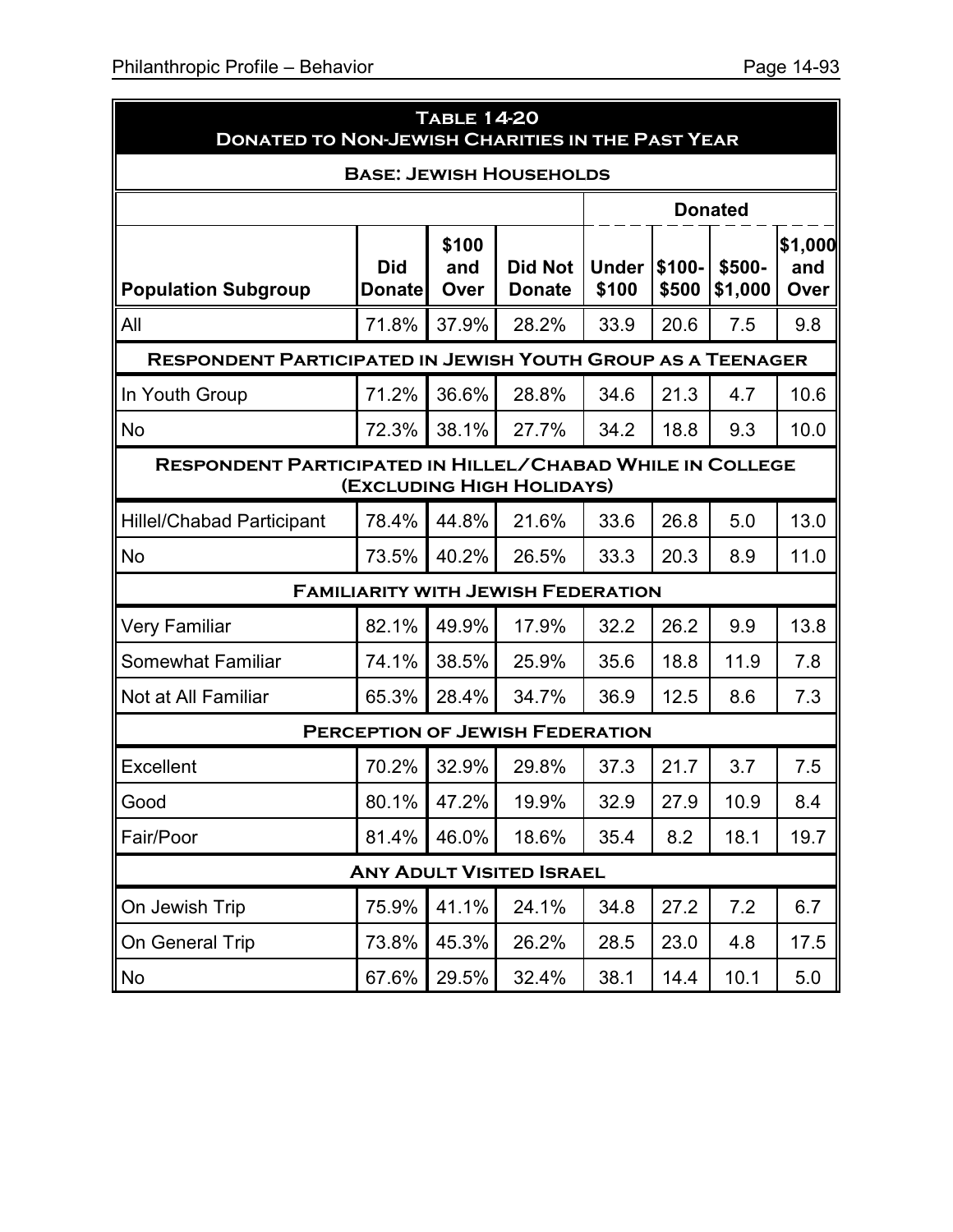|                                                           | <b>TABLE 14-20</b><br><b>DONATED TO NON-JEWISH CHARITIES IN THE PAST YEAR</b> |                      |                                 |                       |                 |                   |                        |  |  |
|-----------------------------------------------------------|-------------------------------------------------------------------------------|----------------------|---------------------------------|-----------------------|-----------------|-------------------|------------------------|--|--|
| <b>BASE: JEWISH HOUSEHOLDS</b>                            |                                                                               |                      |                                 |                       |                 |                   |                        |  |  |
|                                                           |                                                                               |                      |                                 |                       |                 | <b>Donated</b>    |                        |  |  |
| <b>Population Subgroup</b>                                | <b>Did</b><br><b>Donate</b>                                                   | \$100<br>and<br>Over | <b>Did Not</b><br><b>Donate</b> | <b>Under</b><br>\$100 | \$100-<br>\$500 | \$500-<br>\$1,000 | \$1,000<br>and<br>Over |  |  |
| All                                                       | 71.8%                                                                         | 37.9%                | 28.2%                           | 33.9                  | 20.6            | 7.5               | 9.8                    |  |  |
| <b>LEVEL OF EMOTIONAL ATTACHMENT TO ISRAEL</b>            |                                                                               |                      |                                 |                       |                 |                   |                        |  |  |
| <b>Extremely Attached</b>                                 | 68.2%                                                                         | 34.5%                | 31.8%                           | 33.7                  | 16.5            | 7.3               | 10.7                   |  |  |
| <b>Very Attached</b>                                      | 78.1%                                                                         | 37.9%                | 21.9%                           | 40.2                  | 20.2            | 6.0               | 11.7                   |  |  |
| <b>Somewhat Attached</b>                                  | 74.8%                                                                         | 44.7%                | 25.2%                           | 30.1                  | 26.5            | 8.6               | 9.6                    |  |  |
| <b>Not Attached</b>                                       | 59.9%                                                                         | 31.4%                | 40.1%                           | 28.5                  | 17.1            | 8.9               | 5.4                    |  |  |
| <b>JEWISH FEDERATION MARKET SEGMENTS IN THE PAST YEAR</b> |                                                                               |                      |                                 |                       |                 |                   |                        |  |  |
| Donated to Federation                                     | 82.8%                                                                         | 51.6%                | 17.2%                           | 31.2                  | 27.4            | 7.2               | 17.0                   |  |  |
| Asked, Did Not Donate                                     | 74.7%                                                                         | 36.6%                | 25.3%                           | 38.1                  | 23.9            | 6.8               | 5.9                    |  |  |
| <b>Not Asked</b>                                          | 68.0%                                                                         | 33.8%                | 32.0%                           | 34.2                  | 18.1            | 7.8               | 7.9                    |  |  |
| <b>DONATED TO JEWISH FEDERATION IN THE PAST YEAR</b>      |                                                                               |                      |                                 |                       |                 |                   |                        |  |  |
| Nothing                                                   | 68.7%                                                                         | 34.1%                | 31.3%                           | 34.6                  | 18.7            | 7.7               | 7.7                    |  |  |
| <b>Under \$100</b>                                        | 84.8%                                                                         | 28.7%                | 15.2%                           | 56.1                  | 19.8            | 3.4               | 5.5                    |  |  |
| $$100 - $500$                                             | 79.3%                                                                         | 67.4%                | 20.7%                           | 11.9                  | 42.5            | 10.8              | 14.1                   |  |  |
| $$500 - $1,000$                                           | 73.8%                                                                         | 64.3%                | 26.2%                           | 9.5                   | 22.6            | 4.0               | 37.7                   |  |  |
| \$1,000 and over                                          | 93.5%                                                                         | 84.6%                | 6.5%                            | 8.9                   | 21.7            | 15.2              | 47.7                   |  |  |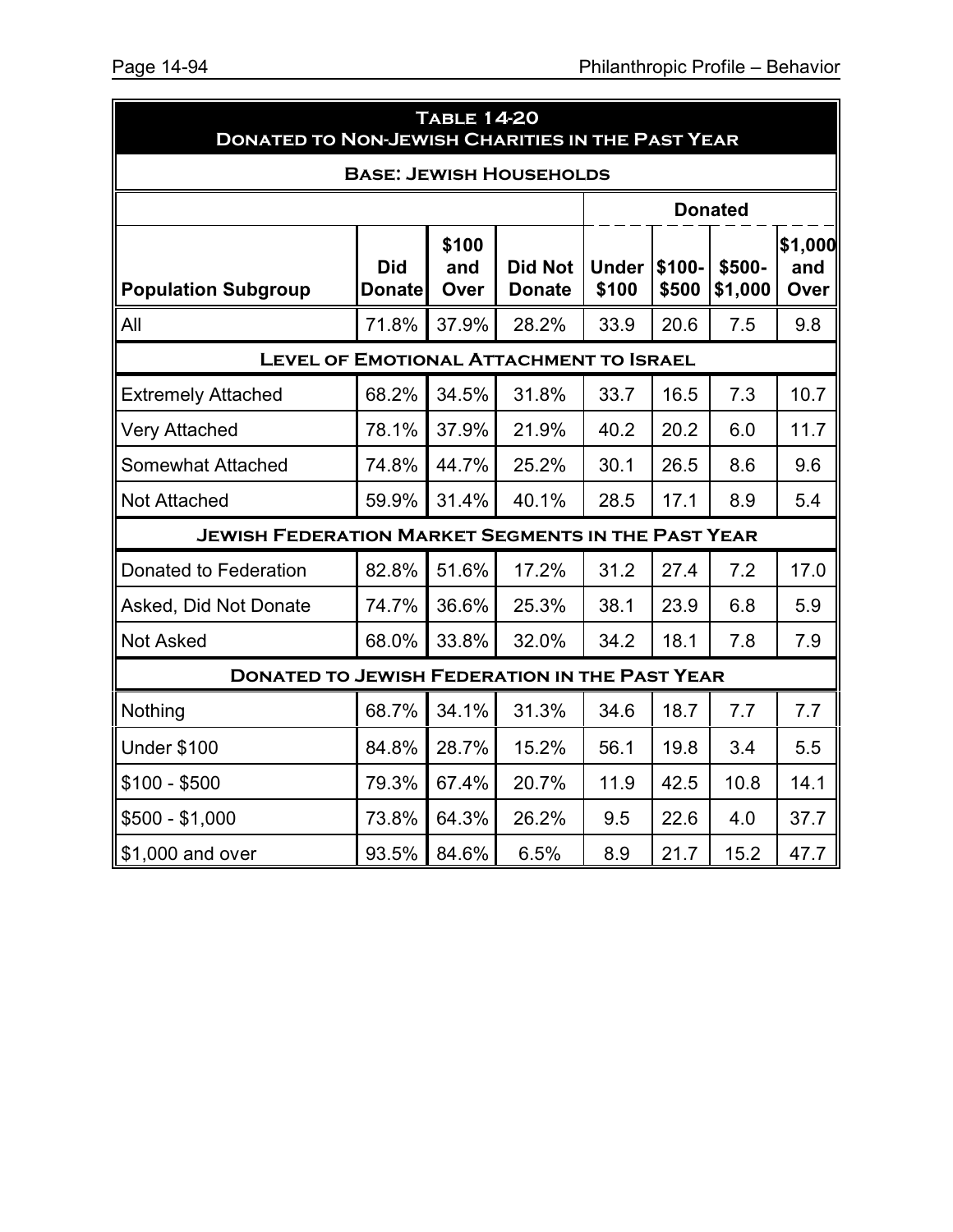ä.

|                      | <b>TABLE 14-21</b><br><b>DONATED TO NON-JEWISH CHARITIES IN THE PAST YEAR</b><br><b>COMMUNITY COMPARISONS</b> |                                |                       |                                      |                |                     |  |  |  |
|----------------------|---------------------------------------------------------------------------------------------------------------|--------------------------------|-----------------------|--------------------------------------|----------------|---------------------|--|--|--|
|                      |                                                                                                               | <b>BASE: JEWISH HOUSEHOLDS</b> |                       |                                      |                |                     |  |  |  |
|                      |                                                                                                               |                                |                       | % Donated by Households Who Donated: |                |                     |  |  |  |
| <b>Community</b>     | Year                                                                                                          | % Who<br><b>Donated</b>        | <b>Under</b><br>\$100 | \$100-<br>\$500<br>\$1,000           |                | \$1,000<br>and Over |  |  |  |
| <b>Howard County</b> | 2010                                                                                                          | 90%                            | 12%                   |                                      | 55             | 33                  |  |  |  |
| Portland (ME)        | 2007                                                                                                          | 89%                            | 25%                   | 38                                   | 14             | 23                  |  |  |  |
| Wilmington           | 1995                                                                                                          | 89%                            | 34%                   | 38                                   | 15             | 13                  |  |  |  |
| <b>Lehigh Valley</b> | 2007                                                                                                          | 87%                            | 32%                   | 38                                   | 12             | 18                  |  |  |  |
| <b>Detroit</b>       | 2005                                                                                                          | 85%                            | 37%                   | 36                                   | 12             | 15                  |  |  |  |
| Westport             | 2000                                                                                                          | 85%                            | 26%                   | 44                                   | 12             | 19                  |  |  |  |
| St. Louis            | 2014                                                                                                          | 84%                            | 14%                   | 55                                   |                | 31                  |  |  |  |
| Chicago              | 2010                                                                                                          | 84%                            | 20%                   | 57                                   |                | 24                  |  |  |  |
| Cincinnati           | 2008                                                                                                          | 84%                            | 15%                   | 42                                   | 16             | 27                  |  |  |  |
| Washington           | 2003                                                                                                          | 84%                            | 30%                   | 43                                   | 12             | 16                  |  |  |  |
| Rochester            | 1999                                                                                                          | 84%                            | 42%                   | 37                                   | 9              | 13                  |  |  |  |
| New Haven            | 2010                                                                                                          | 83%                            | 34%                   | 38                                   | 13             | 16                  |  |  |  |
| Philadelphia         | 2009                                                                                                          | 83%                            | 24%                   | 41                                   | 16             | 19                  |  |  |  |
| Pittsburgh *         | 2002                                                                                                          | 83%                            | 26%                   | 40                                   | 10             | 24                  |  |  |  |
| <b>Tidewater</b>     | 2001                                                                                                          | 83%                            | 35%                   | 46                                   | 9              | 11                  |  |  |  |
| Hartford             | 2000                                                                                                          | 83%                            | 36%                   | 42                                   | 11             | 11                  |  |  |  |
| Charlotte            | 1997                                                                                                          | 83%                            | 36%                   | 40                                   | 12             | 12                  |  |  |  |
| San Antonio          | 2007                                                                                                          | 82%                            | 29%                   | 38                                   | 15             | 17                  |  |  |  |
| Sarasota             | 2001                                                                                                          | 82%                            | 34%                   | 44                                   | 11             | 11                  |  |  |  |
| Cleveland            | 2011                                                                                                          | 81%                            | 26%                   |                                      | 59             | 16                  |  |  |  |
| Denver               | 2007                                                                                                          | 81%                            | 16%                   | 39                                   | 15             | 30                  |  |  |  |
| Phoenix              | 2002                                                                                                          | 80%                            | 17%                   | 40                                   | 11             | 32                  |  |  |  |
| Richmond             | 1994                                                                                                          | 80%                            | 47%                   | 36                                   | $\overline{7}$ | 9                   |  |  |  |
| Middlesex            | 2008                                                                                                          | 79%                            | 52%                   | 35                                   | 6              | $\overline{7}$      |  |  |  |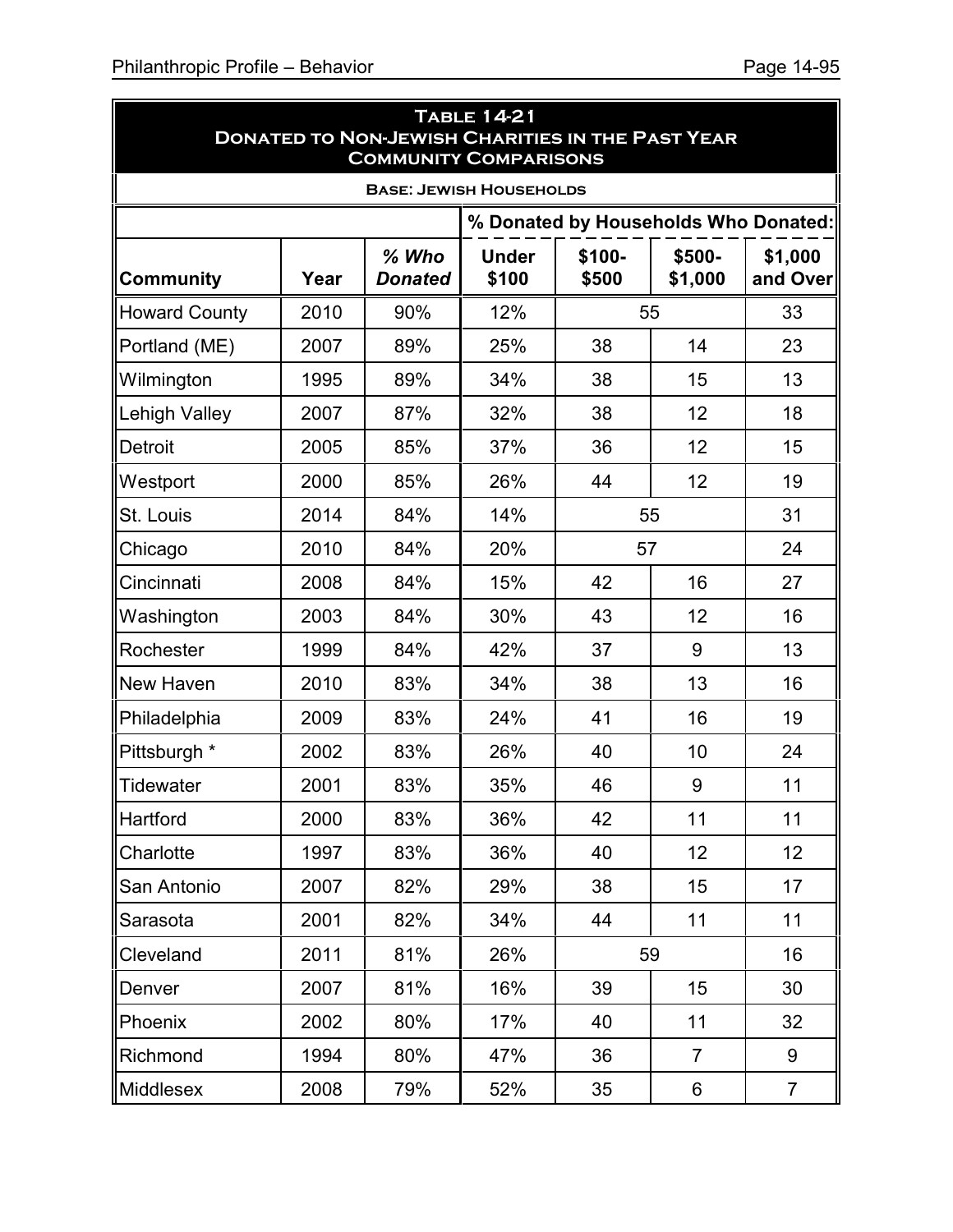$\blacksquare$ 

 $\blacksquare$ 

| <b>TABLE 14-21</b><br><b>DONATED TO NON-JEWISH CHARITIES IN THE PAST YEAR</b><br><b>COMMUNITY COMPARISONS</b> |      |                                |                       |                                      |                   |                     |  |  |  |
|---------------------------------------------------------------------------------------------------------------|------|--------------------------------|-----------------------|--------------------------------------|-------------------|---------------------|--|--|--|
|                                                                                                               |      | <b>BASE: JEWISH HOUSEHOLDS</b> |                       |                                      |                   |                     |  |  |  |
|                                                                                                               |      |                                |                       | % Donated by Households Who Donated: |                   |                     |  |  |  |
| <b>Community</b>                                                                                              | Year | % Who<br><b>Donated</b>        | <b>Under</b><br>\$100 | \$100-<br>\$500                      | \$500-<br>\$1,000 | \$1,000<br>and Over |  |  |  |
| <b>W Palm Beach</b>                                                                                           | 2005 | 79%                            | 47%                   | 36                                   | 9                 | 8                   |  |  |  |
| St. Paul                                                                                                      | 2004 | 79%                            | 41%                   | 33                                   | 8                 | 17                  |  |  |  |
| San Diego                                                                                                     | 2003 | 79%                            | 26%                   | 43                                   | 16                | 15                  |  |  |  |
| Rhode Island                                                                                                  | 2002 | 79%                            | 39%                   | 37                                   | 10                | 15                  |  |  |  |
| Tucson                                                                                                        | 2002 | 79%                            | 36%                   | 39                                   | 11                | 14                  |  |  |  |
| Martin-St. Lucie                                                                                              | 1999 | 79%                            | 52%                   | 32                                   | 10                | 6                   |  |  |  |
| Milwaukee                                                                                                     | 1996 | 79%                            | 39%                   | 40                                   | 10                | 11                  |  |  |  |
| Harrisburg                                                                                                    | 1994 | 79%                            | 45%                   | 36                                   | 9                 | 10                  |  |  |  |
| Atlanta *                                                                                                     | 2006 | 78%                            | 16%                   | 62                                   |                   | 22                  |  |  |  |
| Minneapolis                                                                                                   | 2004 | 78%                            | 33%                   | 39                                   | 13                | 15                  |  |  |  |
| <b>Buffalo</b>                                                                                                | 1995 | 77%                            | <b>NA</b>             | <b>NA</b>                            | <b>NA</b>         | <b>NA</b>           |  |  |  |
| <b>Baltimore</b>                                                                                              | 2010 | 76%                            | 19%                   |                                      | 57                | 24                  |  |  |  |
| Jacksonville                                                                                                  | 2002 | 76%                            | 44%                   | 35                                   | 9                 | 12                  |  |  |  |
| <b>Bergen</b>                                                                                                 | 2001 | 76%                            | 36%                   | 41                                   | 12                | 11                  |  |  |  |
| York                                                                                                          | 1999 | 76%                            | 44%                   | 37                                   | 10                | 9                   |  |  |  |
| ∥Las Vegas                                                                                                    | 2005 | 75%                            | 41%                   | 41                                   | 9                 | 9                   |  |  |  |
| <b>Atlantic County</b>                                                                                        | 2004 | 75%                            | 40%                   | 35                                   | 10                | 15                  |  |  |  |
| S Palm Beach                                                                                                  | 2005 | 74%                            | 52%                   | 33                                   | $\overline{7}$    | 8                   |  |  |  |
| St. Petersburg                                                                                                | 1994 | 74%                            | 45%                   | 39                                   | 8                 | 8                   |  |  |  |
| Columbus                                                                                                      | 2013 | 73%                            | 15%                   | 35                                   | 21                | 30                  |  |  |  |
| Monmouth                                                                                                      | 1997 | 73%                            | 60%                   | 32                                   | 6                 | $\overline{2}$      |  |  |  |
| <b>BROWARD</b>                                                                                                | 2016 | 72%                            | 47%                   | 29                                   | <b>10</b>         | 14                  |  |  |  |
| Orlando                                                                                                       | 1993 | 71%                            | 56%                   | 32                                   | 8                 | 4                   |  |  |  |
| New York                                                                                                      | 2011 | 68%                            | 28%                   | 51%                                  |                   | 21                  |  |  |  |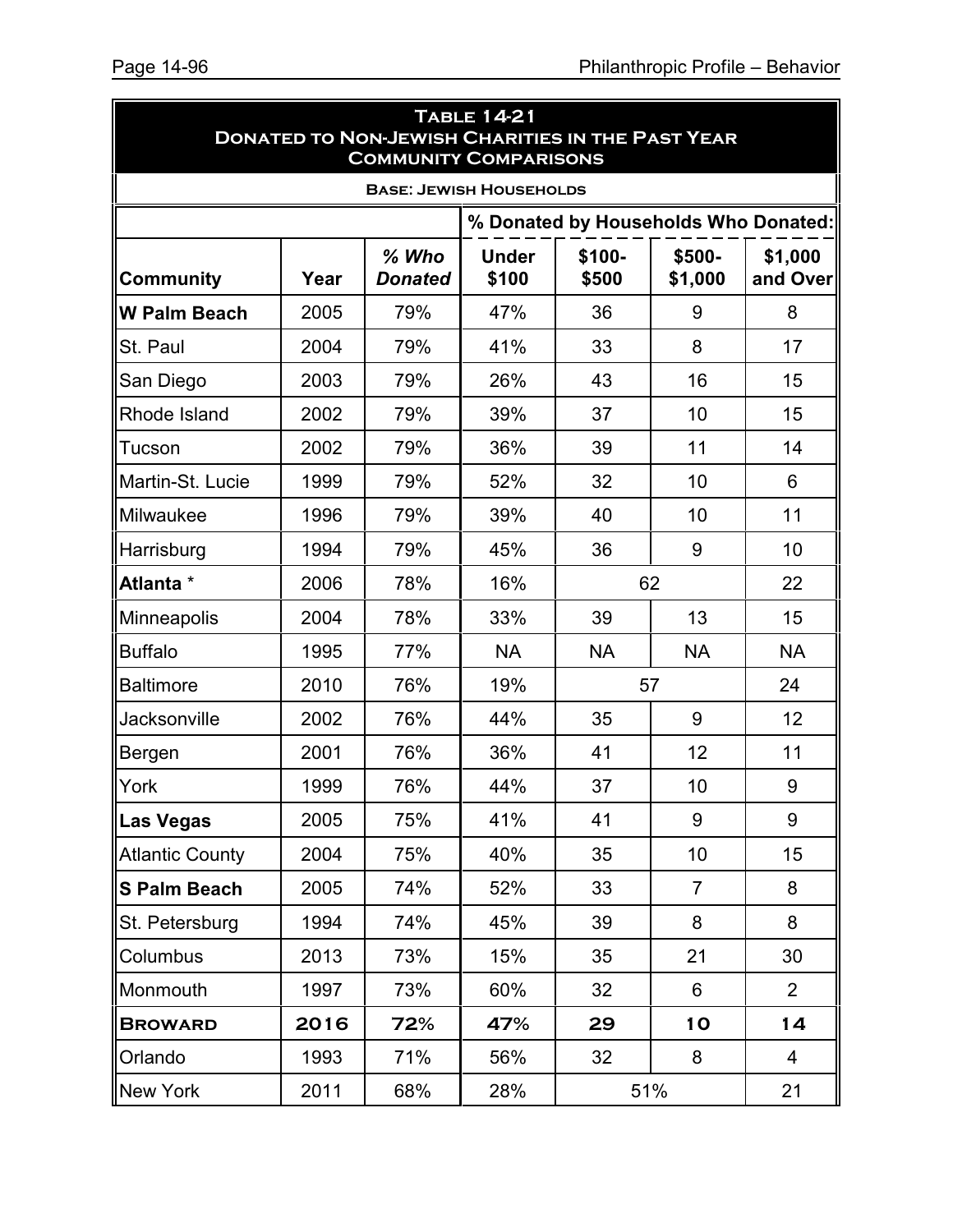| <b>TABLE 14-21</b><br><b>DONATED TO NON-JEWISH CHARITIES IN THE PAST YEAR</b><br><b>COMMUNITY COMPARISONS</b> |      |                           |                                                                                       |    |   |              |  |  |
|---------------------------------------------------------------------------------------------------------------|------|---------------------------|---------------------------------------------------------------------------------------|----|---|--------------|--|--|
| <b>BASE: JEWISH HOUSEHOLDS</b>                                                                                |      |                           |                                                                                       |    |   |              |  |  |
|                                                                                                               |      |                           | % Donated by Households Who Donated:                                                  |    |   |              |  |  |
| ∥Community                                                                                                    | Year | $%$ Who<br><b>Donated</b> | \$100-<br>\$1,000<br><b>Under</b><br>$$500-$<br>\$1,000<br>and Over<br>\$100<br>\$500 |    |   |              |  |  |
| <b>Broward</b>                                                                                                | 1997 | 67%                       | 62%                                                                                   | 30 | 6 | $\mathbf{2}$ |  |  |
| Miami                                                                                                         | 2014 | 65%                       | 43%                                                                                   | 35 | 9 | 14           |  |  |
| $NJPS$ <sup>1</sup>                                                                                           | 2000 | 63%                       | 35%<br>44<br>10<br>11                                                                 |    |   |              |  |  |
| ∥* Excludes households who donated to charities specifically established for September∥                       |      |                           |                                                                                       |    |   |              |  |  |

11 and Hurricane Katrina victims. 1 NJPS 2000 data are for the *more Jewishly-connected sample*.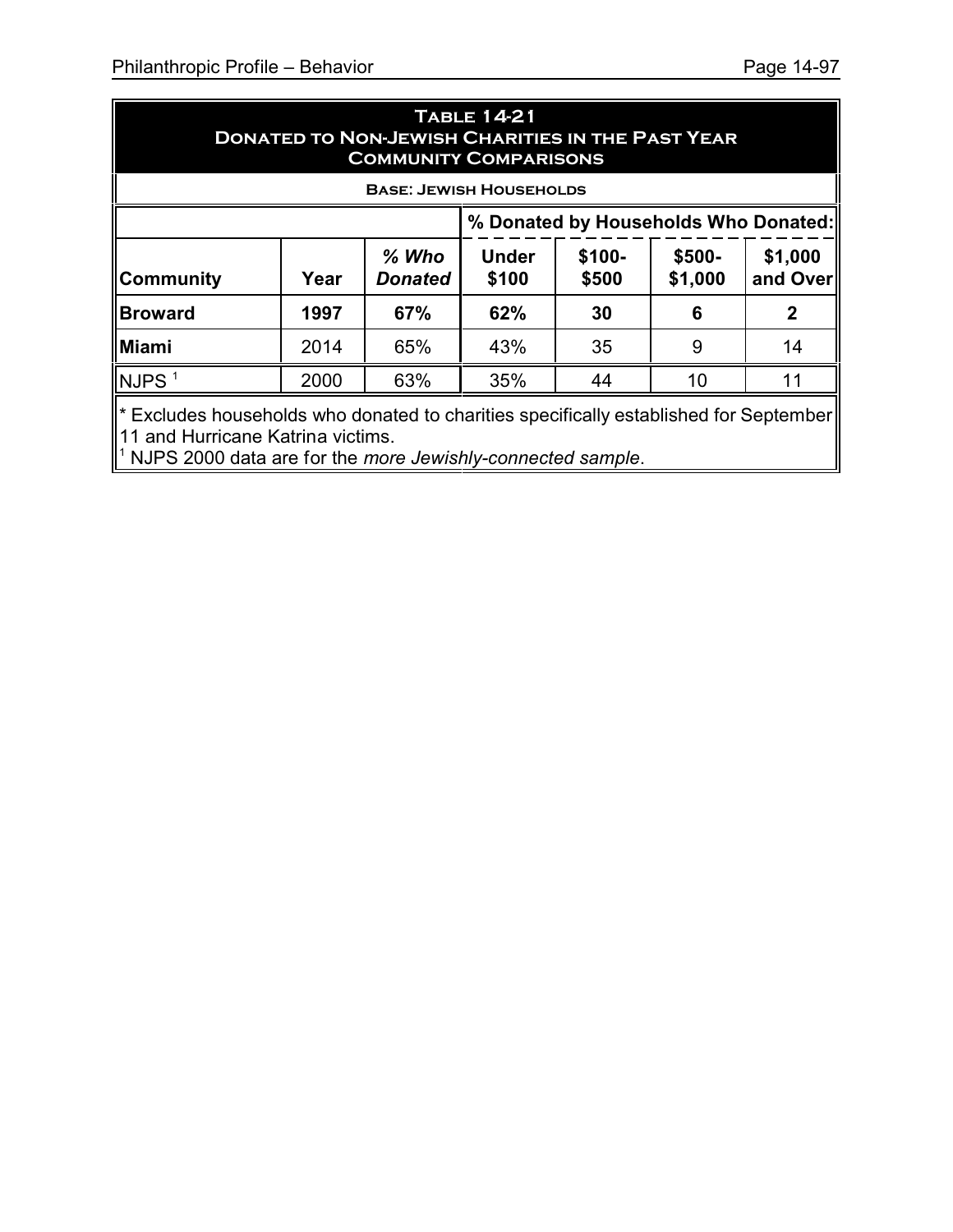# **Overlap Between Households Who Donated to Non-Jewish Charities and Jewish Charities in the Past Year**

**T** able 14-22 shows that 22% of Jewish households in Broward donated to Non-Jewish<br>Charities but not to Apy Jowish Charity (Non-Jowish Charities ank) in the past year: Charities but not to Any Jewish Charity (*Non-Jewish Charities only*) in the past year; 12% donated to Any Jewish Charity but not to Non-Jewish Charities (*Jewish Charities only*); 49% donated to both Any Jewish Charity and Non-Jewish Charities; and 17% did not donate to Any Charity.

**Community Comparisons**. **Table 14-23** shows that the 22% who **donated to Non-Jewish Charities only** in the past year is about average among about 50 comparison Jewish communities and compares to 38% in Atlanta, 36% in Las Vegas, 21% in West Palm Beach, 19% in Miami, and 16% in South Palm Beach. The 22% compares to 17% in 1997.

The 12% who **donated to Jewish Charities only** in the past year is the fourth highest of about 50 comparison Jewish communities and compares to 11% in South Palm Beach, 8% in both Atlanta and West Palm Beach, 14% in Miami, and 5% in Las Vegas. The 12% compares to 16% in 1997.

The 49% who **donated to both Any Jewish Charity and Non-Jewish Charities** in the past year is below average among about 50 comparison Jewish communities and compares to 59% in West Palm Beach, 58% in South Palm Beach, 46% in Miami, 41% in Atlanta, and 39% in Las Vegas. The 49% compares to 51% in 1997.

Note that **Table 14-24** shows a comprehensive comparison with other Jewish communities of the percentage of households who donated to the Local Jewish Federation, Other Jewish Federations, Any Jewish Federation, Other Jewish Charities, Any Jewish Charity, Non-Jewish Charities, and Any Charity in the past year.

**Comparisons Among Population Subgroups**. **Table 14-22** shows that, overall, 22% of households donated to Non-Jewish Charities only in the past year. The percentage is much higher in:

- $\bullet$  households in the East (35%)
- households in residence in Broward for 0-4 years (35%)
- Just Jewish households (32%)
- intermarried households (40%)
- ! households in which the respondent did not attend Jewish education as a child (32%)
- households in which no adult visited Israel (39%)
- ! households in which the Jewish respondent is not emotionally attached to Israel (36%)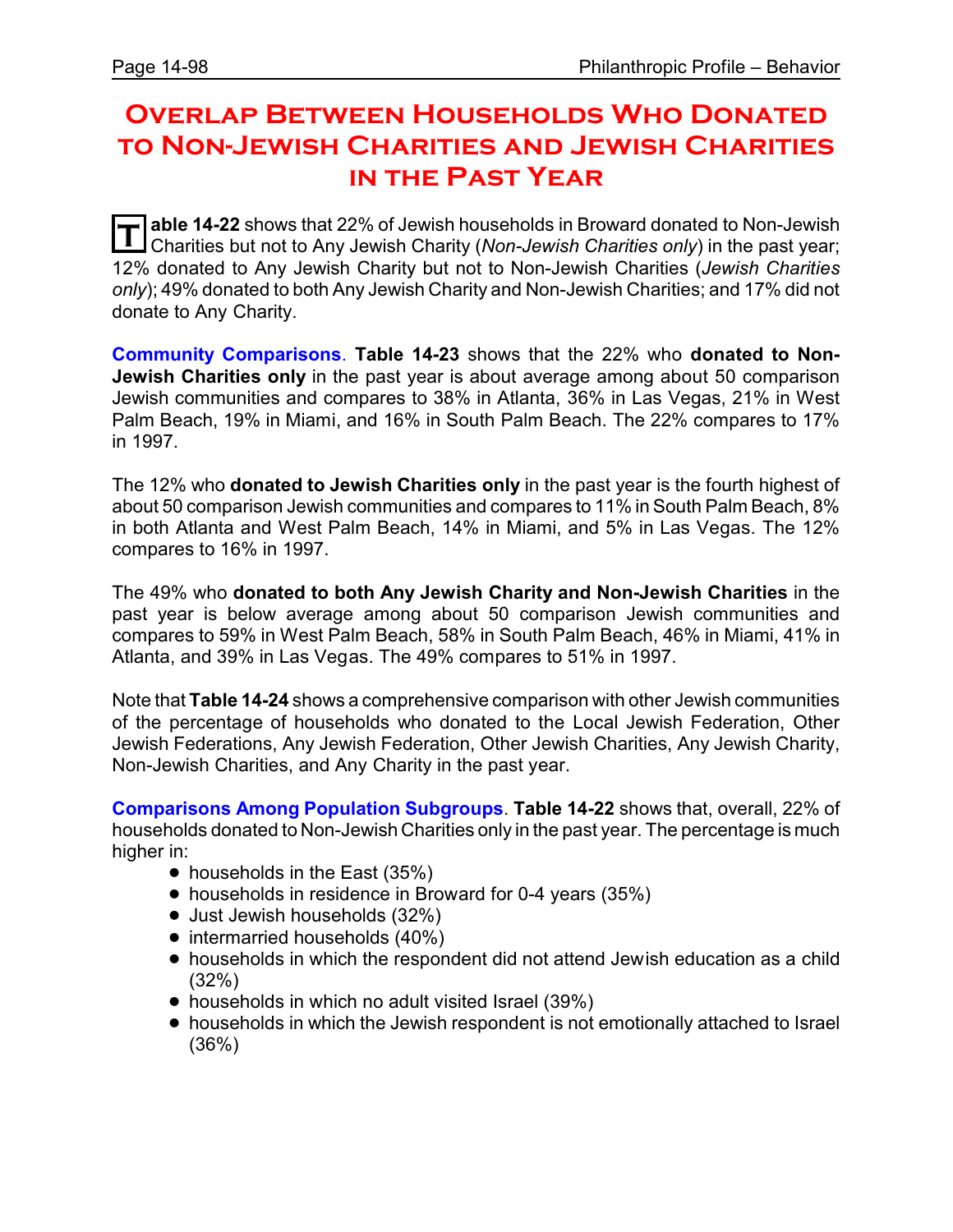- ! Orthodox households (3%) and Conservative households (11%)
- synagogue member households (9%), households who attended Chabad in the past year (12%), JCC member households (5%), and Jewish organization member households (5%)
- households in which the respondent attended a Jewish day school as a child (8%)
- households in which the respondent attended or worked at a Jewish overnight camp as a child (11%)
- households in which the respondent participated in a Jewish youth group as a teenager (12%)
- ! households in which the respondent participated in Hillel/Chabad while in college (excluding High Holidays) (12%)
- ! households in which the respondent is very familiar with the Jewish Federation (9%)
- households in which an adult visited Israel on a Jewish trip (12%) and a general trip (11%)
- households in which the Jewish respondent is extremely emotionally attached to Israel (11%)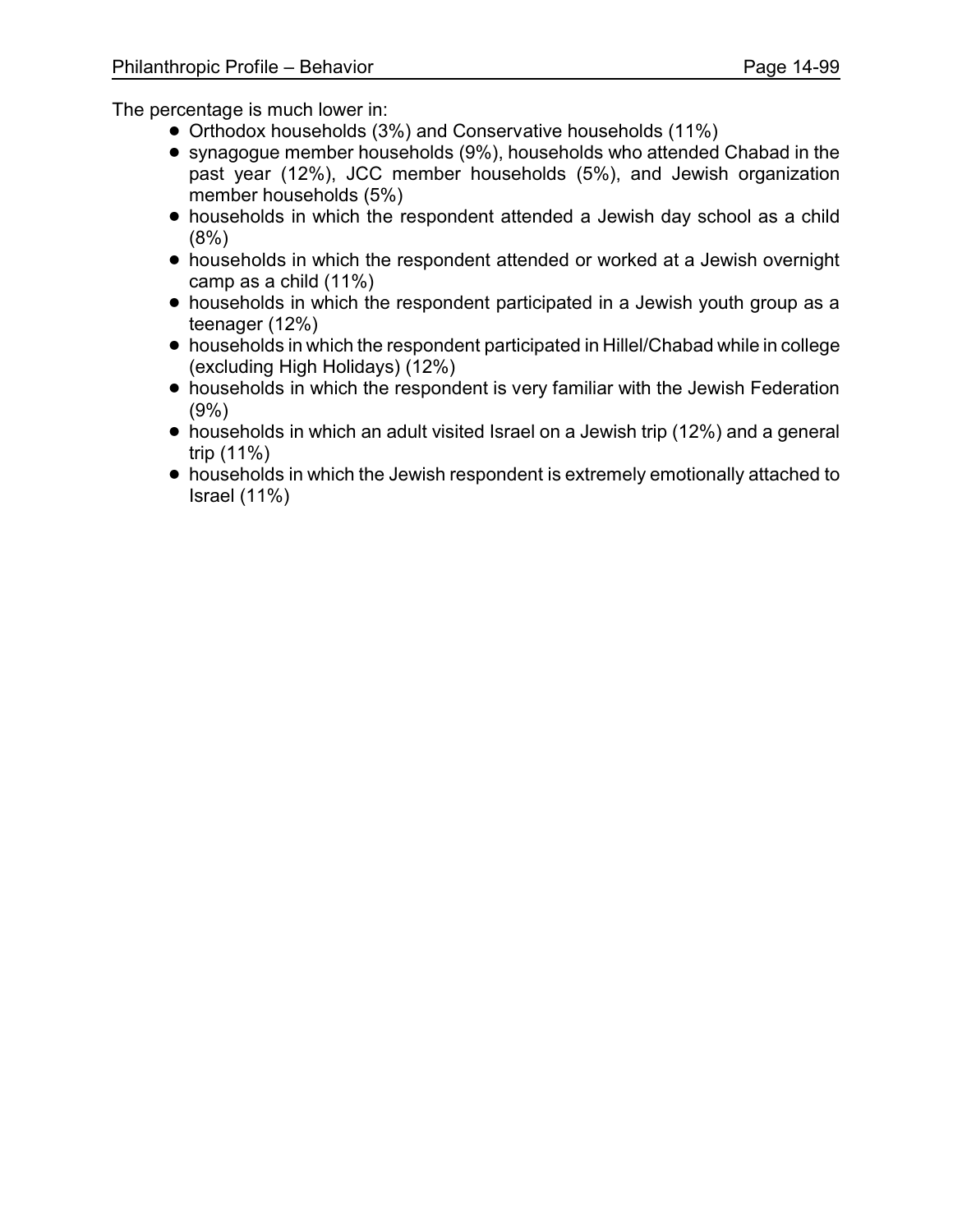| <b>TABLE 14-22</b><br><b>OVERLAP BETWEEN HOUSEHOLDS WHO DONATED</b><br>TO NON-JEWISH CHARITIES AND JEWISH CHARITIES IN THE PAST YEAR |                                       |                                                         |                                                                                                       |                                                             |  |  |  |  |  |  |
|--------------------------------------------------------------------------------------------------------------------------------------|---------------------------------------|---------------------------------------------------------|-------------------------------------------------------------------------------------------------------|-------------------------------------------------------------|--|--|--|--|--|--|
| <b>BASE: JEWISH HOUSEHOLDS</b>                                                                                                       |                                       |                                                         |                                                                                                       |                                                             |  |  |  |  |  |  |
| <b>Population Subgroup</b>                                                                                                           | Non-Jewish<br><b>Charities</b>        | <b>Donated Only to:</b><br>Any Jewish<br><b>Charity</b> | <b>Donated to</b><br>Any<br><b>Jewish</b><br><b>Charity</b><br>and Non-<br>Jewish<br><b>Charities</b> | <b>Did Not</b><br><b>Donate to</b><br>Any<br><b>Charity</b> |  |  |  |  |  |  |
| All                                                                                                                                  | 22.4%                                 | 11.7                                                    | 49.4                                                                                                  | 16.5                                                        |  |  |  |  |  |  |
| <b>GEOGRAPHIC AREA</b>                                                                                                               |                                       |                                                         |                                                                                                       |                                                             |  |  |  |  |  |  |
| Northwest                                                                                                                            | 23.0%                                 | 7.0                                                     | 51.7                                                                                                  | 18.3                                                        |  |  |  |  |  |  |
| <b>North Central</b>                                                                                                                 | 23.8%                                 | 13.5                                                    | 48.9                                                                                                  | 13.8                                                        |  |  |  |  |  |  |
| East                                                                                                                                 | 35.2%                                 | 11.8                                                    | 42.9                                                                                                  | 10.1                                                        |  |  |  |  |  |  |
| <b>West Central</b>                                                                                                                  | 19.0%                                 | 8.3                                                     | 50.1                                                                                                  | 22.6                                                        |  |  |  |  |  |  |
| Southeast                                                                                                                            | 16.7%                                 | 18.8                                                    | 48.7                                                                                                  | 15.8                                                        |  |  |  |  |  |  |
| Southwest                                                                                                                            | 24.8%                                 | 12.3                                                    | 50.9                                                                                                  | 12.0                                                        |  |  |  |  |  |  |
|                                                                                                                                      | <b>LENGTH OF RESIDENCE IN BROWARD</b> |                                                         |                                                                                                       |                                                             |  |  |  |  |  |  |
| $0 - 4$ years                                                                                                                        | 35.3%                                 | 12.0                                                    | 36.6                                                                                                  | 16.1                                                        |  |  |  |  |  |  |
| $5 - 9$ years                                                                                                                        | 17.7%                                 | 19.4                                                    | 42.0                                                                                                  | 20.9                                                        |  |  |  |  |  |  |
| 10 - 19 years                                                                                                                        | 16.0%                                 | 14.5                                                    | 47.6                                                                                                  | 21.9                                                        |  |  |  |  |  |  |
| 20 or more years                                                                                                                     | 24.0%                                 | 9.5                                                     | 52.5                                                                                                  | 14.0                                                        |  |  |  |  |  |  |
|                                                                                                                                      | <b>AGE OF HEAD OF HOUSEHOLD</b>       |                                                         |                                                                                                       |                                                             |  |  |  |  |  |  |
| Under 35                                                                                                                             | 24.6%                                 | 8.2                                                     | 39.1                                                                                                  | 28.1                                                        |  |  |  |  |  |  |
| $35 - 49$                                                                                                                            | 30.8%                                 | 11.2                                                    | 40.4                                                                                                  | 17.6                                                        |  |  |  |  |  |  |
| $50 - 64$                                                                                                                            | 18.4%                                 | 11.0                                                    | 54.0                                                                                                  | 16.6                                                        |  |  |  |  |  |  |
| 65 - 74                                                                                                                              | 22.6%                                 | 9.5                                                     | 52.2                                                                                                  | 15.7                                                        |  |  |  |  |  |  |
| 75 and over                                                                                                                          | 22.1%                                 | 16.5                                                    | 48.9                                                                                                  | 12.5                                                        |  |  |  |  |  |  |
| $\rightarrow$ 65 and over                                                                                                            | 22.3%                                 | 13.0                                                    | 50.6                                                                                                  | 14.1                                                        |  |  |  |  |  |  |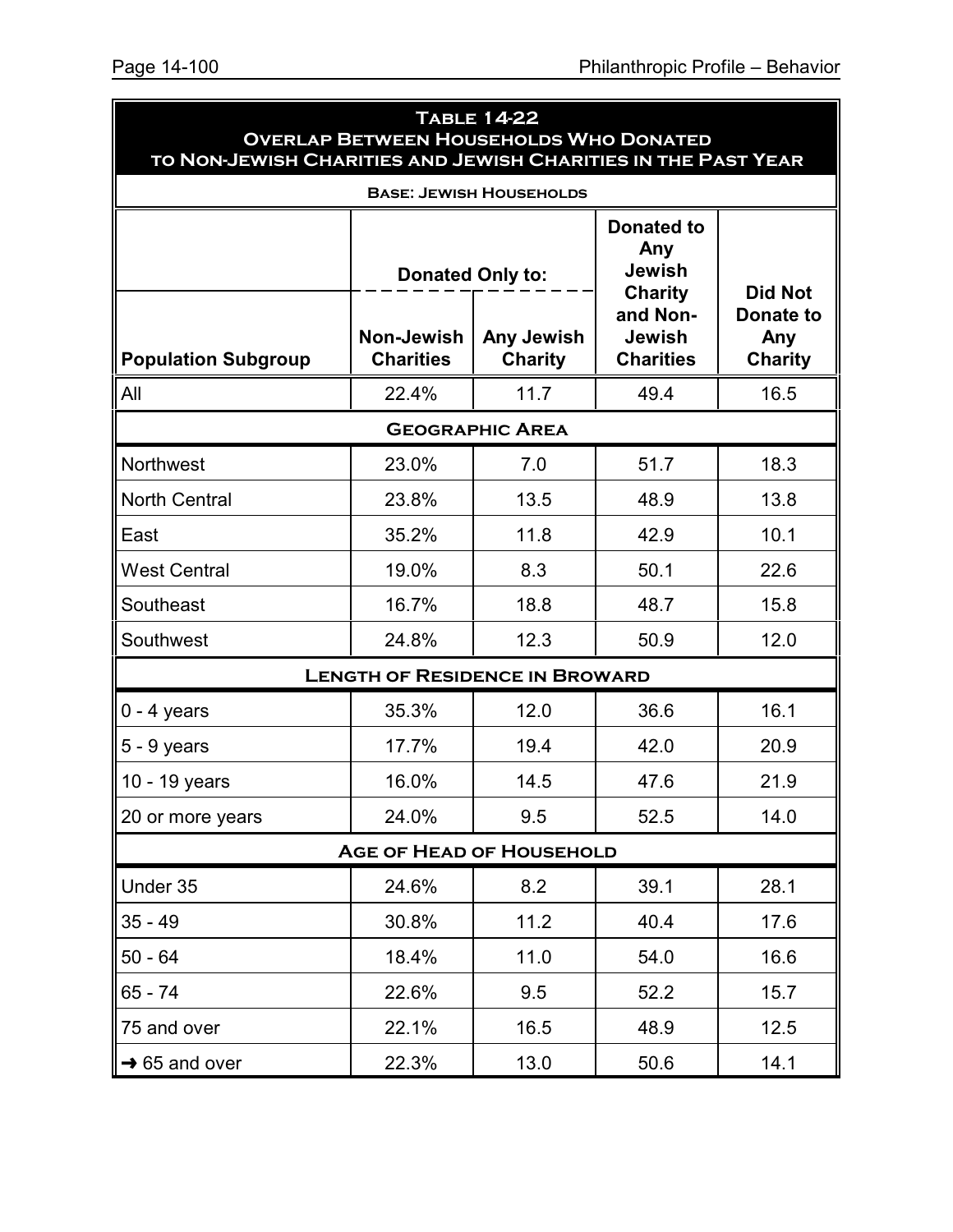| <b>TABLE 14-22</b><br><b>OVERLAP BETWEEN HOUSEHOLDS WHO DONATED</b><br>TO NON-JEWISH CHARITIES AND JEWISH CHARITIES IN THE PAST YEAR |                                       |                                |                                                             |                                           |  |  |  |  |  |
|--------------------------------------------------------------------------------------------------------------------------------------|---------------------------------------|--------------------------------|-------------------------------------------------------------|-------------------------------------------|--|--|--|--|--|
|                                                                                                                                      |                                       | <b>BASE: JEWISH HOUSEHOLDS</b> |                                                             |                                           |  |  |  |  |  |
|                                                                                                                                      | <b>Donated Only to:</b>               |                                | <b>Donated to</b><br>Any<br><b>Jewish</b><br><b>Charity</b> | <b>Did Not</b>                            |  |  |  |  |  |
| <b>Population Subgroup</b>                                                                                                           | <b>Non-Jewish</b><br><b>Charities</b> | Any Jewish<br><b>Charity</b>   | and Non-<br><b>Jewish</b><br><b>Charities</b>               | <b>Donate to</b><br>Any<br><b>Charity</b> |  |  |  |  |  |
| All                                                                                                                                  | 22.4%                                 | 11.7                           | 49.4                                                        | 16.5                                      |  |  |  |  |  |
| <b>HOUSEHOLD STRUCTURE</b>                                                                                                           |                                       |                                |                                                             |                                           |  |  |  |  |  |
| <b>Household with Children</b>                                                                                                       | 27.7%                                 | 9.3                            | 47.6                                                        | 15.4                                      |  |  |  |  |  |
| Household with Only Adult<br>Children                                                                                                | 21.2%                                 | 8.9                            | 58.5                                                        | 11.4                                      |  |  |  |  |  |
| <b>Non-Elderly Couple</b>                                                                                                            | 18.6%                                 | 10.6                           | 57.1                                                        | 13.7                                      |  |  |  |  |  |
| <b>Non-Elderly Single</b>                                                                                                            | 23.6%                                 | 12.3                           | 36.1                                                        | 28.0                                      |  |  |  |  |  |
| <b>Elderly Couple</b>                                                                                                                | 24.5%                                 | 10.9                           | 51.1                                                        | 13.5                                      |  |  |  |  |  |
| <b>Elderly Single</b>                                                                                                                | 17.8%                                 | 16.2                           | 51.7                                                        | 14.3                                      |  |  |  |  |  |
|                                                                                                                                      |                                       | <b>HOUSEHOLD INCOME</b>        |                                                             |                                           |  |  |  |  |  |
| Under \$25,000                                                                                                                       | 25.6%                                 | 9.7                            | 30.8                                                        | 33.9                                      |  |  |  |  |  |
| $$25 - $50,000$                                                                                                                      | 26.0%                                 | 12.5                           | 45.8                                                        | 15.7                                      |  |  |  |  |  |
| \$50 - \$100,000                                                                                                                     | 23.5%                                 | 13.7                           | 43.5                                                        | 19.3                                      |  |  |  |  |  |
| $$100 - $200,000$                                                                                                                    | 22.7%                                 | 9.9                            | 60.4                                                        | 7.0                                       |  |  |  |  |  |
| \$200,000 and over                                                                                                                   | 13.9%                                 | 8.6                            | 75.6                                                        | 1.9                                       |  |  |  |  |  |
|                                                                                                                                      |                                       | <b>JEWISH IDENTIFICATION</b>   |                                                             |                                           |  |  |  |  |  |
| Orthodox                                                                                                                             | 2.9%                                  | 37.4                           | 44.6                                                        | 15.1                                      |  |  |  |  |  |
| Conservative                                                                                                                         | 10.7%                                 | 18.4                           | 57.2                                                        | 13.7                                      |  |  |  |  |  |
| Reform                                                                                                                               | 24.6%                                 | 8.7                            | 57.1                                                        | 9.6                                       |  |  |  |  |  |
| Just Jewish                                                                                                                          | 32.0%                                 | 6.0                            | 38.0                                                        | 24.0                                      |  |  |  |  |  |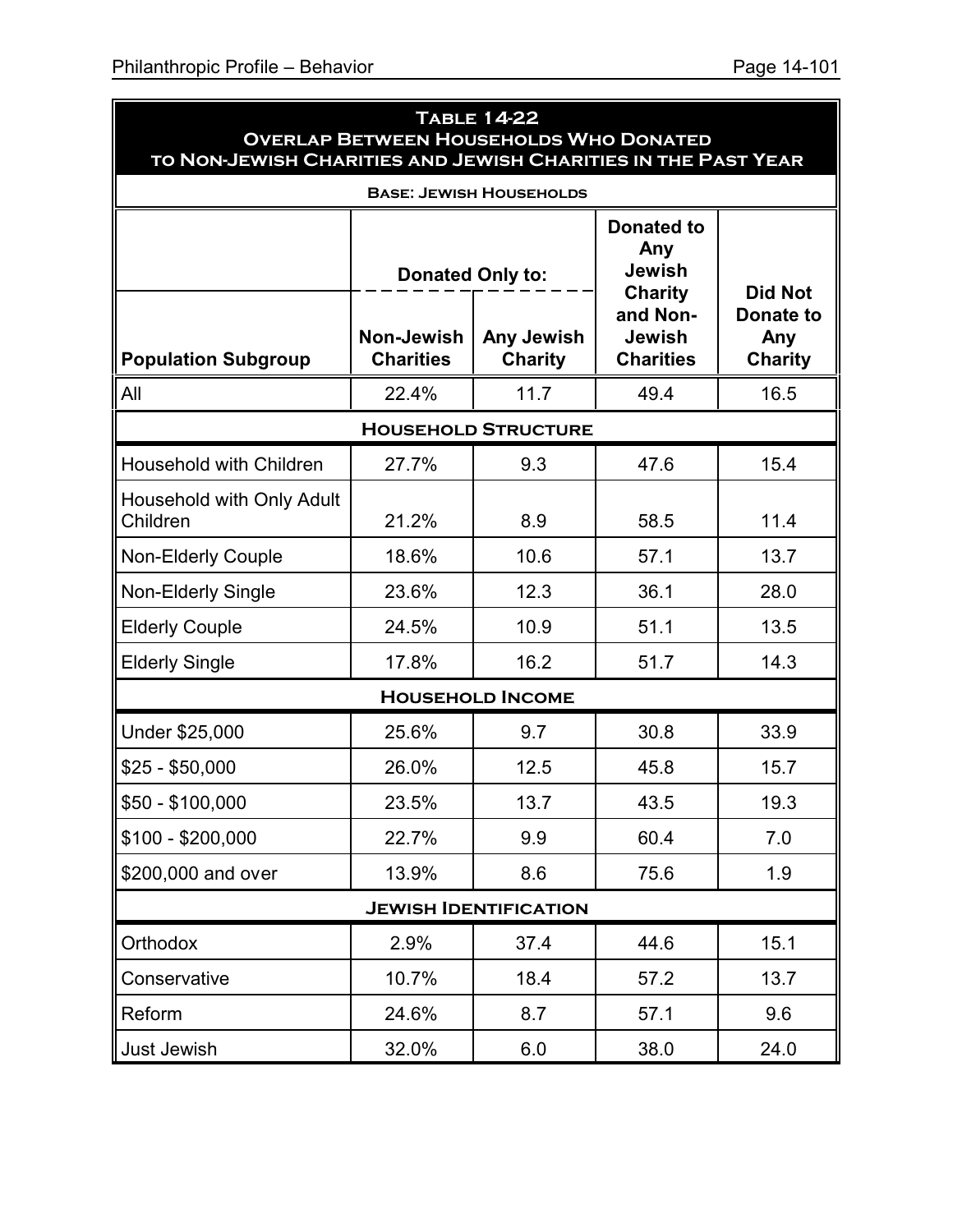| <b>TABLE 14-22</b><br><b>OVERLAP BETWEEN HOUSEHOLDS WHO DONATED</b><br>TO NON-JEWISH CHARITIES AND JEWISH CHARITIES IN THE PAST YEAR |                                         |                                |                                                                         |                                    |  |  |
|--------------------------------------------------------------------------------------------------------------------------------------|-----------------------------------------|--------------------------------|-------------------------------------------------------------------------|------------------------------------|--|--|
|                                                                                                                                      |                                         | <b>BASE: JEWISH HOUSEHOLDS</b> |                                                                         |                                    |  |  |
|                                                                                                                                      | <b>Donated Only to:</b>                 |                                | <b>Donated to</b><br>Any<br><b>Jewish</b><br><b>Charity</b><br>and Non- | <b>Did Not</b><br><b>Donate to</b> |  |  |
| <b>Population Subgroup</b>                                                                                                           | <b>Non-Jewish</b><br><b>Charities</b>   | Any Jewish<br><b>Charity</b>   | <b>Jewish</b><br><b>Charities</b>                                       | Any<br><b>Charity</b>              |  |  |
| All                                                                                                                                  | 22.4%                                   | 11.7                           | 49.4                                                                    | 16.5                               |  |  |
|                                                                                                                                      |                                         | <b>TYPE OF MARRIAGE</b>        |                                                                         |                                    |  |  |
| In-married                                                                                                                           | 16.6%                                   | 12.5                           | 60.6                                                                    | 10.3                               |  |  |
| Conversionary                                                                                                                        | 21.0%                                   | 21.5                           | 45.3                                                                    | 12.2                               |  |  |
| Intermarried                                                                                                                         | 40.4%                                   | 1.4                            | 32.6                                                                    | 25.6                               |  |  |
|                                                                                                                                      |                                         | <b>SYNAGOGUE MEMBERSHIP</b>    |                                                                         |                                    |  |  |
| Member                                                                                                                               | 9.0%                                    | 15.3                           | 72.4                                                                    | 3.3                                |  |  |
| Non-Member                                                                                                                           | 28.9%                                   | 9.9                            | 38.3                                                                    | 22.9                               |  |  |
|                                                                                                                                      | <b>ATTENDED CHABAD IN THE PAST YEAR</b> |                                |                                                                         |                                    |  |  |
| Attended                                                                                                                             | 11.5%                                   | 23.9                           | 56.9                                                                    | 7.7                                |  |  |
| Did Not Attend                                                                                                                       | 25.5%                                   | 8.2                            | 47.3                                                                    | 19.0                               |  |  |
| <b>JCC MEMBERSHIP</b>                                                                                                                |                                         |                                |                                                                         |                                    |  |  |
| Member                                                                                                                               | 4.5%                                    | 10.3                           | 63.4                                                                    | 21.8                               |  |  |
| Non-Member                                                                                                                           | 25.0%                                   | 11.8                           | 47.5                                                                    | 15.7                               |  |  |
| <b>JEWISH ORGANIZATION MEMBERSHIP</b>                                                                                                |                                         |                                |                                                                         |                                    |  |  |
| Member                                                                                                                               | 5.3%                                    | 17.5                           | 72.7                                                                    | 4.5                                |  |  |
| Non-Member                                                                                                                           | 26.5%                                   | 10.3                           | 43.9                                                                    | 19.3                               |  |  |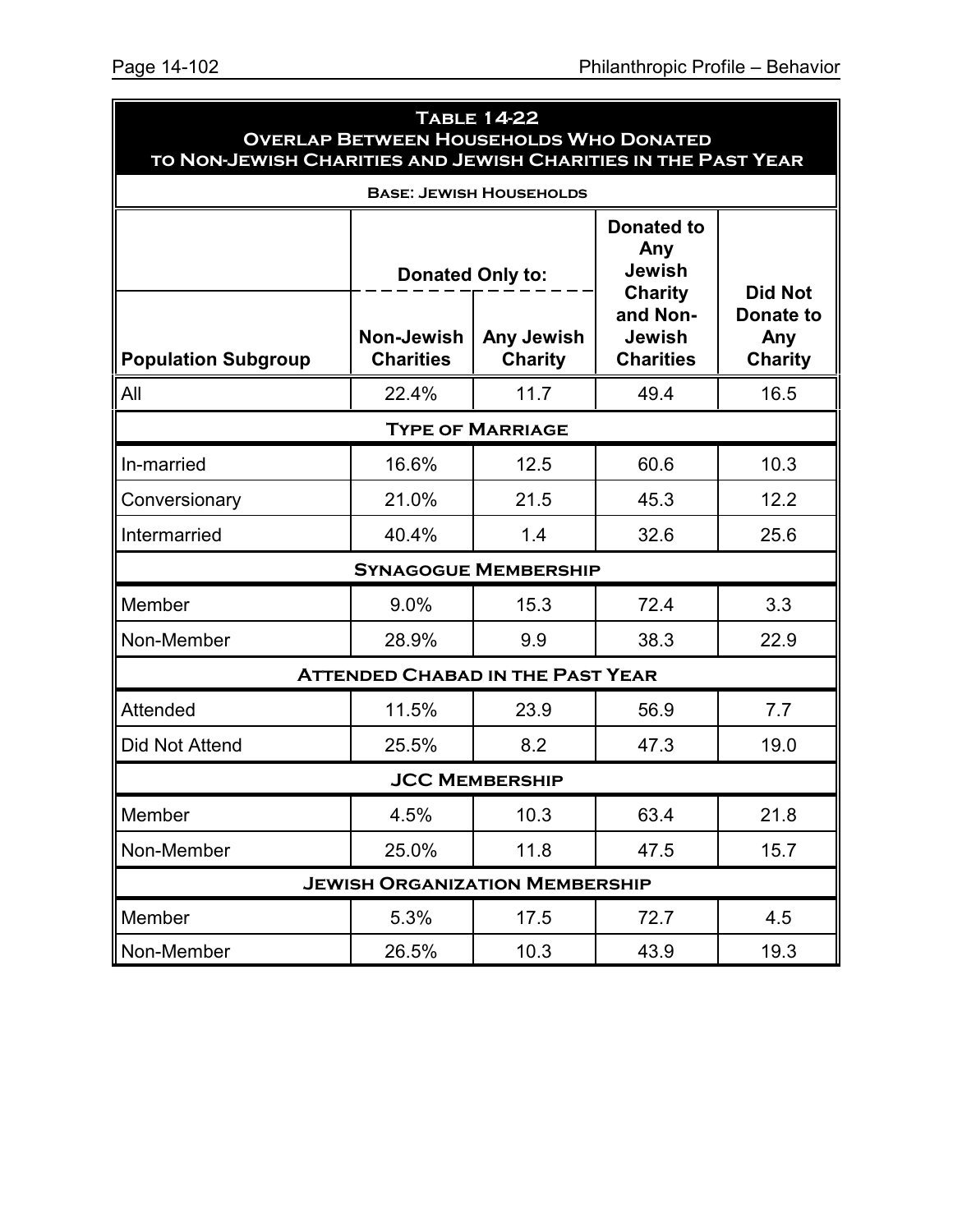ä

| <b>TABLE 14-22</b><br><b>OVERLAP BETWEEN HOUSEHOLDS WHO DONATED</b><br>TO NON-JEWISH CHARITIES AND JEWISH CHARITIES IN THE PAST YEAR |                                                            |                |                                                                                          |                                    |  |  |  |
|--------------------------------------------------------------------------------------------------------------------------------------|------------------------------------------------------------|----------------|------------------------------------------------------------------------------------------|------------------------------------|--|--|--|
| <b>BASE: JEWISH HOUSEHOLDS</b>                                                                                                       |                                                            |                |                                                                                          |                                    |  |  |  |
|                                                                                                                                      | <b>Donated Only to:</b><br><b>Non-Jewish</b><br>Any Jewish |                | <b>Donated to</b><br>Any<br><b>Jewish</b><br><b>Charity</b><br>and Non-<br><b>Jewish</b> | <b>Did Not</b><br>Donate to<br>Any |  |  |  |
| <b>Population Subgroup</b>                                                                                                           | <b>Charities</b>                                           | <b>Charity</b> | <b>Charities</b>                                                                         | <b>Charity</b>                     |  |  |  |
| All                                                                                                                                  | 22.4%                                                      | 11.7           | 49.4                                                                                     | 16.5                               |  |  |  |
| <b>RESPONDENT ATTENDED JEWISH EDUCATION AS A CHILD</b>                                                                               |                                                            |                |                                                                                          |                                    |  |  |  |
| To Jewish Day School                                                                                                                 | 8.4%                                                       | 16.9           | 59.2                                                                                     | 15.5                               |  |  |  |
| <b>To Supplemental School</b>                                                                                                        | 18.8%                                                      | 9.2            | 57.3                                                                                     | 14.7                               |  |  |  |
| →To Jewish Education                                                                                                                 | 16.7%                                                      | 11.0           | 56.6                                                                                     | 15.7                               |  |  |  |
| <b>No</b>                                                                                                                            | 32.3%                                                      | 14.1           | 37.1                                                                                     | 16.5                               |  |  |  |
| <b>RESPONDENT ATTENDED OR WORKED AT JEWISH OVERNIGHT CAMP AS A</b>                                                                   |                                                            | <b>CHILD</b>   |                                                                                          |                                    |  |  |  |
| <b>To Overnight Camp</b>                                                                                                             | 10.5%                                                      | 12.7           | 62.8                                                                                     | 14.0                               |  |  |  |
| <b>No</b>                                                                                                                            | 26.3%                                                      | 11.8           | 44.9                                                                                     | 17.0                               |  |  |  |
| <b>RESPONDENT WAS PARTICIPATED IN JEWISH YOUTH GROUP AS A TEENAGER</b>                                                               |                                                            |                |                                                                                          |                                    |  |  |  |
| In Youth Group                                                                                                                       | 11.6%                                                      | 17.9           | 59.7                                                                                     | 10.8                               |  |  |  |
| <b>No</b>                                                                                                                            | 27.4%                                                      | 8.0            | 45.0                                                                                     | 19.6                               |  |  |  |
| <b>RESPONDENT PARTICIPATED IN HILLEL/CHABAD WHILE IN COLLEGE</b><br>(EXCLUDING HIGH HOLIDAYS)                                        |                                                            |                |                                                                                          |                                    |  |  |  |
| <b>Hillel/Chabad Participant</b>                                                                                                     | 11.6%                                                      | 16.8           | 66.8                                                                                     | 4.8                                |  |  |  |
| <b>No</b>                                                                                                                            | 22.8%                                                      | 9.5            | 50.7                                                                                     | 17.0                               |  |  |  |
| <b>FAMILIARITY WITH JEWISH FEDERATION</b>                                                                                            |                                                            |                |                                                                                          |                                    |  |  |  |
| <b>Very Familiar</b>                                                                                                                 | 9.1%                                                       | 8.8            | 73.2                                                                                     | 8.9                                |  |  |  |
| <b>Somewhat Familiar</b>                                                                                                             | 27.4%                                                      | 15.7           | 46.7                                                                                     | 10.2                               |  |  |  |
| Not at All Familiar                                                                                                                  | 26.6%                                                      | 8.9            | 38.2                                                                                     | 26.3                               |  |  |  |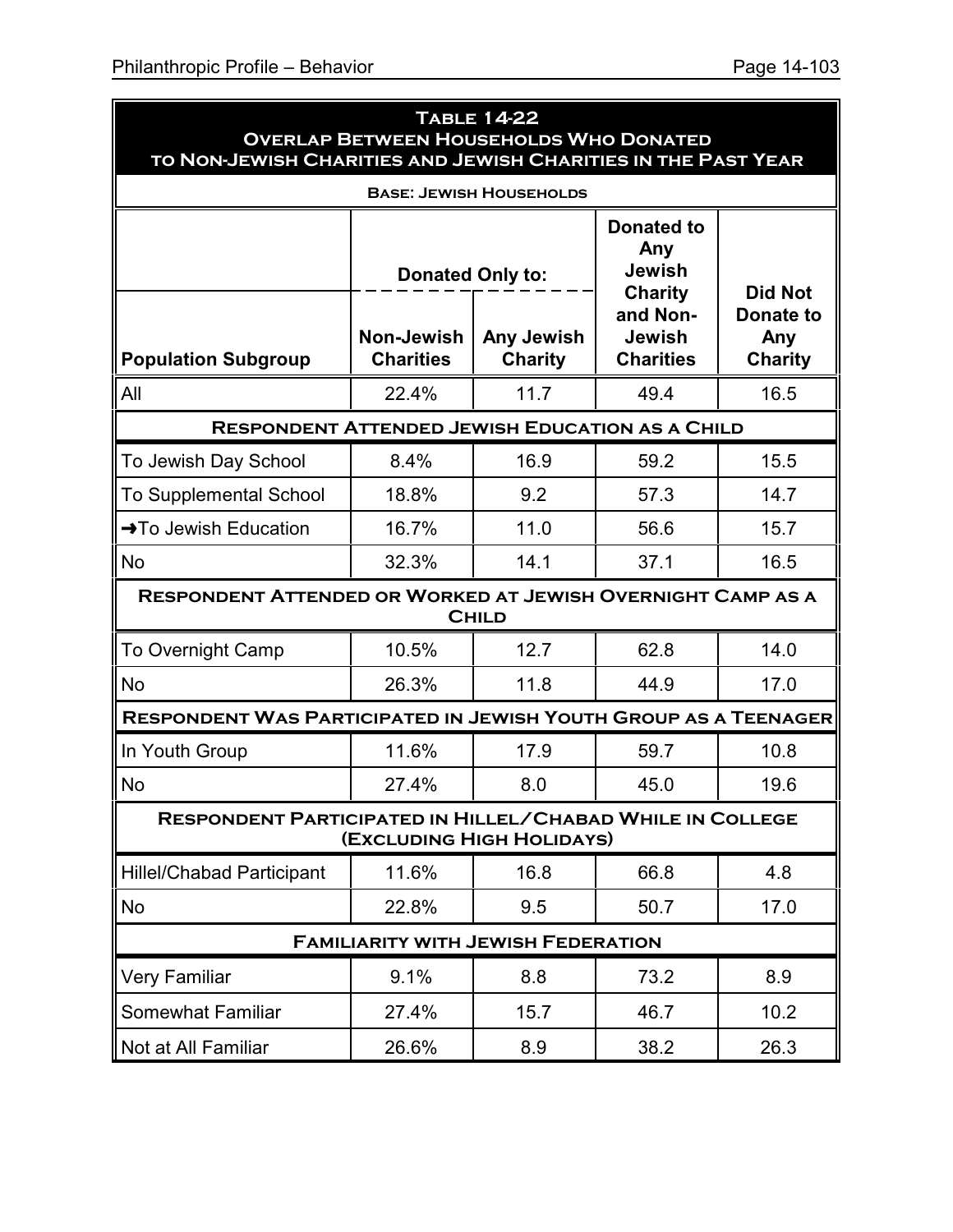| <b>TABLE 14-22</b><br><b>OVERLAP BETWEEN HOUSEHOLDS WHO DONATED</b><br>TO NON-JEWISH CHARITIES AND JEWISH CHARITIES IN THE PAST YEAR |                                                            |                |                                                                                   |                                           |  |  |
|--------------------------------------------------------------------------------------------------------------------------------------|------------------------------------------------------------|----------------|-----------------------------------------------------------------------------------|-------------------------------------------|--|--|
| <b>BASE: JEWISH HOUSEHOLDS</b>                                                                                                       |                                                            |                |                                                                                   |                                           |  |  |
|                                                                                                                                      | <b>Donated Only to:</b><br>Non-Jewish<br><b>Any Jewish</b> |                | <b>Donated to</b><br>Any<br>Jewish<br><b>Charity</b><br>and Non-<br><b>Jewish</b> | <b>Did Not</b><br><b>Donate to</b><br>Any |  |  |
| <b>Population Subgroup</b>                                                                                                           | <b>Charities</b>                                           | <b>Charity</b> | <b>Charities</b>                                                                  | <b>Charity</b>                            |  |  |
| All                                                                                                                                  | 22.4%                                                      | 11.7           | 49.4                                                                              | 16.5                                      |  |  |
|                                                                                                                                      | <b>PERCEPTION OF JEWISH FEDERATION</b>                     |                |                                                                                   |                                           |  |  |
| Excellent                                                                                                                            | 12.0%                                                      | 20.8           | 58.3                                                                              | 8.9                                       |  |  |
| Good                                                                                                                                 | 18.1%                                                      | 6.9            | 62.0                                                                              | 13.0                                      |  |  |
| Fair                                                                                                                                 | 33.6%                                                      | 12.5           | 47.9                                                                              | 6.0                                       |  |  |
| Fair                                                                                                                                 | 71.6%                                                      | 19.7           | 8.7                                                                               | 0.0                                       |  |  |
|                                                                                                                                      | <b>ANY ADULT VISITED ISRAEL</b>                            |                |                                                                                   |                                           |  |  |
| On Jewish Trip                                                                                                                       | 12.0%                                                      | 18.1           | 63.5                                                                              | 6.4                                       |  |  |
| On General Trip                                                                                                                      | 11.2%                                                      | 14.2           | 62.9                                                                              | 11.7                                      |  |  |
| No                                                                                                                                   | 38.6%                                                      | 5.5            | 29.0                                                                              | 26.9                                      |  |  |
|                                                                                                                                      | <b>LEVEL OF EMOTIONAL ATTACHMENT TO ISRAEL</b>             |                |                                                                                   |                                           |  |  |
| <b>Extremely Attached</b>                                                                                                            | 10.6%                                                      | 19.8           | 57.8                                                                              | 11.8                                      |  |  |
| <b>Very Attached</b>                                                                                                                 | 21.0%                                                      | 14.0           | 57.1                                                                              | 7.9                                       |  |  |
| <b>Somewhat Attached</b>                                                                                                             | 25.0%                                                      | 7.4            | 49.6                                                                              | 18.0                                      |  |  |
| <b>Not Attached</b>                                                                                                                  | 36.0%                                                      | 3.8            | 23.9                                                                              | 36.3                                      |  |  |
| <b>JEWISH FEDERATION MARKET SEGMENTS IN THE PAST YEAR</b>                                                                            |                                                            |                |                                                                                   |                                           |  |  |
| Donated to Federation                                                                                                                | 0.0%                                                       | 17.2           | 82.8                                                                              | 0.0                                       |  |  |
| Asked, Did Not Donate                                                                                                                | 15.2%                                                      | 5.3            | 59.3                                                                              | 20.2                                      |  |  |
| Not Asked                                                                                                                            | 31.2%                                                      | 10.1           | 36.8                                                                              | 21.9                                      |  |  |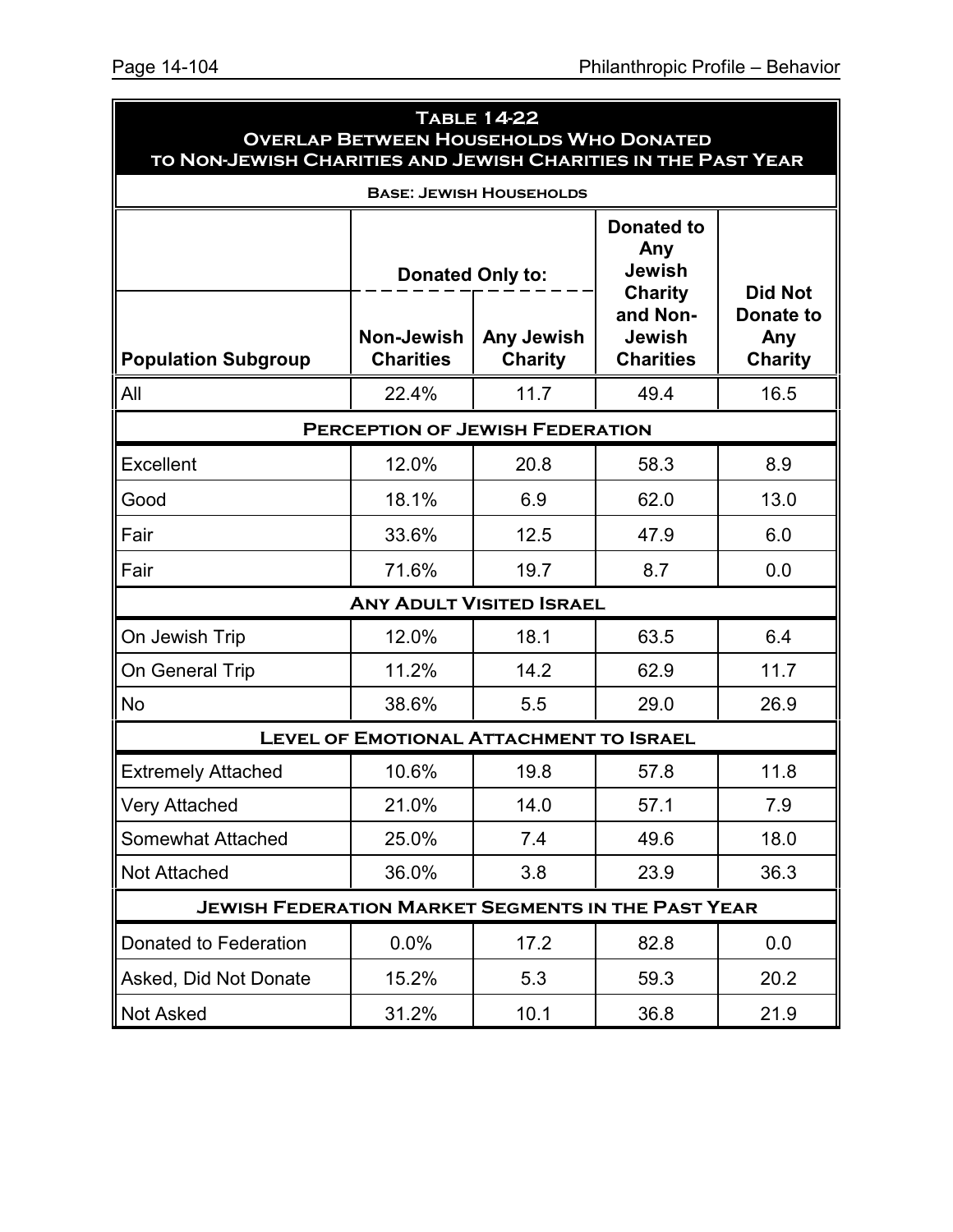| <b>TABLE 14-22</b><br><b>OVERLAP BETWEEN HOUSEHOLDS WHO DONATED</b><br>TO NON-JEWISH CHARITIES AND JEWISH CHARITIES IN THE PAST YEAR                                                                                                                                                            |       |                                |      |      |  |  |
|-------------------------------------------------------------------------------------------------------------------------------------------------------------------------------------------------------------------------------------------------------------------------------------------------|-------|--------------------------------|------|------|--|--|
|                                                                                                                                                                                                                                                                                                 |       | <b>BASE: JEWISH HOUSEHOLDS</b> |      |      |  |  |
| <b>Donated to</b><br>Any<br><b>Jewish</b><br><b>Donated Only to:</b><br><b>Did Not</b><br><b>Charity</b><br>and Non-<br><b>Donate to</b><br>Non-Jewish<br>Any Jewish<br><b>Jewish</b><br>Any<br><b>Charities</b><br><b>Charity</b><br><b>Charities</b><br><b>Population Subgroup</b><br>Charity |       |                                |      |      |  |  |
| All                                                                                                                                                                                                                                                                                             | 22.4% | 11.7                           | 49.4 | 16.5 |  |  |
| <b>DONATED TO JEWISH FEDERATION IN THE PAST YEAR</b>                                                                                                                                                                                                                                            |       |                                |      |      |  |  |
| Nothing                                                                                                                                                                                                                                                                                         | 29.5% | 9.6                            | 39.2 | 21.7 |  |  |
| <b>Under \$100</b>                                                                                                                                                                                                                                                                              | 0.0%  | 15.1                           | 84.9 | 0.0  |  |  |
| $$100 - $500$                                                                                                                                                                                                                                                                                   | 0.0%  | 20.8                           | 79.2 | 0.0  |  |  |
| $$500 - $1,000$                                                                                                                                                                                                                                                                                 | 0.0%  | 26.3                           | 73.7 | 0.0  |  |  |
| \$1,000 and over                                                                                                                                                                                                                                                                                | 0.0%  | 6.4                            | 93.6 | 0.0  |  |  |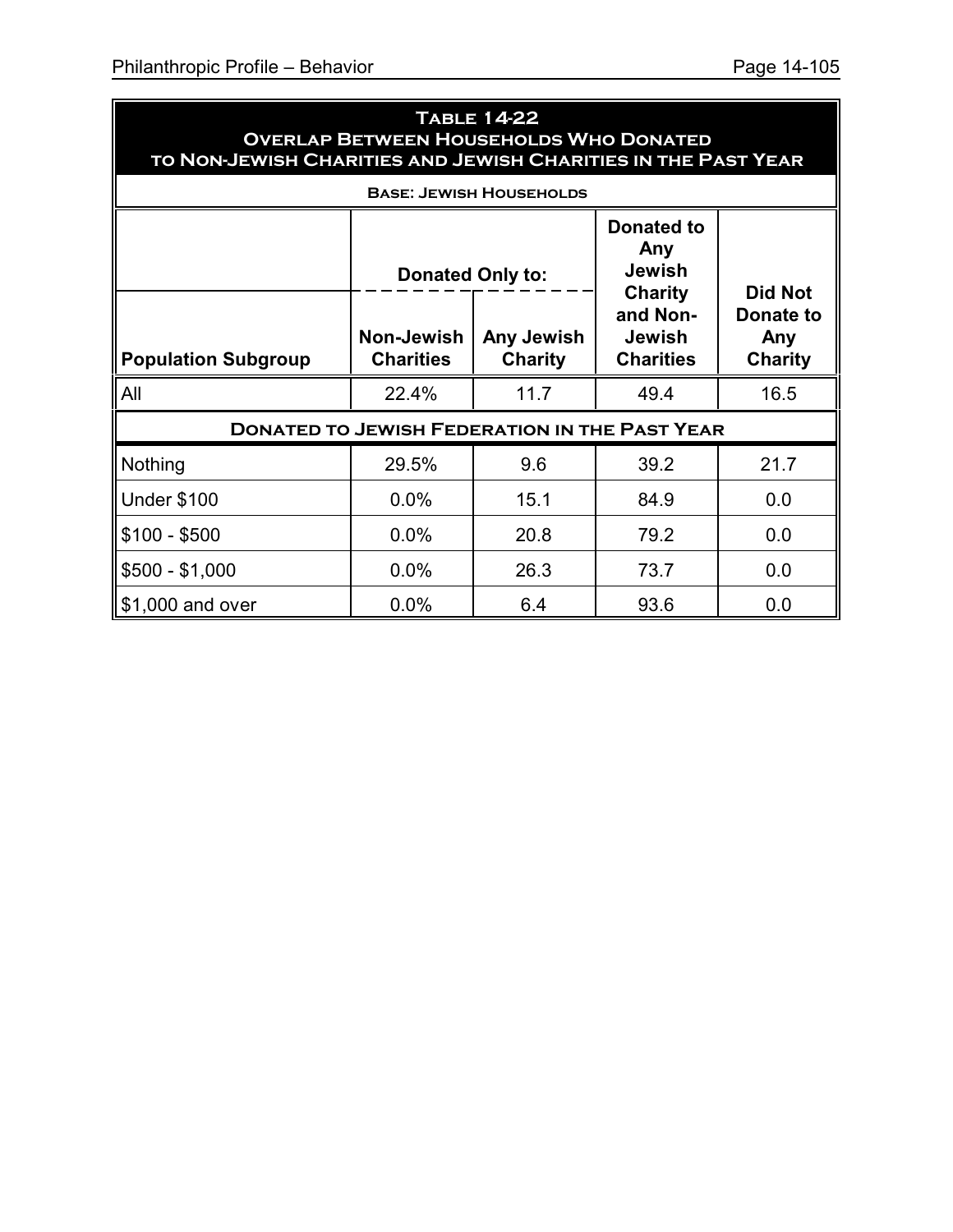| <b>TABLE 14-23</b><br><b>OVERLAP BETWEEN HOUSEHOLDS WHO DONATED</b><br>TO NON-JEWISH CHARITIES AND JEWISH CHARITIES IN THE PAST YEAR<br><b>COMMUNITY COMPARISONS</b> |      |                                       |                                   |                                                        |                                           |  |
|----------------------------------------------------------------------------------------------------------------------------------------------------------------------|------|---------------------------------------|-----------------------------------|--------------------------------------------------------|-------------------------------------------|--|
|                                                                                                                                                                      |      | <b>BASE: JEWISH HOUSEHOLDS</b>        |                                   |                                                        |                                           |  |
|                                                                                                                                                                      |      | <b>Donated Only to:</b>               |                                   | <b>Donated to</b><br><b>Jewish</b><br><b>Charities</b> | <b>Did Not</b>                            |  |
| <b>Community</b>                                                                                                                                                     | Year | <b>Non-Jewish</b><br><b>Charities</b> | <b>Jewish</b><br><b>Charities</b> | and<br><b>Non-Jewish</b><br><b>Charities</b>           | <b>Donate to</b><br>Any<br><b>Charity</b> |  |
| Portland (ME)                                                                                                                                                        | 2007 | 41%                                   | 3                                 | 48                                                     | 8                                         |  |
| Denver                                                                                                                                                               | 2007 | 40%                                   | 4                                 | 41                                                     | 15                                        |  |
| Columbus                                                                                                                                                             | 2013 | 38%                                   | 3                                 | 34                                                     | 24                                        |  |
| Atlanta *                                                                                                                                                            | 2006 | 38%                                   | 8                                 | 41                                                     | 13                                        |  |
| <b>Howard County</b>                                                                                                                                                 | 2010 | 36%                                   | 3                                 | 54                                                     | $\overline{7}$                            |  |
| <b>Las Vegas</b>                                                                                                                                                     | 2005 | 36%                                   | 5                                 | 39                                                     | 20                                        |  |
| Phoenix                                                                                                                                                              | 2002 | 34%                                   | 5                                 | 46                                                     | 15                                        |  |
| San Diego                                                                                                                                                            | 2003 | 33%                                   | 6                                 | 46                                                     | 15                                        |  |
| Wilmington                                                                                                                                                           | 1995 | 31%                                   | 8                                 | 58                                                     | 3                                         |  |
| St. Louis                                                                                                                                                            | 2014 | 30%                                   | 4                                 | 55                                                     | 11                                        |  |
| Philadelphia                                                                                                                                                         | 2009 | 30%                                   | 5                                 | 53                                                     | 12                                        |  |
| New Haven                                                                                                                                                            | 2010 | 29%                                   | 6                                 | 54                                                     | 11                                        |  |
| Washington                                                                                                                                                           | 2003 | 29%                                   | 5                                 | 56                                                     | 10                                        |  |
| Tucson                                                                                                                                                               | 2002 | 29%                                   | 6                                 | 51                                                     | 15                                        |  |
| Charlotte                                                                                                                                                            | 1997 | 29%                                   | 6                                 | 55                                                     | 11                                        |  |
| Westport                                                                                                                                                             | 2000 | 27%                                   | $\overline{\mathbf{4}}$           | 58                                                     | 11                                        |  |
| Chicago                                                                                                                                                              | 2010 | 26%                                   | 8                                 | 57                                                     | 9                                         |  |
| Pittsburgh *                                                                                                                                                         | 2002 | 25%                                   | $\overline{7}$                    | 59                                                     | 10                                        |  |
| Rhode Island                                                                                                                                                         | 2002 | 25%                                   | 8                                 | 55                                                     | 11                                        |  |
| Orlando                                                                                                                                                              | 1993 | 25%                                   | 9                                 | 48                                                     | 19                                        |  |
| <b>New York</b>                                                                                                                                                      | 2011 | 24%                                   | 15                                | 44                                                     | 18                                        |  |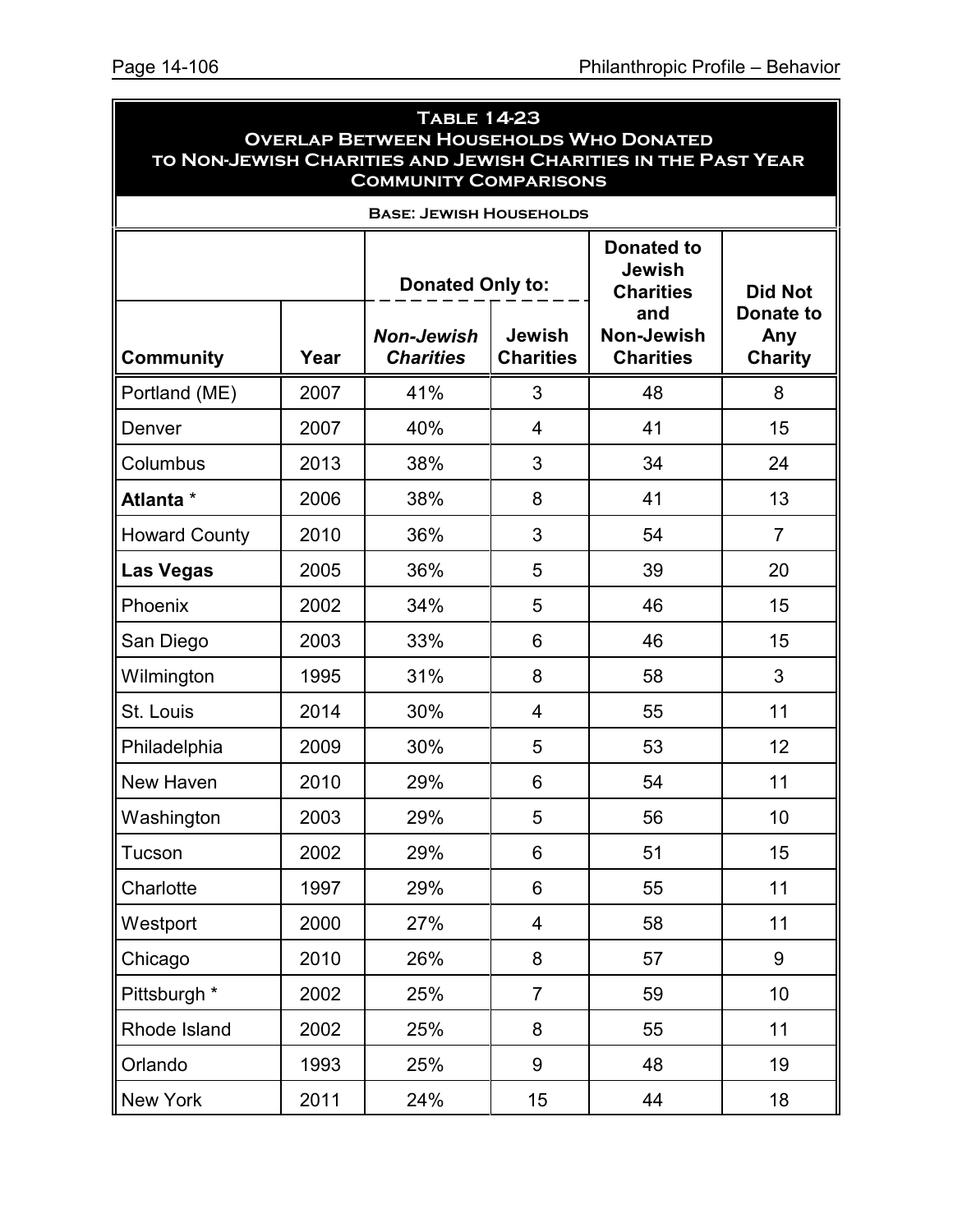| <b>TABLE 14-23</b><br><b>OVERLAP BETWEEN HOUSEHOLDS WHO DONATED</b><br>TO NON-JEWISH CHARITIES AND JEWISH CHARITIES IN THE PAST YEAR<br><b>COMMUNITY COMPARISONS</b> |      |                                       |                                   |                                                               |                                    |  |  |
|----------------------------------------------------------------------------------------------------------------------------------------------------------------------|------|---------------------------------------|-----------------------------------|---------------------------------------------------------------|------------------------------------|--|--|
| <b>BASE: JEWISH HOUSEHOLDS</b>                                                                                                                                       |      |                                       |                                   |                                                               |                                    |  |  |
|                                                                                                                                                                      |      | <b>Donated Only to:</b>               |                                   | <b>Donated to</b><br><b>Jewish</b><br><b>Charities</b><br>and | <b>Did Not</b><br><b>Donate to</b> |  |  |
| <b>Community</b>                                                                                                                                                     | Year | <b>Non-Jewish</b><br><b>Charities</b> | <b>Jewish</b><br><b>Charities</b> | <b>Non-Jewish</b><br><b>Charities</b>                         | Any<br><b>Charity</b>              |  |  |
| <b>Baltimore</b>                                                                                                                                                     | 2010 | 24%                                   | 11                                | 52                                                            | 13                                 |  |  |
| St. Paul                                                                                                                                                             | 2004 | 24%                                   | 11                                | 56                                                            | 10                                 |  |  |
| Tidewater                                                                                                                                                            | 2001 | 24%                                   | 6                                 | 60                                                            | 11                                 |  |  |
| Hartford                                                                                                                                                             | 2000 | 24%                                   | $\overline{7}$                    | 60                                                            | 9                                  |  |  |
| Cleveland                                                                                                                                                            | 2011 | 23%                                   | $\overline{7}$                    | 58                                                            | 12                                 |  |  |
| Jacksonville                                                                                                                                                         | 2002 | 23%                                   | 6                                 | 54                                                            | 18                                 |  |  |
| Martin-St. Lucie                                                                                                                                                     | 1999 | 23%                                   | 8                                 | 57                                                            | 12                                 |  |  |
| York                                                                                                                                                                 | 1999 | 23%                                   | 6                                 | 54                                                            | 17                                 |  |  |
| <b>BROWARD</b>                                                                                                                                                       | 2016 | 22%                                   | 12                                | 49                                                            | 17                                 |  |  |
| Cincinnati                                                                                                                                                           | 2008 | 22%                                   | 8                                 | 62                                                            | $\overline{7}$                     |  |  |
| San Antonio                                                                                                                                                          | 2007 | 22%                                   | 9                                 | 60                                                            | 9                                  |  |  |
| <b>Lehigh Valley</b>                                                                                                                                                 | 2007 | 21%                                   | 5                                 | 66                                                            | 9                                  |  |  |
| <b>W Palm Beach</b>                                                                                                                                                  | 2005 | 21%                                   | 8                                 | 59                                                            | 12                                 |  |  |
| Richmond                                                                                                                                                             | 1994 | 21%                                   | $\overline{7}$                    | 59                                                            | 14                                 |  |  |
| Minneapolis                                                                                                                                                          | 2004 | 20%                                   | 8                                 | 58                                                            | 14                                 |  |  |
| Monmouth                                                                                                                                                             | 1997 | 20%                                   | 12 <sub>2</sub>                   | 54                                                            | 14                                 |  |  |
| <b>Miami</b>                                                                                                                                                         | 2014 | 19%                                   | 14                                | 46                                                            | 21                                 |  |  |
| Rochester                                                                                                                                                            | 1999 | 19%                                   | 9                                 | 65                                                            | 6                                  |  |  |
| Milwaukee                                                                                                                                                            | 1996 | 19%                                   | $\overline{7}$                    | 61                                                            | 13                                 |  |  |
| Harrisburg                                                                                                                                                           | 1994 | 18%                                   | $\overline{7}$                    | 61                                                            | 13                                 |  |  |
| St. Petersburg                                                                                                                                                       | 1994 | 18%                                   | 9                                 | 56                                                            | 17                                 |  |  |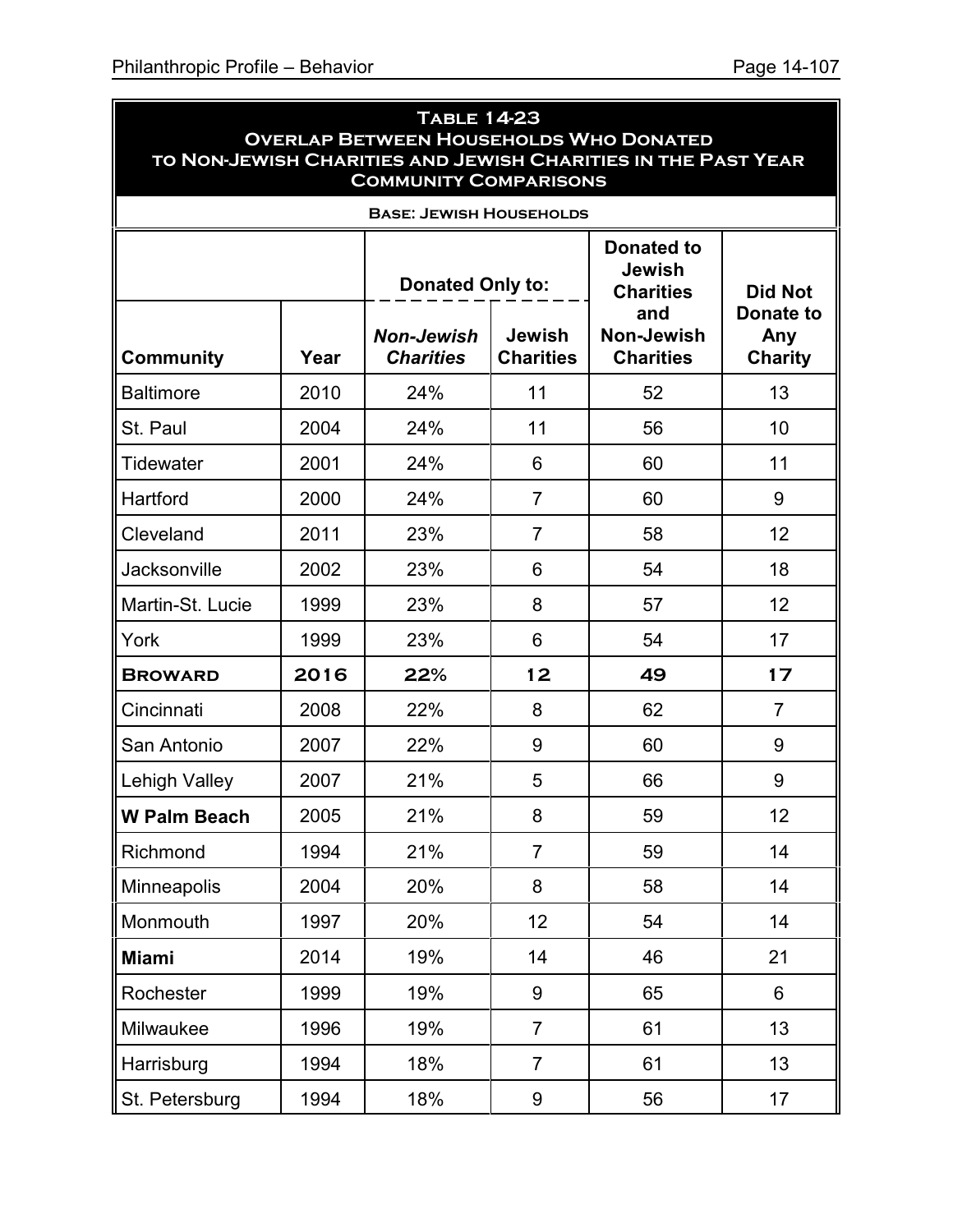| <b>TABLE 14-23</b>                                            |
|---------------------------------------------------------------|
| <b>OVERLAP BETWEEN HOUSEHOLDS WHO DONATED</b>                 |
| TO NON-JEWISH CHARITIES AND JEWISH CHARITIES IN THE PAST YEAR |
| <b>COMMUNITY COMPARISONS</b>                                  |

| <b>BASE: JEWISH HOUSEHOLDS</b>                                                        |      |                                       |                                   |                                                        |                                    |
|---------------------------------------------------------------------------------------|------|---------------------------------------|-----------------------------------|--------------------------------------------------------|------------------------------------|
|                                                                                       |      | <b>Donated Only to:</b>               |                                   | <b>Donated to</b><br><b>Jewish</b><br><b>Charities</b> | <b>Did Not</b>                     |
| <b>Community</b>                                                                      | Year | <b>Non-Jewish</b><br><b>Charities</b> | <b>Jewish</b><br><b>Charities</b> | and<br>Non-Jewish<br><b>Charities</b>                  | Donate to<br>Any<br><b>Charity</b> |
| <b>Middlesex</b>                                                                      | 2008 | 17%                                   | 10                                | 63                                                     | 11                                 |
| <b>Atlantic County</b>                                                                | 2004 | 17%                                   | 13                                | 59                                                     | 12 <sup>2</sup>                    |
| <b>Broward</b>                                                                        | 1997 | 17%                                   | 16                                | 51                                                     | 16                                 |
| Detroit                                                                               | 2005 | 16%                                   | 9                                 | 69                                                     | 6                                  |
| <b>S Palm Beach</b>                                                                   | 2005 | 16%                                   | 11                                | 58                                                     | 14                                 |
| Bergen                                                                                | 2001 | 16%                                   | 12                                | 60                                                     | 11                                 |
| Sarasota                                                                              | 2001 | 16%                                   | 6                                 | 67                                                     | 11                                 |
| NJPS <sup>1</sup>                                                                     | 2000 | 24%                                   | 10                                | 40                                                     | 27                                 |
| * Excludes households who donated to charities specifically established for September |      |                                       |                                   |                                                        |                                    |

11 and Hurricane Katrina victims.

1 NJPS 2000 data are for the *more Jewishly-connected sample*.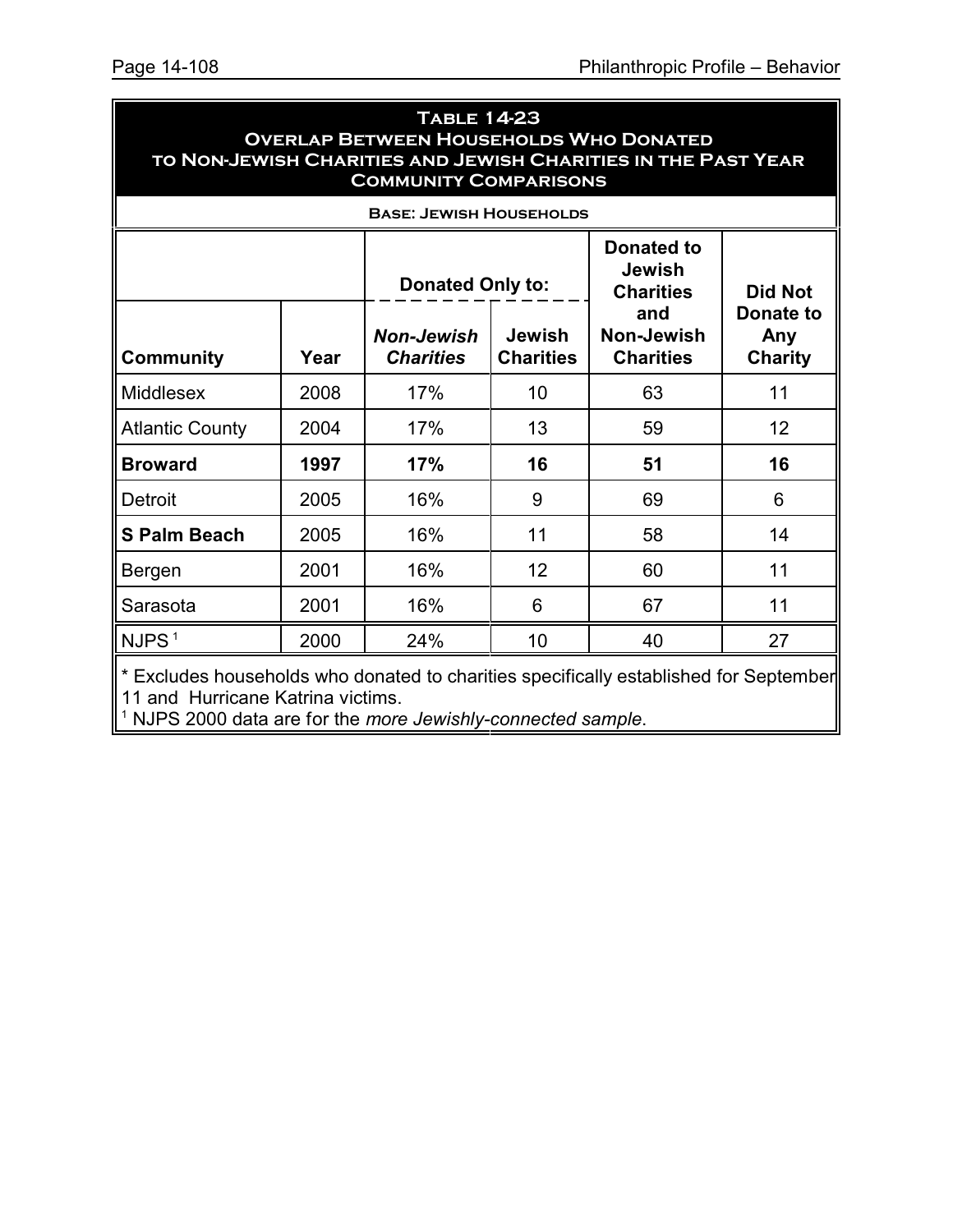# **Summary of Donations to Charities in the Past Year**

**T** able 14-24 shows a comprehensive comparison with other Jewish communities of the perception of Lowish bouseholds in Broward who denated to the Local Jewish percentage of Jewish households in Broward who donated to the Local Jewish Federation, Other Jewish Federations, Any Jewish Federation,Other Jewish Charities, Any Jewish Charity, Non-Jewish Charities, and Any Charity in the past year.

#### **Local Jewish Federation** ð

**Table 14-24** shows the percentage of households who donated to the Local Jewish Federation in the past year, as shown in **Table 14-7**.

#### **Other Jewish Federations @**

**Table 14-24** shows the percentage of households who donated to Other Jewish Federations in the past year, as shown in **Table 14-10**. In some communities, no question was asked about donations to Other Jewish Federations, but some respondents volunteered the information when asked about donations to the local Jewish Federation and this information was recorded. If the question had been asked in these communities, the percentage of households who donated to Other Jewish Federations in the past year would likely be higher.

## **Any Jewish Federation ©**

**Table 14-24** shows that the 31% of Broward Jewish households who donated to Any Jewish Federation in the past year is well below average among about 40 comparison Jewish communities and compares to 51% in Minneapolis and 38% in St. Louis. The 31% compares to 51% in 1997.

## **Other Jewish Charities &**

**Table 14-24** shows the percentage of households who donated to Other Jewish Charities in the past year, as shown in **Table 14-16**

## **Any Jewish Charity** ò

**Table 14-24** shows the percentage of households who donated to Any Jewish Charity in the past year, as shown in **Table 14-19**.

## **Non-Jewish Charities @**

**Table 14-24** shows the percentage of households who donated to Non-Jewish Charities in the past year, as shown in **Table 14-21**.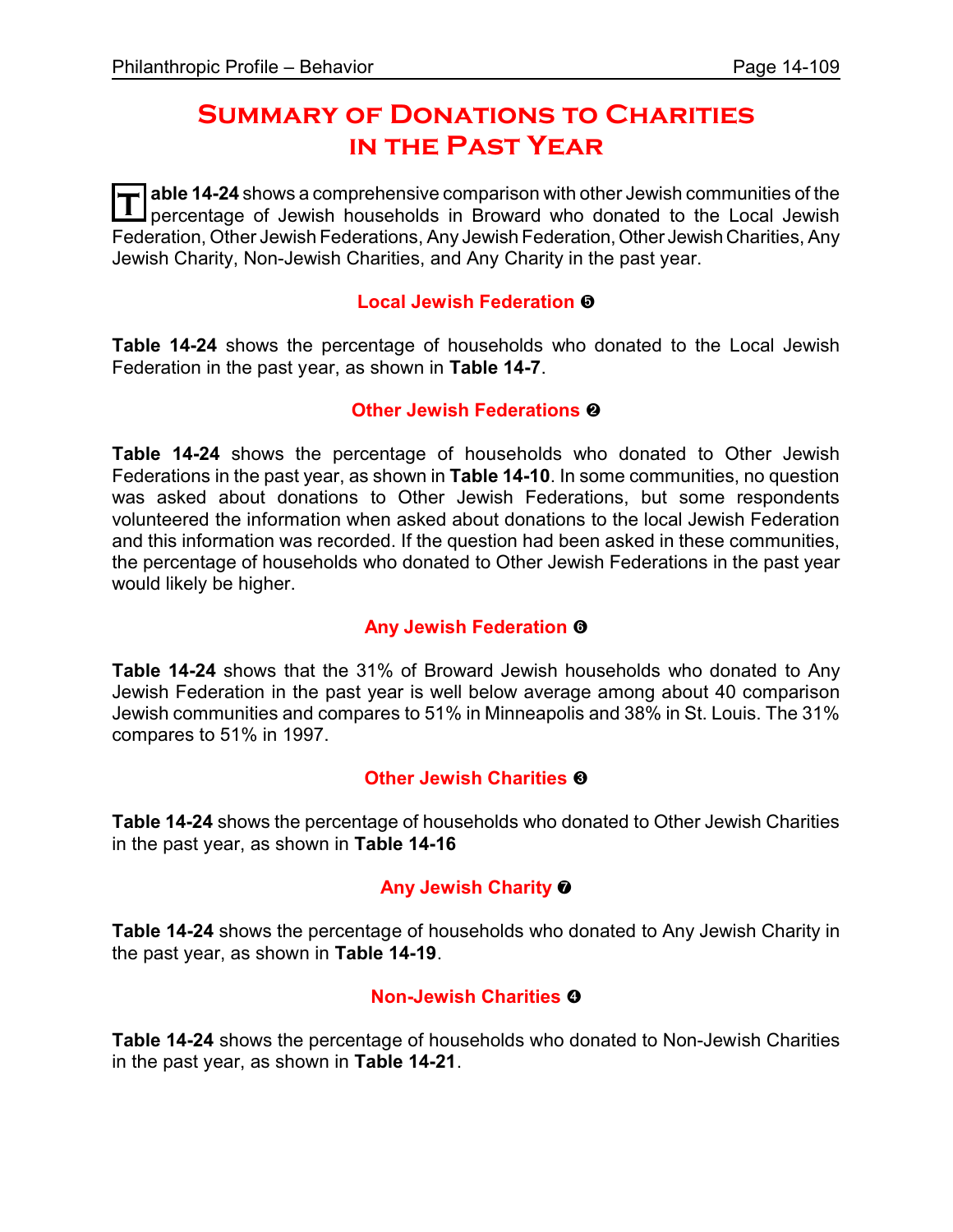#### **Any Charity** ó

**Table 14-24** shows that the 83% who donated to Any Charity in the past year is the sixth lowest of about 45 comparison Jewish communities and compares to 90% in Washington, 88% in both Cleveland and West Palm Beach, 87% in Atlanta, 86% in South Palm Beach, 84% in Broward, and 83% in New York. The 83% compares to 84% in 1997.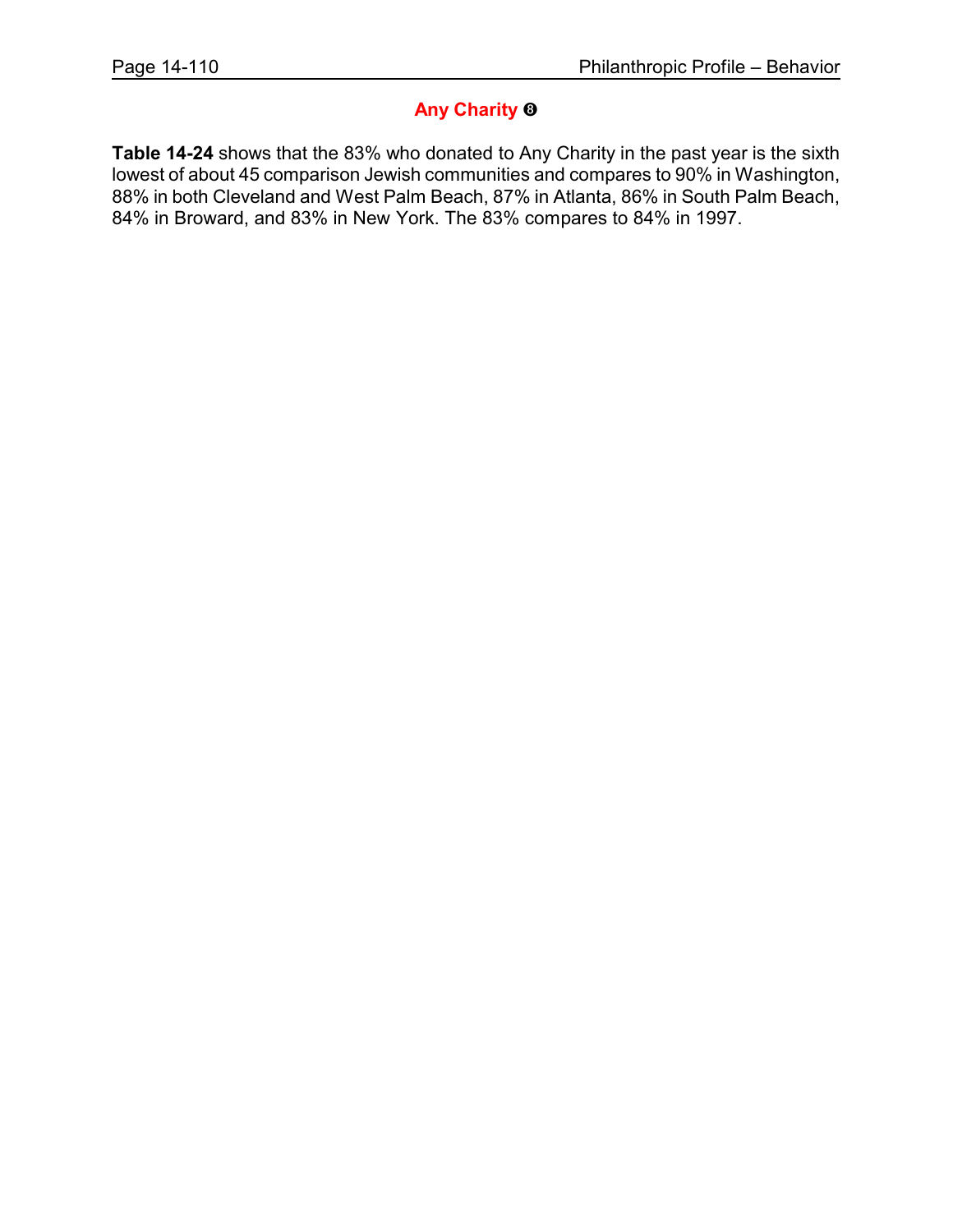|                        | <b>TABLE 14-24</b><br><b>SUMMARY OF DONATIONS TO CHARITIES IN THE PAST YEAR</b><br><b>COMMUNITY COMPARISONS</b> |       |                                     |           |                                   |                                          |                       |     |  |
|------------------------|-----------------------------------------------------------------------------------------------------------------|-------|-------------------------------------|-----------|-----------------------------------|------------------------------------------|-----------------------|-----|--|
|                        |                                                                                                                 |       | <b>BASE: JEWISH HOUSEHOLDS</b>      |           |                                   |                                          |                       |     |  |
|                        | <b>Percentage of Households Who Donated</b>                                                                     |       |                                     |           |                                   |                                          |                       |     |  |
|                        |                                                                                                                 |       | <b>Jewish</b><br><b>Federations</b> |           | <b>Jewish</b><br><b>Charities</b> |                                          | Non-                  |     |  |
| <b>Community</b>       | Year                                                                                                            | Local | Other $1$                           | Any       | <b>Other</b>                      | <b>Jewish</b><br><b>Charities</b><br>Any | Any<br><b>Charity</b> |     |  |
| Wilmington             | 1995                                                                                                            | 41%   | 3%                                  | 44%       | 50%                               | 66%                                      | 89%                   | 97% |  |
| Detroit                | 2005                                                                                                            | 55%   | 1%                                  | 56%       | 68%                               | 78%                                      | 85%                   | 94% |  |
| Rochester              | 1999                                                                                                            | 61%   | <b>NA</b>                           | 61%       | 60%                               | 75%                                      | 84%                   | 94% |  |
| <b>Howard County</b>   | 2010                                                                                                            | 37%   | <b>NA</b>                           | <b>NA</b> | 51%                               | 57%                                      | 90%                   | 93% |  |
| Cincinnati             | 2008                                                                                                            | 50%   | <b>NA</b>                           | NA        | 61%                               | 70%                                      | 84%                   | 93% |  |
| Portland (ME)          | 2007                                                                                                            | 25%   | <b>NA</b>                           | 25%       | 44%                               | 50%                                      | 89%                   | 92% |  |
| Chicago                | 2010                                                                                                            | 44%   | <b>NA</b>                           | <b>NA</b> | 54%                               | 67%                                      | 84%                   | 91% |  |
| Lehigh Valley          | 2007                                                                                                            | 52%   | <b>NA</b>                           | 52%       | 56%                               | 70%                                      | 87%                   | 91% |  |
| San Antonio            | 2007                                                                                                            | 53%   | <b>NA</b>                           | 53%       | 55%                               | 69%                                      | 82%                   | 91% |  |
| St. Paul               | 2004                                                                                                            | 46%   | 9%                                  | 51%       | 53%                               | 66%                                      | 79%                   | 91% |  |
| Hartford               | 2000                                                                                                            | 48%   | 2%                                  | 48%       | 55%                               | 67%                                      | 83%                   | 91% |  |
| Middlesex              | 2008                                                                                                            | 44%   | 15%                                 | 51%       | 59%                               | 73%                                      | 79%                   | 90% |  |
| Washington             | 2003                                                                                                            | 32%   | 6%                                  | 35%       | 51%                               | 60%                                      | 84%                   | 90% |  |
| St. Louis              | 2014                                                                                                            | 38%   | <b>NA</b>                           | 38%       | 53%                               | 60%                                      | 84%                   | 89% |  |
| New Haven              | 2010                                                                                                            | 37%   | 11%                                 | 43%       | 45%                               | 60%                                      | 83%                   | 89% |  |
| <b>Atlantic County</b> | 2004                                                                                                            | 31%   | 33%                                 | 58%       | 49%                               | 72%                                      | 75%                   | 89% |  |
| Pittsburgh *           | 2002                                                                                                            | 45%   | <b>NA</b>                           | <b>NA</b> | 59%                               | 65%                                      | 83%                   | 89% |  |
| Rhode Island           | 2002                                                                                                            | 46%   | $1\%$                               | 47%       | 49%                               | 61%                                      | 79%                   | 89% |  |
| Bergen                 | 2001                                                                                                            | 46%   | 12%                                 | 52%       | 60%                               | 71%                                      | 76%                   | 89% |  |
| Sarasota               | 2001                                                                                                            | 43%   | 26%                                 | 59%       | 59%                               | 71%                                      | 82%                   | 89% |  |
| Tidewater              | 2001                                                                                                            | 49%   | $1\%$                               | 50%       | 52%                               | 64%                                      | 83%                   | 89% |  |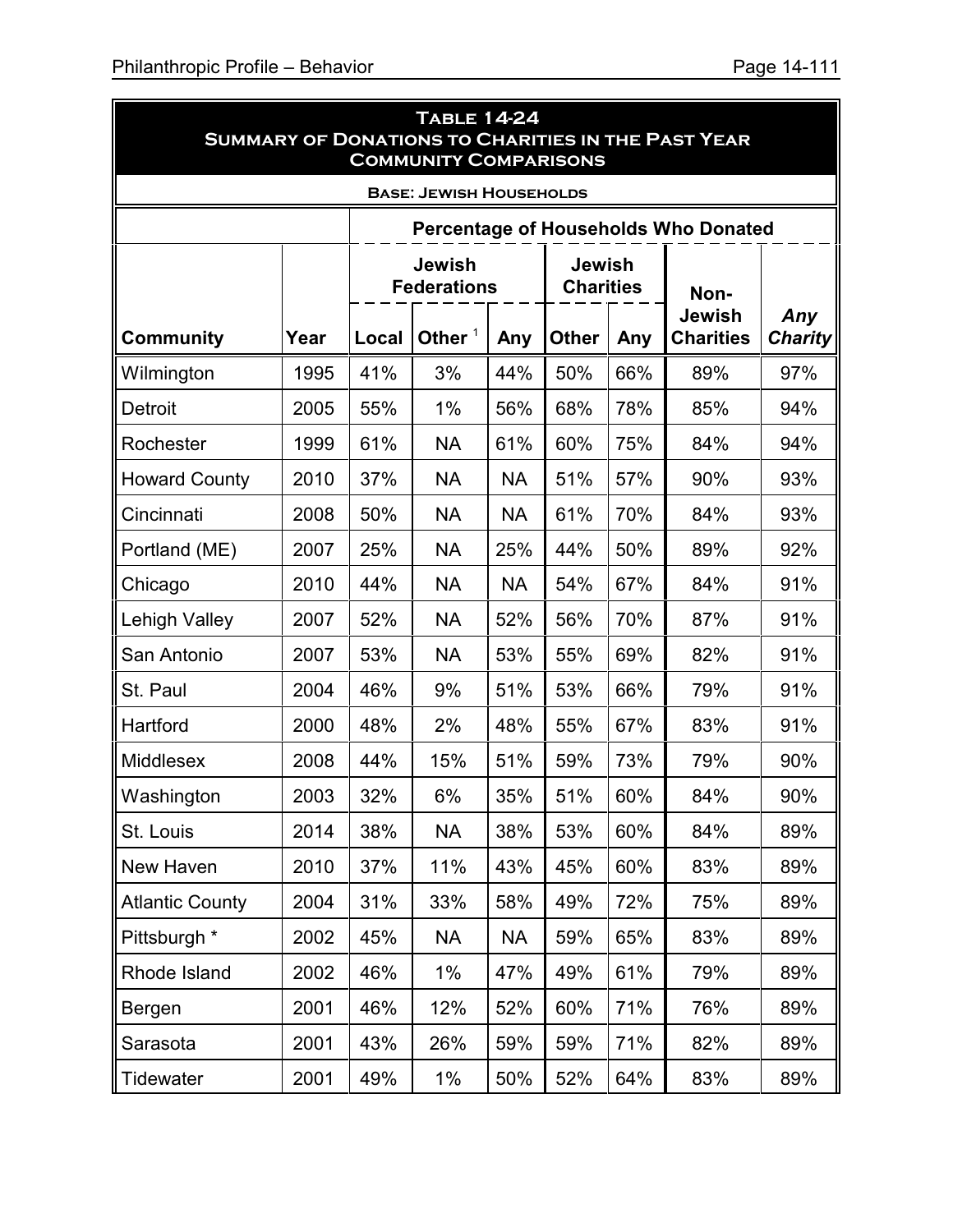Ē.

| <b>TABLE 14-24</b><br><b>SUMMARY OF DONATIONS TO CHARITIES IN THE PAST YEAR</b><br><b>COMMUNITY COMPARISONS</b> |      |       |                                     |           |                                   |     |                                             |                       |
|-----------------------------------------------------------------------------------------------------------------|------|-------|-------------------------------------|-----------|-----------------------------------|-----|---------------------------------------------|-----------------------|
|                                                                                                                 |      |       | <b>BASE: JEWISH HOUSEHOLDS</b>      |           |                                   |     |                                             |                       |
|                                                                                                                 |      |       |                                     |           |                                   |     | <b>Percentage of Households Who Donated</b> |                       |
|                                                                                                                 |      |       | <b>Jewish</b><br><b>Federations</b> |           | <b>Jewish</b><br><b>Charities</b> |     | Non-                                        |                       |
| <b>Community</b>                                                                                                | Year | Local | Other $1$                           | Any       | <b>Other</b>                      | Any | Jewish<br><b>Charities</b>                  | Any<br><b>Charity</b> |
| Westport                                                                                                        | 2000 | 35%   | 6%                                  | 39%       | 50%                               | 63% | 85%                                         | 89%                   |
| Charlotte                                                                                                       | 1997 | 43%   | 1%                                  | 43%       | 49%                               | 61% | 83%                                         | 89%                   |
| Cleveland                                                                                                       | 2011 | 45%   | <b>NA</b>                           | <b>NA</b> | 57%                               | 65% | 81%                                         | 88%                   |
| Philadelphia                                                                                                    | 2009 | 41%   | <b>NA</b>                           | <b>NA</b> | <b>NA</b>                         | 58% | 83%                                         | 88%                   |
| <b>W Palm Beach</b>                                                                                             | 2005 | 35%   | 21%                                 | 47%       | 54%                               | 67% | 79%                                         | 88%                   |
| Martin-St. Lucie <sup>2</sup>                                                                                   | 1999 | 21%   | 16%                                 | 37%       | 54%                               | 66% | 79%                                         | 88%                   |
| <b>Baltimore</b>                                                                                                | 2010 | 40%   | <b>NA</b>                           | <b>NA</b> | 59%                               | 63% | 76%                                         | 87%                   |
| Atlanta *                                                                                                       | 2006 | 25%   | <b>NA</b>                           | <b>NA</b> | 46%                               | 48% | 78%                                         | 87%                   |
| Minneapolis                                                                                                     | 2004 | 50%   | 3%                                  | 51%       | 54%                               | 65% | 78%                                         | 87%                   |
| Milwaukee                                                                                                       | 1996 | 51%   | 1%                                  | 52%       | 55%                               | 67% | 79%                                         | 87%                   |
| Harrisburg                                                                                                      | 1994 | 49%   | 2%                                  | 51%       | <b>NA</b>                         | 69% | 79%                                         | 87%                   |
| <b>S Palm Beach</b>                                                                                             | 2005 | 37%   | 20%                                 | 50%       | 54%                               | 69% | 74%                                         | 86%                   |
| Tucson                                                                                                          | 2002 | 33%   | 6%                                  | 38%       | 47%                               | 56% | 79%                                         | 86%                   |
| Monmouth                                                                                                        | 1997 | 37%   | 10%                                 | 45%       | 55%                               | 66% | 73%                                         | 86%                   |
| Richmond                                                                                                        | 1994 | 42%   | 2%                                  | 43%       | <b>NA</b>                         | 66% | 80%                                         | 86%                   |
| Denver                                                                                                          | 2007 | 23%   | <b>NA</b>                           | <b>NA</b> | 39%                               | 44% | 81%                                         | 85%                   |
| San Diego                                                                                                       | 2003 | 26%   | <b>NA</b>                           | <b>NA</b> | 46%                               | 52% | 79%                                         | 85%                   |
| Phoenix                                                                                                         | 2002 | 25%   | <b>NA</b>                           | 29%       | 46%                               | 51% | 80%                                         | 85%                   |
| <b>Broward</b>                                                                                                  | 1997 | 43%   | 10%                                 | 51%       | 53%                               | 67% | 67%                                         | 84%                   |
| <b>BROWARD</b>                                                                                                  | 2016 | 23%   | 12%                                 | 31%       | 49%                               | 61% | 72%                                         | 83%                   |
| New York                                                                                                        | 2011 | 24%   | <b>NA</b>                           | <b>NA</b> | 55%                               | 59% | 68%                                         | 83%                   |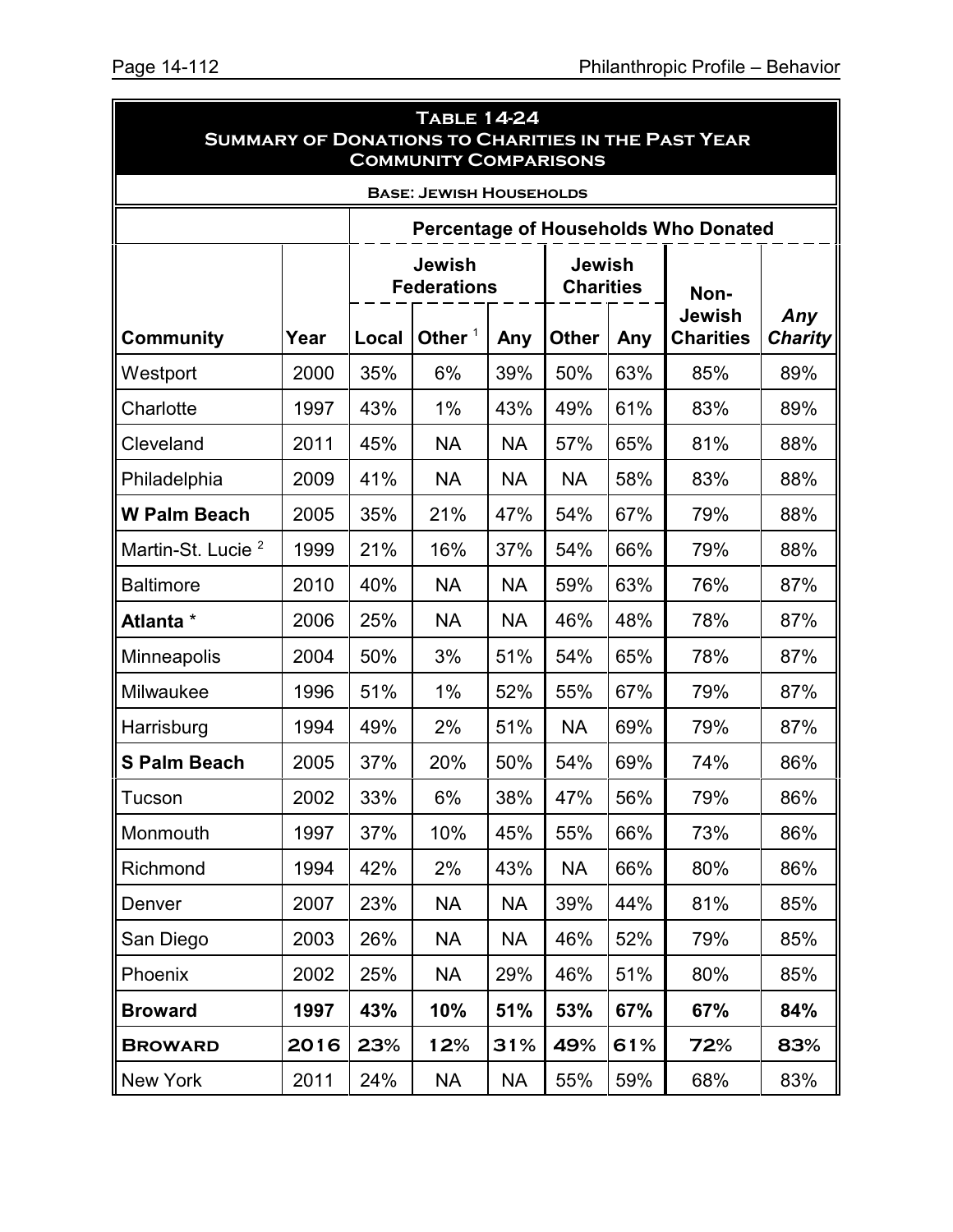|                   |      |           | <b>TABLE 14-24</b><br><b>COMMUNITY COMPARISONS</b> |           |                                   |           | <b>SUMMARY OF DONATIONS TO CHARITIES IN THE PAST YEAR</b> |                       |
|-------------------|------|-----------|----------------------------------------------------|-----------|-----------------------------------|-----------|-----------------------------------------------------------|-----------------------|
|                   |      |           | <b>BASE: JEWISH HOUSEHOLDS</b>                     |           |                                   |           |                                                           |                       |
|                   |      |           |                                                    |           |                                   |           | <b>Percentage of Households Who Donated</b>               |                       |
|                   |      |           | <b>Jewish</b><br><b>Federations</b>                |           | <b>Jewish</b><br><b>Charities</b> |           | Non-                                                      |                       |
| <b>Community</b>  | Year | Local     | Other $1$                                          | Any       | <b>Other</b>                      | Any       | <b>Jewish</b><br><b>Charities</b>                         | Any<br><b>Charity</b> |
| York              | 1999 | 41%       | 1%                                                 | 42%       | 45%                               | 60%       | 76%                                                       | 83%                   |
| St. Petersburg    | 1994 | 34%       | 6%                                                 | 39%       | <b>NA</b>                         | 65%       | 74%                                                       | 83%                   |
| Jacksonville      | 2002 | 39%       | 1%                                                 | 40%       | 47%                               | 59%       | 76%                                                       | 82%                   |
| Orlando           | 1993 | 30%       | 1%                                                 | 31%       | <b>NA</b>                         | 58%       | 71%                                                       | 81%                   |
| <b>Las Vegas</b>  | 2005 | 21%       | 9%                                                 | 26%       | 33%                               | 44%       | 75%                                                       | 80%                   |
| <b>Miami</b>      | 2014 | 32%       | 8%                                                 | 37%       | 47%                               | 61%       | 65%                                                       | 79%                   |
| Columbus          | 2013 | 26%       | <b>NA</b>                                          | 26%       | 33%                               | 37%       | 73%                                                       | 76%                   |
| Los Angeles       | 1997 | 41%       | <b>NA</b>                                          | <b>NA</b> | <b>NA</b>                         | <b>NA</b> | <b>NA</b>                                                 | <b>NA</b>             |
| Palm Springs      | 1998 | 37%       | 37%                                                | 62%       | <b>NA</b>                         | <b>NA</b> | <b>NA</b>                                                 | <b>NA</b>             |
| <b>Boston</b>     | 2005 | 34%       | <b>NA</b>                                          | <b>NA</b> | <b>NA</b>                         | <b>NA</b> | <b>NA</b>                                                 | <b>NA</b>             |
| <b>Buffalo</b>    | 1995 | 34%       | <b>NA</b>                                          | <b>NA</b> | <b>NA</b>                         | 54%       | 77%                                                       | <b>NA</b>             |
| San Francisco     | 2004 | 23%       | <b>NA</b>                                          | <b>NA</b> | <b>NA</b>                         | <b>NA</b> | <b>NA</b>                                                 | <b>NA</b>             |
| <b>Seattle</b>    | 2000 | 15%       | <b>NA</b>                                          | 16%       | <b>NA</b>                         | <b>NA</b> | <b>NA</b>                                                 | <b>NA</b>             |
| NJPS <sup>3</sup> | 2000 | <b>NA</b> | <b>NA</b>                                          | 25%       | 40%                               | 49%       | 63%                                                       | 73%                   |

\* Excludes households who donated to charities specifically established for September 11 and Hurricane Katrina victims.

1 In some communities, no question was asked about donations to *Other Jewish Federations*. If the question had been asked, the percentage of households who donated to *Other Jewish Federations* and *Any Jewish Federation* in the past year would likely be higher.

 $2$  Martin-St. Lucie has no Local Jewish Federation and is served by the Jewish Federation of Palm Beach County.

3 NJPS 2000 data are for the *more Jewishly-connected sample*.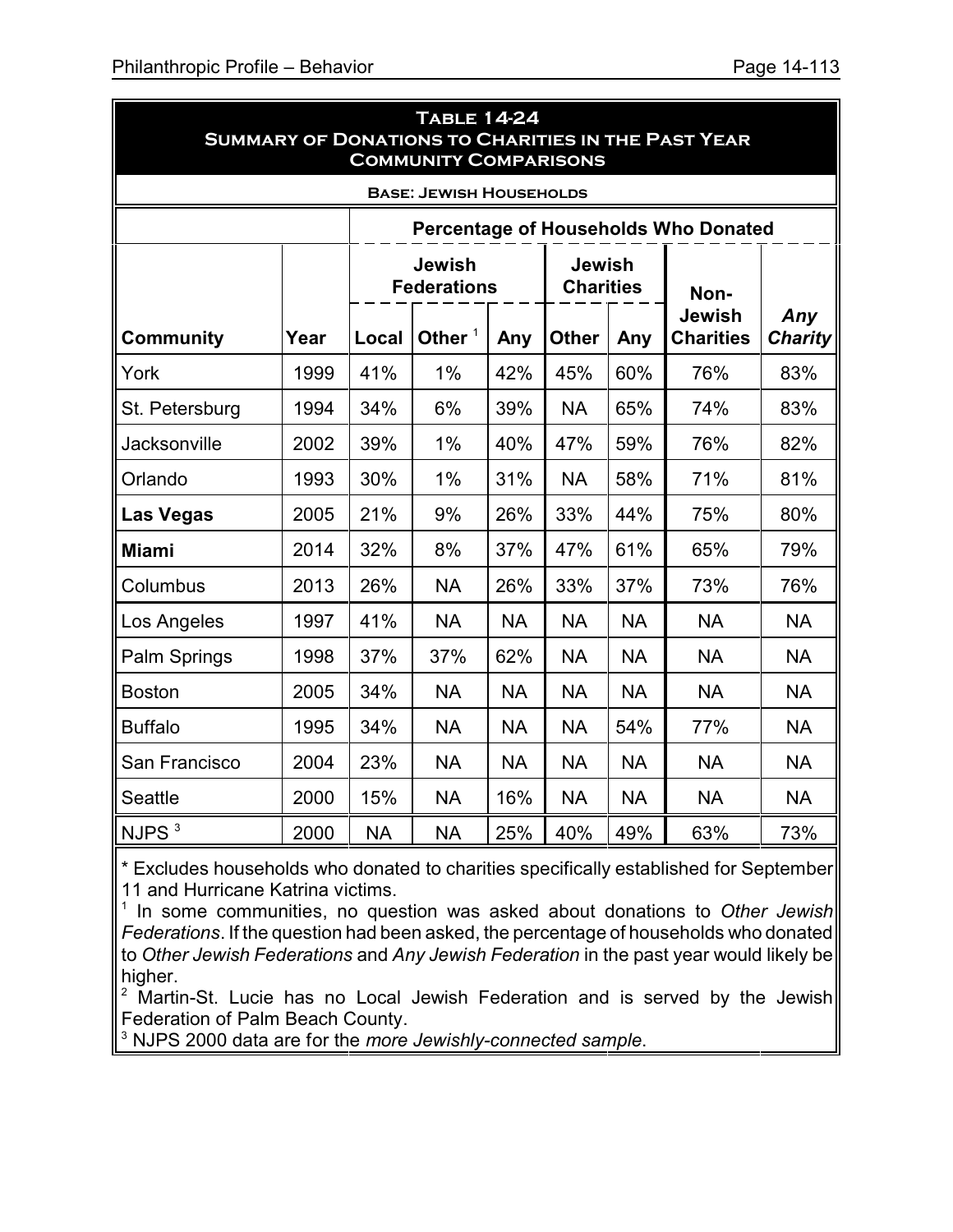# **Philanthropic Market Share in the Past Year**

**T able 14-25** shows that of *all charitable dollars* donated by Jewish households in Broward in the past year, 15% were donated to the Jewish Federation of Broward County; 5%, to Other Jewish Federations; 36%, to Other Jewish Charities; and 45%, to Non-Jewish Charities. Of all charitable dollars donated *to Any Jewish Charity* in the past year, 27% were donated to the Jewish Federation of Broward County; 8%, to Other Jewish Federations; and 65%, to Other Jewish Charities.

These percentages should be viewed as rough approximations, since respondents were not asked to report the exact amounts their households donated, but rather were asked to report their donations in the amount categories used in **Table 14-1**: under \$100, \$100-\$500, \$500-\$1,000, \$1,000-\$2,500, \$2,500-\$5,000, \$5,000-\$10,000, \$10,000-\$25,000, and \$25,000 and over. When calculating the amounts donated in each category of donations (Local Jewish Federation, Other Jewish Federations, Other Jewish Charities, and Non-Jewish Charities), the amount used was the midpoint of the range in each amount category. For example, all households who donated under \$100 were assumed to have donated \$50. All households who donated \$25,000 and over were assumed (conservatively) to have donated \$25,000. These amounts were multiplied by the number of households who donated each amount to derive the total amount donated in each category of donations. These total amounts were then converted to percentages.

Note that this analysis probably overestimates the Jewish Federation of Broward County's share of all charitable dollars because of the significant disparity between the percentage of households who *reported* that they donated *according to the Telephone Survey* (23%) and the percentage of households who donated *according to the Jewish Federation Survey* (xx%) in the past year (**Table 14-11**).

**Community Comparisons**. **Table 14-25** shows that the 15% of all charitable dollars donated to the **Local Jewish Federation** in the past year is well below average among about 35 comparison Jewish communities and compares to 20% in South Palm Beach, 19% in Miami, 17% in West Palm Beach, and 8% in Las Vegas. The 15% compares to 20% in 1997.

The 36% of all charitable dollars donated to **Other Jewish Charities** in the past year is above average among about 35 comparison Jewish communities and compares to 39% in Miami, 33% in South Palm Beach, 32% in West Palm Beach, and 28% in Las Vegas. The 36% compares to 34% in 1997.

The 45% of all charitable dollars donated to **Non-Jewish Charities** in the past year is about average among about 35 comparison Jewish communities and compares to 56% in Las Vegas, 37% in Miami, 31% in West Palm Beach, and 28% in South Palm Beach. The 45% compares to 32% in 1997.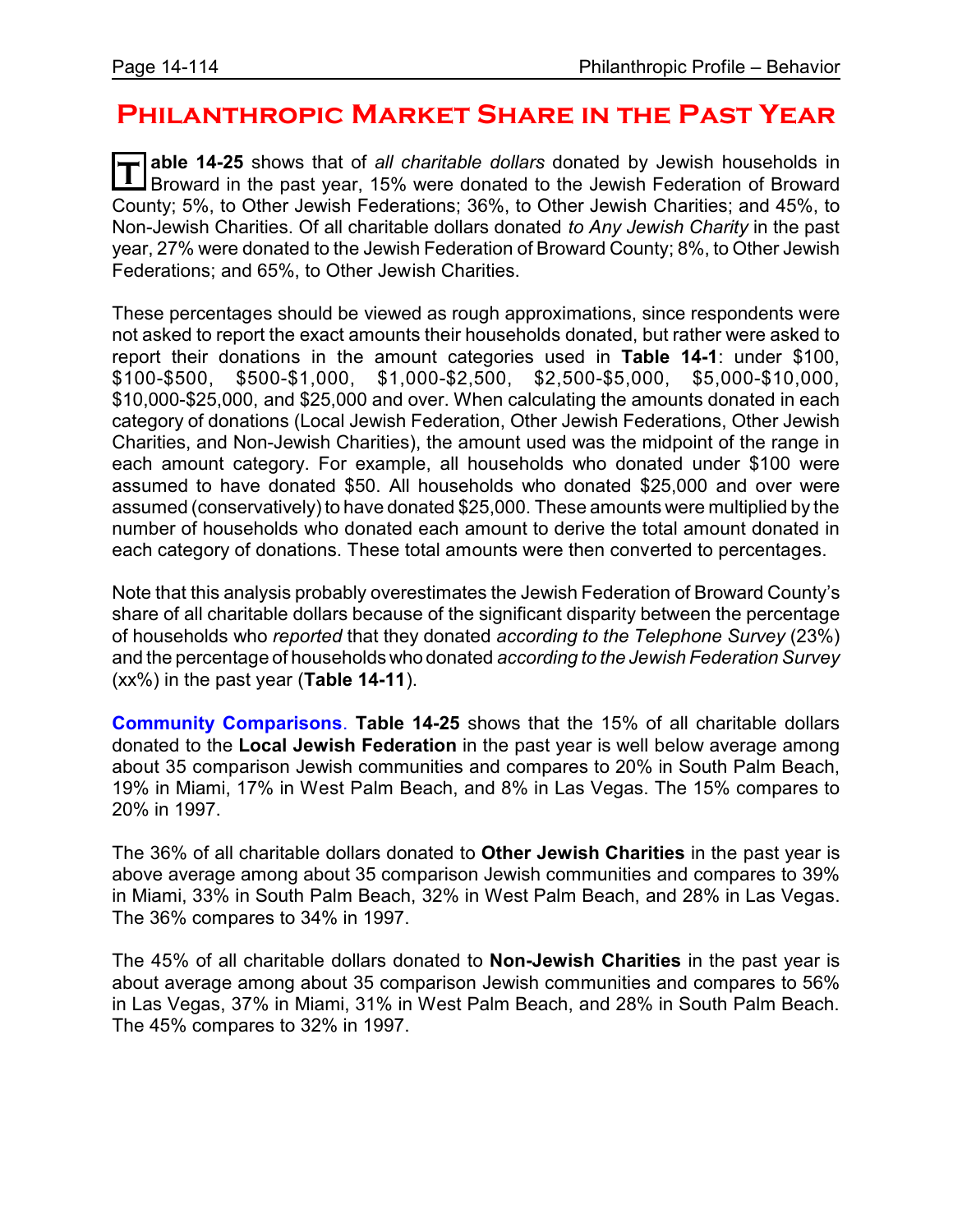The 56% of all charitable dollars donated to **Any Jewish Charity** in the past year is below average among about 35 comparison Jewish communities and compares to 72% in South Palm Beach, 69% in West Palm Beach, 63% in Miami, and 44% in Las Vegas. The 56% compares to 68% in 1997.

The 27% of *Jewish* **charitable dollars donated to the Local Jewish Federation** in the past year is below average among about 35 comparison Jewish communities and compares to 31% in Miami, 27% in South Palm Beach, 24% in West Palm Beach, and 18% in Las Vegas. The 27% compares to 29% in 1997.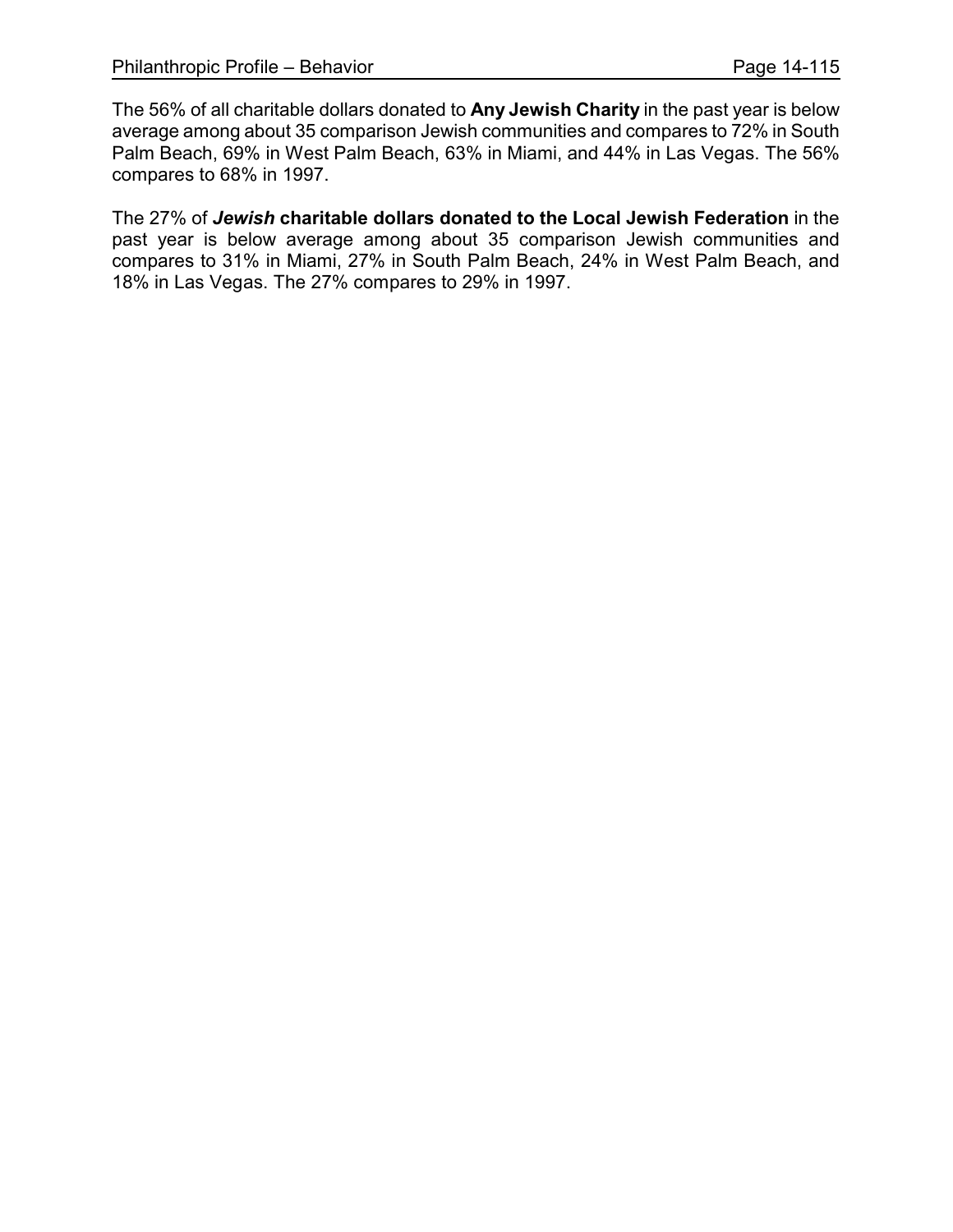|                                                              | <b>TABLE 14-25</b><br>PHILANTHROPIC MARKET SHARE IN THE PAST YEAR<br><b>COMMUNITY COMPARISONS</b> |                             |                                                                |                                                 |                            |                                                                                                 |                                                                                              |  |  |
|--------------------------------------------------------------|---------------------------------------------------------------------------------------------------|-----------------------------|----------------------------------------------------------------|-------------------------------------------------|----------------------------|-------------------------------------------------------------------------------------------------|----------------------------------------------------------------------------------------------|--|--|
| <b>BASE: CHARITABLE DOLLARS DONATED BY JEWISH HOUSEHOLDS</b> |                                                                                                   |                             |                                                                |                                                 |                            |                                                                                                 |                                                                                              |  |  |
|                                                              |                                                                                                   |                             | <b>Jewish Charities</b>                                        |                                                 |                            |                                                                                                 |                                                                                              |  |  |
| <b>Community</b>                                             | Year                                                                                              | Local<br><b>Jewish</b><br>❺ | <b>Other</b><br>Jewish<br><b>Federation Federations</b> 1<br>❷ | <b>Other</b><br>Jewish<br><b>Charities</b><br>❸ | Non-<br><b>Jewish</b><br>❹ | Jewish<br><b>Charities'</b><br>Share of<br>All<br><b>Charities Charitable</b><br><b>Dollars</b> | Local<br>Jewish<br>Federation's<br>Share of<br>Jewish<br><b>Charitable</b><br><b>Dollars</b> |  |  |
| Richmond                                                     | 1994                                                                                              | 42%                         | $\mathbf 0$                                                    | 17                                              | 41                         | 59%                                                                                             | 71%                                                                                          |  |  |
| Rochester                                                    | 1999                                                                                              | 40%                         | $\mathbf 0$                                                    | 21                                              | 39                         | 61%                                                                                             | 66%                                                                                          |  |  |
| Milwaukee                                                    | 1996                                                                                              | 39%                         | $\mathbf 0$                                                    | 27                                              | 34                         | 67%                                                                                             | 59%                                                                                          |  |  |
| Lehigh Valley                                                | 2007                                                                                              | 33%                         | $\mathbf 0$                                                    | 28                                              | 38                         | 62%                                                                                             | 54%                                                                                          |  |  |
| <b>Minneapolis</b>                                           | 2004                                                                                              | 33%                         | 1                                                              | 28                                              | 39                         | 62%                                                                                             | 53%                                                                                          |  |  |
| Harrisburg                                                   | 1994                                                                                              | 33%                         | $\mathbf 0$                                                    | 30                                              | 36                         | 64%                                                                                             | 52%                                                                                          |  |  |
| Charlotte                                                    | 1997                                                                                              | 33%                         | $\mathbf 0$                                                    | 34                                              | 33                         | 67%                                                                                             | 49%                                                                                          |  |  |
| Tidewater                                                    | 2001                                                                                              | 32%                         | 0                                                              | 25                                              | 43                         | 57%                                                                                             | 57%                                                                                          |  |  |
| Hartford                                                     | 2000                                                                                              | 32%                         | $\mathbf 0$                                                    | 29                                              | 39                         | 61%                                                                                             | 53%                                                                                          |  |  |
| York                                                         | 1999                                                                                              | 32%                         | 0                                                              | 28                                              | 40                         | 60%                                                                                             | 53%                                                                                          |  |  |
| Jacksonville                                                 | 2002                                                                                              | 32%                         | $\mathbf 0$                                                    | 31                                              | 37                         | 63%                                                                                             | 50%                                                                                          |  |  |
| Wilmington                                                   | 1995                                                                                              | 29%                         | 0                                                              | 25                                              | 46                         | 54%                                                                                             | 54%                                                                                          |  |  |
| San Antonio                                                  | 2007                                                                                              | 28%                         | $\mathbf 0$                                                    | 32                                              | 40                         | 60%                                                                                             | 47%                                                                                          |  |  |
| Rhode Island                                                 | 2002                                                                                              | 27%                         | $\mathbf 0$                                                    | 26                                              | 48                         | 52%                                                                                             | 51%                                                                                          |  |  |
| Orlando                                                      | 1993                                                                                              | 27%                         | $\mathbf 0$                                                    | 38                                              | 35                         | 65%                                                                                             | 42%                                                                                          |  |  |
| St. Paul                                                     | 2004                                                                                              | 25%                         | 1                                                              | 35                                              | 39                         | 61%                                                                                             | 41%                                                                                          |  |  |
| Detroit                                                      | 2005                                                                                              | 24%                         | $\mathbf 0$                                                    | 39                                              | 37                         | 63%                                                                                             | 37%                                                                                          |  |  |
| <b>Broward</b>                                               | 1997                                                                                              | 20%                         | 14                                                             | 34                                              | 32                         | 68%                                                                                             | 29%                                                                                          |  |  |
| <b>S Palm Beach</b>                                          | 2005                                                                                              | 20%                         | 20                                                             | 33                                              | 28                         | 72%                                                                                             | 27%                                                                                          |  |  |
| <b>Miami</b>                                                 | 2014                                                                                              | 19%                         | 5                                                              | 39                                              | 37                         | 63%                                                                                             | 31%                                                                                          |  |  |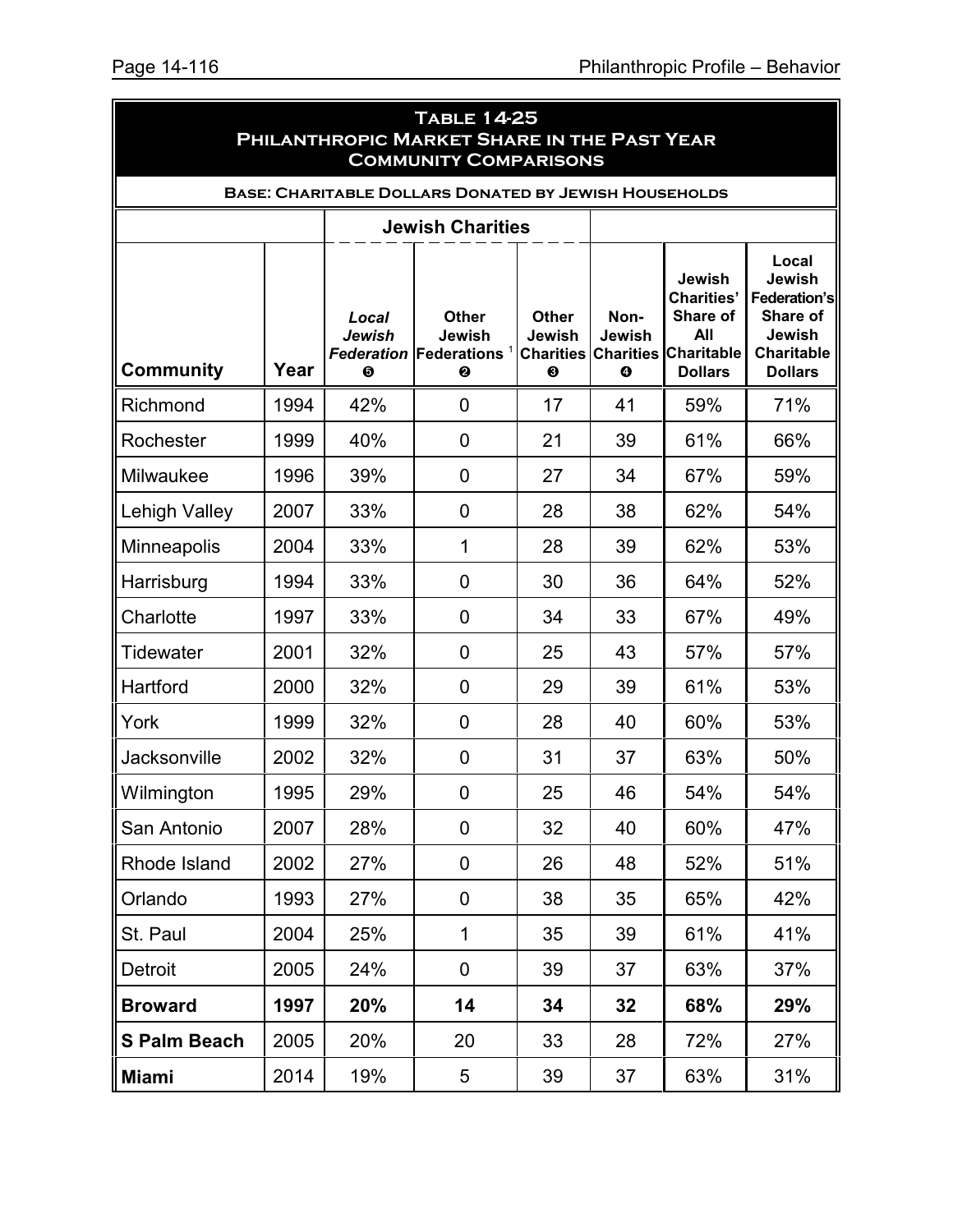|                        |      |                                          | <b>TABLE 14-25</b><br>PHILANTHROPIC MARKET SHARE IN THE PAST YEAR<br><b>COMMUNITY COMPARISONS</b> |                                                 |                                         |                                                                                       |                                                                                              |
|------------------------|------|------------------------------------------|---------------------------------------------------------------------------------------------------|-------------------------------------------------|-----------------------------------------|---------------------------------------------------------------------------------------|----------------------------------------------------------------------------------------------|
|                        |      |                                          | <b>BASE: CHARITABLE DOLLARS DONATED BY JEWISH HOUSEHOLDS</b>                                      |                                                 |                                         |                                                                                       |                                                                                              |
|                        |      |                                          | <b>Jewish Charities</b>                                                                           |                                                 |                                         |                                                                                       |                                                                                              |
| <b>Community</b>       | Year | Local<br>Jewish<br>$\boldsymbol{\Theta}$ | <b>Other</b><br>Jewish<br><b>Federation Federations</b><br>❷                                      | <b>Other</b><br>Jewish<br><b>Charities</b><br>❸ | Non-<br>Jewish<br><b>Charities</b><br>❹ | Jewish<br><b>Charities'</b><br>Share of<br>All<br><b>Charitable</b><br><b>Dollars</b> | Local<br>Jewish<br>Federation's<br>Share of<br>Jewish<br><b>Charitable</b><br><b>Dollars</b> |
| St. Petersburg         | 1994 | 19%                                      | 43                                                                                                |                                                 | 38                                      | 62%                                                                                   | 31%                                                                                          |
| Monmouth               | 1997 | 18%                                      | 5                                                                                                 | 45                                              | 32                                      | 68%                                                                                   | 27%                                                                                          |
| <b>W Palm Beach</b>    | 2005 | 17%                                      | 20                                                                                                | 32                                              | 31                                      | 69%                                                                                   | 24%                                                                                          |
| Tucson                 | 2002 | 16%                                      | 9                                                                                                 | 31                                              | 45                                      | 55%                                                                                   | 29%                                                                                          |
| New Haven              | 2010 | 15%                                      | 3                                                                                                 | 28                                              | 53                                      | 47%                                                                                   | 33%                                                                                          |
| Washington             | 2003 | 15%                                      | 1                                                                                                 | 30                                              | 55                                      | 45%                                                                                   | 33%                                                                                          |
| <b>BROWARD</b>         | 2016 | 15%                                      | 5                                                                                                 | 36                                              | 45                                      | 56%                                                                                   | 27%                                                                                          |
| <b>Middlesex</b>       | 2008 | 15%                                      | 5                                                                                                 | 49                                              | 31                                      | 69%                                                                                   | 22%                                                                                          |
| Sarasota               | 2001 | 15%                                      | 21                                                                                                | 35                                              | 30                                      | 70%                                                                                   | 21%                                                                                          |
| <b>Atlantic County</b> | 2004 | 12%                                      | 26                                                                                                | 34                                              | 28                                      | 72%                                                                                   | 16%                                                                                          |
| Portland (ME)          | 2007 | 11%                                      | 0                                                                                                 | 27                                              | 63                                      | 37%                                                                                   | 28%                                                                                          |
| Westport               | 2000 | 11%                                      | 5                                                                                                 | 27                                              | 57                                      | 43%                                                                                   | 25%                                                                                          |
| Bergen                 | 2001 | 11%                                      | $\overline{4}$                                                                                    | 56                                              | 30                                      | 70%                                                                                   | 15%                                                                                          |
| <b>Las Vegas</b>       | 2005 | 8%                                       | 8                                                                                                 | 28                                              | 56                                      | 44%                                                                                   | 18%                                                                                          |
| Martin-St. Lucie       | 1999 | $8\%$ <sup>2</sup>                       | 18                                                                                                | 28                                              | 46                                      | 54%                                                                                   | 14%                                                                                          |
| NJPS <sup>3</sup>      | 2000 |                                          | 19%                                                                                               | 43                                              | 38                                      | 62%                                                                                   | <b>NA</b>                                                                                    |

1 In some communities, no question was asked about amounts donated to *Other Jewish Federations* and zeros have been entered in the table. If the question had been asked, there would likely be a very small percentage of charitable dollars donated to *Other Jewish Federations* in the past year.

<sup>2</sup> Martin-St. Lucie has no Local Jewish Federation and is served by the Jewish Federation of Palm Beach County.

3 NJPS 2000 data are for the *more Jewishly-connected sample*.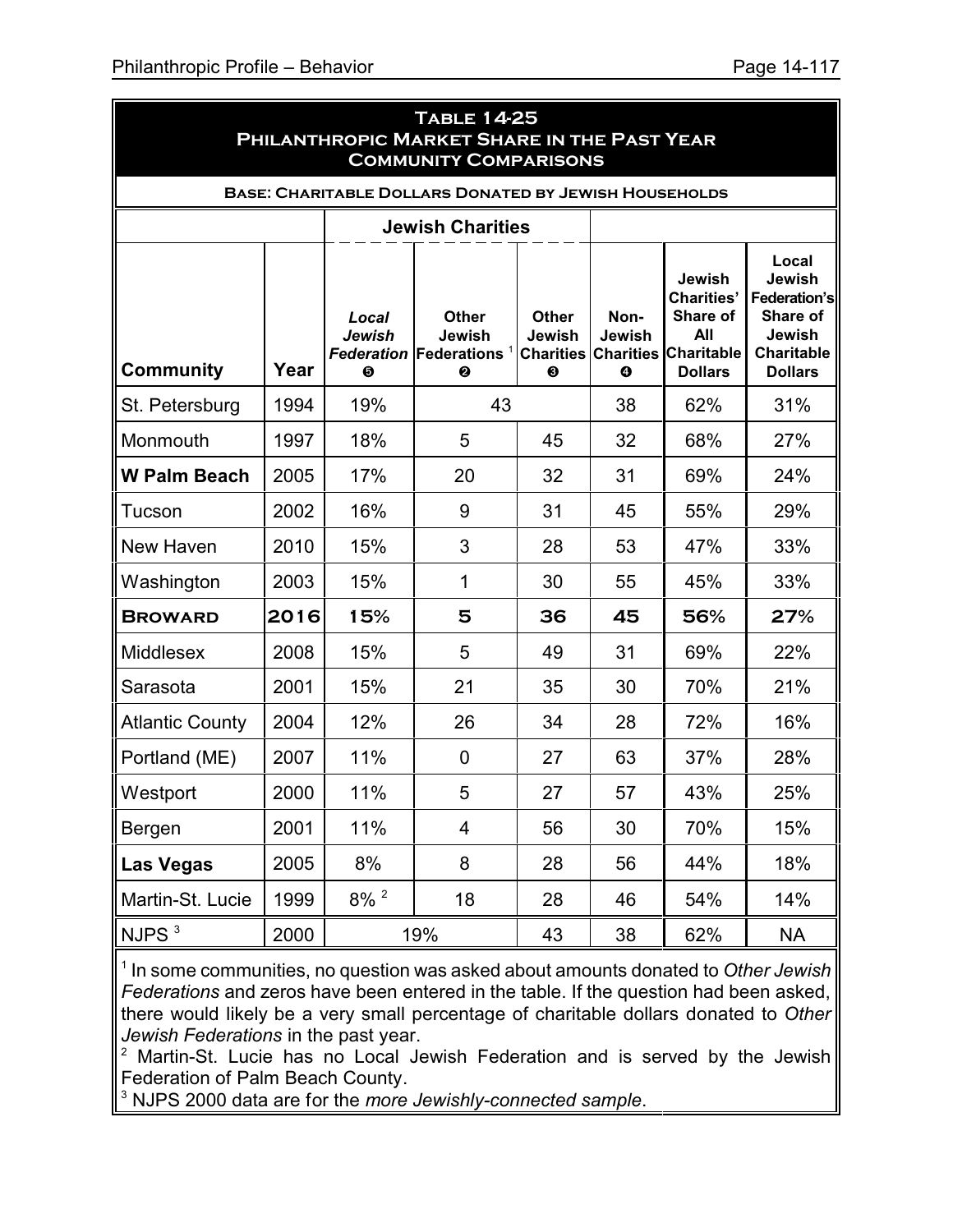# **HAVE WILLS THAT CONTAIN Provisions for Charities**

**T** able 14-26 shows that 22% of respondents age 50 and over in Jewish households in<br>Repayard do not have wills: 71% have wills that contain no provisions for charities: 5% Broward do not have wills; 71% have wills that contain no provisions for charities; 5% have wills that contain provisions for Jewish Charities including 1% who have a provision for the Jewish Federation of Broward County; and 3% have wills that contain provisions for Non-Jewish Charities only.

8% of households who never had children have wills that contain provisions for Jewish Charities and 6% have wills that have provisions for Non-Jewish Charities only.

 $\vee$  Respondents age 50 and over who have wills that contain provisions for both Jewish and Non-Jewish Charities are reported as having wills that contain provisions for Jewish Charities.

**Community Comparisons**. **Table 14-27** shows that the 22% who have **no wills** is above average among about 40 comparison Jewish communities and compares to 25% in both Miami and Las Vegas, 10% in South Palm Beach, and 9% in West Palm Beach. The 22% compares to 11% in 1997.

The 5% who have **wills that contain provisions for Jewish Charities** is the lowest of about 40 comparison Jewish communities and compares to 13% in both South Palm Beach and West Palm Beach, 10% in Miami, and 6% in Las Vegas. The 5% compares to 7% in 1997.

The 3% who have **wills that contain provisions for Non-Jewish Charities only** is about average among about 35 comparison Jewish communities and compares to 6% in Las Vegas, 3% in both South Palm Beach and West Palm Beach, and 2% in Miami. The 3% compares to 2% in 1997.

**Comparisons Among Population Subgroups**. **Table 14-26** shows that, overall, 5% of respondents age 50 and over have wills that contain provisions for Jewish Charities, including Federation provisions. The percentage is much higher for respondents age 50 and over (in):

- households who donated to the Jewish Federation in the past year (13%)
- households who donated  $$100-$500 (15%), $500-$1,000 (23%), and $1,000 and$ over (31%) to the Jewish Federation in the past year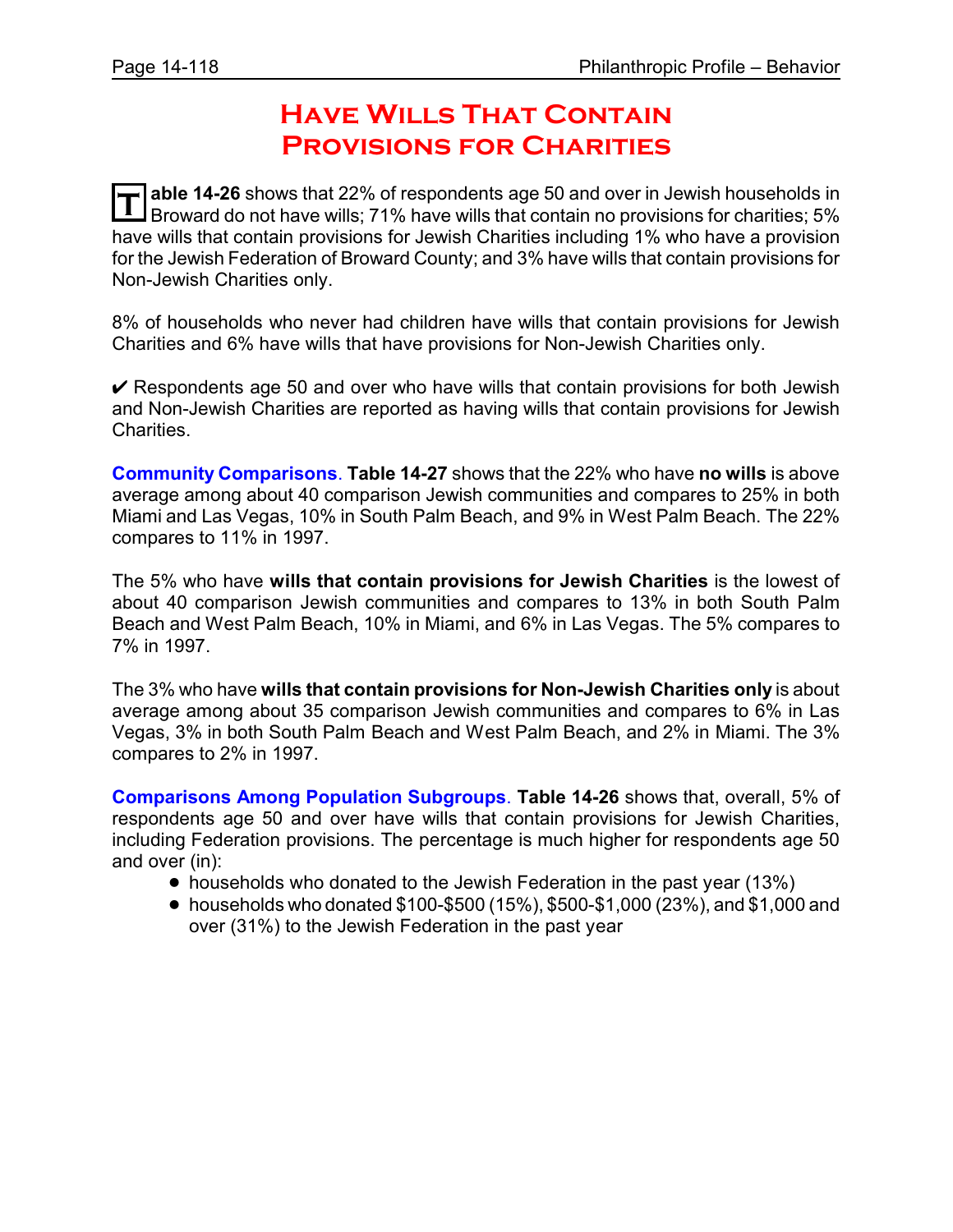| <b>HAVE WILLS THAT CONTAIN PROVISIONS FOR CHARITIES</b> |                                       | <b>TABLE 14-26</b>            |                                   |                                     |                                                   |  |  |  |
|---------------------------------------------------------|---------------------------------------|-------------------------------|-----------------------------------|-------------------------------------|---------------------------------------------------|--|--|--|
| <b>BASE: RESPONDENTS AGE 50 AND OVER</b>                |                                       |                               |                                   |                                     |                                                   |  |  |  |
|                                                         |                                       |                               | <b>Have Wills That Contain</b>    | <b>Provisions for:</b>              |                                                   |  |  |  |
| <b>Population Subgroup</b>                              | <b>Have No</b><br><b>Wills</b>        | <b>No</b><br><b>Charities</b> | <b>Jewish</b><br><b>Charities</b> | Federa-<br>tion/<br>Founda-<br>tion | Non-<br><b>Jewish</b><br><b>Charities</b><br>Only |  |  |  |
| All                                                     | 21.5%                                 | 70.7                          | 3.9                               | 0.9                                 | 3.0                                               |  |  |  |
| <b>Households Who Never</b><br><b>Had Children</b>      | 22.1%                                 | 64.1                          | 6.2                               | 1.8                                 | 5.8                                               |  |  |  |
|                                                         |                                       | <b>GEOGRAPHIC AREA</b>        |                                   |                                     |                                                   |  |  |  |
| <b>Northwest</b>                                        | 21.8%                                 | 67.6                          | 10.1                              | 0.5                                 | 0.0                                               |  |  |  |
| <b>North Central</b>                                    | 26.6%                                 | 72.0                          | 1.4                               | 0.0                                 | 0.0                                               |  |  |  |
| East                                                    | 15.0%                                 | 71.6                          | 10.4                              | 2.6                                 | 0.4                                               |  |  |  |
| <b>West Central</b>                                     | 18.8%                                 | 71.6                          | 3.7                               | 1.2                                 | 4.7                                               |  |  |  |
| Southeast                                               | 19.5%                                 | 69.8                          | 3.1                               | 1.3                                 | 6.3                                               |  |  |  |
| Southwest                                               | 25.9%                                 | 70.6                          | 0.8                               | 0.4                                 | 2.3                                               |  |  |  |
|                                                         | <b>LENGTH OF RESIDENCE IN BROWARD</b> |                               |                                   |                                     |                                                   |  |  |  |
| $0 - 9$ years                                           | 41.4%                                 | 51.4                          | 4.9                               | 0.9                                 | 1.4                                               |  |  |  |
| 10 - 19 years                                           | 24.5%                                 | 66.5                          | 2.5                               | 1.2                                 | 5.3                                               |  |  |  |
| 20 or more years                                        | 17.5%                                 | 75.0                          | 4.1                               | 0.8                                 | 2.6                                               |  |  |  |
| <b>AGE OF RESPONDENT</b>                                |                                       |                               |                                   |                                     |                                                   |  |  |  |
| $50 - 64$                                               | 27.9%                                 | 64.1                          | 2.1                               | 1.1                                 | 4.8                                               |  |  |  |
| $65 - 74$                                               | 23.6%                                 | 64.3                          | 8.5                               | 0.8                                 | 2.8                                               |  |  |  |
| 75 and over                                             | 9.9%                                  | 87.0                          | 2.2                               | 0.7                                 | 0.2                                               |  |  |  |
| $\parallel$ → 65 and over                               | 16.5%                                 | 75.9                          | 5.3                               | 0.8                                 | 1.5                                               |  |  |  |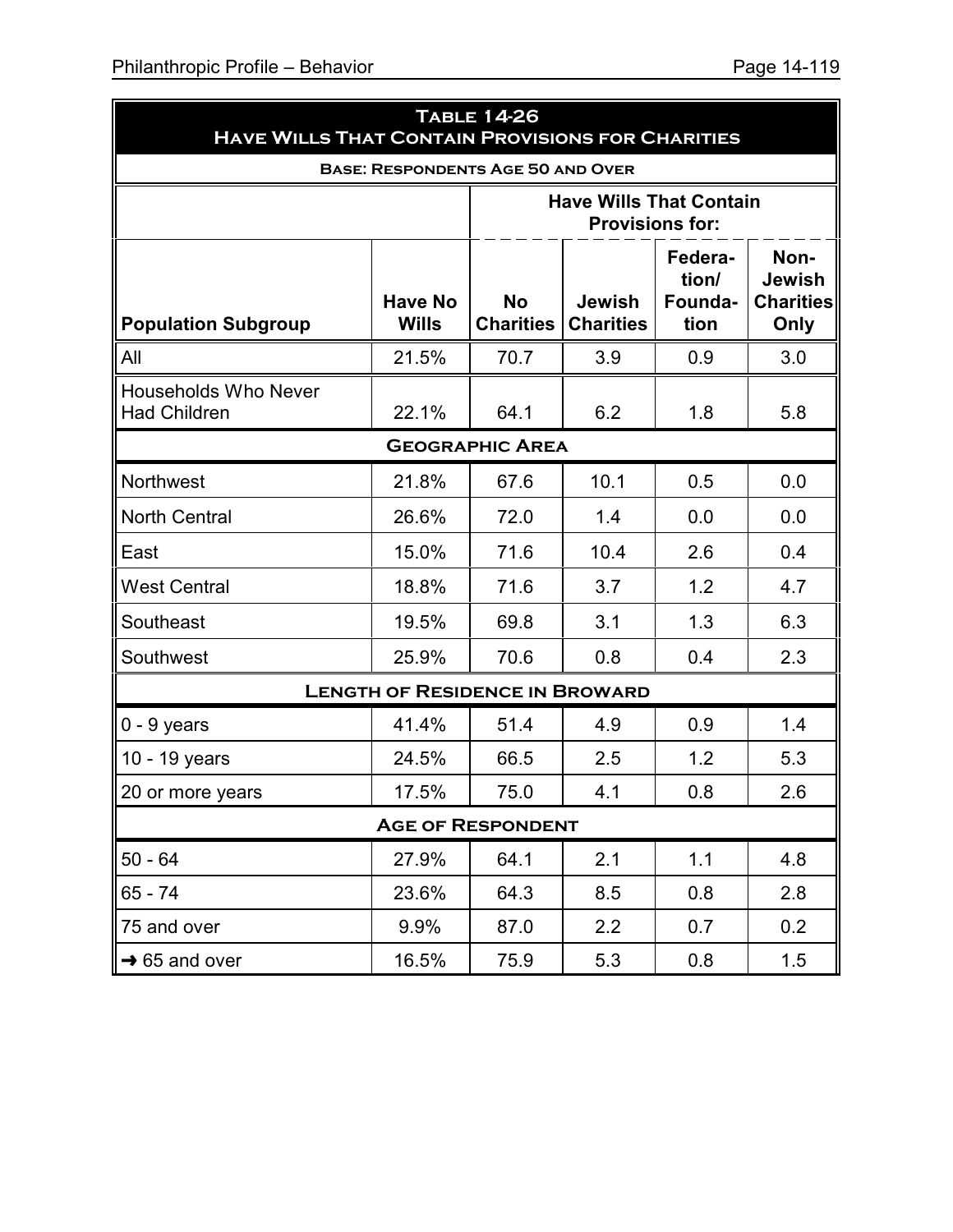| <b>HAVE WILLS THAT CONTAIN PROVISIONS FOR CHARITIES</b> |                                          | <b>TABLE 14-26</b>            |                                   |                                     |                                                   |
|---------------------------------------------------------|------------------------------------------|-------------------------------|-----------------------------------|-------------------------------------|---------------------------------------------------|
|                                                         | <b>BASE: RESPONDENTS AGE 50 AND OVER</b> |                               |                                   |                                     |                                                   |
|                                                         |                                          |                               | <b>Have Wills That Contain</b>    | <b>Provisions for:</b>              |                                                   |
| <b>Population Subgroup</b>                              | <b>Have No</b><br><b>Wills</b>           | <b>No</b><br><b>Charities</b> | <b>Jewish</b><br><b>Charities</b> | Federa-<br>tion/<br>Founda-<br>tion | Non-<br><b>Jewish</b><br><b>Charities</b><br>Only |
| All                                                     | 21.5%                                    | 70.7                          | 3.9                               | 0.9                                 | 3.0                                               |
|                                                         |                                          | <b>SEX OF RESPONDENT</b>      |                                   |                                     |                                                   |
| Male                                                    | 19.7%                                    | 73.3                          | 2.5                               | 0.9                                 | 3.6                                               |
| Female                                                  | 22.9%                                    | 68.9                          | 4.8                               | 0.9                                 | 2.5                                               |
|                                                         | <b>HOUSEHOLD STRUCTURE</b>               |                               |                                   |                                     |                                                   |
| <b>Household with Children</b>                          | 21.5%                                    | 71.7                          | 3.1                               | 3.7                                 | 0.0                                               |
| Household with<br>Only Adult Children                   | 26.7%                                    | 66.0                          | 1.6                               | 0.3                                 | 5.4                                               |
| <b>Non-Elderly Couple</b>                               | 22.6%                                    | 72.4                          | 3.7                               | 0.8                                 | 0.5                                               |
| Non-Elderly Single                                      | 21.4%                                    | 70.7                          | 3.3                               | 0.0                                 | 4.6                                               |
| <b>Elderly Couple</b>                                   | 21.1%                                    | 74.0                          | 1.5                               | 1.4                                 | 2.0                                               |
| <b>Elderly Single</b>                                   | 13.4%                                    | 75.6                          | 9.1                               | 0.5                                 | 1.4                                               |
|                                                         |                                          | <b>HOUSEHOLD INCOME</b>       |                                   |                                     |                                                   |
| Under \$25,000                                          | 31.2%                                    | 66.3                          | 2.5                               | 0.0                                 | 0.0                                               |
| $$25 - $50,000$                                         | 18.3%                                    | 79.6                          | 1.5                               | 0.6                                 | 0.0                                               |
| $$50 - $100,000$                                        | 25.5%                                    | 63.1                          | 6.9                               | 0.3                                 | 4.2                                               |
| $$100 - $200,000$                                       | 30.9%                                    | 63.2                          | 2.5                               | 0.1                                 | 3.3                                               |
| \$200,000 and over                                      | 5.0%                                     | 80.1                          | 5.6                               | 8.1                                 | 1.2                                               |
|                                                         | <b>JEWISH IDENTIFICATION</b>             |                               |                                   |                                     |                                                   |
| Orthodox                                                | 15.0%                                    | 78.5                          | 5.3                               | 1.2                                 | 0.0                                               |
| Conservative                                            | 26.2%                                    | 66.9                          | 4.4                               | 1.1                                 | 1.4                                               |
| Reform                                                  | 13.9%                                    | 77.7                          | 5.4                               | 1.0                                 | 2.0                                               |
| Just Jewish                                             | 23.8%                                    | 67.9                          | 2.0                               | 0.6                                 | 5.7                                               |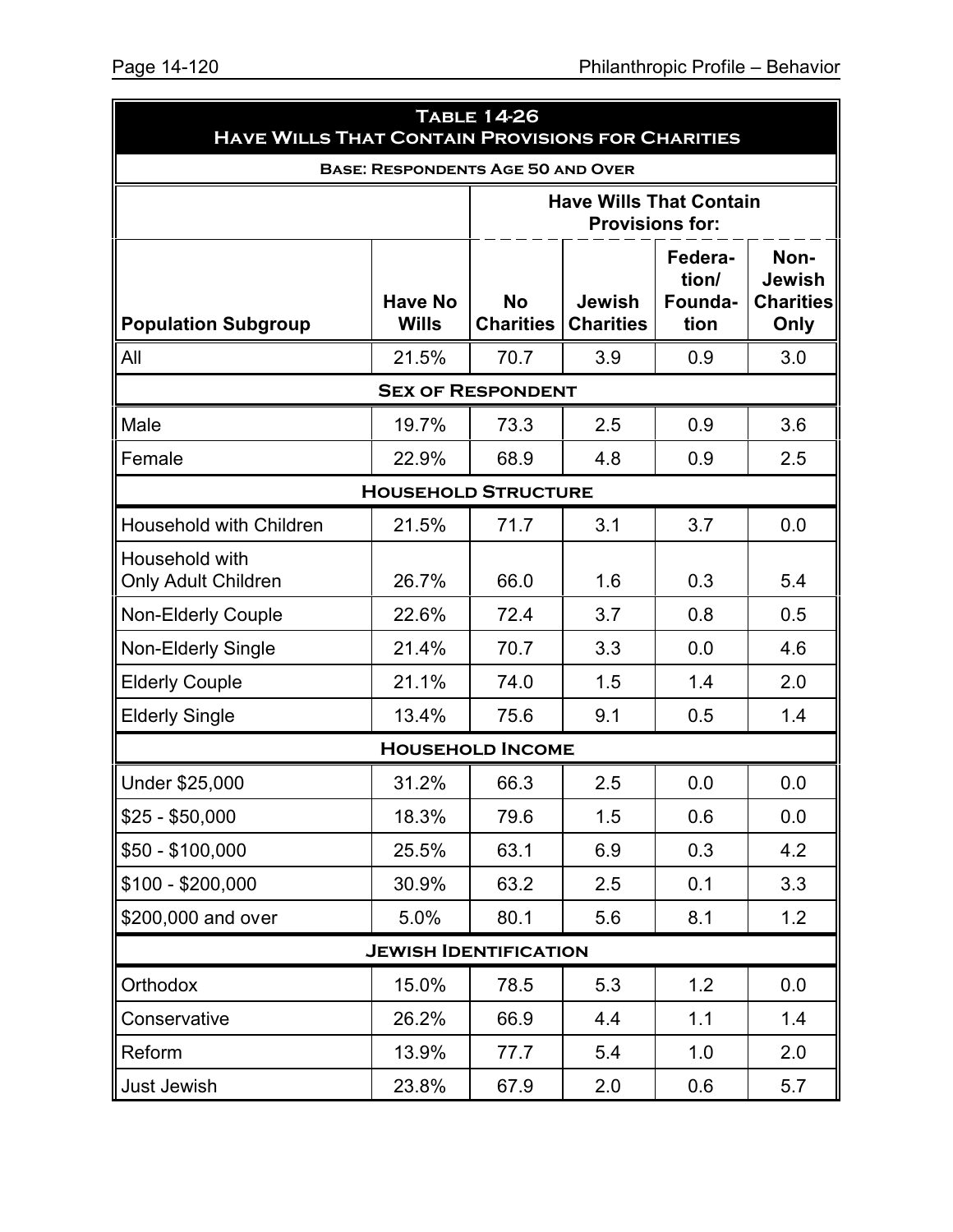| <b>HAVE WILLS THAT CONTAIN PROVISIONS FOR CHARITIES</b> |                                          | <b>TABLE 14-26</b>            |                                   |                                     |                                                   |
|---------------------------------------------------------|------------------------------------------|-------------------------------|-----------------------------------|-------------------------------------|---------------------------------------------------|
|                                                         | <b>BASE: RESPONDENTS AGE 50 AND OVER</b> |                               |                                   |                                     |                                                   |
|                                                         |                                          |                               | <b>Have Wills That Contain</b>    | <b>Provisions for:</b>              |                                                   |
| <b>Population Subgroup</b>                              | <b>Have No</b><br><b>Wills</b>           | <b>No</b><br><b>Charities</b> | <b>Jewish</b><br><b>Charities</b> | Federa-<br>tion/<br>Founda-<br>tion | Non-<br><b>Jewish</b><br><b>Charities</b><br>Only |
| All                                                     | 21.5%                                    | 70.7                          | 3.9                               | 0.9                                 | 3.0                                               |
|                                                         |                                          | <b>TYPE OF MARRIAGE</b>       |                                   |                                     |                                                   |
| In-married                                              | 16.5%                                    | 76.8                          | 2.3                               | 1.6                                 | 2.8                                               |
| Conversionary                                           | 47.5%                                    | 46.5                          | 3.0                               | 1.1                                 | 1.9                                               |
| Intermarried                                            | 31.2%                                    | 65.3                          | 0.8                               | 0.0                                 | 2.7                                               |
|                                                         | <b>SYNAGOGUE MEMBERSHIP</b>              |                               |                                   |                                     |                                                   |
| Member                                                  | 12.0%                                    | 79.2                          | 5.7                               | 2.2                                 | 0.9                                               |
| Non-Member                                              | 26.5%                                    | 66.4                          | 2.9                               | 0.2                                 | 4.0                                               |
|                                                         | <b>ATTENDED CHABAD IN THE PAST YEAR</b>  |                               |                                   |                                     |                                                   |
| Attended                                                | 23.7%                                    | 65.9                          | 3.5                               | 1.6                                 | 5.3                                               |
| Did Not Attend                                          | 21.1%                                    | 71.9                          | 3.9                               | 0.7                                 | 2.4                                               |
|                                                         |                                          | <b>JCC MEMBERSHIP</b>         |                                   |                                     |                                                   |
| Member                                                  | 15.2%                                    | 70.6                          | 3.6                               | 2.9                                 | 7.7                                               |
| Non-Member                                              | 22.5%                                    | 70.7                          | 3.9                               | 0.6                                 | 2.3                                               |
|                                                         | <b>JEWISH ORGANIZATION MEMBERSHIP</b>    |                               |                                   |                                     |                                                   |
| Member                                                  | 16.3%                                    | 74.7                          | 5.3                               | 2.3                                 | 1.4                                               |
| Non-Member                                              | 23.0%                                    | 69.6                          | 3.5                               | 0.5                                 | 3.4                                               |
| <b>FAMILIARITY WITH THE JEWISH FEDERATION</b>           |                                          |                               |                                   |                                     |                                                   |
| <b>Very Familiar</b>                                    | 23.0%                                    | 59.2                          | 4.8                               | 4.5                                 | 8.5                                               |
| <b>Somewhat Familiar</b>                                | 26.8%                                    | 65.4                          | 6.8                               | 0.2                                 | 0.8                                               |
| Not at All Familiar                                     | 26.1%                                    | 70.3                          | 0.2                               | 0.0                                 | 3.4                                               |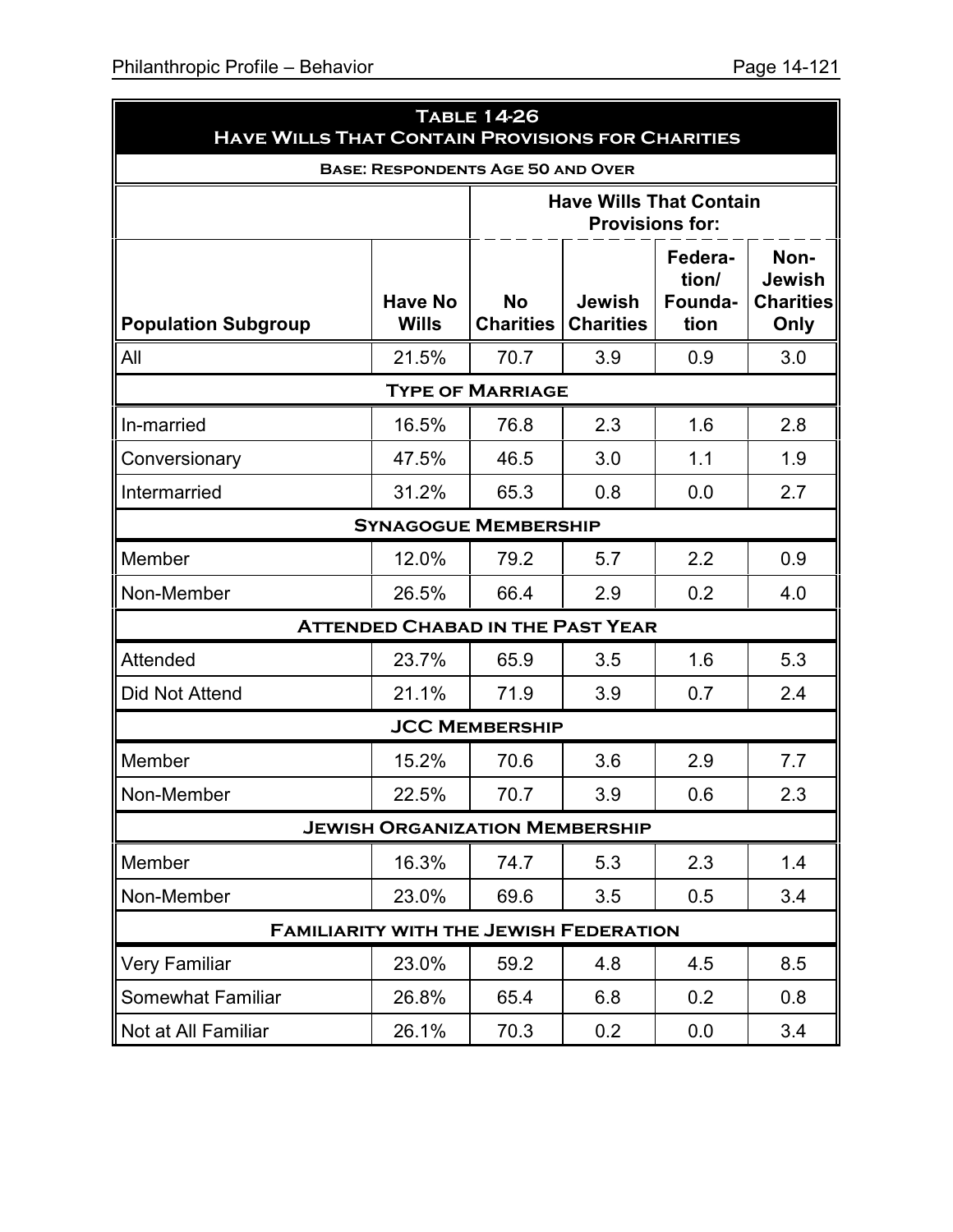| <b>HAVE WILLS THAT CONTAIN PROVISIONS FOR CHARITIES</b>                                                                                                                          |                                 | <b>TABLE 14-26</b>            |                                                          |                                     |                                                   |  |
|----------------------------------------------------------------------------------------------------------------------------------------------------------------------------------|---------------------------------|-------------------------------|----------------------------------------------------------|-------------------------------------|---------------------------------------------------|--|
| <b>BASE: RESPONDENTS AGE 50 AND OVER</b>                                                                                                                                         |                                 |                               |                                                          |                                     |                                                   |  |
|                                                                                                                                                                                  |                                 |                               | <b>Have Wills That Contain</b><br><b>Provisions for:</b> |                                     |                                                   |  |
| <b>Population Subgroup</b>                                                                                                                                                       | <b>Have No</b><br><b>Wills</b>  | <b>No</b><br><b>Charities</b> | <b>Jewish</b><br><b>Charities</b>                        | Federa-<br>tion/<br>Founda-<br>tion | Non-<br><b>Jewish</b><br><b>Charities</b><br>Only |  |
| All                                                                                                                                                                              | 21.5%                           | 70.7                          | 3.9                                                      | 0.9                                 | 3.0                                               |  |
|                                                                                                                                                                                  | <b>ANY ADULT VISITED ISRAEL</b> |                               |                                                          |                                     |                                                   |  |
| On Jewish Trip                                                                                                                                                                   | 15.6%                           | 72.2                          | 8.4                                                      | 2.5                                 | 1.3                                               |  |
| On General Trip                                                                                                                                                                  | 19.5%                           | 71.2                          | 3.4                                                      | 0.7                                 | 5.2                                               |  |
| <b>No</b>                                                                                                                                                                        | 27.0%                           | 69.3                          | 1.7                                                      | 0.2                                 | 1.8                                               |  |
| <b>JEWISH FEDERATION MARKET SEGMENTS IN THE PAST YEAR</b>                                                                                                                        |                                 |                               |                                                          |                                     |                                                   |  |
| Donated to Federation                                                                                                                                                            | 17.0%                           | 64.4                          | 10.1                                                     | 3.3                                 | 5.2                                               |  |
| Asked, Did Not Donate                                                                                                                                                            | 13.2%                           | 81.4                          | 4.2                                                      | 0.2                                 | 1.0                                               |  |
| <b>Not Asked</b>                                                                                                                                                                 | 24.5%                           | 71.1                          | 1.7                                                      | 0.2                                 | 2.5                                               |  |
| <b>DONATED TO JEWISH FEDERATION IN THE PAST YEAR</b>                                                                                                                             |                                 |                               |                                                          |                                     |                                                   |  |
| Nothing                                                                                                                                                                          | 23.3%                           | 72.2                          | 2.0                                                      | 0.2                                 | 2.3                                               |  |
| <b>Under \$100</b>                                                                                                                                                               | 26.0%                           | 69.1                          | 3.7                                                      | 0.7                                 | 0.5                                               |  |
| $$100 - $500$                                                                                                                                                                    | 13.2%                           | 70.9                          | 14.1                                                     | 0.9                                 | 0.9                                               |  |
| \$500 - \$1,000                                                                                                                                                                  | 8.2%                            | 27.5                          | 22.8                                                     | 0.6                                 | 40.9                                              |  |
| \$1,000 and over                                                                                                                                                                 | 4.7%                            | 62.9                          | 10.2                                                     | 20.5                                | 1.7                                               |  |
| Note: Respondents who have wills that contain provisions for both Jewish and<br>Non-Jewish Charities are included in Have Wills That Contain Provisions for Jewish<br>Charities. |                                 |                               |                                                          |                                     |                                                   |  |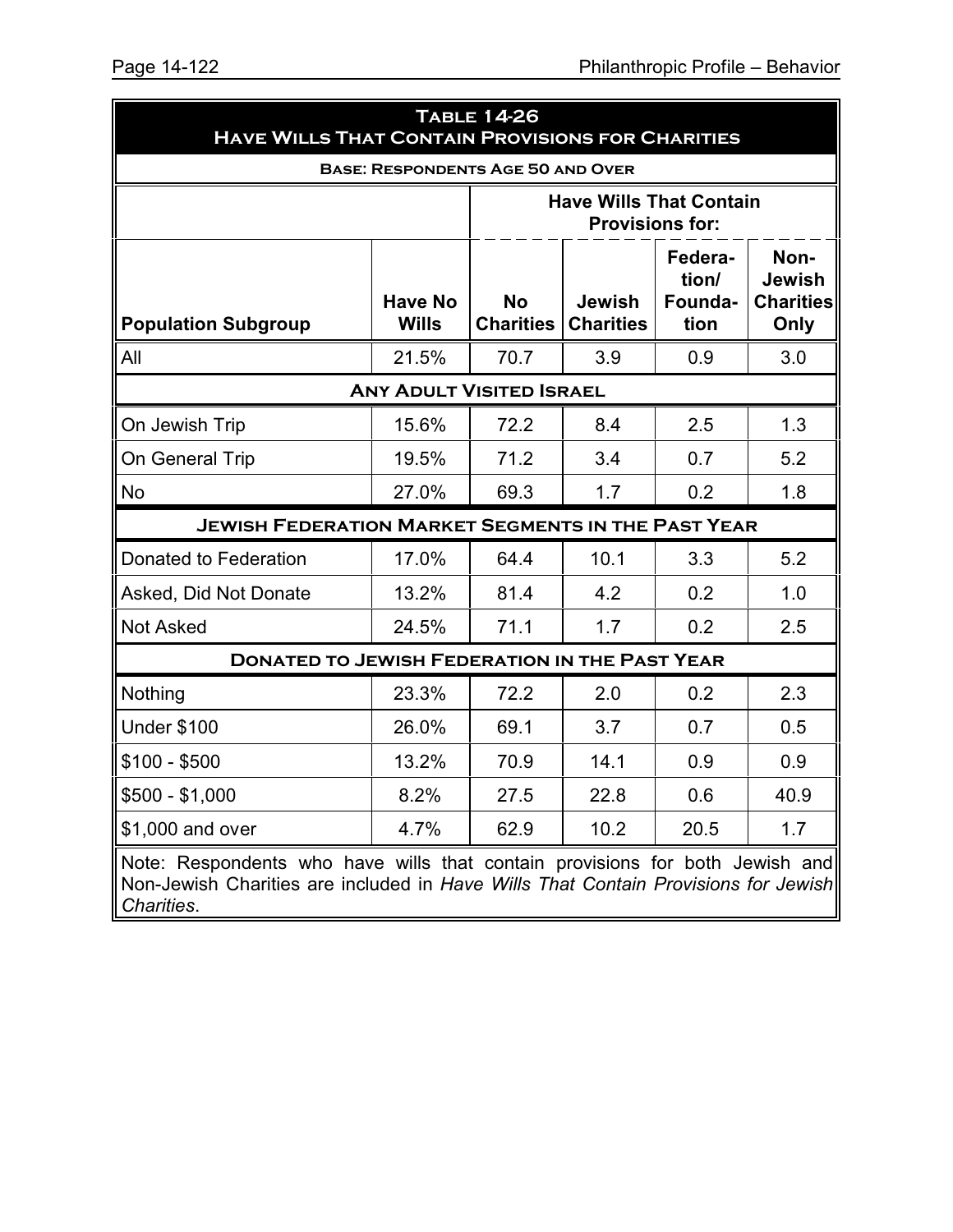ä

|                        | <b>TABLE 14-27</b><br><b>HAVE WILLS THAT CONTAIN PROVISIONS FOR CHARITIES</b><br><b>COMMUNITY COMPARISONS</b> |                                |                                                          |                            |                                        |  |  |  |  |  |
|------------------------|---------------------------------------------------------------------------------------------------------------|--------------------------------|----------------------------------------------------------|----------------------------|----------------------------------------|--|--|--|--|--|
|                        |                                                                                                               |                                | <b>BASE: RESPONDENTS AGE 50 AND OVER</b>                 |                            |                                        |  |  |  |  |  |
|                        |                                                                                                               |                                | <b>Have Wills That Contain</b><br><b>Provisions for:</b> |                            |                                        |  |  |  |  |  |
| <b>Community</b>       | Year                                                                                                          | <b>Have No</b><br><b>Wills</b> | <b>No</b><br><b>Charities</b>                            | Jewish<br><b>Charities</b> | Non-Jewish<br><b>Charities</b><br>Only |  |  |  |  |  |
| Milwaukee              | 1996                                                                                                          | 16%                            | <b>NA</b>                                                | 19                         | <b>NA</b>                              |  |  |  |  |  |
| Cincinnati             | 2008                                                                                                          | 15%                            | 62                                                       | 17                         | 6                                      |  |  |  |  |  |
| Sarasota               | 2001                                                                                                          | 7%                             | 73                                                       | 17                         | 4                                      |  |  |  |  |  |
| Rochester              | 1999                                                                                                          | 10%                            | 71                                                       | 16                         | $\overline{4}$                         |  |  |  |  |  |
| <b>Lehigh Valley</b>   | 2007                                                                                                          | 14%                            | 66                                                       | 15                         | 4                                      |  |  |  |  |  |
| San Antonio            | 2007                                                                                                          | 14%                            | 67                                                       | 14                         | 6                                      |  |  |  |  |  |
| Minneapolis            | 2004                                                                                                          | 24%                            | 56                                                       | 14                         | 6                                      |  |  |  |  |  |
| Harrisburg             | 1994                                                                                                          | <b>NA</b>                      | <b>NA</b>                                                | 14                         | <b>NA</b>                              |  |  |  |  |  |
| <b>Detroit</b>         | 2005                                                                                                          | 17%                            | 65                                                       | 13                         | 5                                      |  |  |  |  |  |
| <b>S Palm Beach</b>    | 2005                                                                                                          | 10%                            | 74                                                       | 13                         | 3                                      |  |  |  |  |  |
| <b>W Palm Beach</b>    | 2005                                                                                                          | 9%                             | 76                                                       | 13                         | 3                                      |  |  |  |  |  |
| <b>Atlantic County</b> | 2004                                                                                                          | 10%                            | 73                                                       | 13                         | 5                                      |  |  |  |  |  |
| St. Paul               | 2004                                                                                                          | 31%                            | 53                                                       | 13                         | 3                                      |  |  |  |  |  |
| Pittsburgh             | 2002                                                                                                          | 20%                            | 63                                                       | 13                         | $\overline{\mathbf{4}}$                |  |  |  |  |  |
| Tucson                 | 2002                                                                                                          | 13%                            | 68                                                       | 13                         | 6                                      |  |  |  |  |  |
| Chicago                | 2010                                                                                                          | 25%                            | 58                                                       | 12                         | 5                                      |  |  |  |  |  |
| Hartford               | 2000                                                                                                          | 10%                            | 75                                                       | 12                         | 3                                      |  |  |  |  |  |
| York                   | 1999                                                                                                          | 19%                            | <b>NA</b>                                                | 12                         | <b>NA</b>                              |  |  |  |  |  |
| <b>Miami</b>           | 2014                                                                                                          | 25%                            | 63                                                       | 10                         | $\overline{2}$                         |  |  |  |  |  |
| <b>Baltimore</b>       | 2010                                                                                                          | 24%                            | 60                                                       | 10                         | 6                                      |  |  |  |  |  |
| New Haven              | 2010                                                                                                          | 16%                            | 67                                                       | 10                         | 8                                      |  |  |  |  |  |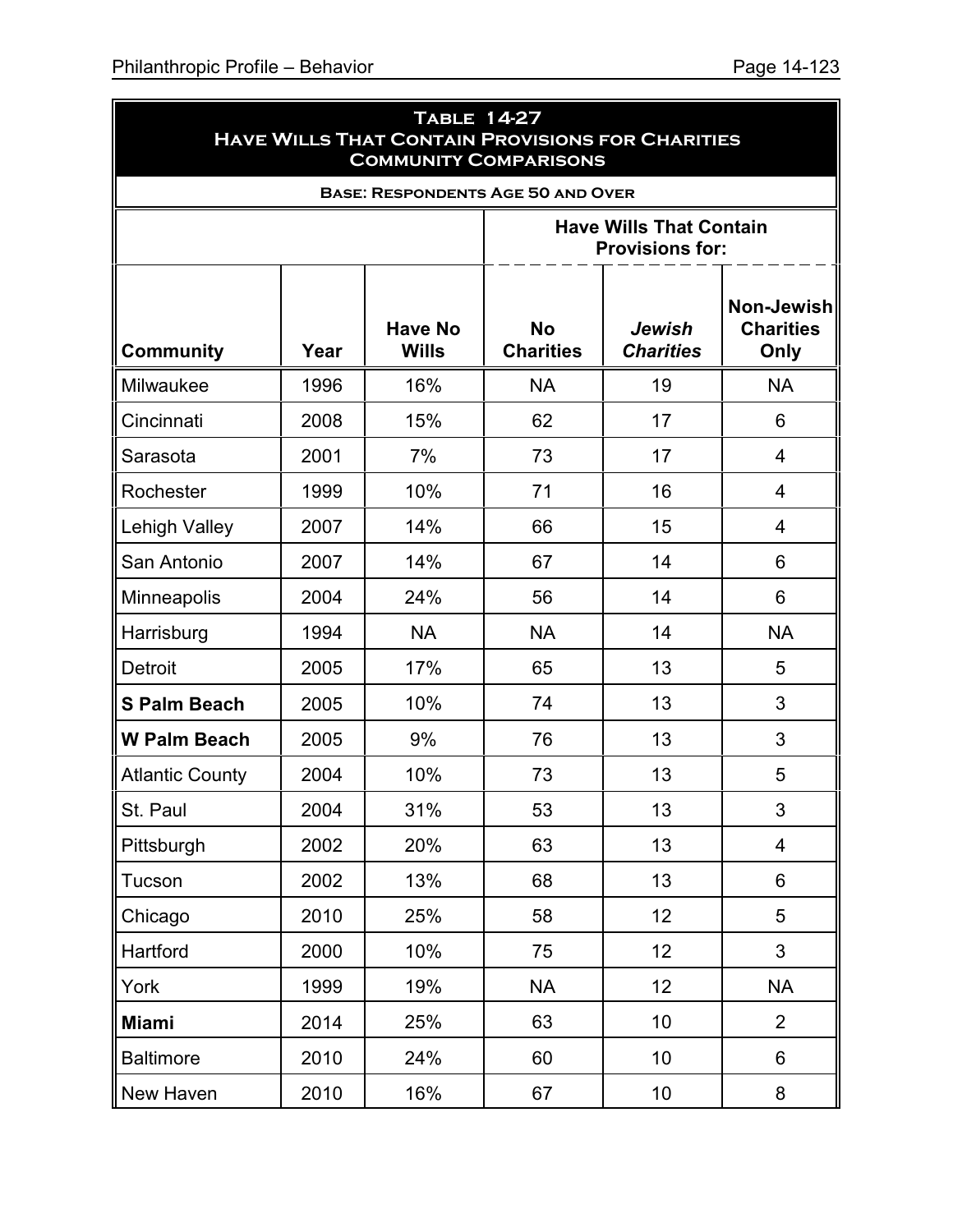| <b>TABLE 14-27</b><br><b>HAVE WILLS THAT CONTAIN PROVISIONS FOR CHARITIES</b><br><b>COMMUNITY COMPARISONS</b> |      |                                |                                                          |                            |                                               |  |  |  |
|---------------------------------------------------------------------------------------------------------------|------|--------------------------------|----------------------------------------------------------|----------------------------|-----------------------------------------------|--|--|--|
|                                                                                                               |      |                                | <b>BASE: RESPONDENTS AGE 50 AND OVER</b>                 |                            |                                               |  |  |  |
|                                                                                                               |      |                                | <b>Have Wills That Contain</b><br><b>Provisions for:</b> |                            |                                               |  |  |  |
| <b>Community</b>                                                                                              | Year | <b>Have No</b><br><b>Wills</b> | <b>No</b><br><b>Charities</b>                            | Jewish<br><b>Charities</b> | <b>Non-Jewish</b><br><b>Charities</b><br>Only |  |  |  |
| Rhode Island                                                                                                  | 2002 | 16%                            | 66                                                       | 10                         | $\overline{7}$                                |  |  |  |
| Denver                                                                                                        | 2007 | 22%                            | 58                                                       | 9                          | 11                                            |  |  |  |
| Portland (ME)                                                                                                 | 2007 | 15%                            | 62                                                       | 9                          | 14                                            |  |  |  |
| San Diego                                                                                                     | 2003 | 18%                            | 65                                                       | 9                          | $\overline{7}$                                |  |  |  |
| <b>Jacksonville</b>                                                                                           | 2002 | 26%                            | 62                                                       | 9                          | 3                                             |  |  |  |
| Westport                                                                                                      | 2000 | 10%                            | 76                                                       | 9                          | 6                                             |  |  |  |
| Wilmington                                                                                                    | 1995 | 11%                            | <b>NA</b>                                                | 9                          | <b>NA</b>                                     |  |  |  |
| Richmond                                                                                                      | 1994 | <b>NA</b>                      | <b>NA</b>                                                | 9                          | <b>NA</b>                                     |  |  |  |
| Columbus                                                                                                      | 2013 | 15%                            | 66                                                       | 8                          | 11                                            |  |  |  |
| Phoenix                                                                                                       | 2002 | 22%                            | 68                                                       | 8                          | 3                                             |  |  |  |
| Bergen                                                                                                        | 2001 | 17%                            | 72                                                       | 8                          | 3                                             |  |  |  |
| <b>Tidewater</b>                                                                                              | 2001 | 18%                            | 71                                                       | 8                          | 3                                             |  |  |  |
| Charlotte                                                                                                     | 1997 | 7%                             | <b>NA</b>                                                | 8                          | NA                                            |  |  |  |
| Washington                                                                                                    | 2003 | 20%                            | 68                                                       | $\overline{7}$             | 6                                             |  |  |  |
| <b>Broward</b>                                                                                                | 1997 | 11%                            | 80                                                       | $\overline{7}$             | $\overline{2}$                                |  |  |  |
| Las Vegas                                                                                                     | 2005 | 25%                            | 64                                                       | 6                          | 6                                             |  |  |  |
| Monmouth                                                                                                      | 1997 | 10%                            | <b>NA</b>                                                | 6                          | <b>NA</b>                                     |  |  |  |
| <b>BROWARD</b>                                                                                                | 2016 | 22%                            | 71                                                       | 5                          | 3                                             |  |  |  |
| Middlesex                                                                                                     | 2008 | 16%                            | 77                                                       | 5                          | $\overline{2}$                                |  |  |  |
| NJPS <sup>1</sup>                                                                                             | 2000 | 27%                            | 58                                                       | 11                         | $\overline{4}$                                |  |  |  |

1 NJPS 2000 data are for the *more Jewishly-connected sample*.

Note: Respondents who have wills that contain provisions for both Jewish and non-Jewish charities are included in *Have Wills That Contain Provisions for Jewish Charities*.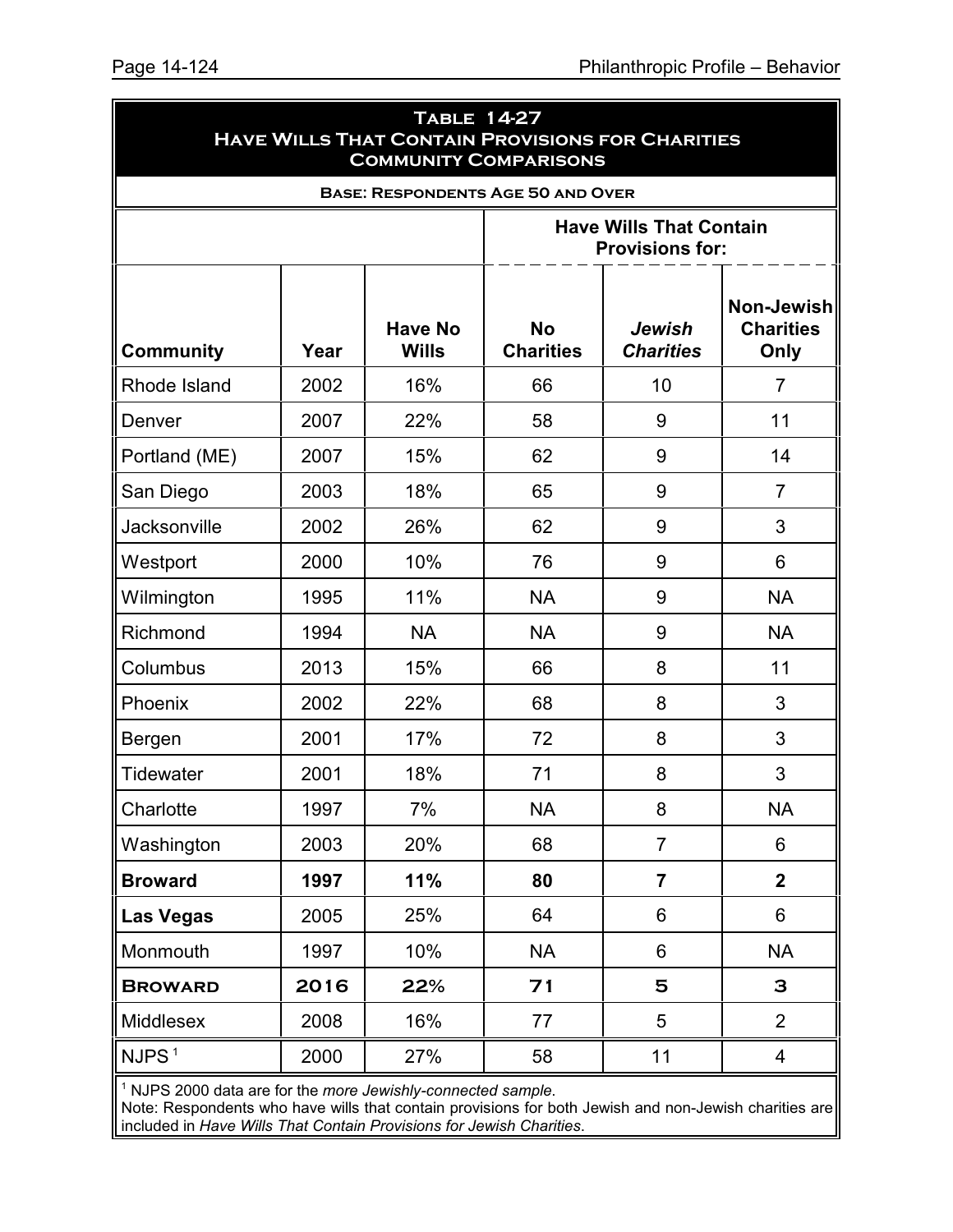|            | Table 14-1: Donated to the Jewish Federation of Broward County,                                                          |           |
|------------|--------------------------------------------------------------------------------------------------------------------------|-----------|
|            | Other Jewish Federations, Other Jewish Charities,                                                                        |           |
| Table 14-2 | and Non-Jewish Charities in the Past Year by Level of Donations                                                          | $14 - 5$  |
|            |                                                                                                                          |           |
| Table 14-3 |                                                                                                                          |           |
|            | Local Jewish Federation Market Segments in the Past Year                                                                 |           |
|            |                                                                                                                          | $14 - 15$ |
| Table 14-4 |                                                                                                                          |           |
|            | Donated to the Local Jewish Federation in the Past Year                                                                  |           |
|            | by Age of Head of Household, Community Comparisons                                                                       | $14 - 17$ |
|            | Table 14-5: Fair/Poor Perceptions of the Local Jewish Federation by                                                      |           |
|            | Respondents in Households Who Were Asked but Did Not Donate                                                              |           |
|            | to the Local Jewish Federation in the Past Year                                                                          |           |
|            |                                                                                                                          | $14 - 19$ |
|            | Table 14-6: Donated to the Jewish Federation in the Past Year                                                            | $14 - 23$ |
|            | Table 14-7: Donated to the Local Jewish Federation in the Past Year                                                      |           |
|            |                                                                                                                          | 14-28     |
|            | Table 14-8: Profile of Households by Jewish Federation Market Segments                                                   |           |
|            |                                                                                                                          | 14-34     |
|            | Table 14-9: Profile of Households by Level of Donations                                                                  |           |
|            | to the Jewish Federation in the Past Year                                                                                | $14 - 44$ |
|            | Table 14-10: Overlap Between Households Who Donated to Other Jewish                                                      |           |
|            | Federations and the Local Jewish Federation in the Past Year                                                             |           |
|            |                                                                                                                          | 14-52     |
|            | Table 14-11: Comparison of Households Who Donated to the Local Jewish                                                    |           |
|            | Federation in the Past Year Based upon the Telephone Survey of                                                           |           |
|            | Households and the Jewish Federation Survey                                                                              |           |
|            |                                                                                                                          | 14-56     |
|            | Table 14-12: Results of the Jewish Federation Survey-                                                                    |           |
|            |                                                                                                                          | 14-59     |
|            | Table 13-13: Local Jewish Federation Annual Campaign                                                                     |           |
|            |                                                                                                                          | 14-60     |
|            |                                                                                                                          |           |
|            | Table 14-14: Households on the Local Jewish Federation Mailing List                                                      | 14-64     |
|            | Table 14-15: Donated to Other Jewish Charities in the Past Year                                                          | 14-69     |
|            | Table 14-16: Donated to Other Jewish Charities in the Past Year                                                          |           |
|            |                                                                                                                          | 14-74     |
|            |                                                                                                                          |           |
|            | Table 14-17: Overlap Between Households Who Donated<br>to Other Jewish Charities and Jewish Federations in the Past Year |           |
|            |                                                                                                                          | $14 - 77$ |
|            |                                                                                                                          |           |
|            | Table 14-18: Donated to Any Jewish Charity in the Past Year                                                              | 14-82     |
|            | Table 14-19: Donated to Any Jewish Charity in the Past Year                                                              | 14-87     |
|            |                                                                                                                          |           |
|            | Table 14-20: Donated to Non-Jewish Charities in the Past Year.                                                           | 14-90     |
|            | Table 14-21: Donated to Non-Jewish Charities in the Past Year                                                            |           |
|            |                                                                                                                          | 14-95     |
|            | Table 14-22: Overlap Between Households Who Donated                                                                      |           |
|            | to Non-Jewish Charities and Jewish Charities in the Past Year                                                            | 14-100    |